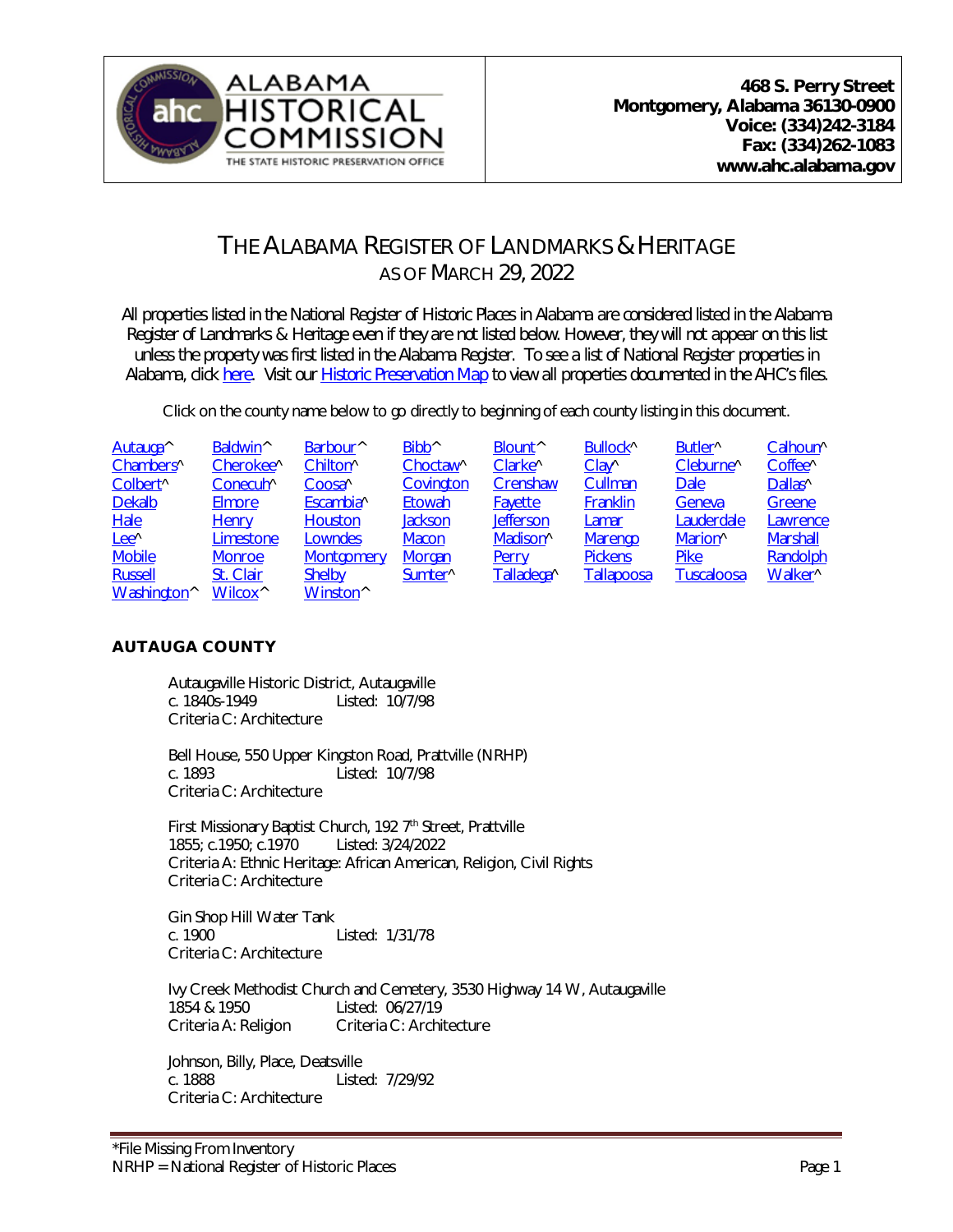Johnson-Rawlinson House, Pine Flat Community c. 1867-70 Listed: 10/4/96 Criteria C: Architecture

Lamar Estate Family Home and Statesville School Site, Mulberry vicinity c. 1920 Listed: 2/4/00 Criteria A: Ethnic Heritage: African American

Lassiter Treadwell House, Autaugaville vicinity (NRHP) c. 1820 Listed: 7/22/91 Criteria C: Architecture

Mount Sinai School, Mount Sinai Community, 1820 County Road 57, Prattville (NRHP) c. 1919 Listed: 2/2/01 Criteria A: Education; Ethnic Heritage: African American

Old Mulberry Schoolhouse, 190 County Road 9, Autaugaville c.1895 Listed: 9/16/2021 Criteria A: Education; Ethnic Heritage: African American

Pine Level Cultural Center, Pine Level c. 1929 Listed: 9/26/07 Criteria A: Social History, Education

[Pine](http://ahc.alabama.gov/Alabama%20Register%20Properties/Autauga%20County/AL.AutaugaCounty.PoseyHouseOCR.pdf) Flat Presbyterian Church & Cemetery c. 1871 Listed: 03/29/18 Criteria A: Religion Criteria C: Architecture

Posey House, Old Kingston Road, Prattville c. 1840 Listed: 6/29/76 Criteria C: Architecture

Pratt, Daniel, Cemetery, Prattville c. 1849-1886 Listed: 9/14/77 Criteria A: Social History, Religion

Pratt, Daniel, Farm Gin, 101 West Main Street, Prattville c. 1844 Listed: 3/29/77 Criteria A: industry; Commerce

Rawlinson Grist Mill, US 82 north of Autaugaville c. 1875 Listed: 10/28/77 Criteria A: Industry, Commerce

Rawlinson Grist Mill Machinery, US 82 North of Autaugaville c. 1900 Listed: 3/10/78 Criteria A: Industry; Commerce

Vine Hill Presbyterian Church, Autauga County Road 2, Plantersville Listed: 9/16/2021 Criteria A: Religion Criteria C: Architecture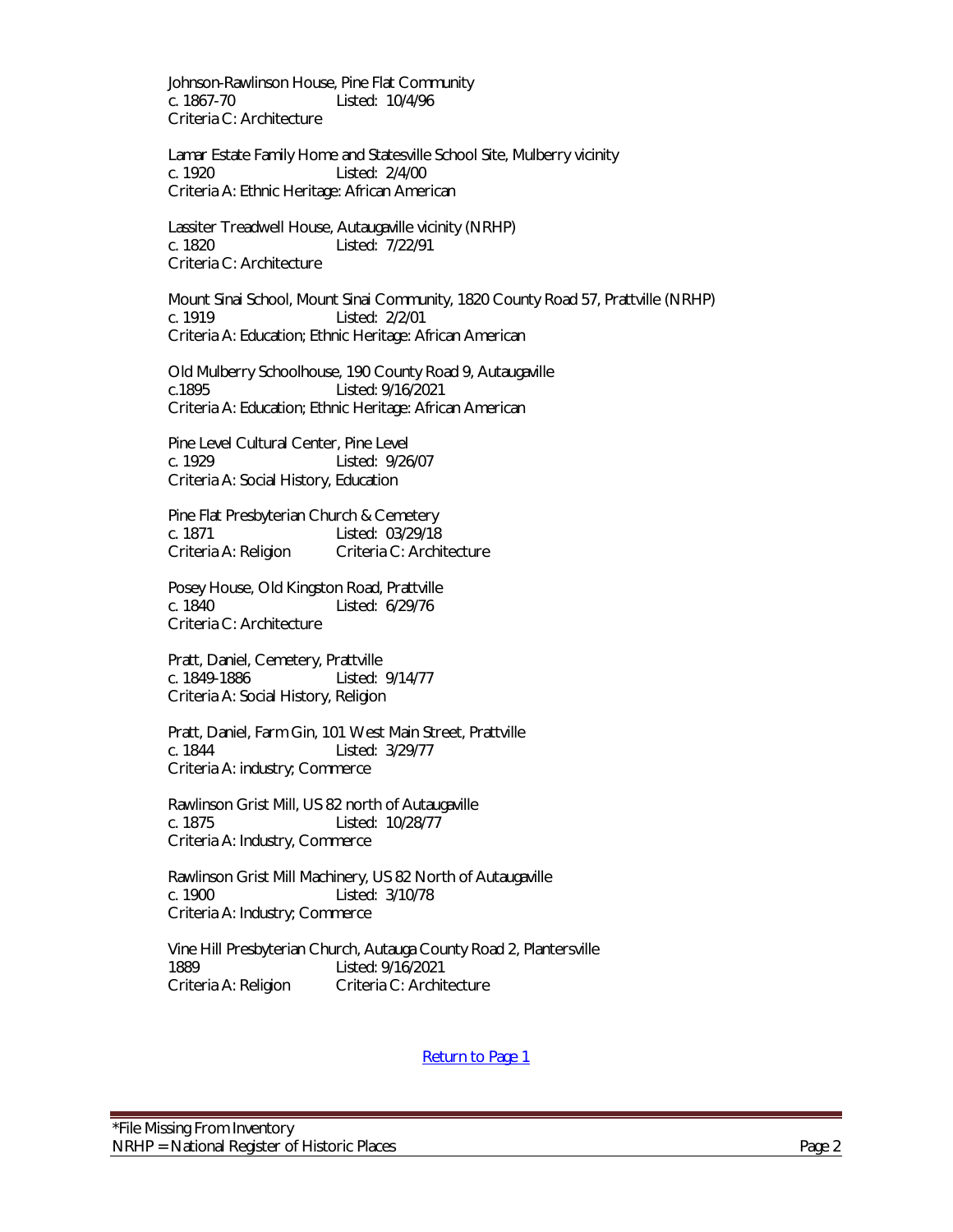#### <span id="page-2-0"></span>**BALDWIN COUNTY**

Atkinson, Thomas, House, 63900 Highway 59, Tensaw vicinity c. 1840 Listed: 4/19/06 Criteria A: Social History Criteria C: Architecture Criteria D: Archaeology-historic

Baldwin County Training School Historic District (5), Daphne' 1919-1990 Listed: 3/24/2022 Criteria A: Ethnic Heritage: African American, Education, Social History Criteria C: Architecture

Bayside Academy, Drawer 130, Daphne c. 1838 Listed: 5/27/75 Criteria C: Architecture

Bromley School / James E. Cook Memorial Presbyterian Chapel & Cemetery, 36147 Hwy 225 c. 1920 (altered 1940s) Listed: 10/31/13 Criteria A: Education, Religion

Chambless-Biggs House, 60433 Jack Springs Road, Lottie c. 1896 Listed: 6/30/95 Criteria A: Communications, Education, Law, Politics/Government

Church of the Sacred Heart, Scenic Highway 98, Fairhope c. 1876, 1916 Listed: 3/22/91 Criteria C: Architecture

Concrete Water Tower, Intersection of Hand Avenue and West Third Street, Bay Minette c. 1915 Listed: 6/24/04 Criteria A: Social History Criteria C: Architecture

D'Olive Plantation Site, Daphne vicinity\* Prehistoric-C.1880 Listed: 4/19/06

Fairhope Museum of History, 24 North Section Street, Fairhope c. 1928 Listed: 5/28/09 Criteria A: Community Planning, Politics/Government Criteria C: Architecture

Fort McDermott, Spanish Fort c. 1864 Listed: 03/29/18 Criteria A: Military History Criteria D: Archaeology

Gulf State Park Contact Station, 20110 Highway 135, Gulf Shores c. 1941 Listed: 6/23/16 Criteria A: Commerce, Politics/Government

Gulf Shores Tourist Information Center c. 1966 – 1972 Listed: 05/11/17 Criteria A: Commerce, Communications

L & N RR Depot, 200 East Railroad Street, Bay Minette c. 1911 Listed: 7/7/80 Criteria A: Commerce, Transportation Criteria C: Architecture

Little Bethel Baptist Church, Main Street, Daphne c. 1867 Listed: 11/3/86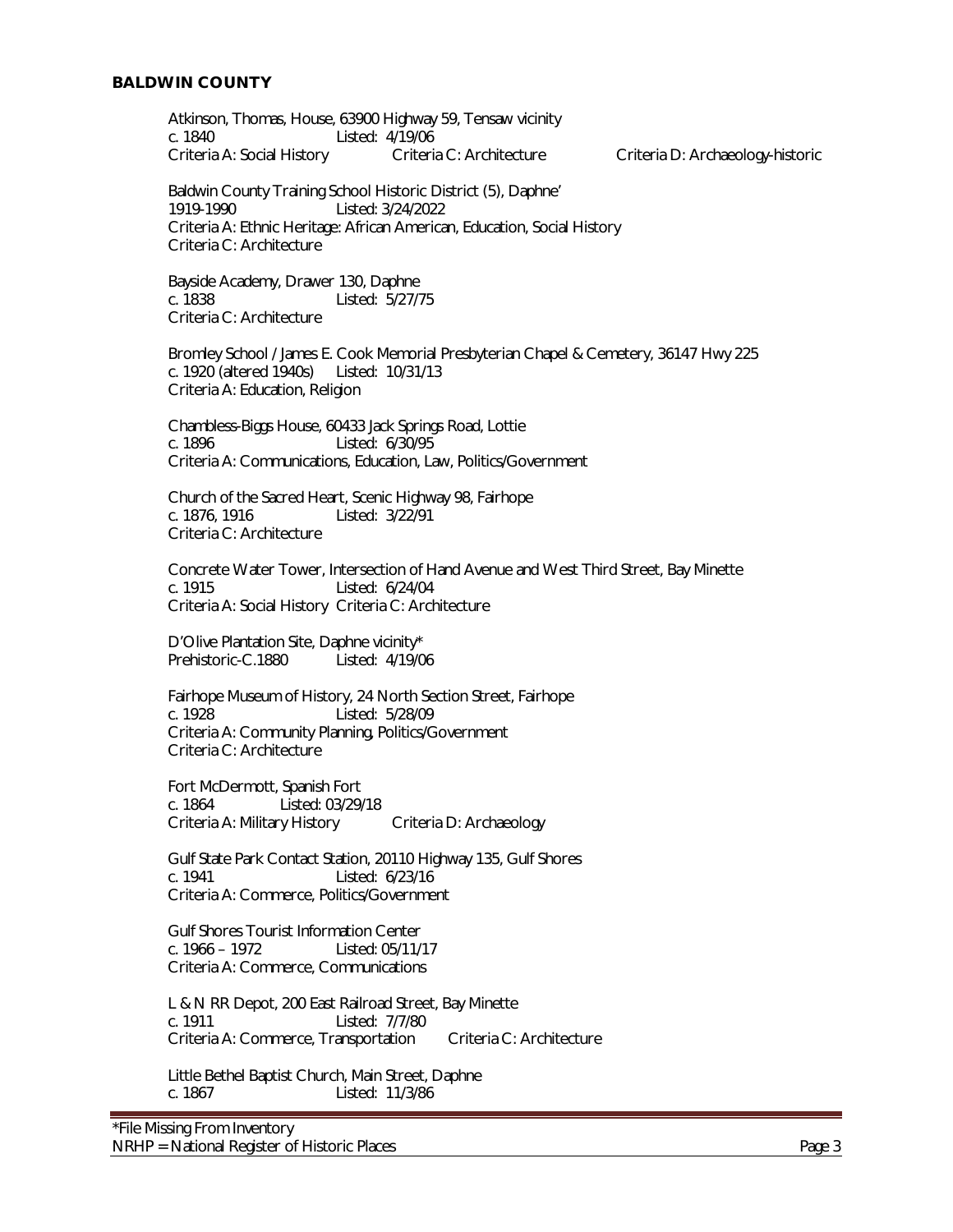Criteria A: Ethnic Heritage: African American, Religion

Malbis Church, Malbis Plantation, CR 27, Daphne c. 1965 Listed: 11/30/77 Criteria A: Religion Criteria C: Architecture

Malbis Plantation Historic District c. 1906 Listed: 9/25/08 Criteria A: Ethnic Heritage: Greek Criteria C: Architecture

McNair House (Sunnyside Hotel), NW Cor Oak & Jessamine St, Magnolia Springs (NRHP) c. 1897 Listed: 5/11/83 Criteria A: Humanitarian, Politics/Government, Social History Criteria C: Architecture

Montrose Historic District, Montrose (NRHP) c. 1853-1975 Listed: 7/30/75 Criteria C: Architecture

Nelson, Charles M., House, Fairhope c. 1898 Listed: 5/22/08 Criteria A: Humanitarian, Politics/Government, Social History Criteria C: Architecture

Old English Place (Atkinson-Till Place), Stockton c. 1835 Listed: 3/14/78 Criteria A: Social History

Old Loxley Hotel, 1058 Baldwin Street, Loxley c. 1905 Listed: 12/15/11 Criteria A: Commerce

Peoples Supply Co., 21950 Broad Street, Silverhill (NRHP) c. 1902 Listed: 3/13/96 Criteria A: Commerce

Pinewood Pottery Kiln, 401 Oak Street, Fairhope c. 1939 Listed: 7/6/76 Criteria A: Education, Social History Criteria C: Architecture

Pilot Town Archaeological District, Fort Morgan c. early to mid-20<sup>th</sup> century Listed:  $9/16/2021$ Criteria A: Exploration/settlement (POS: c. 1820 – 1906); Social History

Rhodes Store, Pine Street, Bay Minette c. 1890 Listed: 2/10/76 Criteria A: Commerce Criteria C: Architecture

Rosinton School, 2021 County Road 64, Robertsdale **DEMOLISHED 2000** Listed: 5/19/99 Criteria A: Education, Social History Criteria C: Architecture

St. Luke's/St. Francis at the Point Traditional Episcopal Church, Point Clear c. 1898 Listed: 10/1/97 Criteria C: Architecture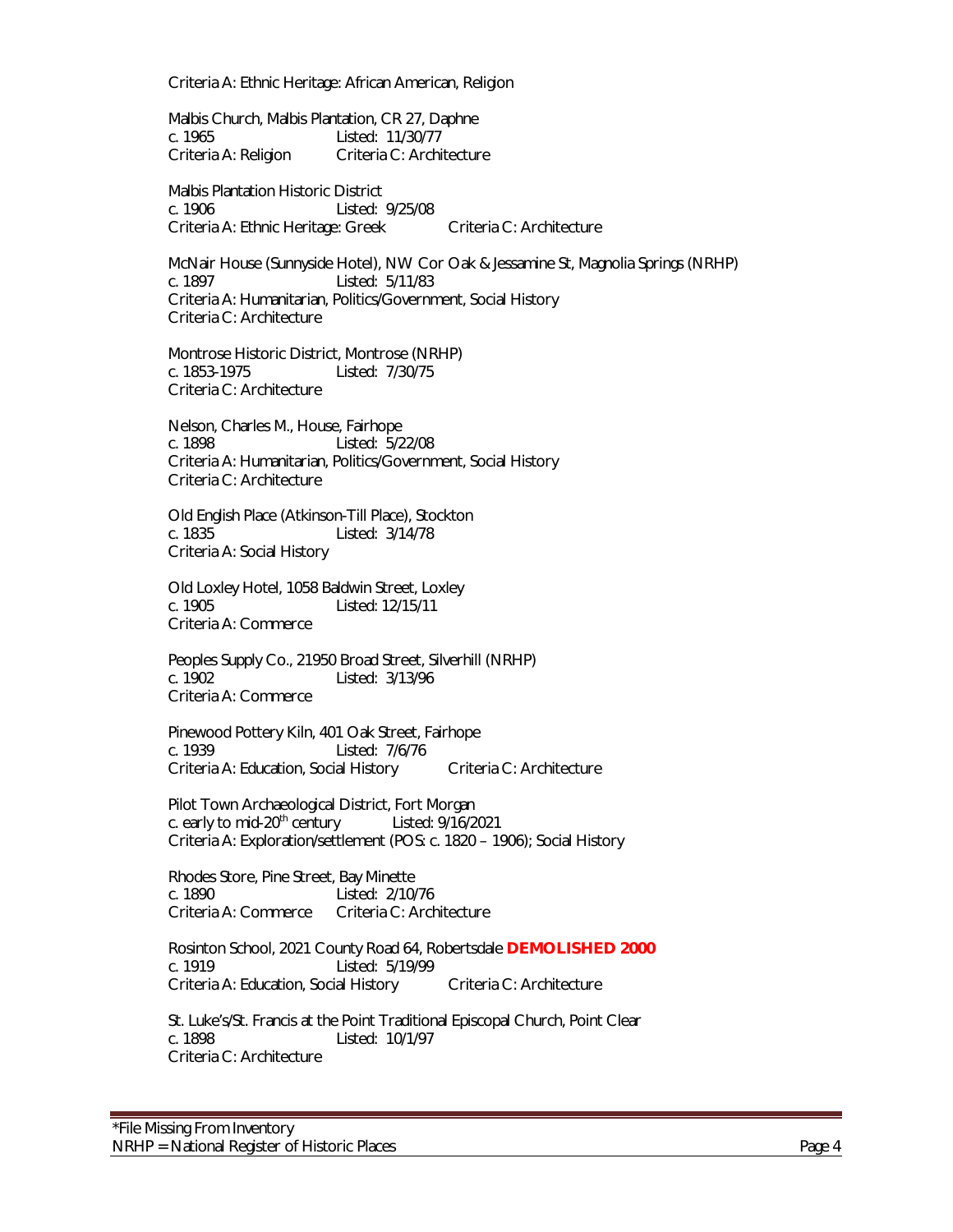St. Andrews by the Sea, 30735 Magnolia Street, Perdido Beach c. 1911 Listed: 12/19/19 Criteria A: Religion

Strong-Meador House, 805 Captain O'Neal Drive, Daphne c. 1858 Listed: 6/10/82 Criteria C: Architecture

Swift-Coles House, Northeast of Bon Secour c. 1900 Listed: 10/6/78 Criteria A: Social History Criteria C: Architecture

U.S. Post Office, 25 Hand Avenue, Bay Minette<br>c. 1937-1939 Listed: 8/13/87 Listed: 8/13/87 Criteria A: Politics/Government, Social History Criteria C: Architecture

The Grand Hotel, 1 Grand Blvd, Point Clear c.1945 Listed: 9/12/2017 Criteria A: Commerce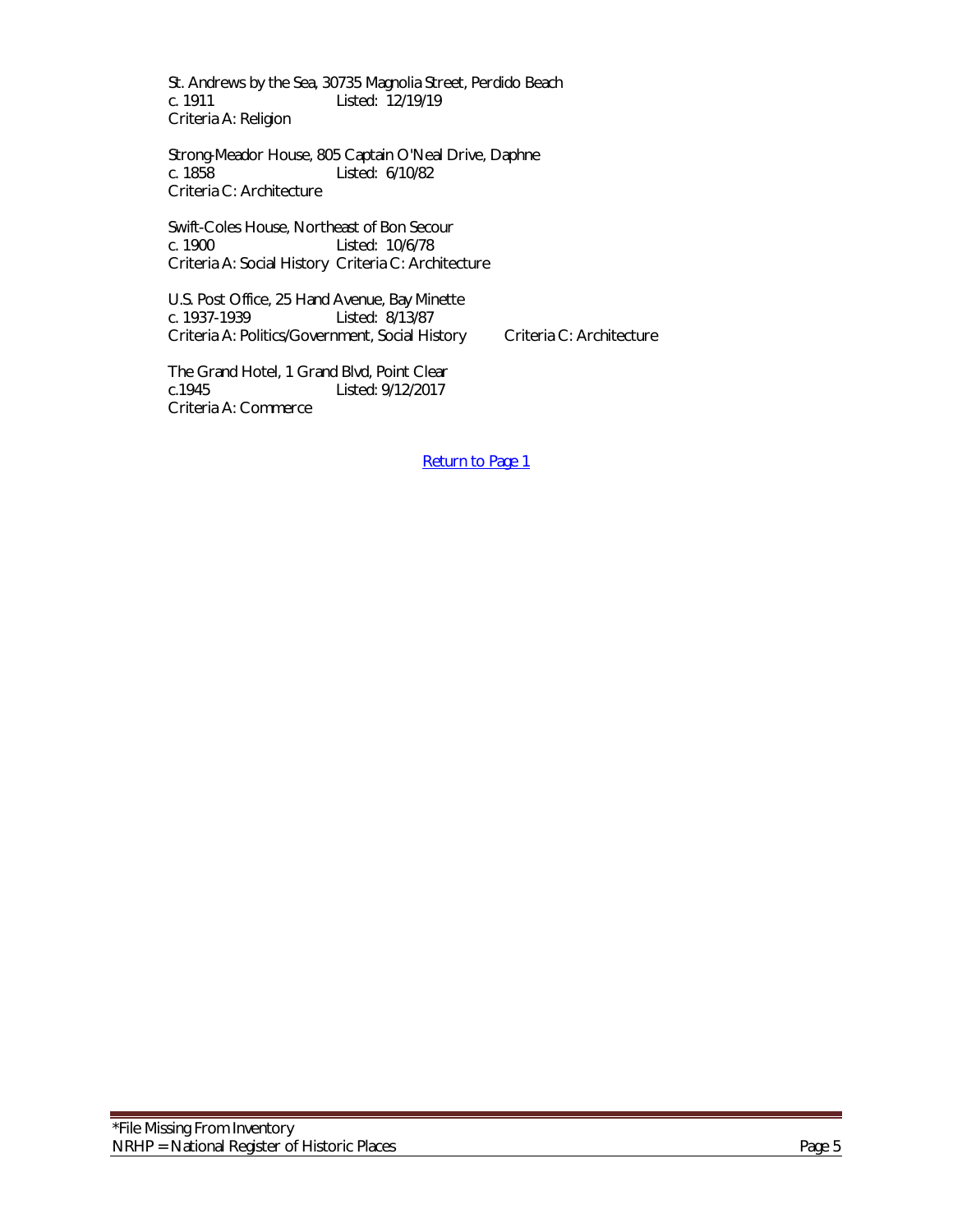<span id="page-5-0"></span>Askew-Robinson House, 239 S. Dr. T.V. McCoo Blvd., Eufaula c. 1898 Listed: 12/19/19 Criteria A: Ethnic Heritage: African American

Clayton Presbyterian Church, Clayton c. 1879 Listed: 3/20/81 Criteria A: Religion Criteria C: Architecture

Copeland-Reeves House, 404 West Broad Street, Eufaula Listed: 4/16/85 Criteria A: Humanitarian, Social History Criteria C: Architecture

Eufaula High School Auditorium, 420 Sanford, Eufaula c. 20th Century Listed: 4/11/84 Criteria A: Art, Education, Music Criteria C: Architecture

Fenn-Boyd House, Hwy 30, 3 mi E of Clayton, Clayton c. 1840 Listed: 4/11/84 Criteria A: Social History

Joyce-Copeland-Reeves House, 420 West Broad, Eufaula Listed: 4/16/85 Criteria C: Architecture

Kendall-Edmondson-Hallenbeck House, 609 West Broad Street, Eufaula c. 1860 Listed: 5/25/76 Criteria C: Architecture

McLeroy-Calton-Hurlbert House, 431 Sanford Avenue, Eufaula c. 1882 Listed: 4/11/84 Criteria A: Social History Criteria C: Architecture

McGee Home, 1833 Highway 131, Baker Hill c. 1873 Listed: 10/1/97 Criteria C: Architecture

Ramah Baptist Church, 863 Bear Creek Road, Midway c. 1840s<br>Criteria A: Religion Criteria C: Archi Criteria C: Architecture

Turner-Hightower Farm, Old Glenville Road, 1 mi N of Clayton-Eufaula Rd, Clayton c. 1859 Listed: 7/6/78 Criteria A: Social History

Wallace Home, Eufaula Avenue, Clayton **DESTROYED BY FIRE 1980s** c. 1897 Listed: 8/14/75 Criteria A: Social History

Woodlane, US 431 (NRHP) c. 1851 Listed: 12/15/89 Criteria C: Architecture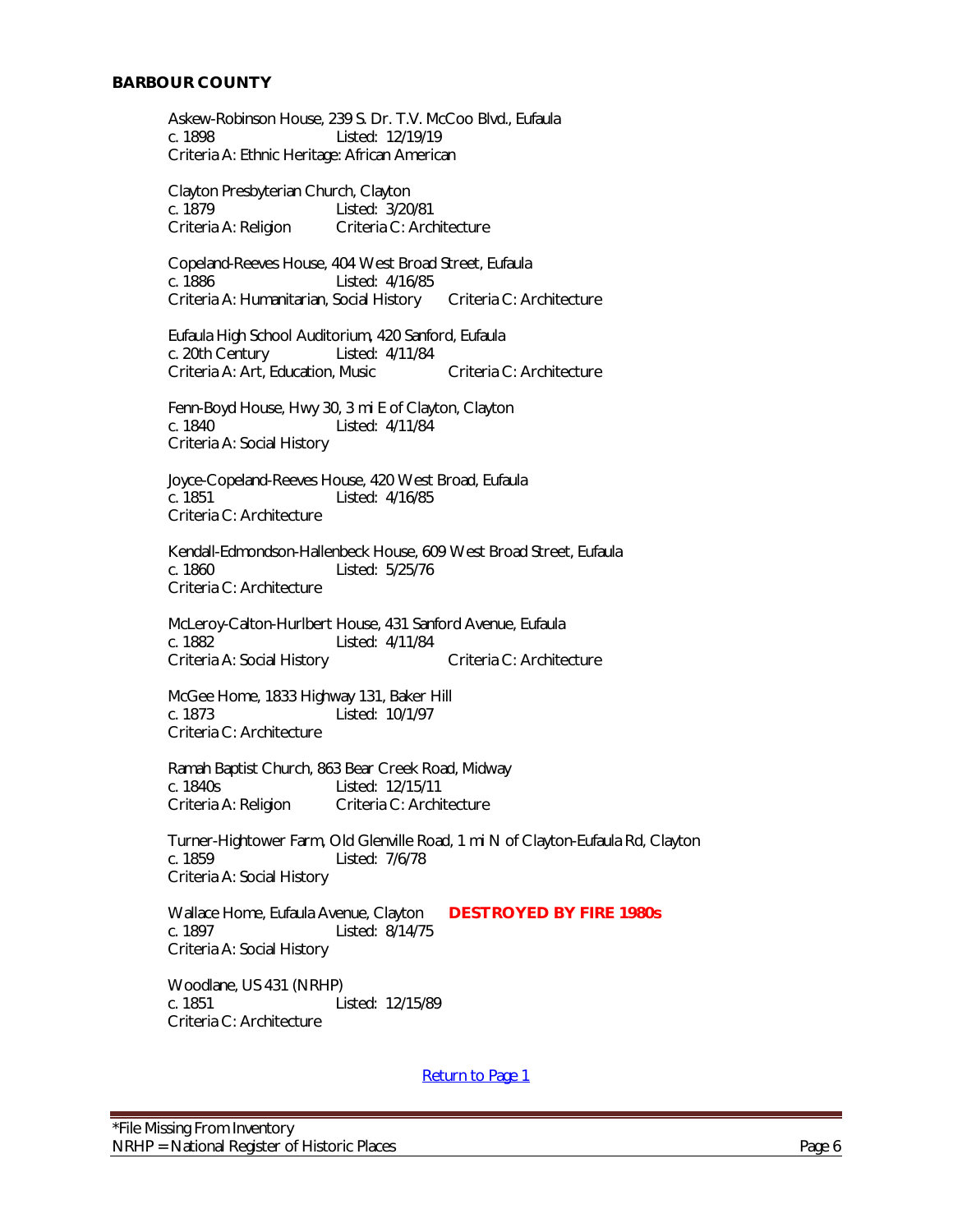# <span id="page-6-0"></span>**BIBB COUNTY**

Bibb County Training School, Centreville c. 1889 (1960) Listed: 11/6/75 Criteria A: Ethnic Heritage: African American, Education

Brierfield Coal & Iron Company Superintendent's House, Brierfield Park c. 1882/1887 (moved to present site in 2010) Listed: 12/16/10 Criteria A: Industry

Fuller-Williams House, Centreville c. 1940 (1974) Listed: 6/18/2015 Criteria B: Jerome Theodore Fuller

Green Pond Presbyterian Church and Cemetery, 65 Presbyterian Church Road, Green Pond c. 1884 Listed: 2/25/99 Criteria A: Religion Criteria C: Architecture, Funerary Art

Howard-Cooper-Cleveland House (The Oaks), 430 Walnut Street, Centreville c. 1837 Listed: 10/31/13 Criteria B: George Howard, Architect

James Wallace Mason House, AL Highway 5, Brent<br>c. 1889<br>Listed: 2/6/98 Listed: 2/6/98 Criteria C: Architecture

Old Bibb County High School, 335 Walnut Street, Centreville **Destroyed by Fire, 12/16/08** Listed: 7/29/77 Criteria A: Education

Sandy Chapel Methodist Church, Church Street (Hwy 82 E), Centreville c. 1910 Listed: 3/29/77 Criteria A: Religion Criteria C: Architecture

Vance-Ellison House, 365 Birmingham Road, Centreville c. 1899 Listed: 11/16/78 Criteria C: Architecture

West Blocton Commercial Historic District, West Blocton<br>c. 1922; 1927-28 Listed: 1/24/08 c. 1922; 1927-28 Criteria C: Architecture

Woodstock United Methodist Church, Woodstock c. 1893 Listed: 7/22/91 Criteria A: Religion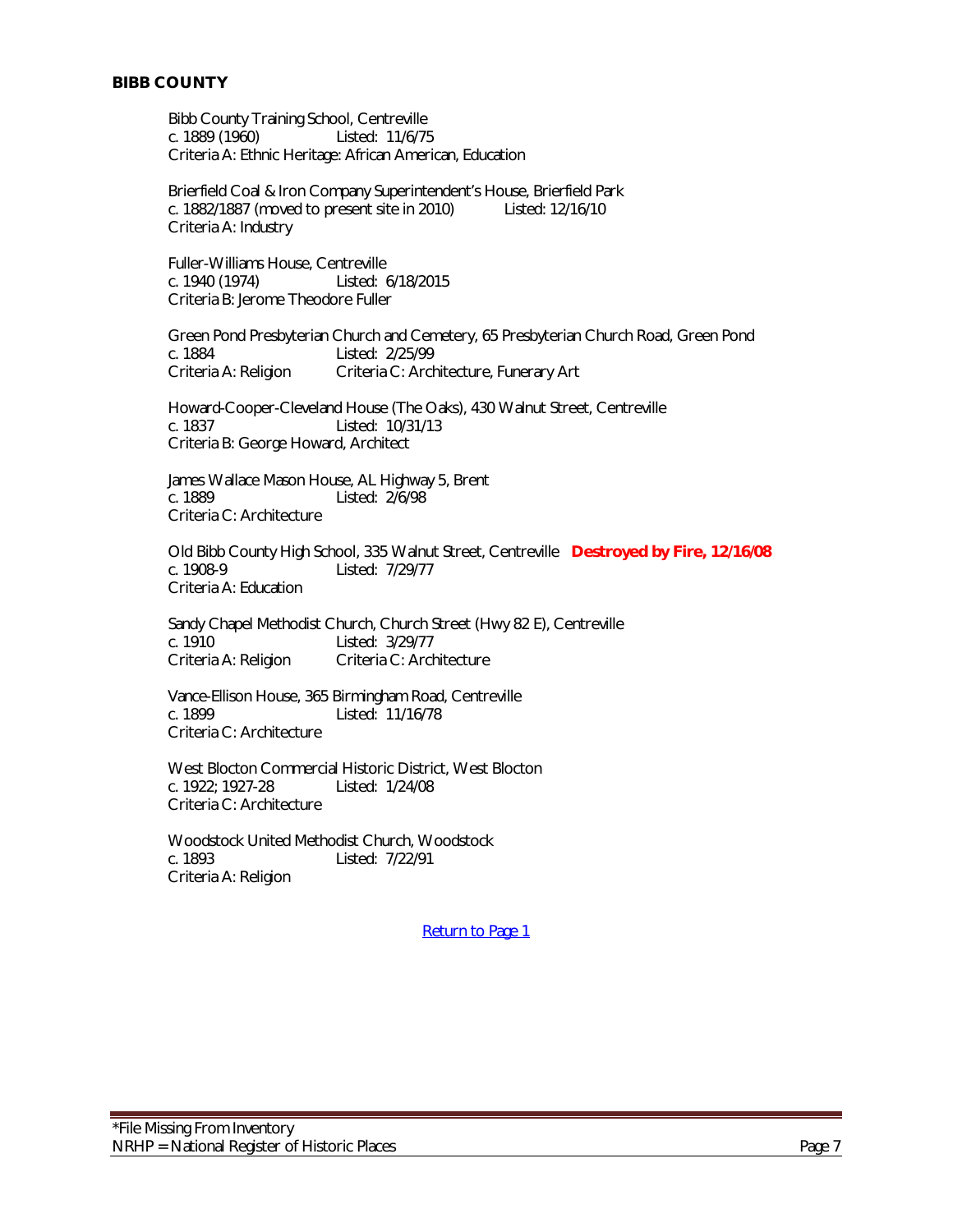<span id="page-7-0"></span>Bangor United Methodist Church, Co. Road 9 and Hwy 31, Bangor (Garden City vic.) c. 1930 Listed: 3/20/03 Criteria A: Religion Barclift Inn, Blountsville c. 1834 Listed: 1/24/08 Criteria A: Commerce, Exploration/Settlement Criteria C: Architecture Berry Mountain School, Blount CR 257, Berry Mountain<br>c. 1921 Listed: 10/7/98 Criteria A: Education Criteria C: Architecture Blount County Activity Building, 108 3rd Ave E, Oneonta c. 1940 Listed: 7/22/91 Criteria C: Architecture Blountsville Baptist Church, Blountsville c. 1956 Listed: 1/24/08 Criteria A: Religion Criteria C: Architecture Blountsville Methodist Church, Church and College Street, Blountsville<br>c. 1886<br>
Listed: 11/13/78 Listed: 11/13/78 Criteria A: Religion Criteria C: Architecture Copeland-Ellis House, 204 4th Avenue West, Oneonta c. 1914 Listed: 7/21/78 Criteria A: Social History Criteria C: Architecture Crump-Oliver Farm, Route 1, Oneonta c. 1841 Listed: 10/11/78 Denton-Hendrix House, 110 2nd Avenue East, Oneonta Listed: 1/31/79 Criteria C: Architecture Dallas Loop Road Historic District, Dallas Loop Road, Trafford POS: 1866 – 1975 Listed: 3/18/21 Criteria A: Community Planning; Education; Funerary Art; Religion Criteria C: Architecture Griffith House, 1204 County Highway 25, Summit (Summit vic) (NRHP) c. 1851 Listed: 6/30/95 Criteria C: Architecture Head, A. L., House, Blountsville c. 1890 Listed: 1/24/08 Criteria C: Architecture Holland Farm, Route One, Horton c. 1891 Listed: 7/29/77 Criteria C: Architecture Masonic Hall, Blountsville c. 1933 Listed: 1/24/08 Criteria A: Social History, Politics/Government Criteria C: Architecture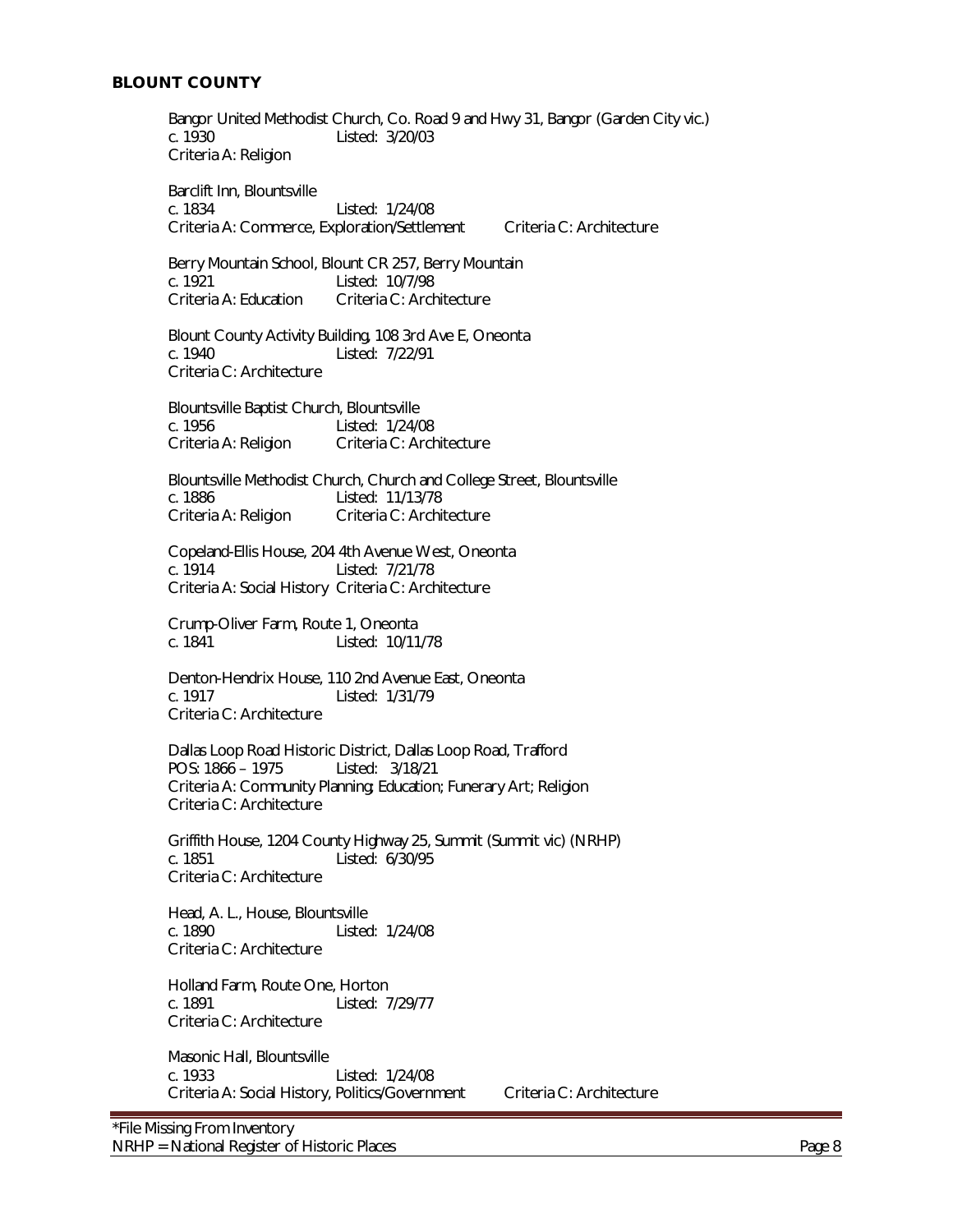Murphree Log Cabin, Palisades Park, Route 1, Oneonta c. 1819 Listed: 7/6/78 Criteria C: Architecture

Nation, Thomas, House, approx. 3 mi NE of Blountsville on US 231, Blountsville c. 1835 Listed: 5/19/98 Criteria A: Settlement Criteria C: Architecture

Old Easley Covered Bridge, between Oneonta & Rosa, 1 mi W of US 231, Rosa (NRHP) **\*** c. 1927 Listed: 3/3/76 Criteria B: Forrest Tidwell Criteria C: Architecture

Old Tennessee Pike, Old Dallas Loop, Trafford c. 1900 Listed: 9/3/20 Criteria A: Transportation

Oneonta Community House, 112 Jack Fendley Drive, Oneonta c. 1934 Listed: 8/3/90 Criteria A: Community Planning, Economics, Social History

Oneonta Federal Building, 210 2nd Avenue E, Oneonta c. 1937-38 Listed: 8/25/94 Criteria A: Politics/ Government Criteria C: Architecture

Pennington, J. B., High School Gymnasium, Blountsville Listed: 1/24/08 Criteria A: Education Criteria C: Architecture

Ratliff Building, Blountsville c. 1939 Listed: 1/24/08 Criteria A: Commerce Criteria C: Architecture

Stracener Bridge, Blount CR 14, Snead c. Early 1900 (moved to present site in 1943) Listed: 5/17/77 Criteria A: Transportation Criteria C: Architecture

Warren House Complex, Rt 2, Box 497, Blountsville<br>c. Mid-19th century Listed: 11/2/90 c. Mid-19th century Criteria C: Architecture

Warren Springs Petroglyphs, Warren Farm, Rt 2, Box 303, Blountsville Listed: 2/20/86 Criteria D: Archaeology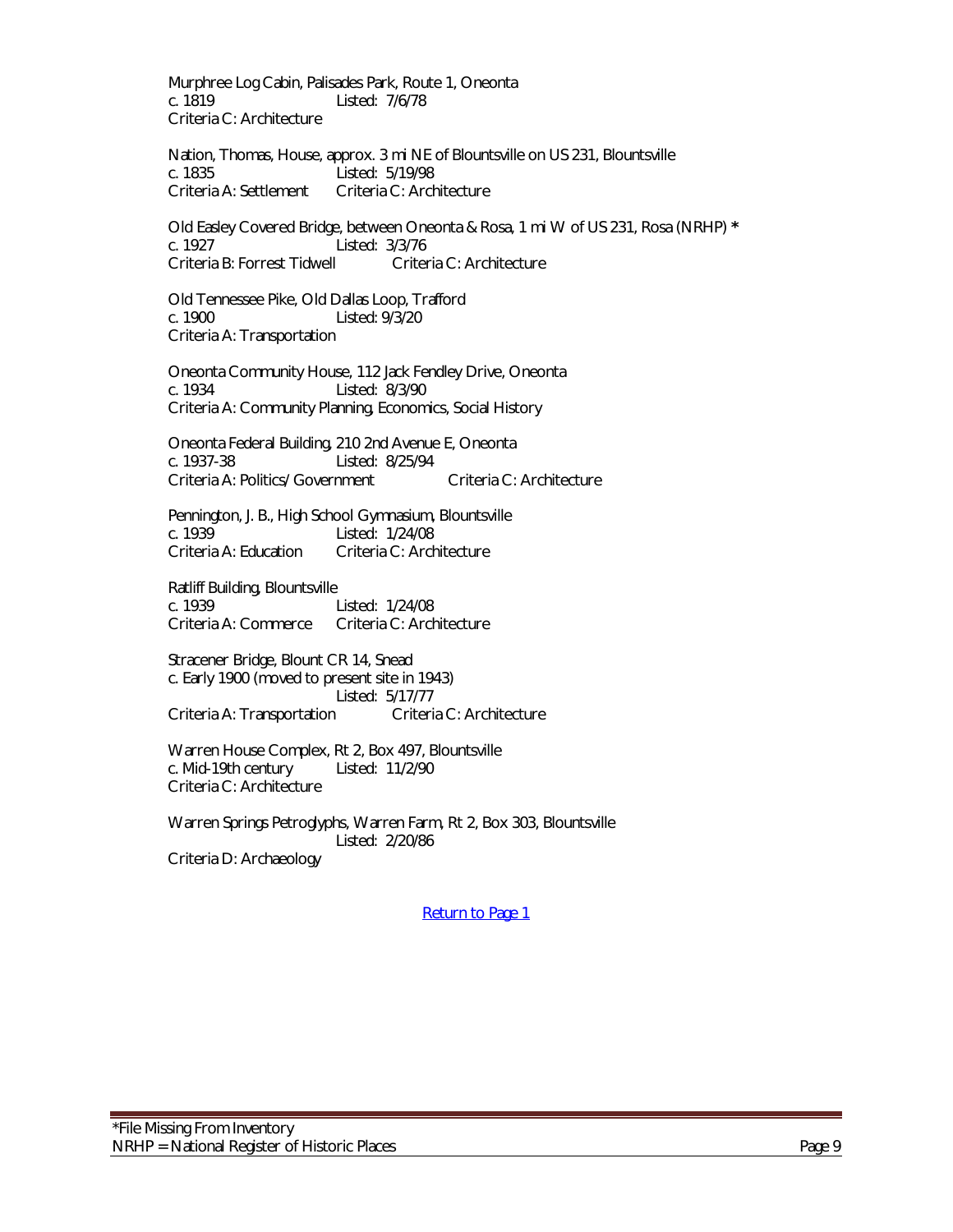#### <span id="page-9-0"></span>**BULLOCK COUNTY**

Aberfoil School, ½ mi. off Troy Highway, 5 mi. S. of Union Springs next to the Elizabeth Baptist Church, Union Springs vic. c. 1945 Listed: 3/24/05 Criteria A: Education, Ethnic Heritage: African American

Chunnenugee Ridge, Chunnenugee Public Gardens, North of Union Springs c. 1840s-50s Listed: 3/5/76 Criteria A: Agriculture

First Baptist Church, Bullock Co Hwy 34, Midway c. 1912 Listed: 12/4/92 Criteria A: Religion

Fitzpatrick United Methodist Church, AL Hwy 110, Fitzpatrick c. 1858 Listed: 6/20/78 Criteria A: Religion Criteria C: Architecture

Foster-Bryan-Brown House, 201 Kennon, Union Springs (NRHP) c. 1852-56 Listed: 9/14/77 Criteria C: Architecture

Hogan, Dr. S.N., House, 117 West Hardaway Avenue, Union Springs c. 1871-1884 Listed: 5/19/98 Criteria C: Architecture

Hunter-Anderson House, 109 Hunter Avenue, Union Springs c. 1843 Listed: 1/14/80 Criteria C: Architecture

Hunter House, 416 North Prairie Street, Union Springs c. 1900 Listed: 3/30/89 Criteria C: Architecture

Kennon-Paulk-Shanks House, 117 Kennon Street, Union Springs Listed: 10/20/77 Criteria C: Architecture

L.M. Moseley / The Homespun, 208 Chunnenuggee Avenue, Union Springs Listed: 5/10/00 Criteria C: Architecture

Memory Chapel Funeral Home (Poe's Memory Chapel), 324 South Prairie Street, Union Springs c. 1910 Listed: 2/20/14 Criteria A: Ethnic Heritage: African American, Commerce, Community Planning, Social History

Mt. Hilliard Methodist Church, Chunnennuggee Ridge Rd S of Union Springs c. 1856 Listed: 8/6/76 Criteria A: Religion

Old Fitzpatrick Baptist Church c. 1870s Listed: 9/25/08 Criteria A: Religion

Old Fitzpatrick Post Office, Fitzpatrick Road, Fitzpatrick c. 1908 Listed: 9/25/08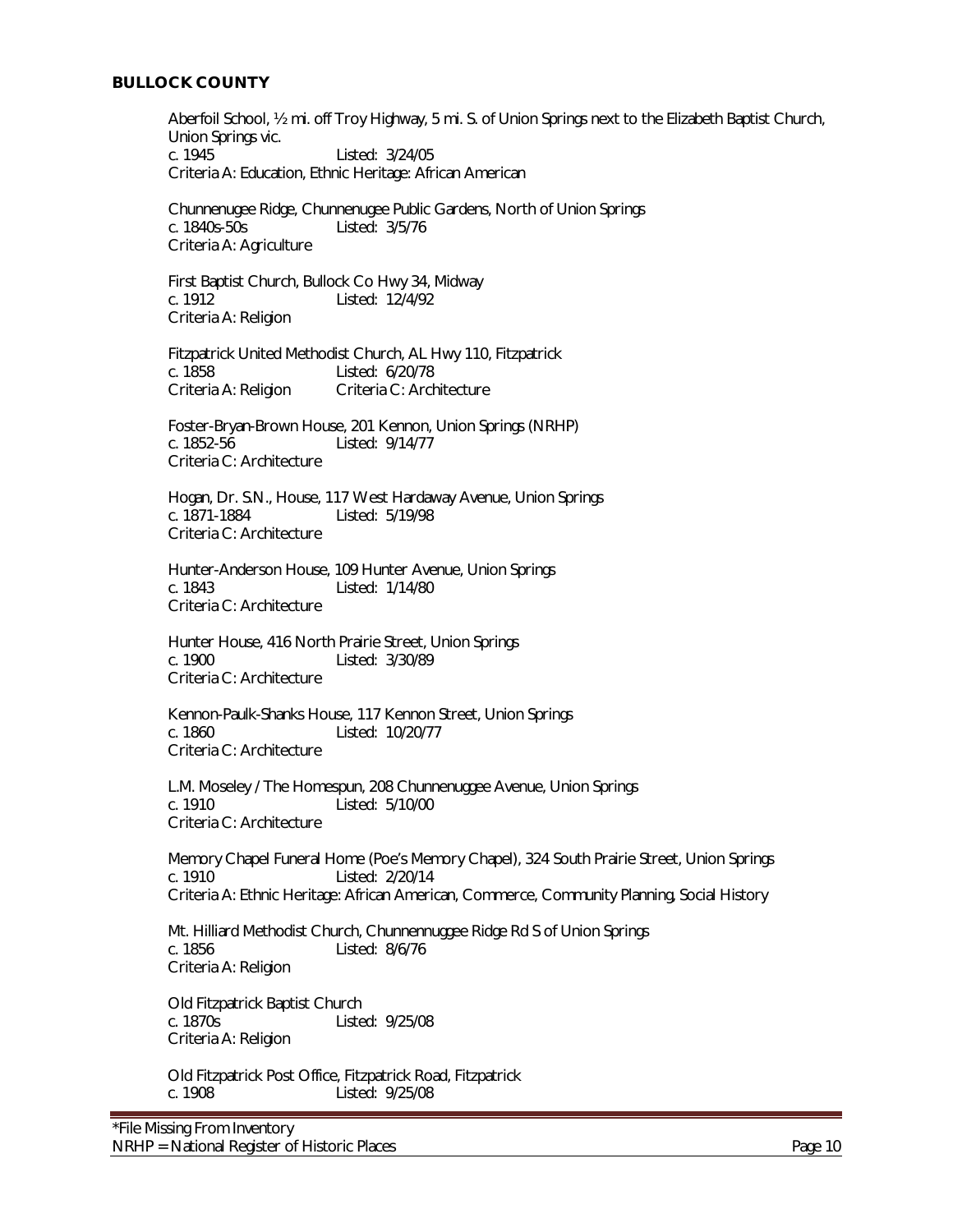Old Merritt School, Bullock CR 34, west of Midway (NRHP) c. 1921 Listed: 11/2/90 Criteria A: Ethnic Heritage: African American, Education

Old Parsonage for the United Methodist Church, Hwy 82, Midway c. 1888 Listed: 12/19/91 Criteria A: Religion Criteria C: Architecture

Old Union Church, South of Union Springs c. 1835 Listed: 8/14/75<br>Criteria A: Religion Criteria C: Arch Criteria C: Architecture

Rainer, Sterling Price, House, 202 Chunnenuggee Avenue, Union Springs c. 1902 Listed: 4/1/10 Criteria C: Architecture

Samuel Sellers Cemetery, Bullock CR 19 2.2 mi SW of Blues Old Stand, Perote Graves 1856-1931 Listed: 11/23/76 Criteria A: Settlement, Social History

Sardis Baptist Church, Union Springs vcn c. 1847 <br>Criteria A: Religion Criteria C: Architecture Criteria C: Architecture

St. James C.M.E. Church, Midway c. 1883 Listed: 12/19/91 Criteria A: Religion Criteria C: Architecture

The "Yellow House," 204 Chunnenuggee Ave, Union Springs c. 1855 Listed: 11/13/96 Criteria C: Architecture

Town Creek Missionary Baptist Church, 130 County Road 164, Union Springs c. 1834; 1970s Listed: 3/29/12 Criteria A: Religion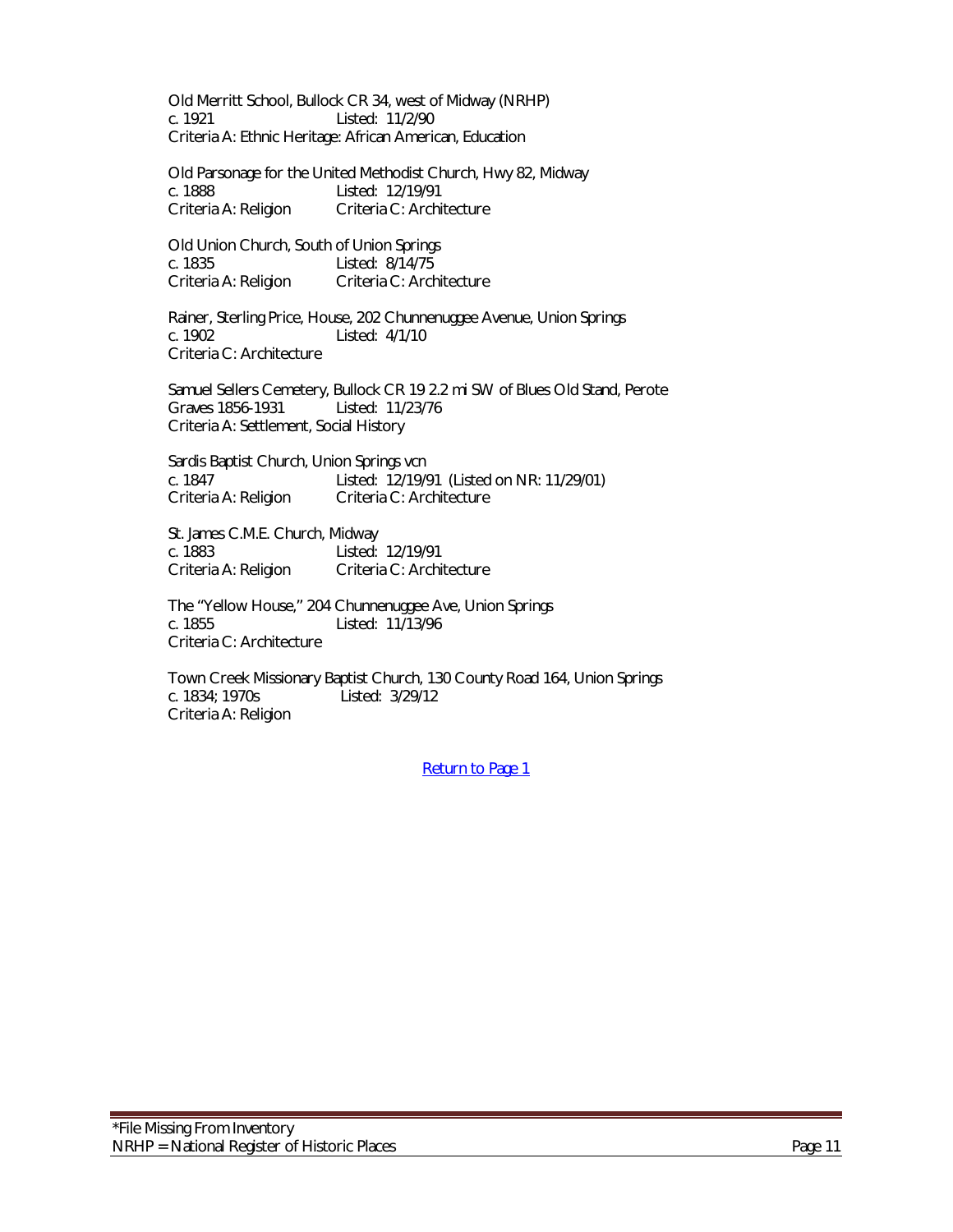#### <span id="page-11-0"></span>**BUTLER COUNTY**

Bartram's Trail, AL Hwy 185; Co. #58, Co. #54, Co. #38, West of Greenville c. 1776 Listed: 5/12/76 Criteria B: William Bartram

Butler Chapel AME Zion Church, Cor. Parmer & Oglesby Sts, Greenville (NRHP) c. 1867 Listed: 1/31/79 Criteria A: Ethnic Heritage: African American, Religion Criteria C: Architecture

Carter, William, Home (Pine Flat Plantation), AL Hwy 10, Forest Home vcn c. 1825-30 Listed: 3/8/94 Criteria A: Agriculture, Settlement/Exploration

Clive Shell Farm, County Road 37, Chapman c. 1890s; 1930s Listed: 12/15/11 Criteria A: Agriculture

Coleman-Crenshaw House, Crenshaw Road, Manningham, Ridgeville vic., N. of Greenville c. 1815 Listed: 3/24/05 Criteria C: Architecture

Corry-Morton House, 323 Hickory Street, Greenville Listed: 10/19/79 Criteria C: Architecture

Dr. Pepper Bottling Plant, Miranda Avenue, Georgiana c. 1920 Listed: 11/15/12 Criteria A: Commerce Criteria C: Architecture

First Presbyterian Church, 215 East Commerce Street, Greenville (NRHP) c. 1886 Listed: 3/29/77 Criteria A: Religion Criteria C: Architecture

Fort Dale Cemetery, Old Fort Dale Community; AL Hwy 185, N of Greenville Graves to 1818 Listed: 1/29/80<br>Criteria A: Military Criteria D: Arcl Criteria D: Archaeology-Historic

Fort Dale Street Historic District (32), Fort Dale Street, 109-525 Greenville c. 1850-1930s Listed: 3/20/80 Criteria C: Architecture

Gafford-Hartley-Mullins House, CR 45, 3 1/2 mi N of Greenville c. 1865 Listed: 7/18/83 Criteria C: Architecture

Hawkins' Quarters, Forest Home vic., Rocky Creek community c. 1878-1911 Listed: 3/13/96 Criteria C: Architecture

Henry-Beeland-Stanley House, Greenville**\*** Listed: 9/20/78

Howard-Raybon House, (John W. Howard House), Rt 2, Greenville (NRHP) c. 1860 Listed: 9/2/82 Criteria C: Architecture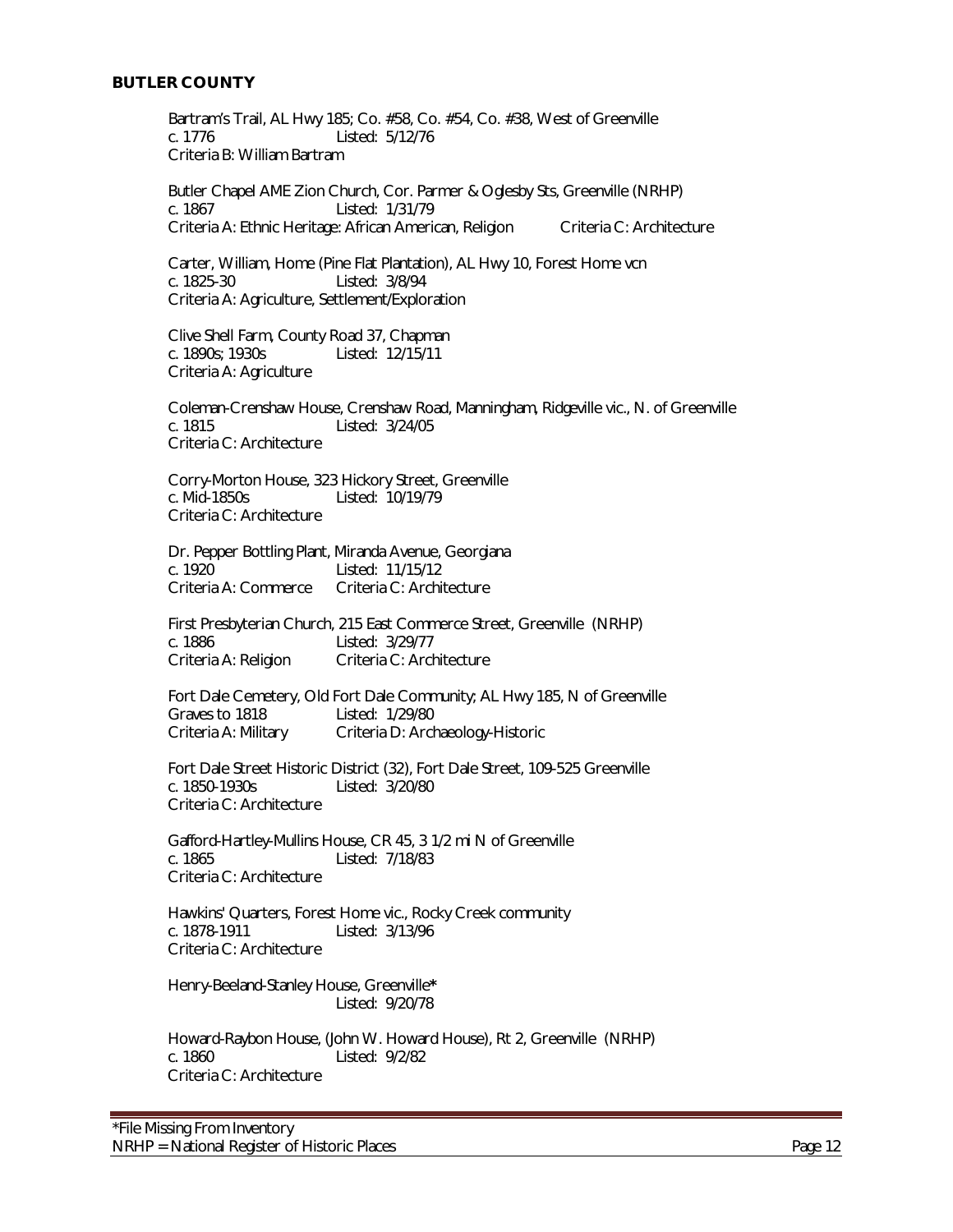Liberty Chapel Church, Kolb City Road from Hwy 10, West of Greenville c. 1858 Listed: 2/27/78 Criteria A: Religion Criteria C: Architecture

Lomax-Hannon Junior College, Conecuh Street, Greenville (NRHP) c. 1911 Listed: 3/29/77 Criteria A: Ethnic Heritage: African American, Education

Magnolia Manor, 303 Bolling Street, Greenville c. 1870 Listed: 10/26/78 Criteria C: Architecture

McGowin, Julian and Betty, House 12303 Mobile Road, Chapman c. 1950 Listed: 3/7/02 Criteria A: Industry Criteria C: Architecture

McKenzie High School, 221 N. Garland Road, McKenzie c. 1929-31 Listed 04/01/10 Criteria A: Ethnic Heritage: African American, Education

Milner-Boone House, 200 Jane Avenue, Georgiana c. 1858 Listed: 3/25/04 Criteria A: Exploration/Settlement, Transportation Criteria C: Architecture

Milner-Speir-Moody Home, 310 Dunklin Street, Greenville Listed: 1/25/77 Criteria C: Architecture

Mount Zion School, Mount Zion Road, Greenville c. 1934 Listed: 3/24/95 Criteria A: Ethnic Heritage: African American, Education

Oak Grove Methodist Church, Hwy 185, 5 mi N of Greenville, Greenville c. 1872 Listed: 1/29/80 Criteria A: Religion, Social History

Oak Lawn Farm, 1203 Pineapple Highway, Greenville c. 1870 Listed: 3/29/12 Criteria A: Agriculture Criteria C: Architecture

Oakey Streak Methodist Church, CR 59 inters. Hwy 23, 20 mi S of Butler Co. Courthouse, Greenville Vicinity (NRHP) c. Late 19th century Listed: 6/9/77 Criteria A: Religion Criteria C: Architecture

Old Abrams Place, 201 Herbert Street, Greenville c. 1859-60 Listed: 5/12/76 Criteria C: Architecture

Old Fort Dale Site, Hwy 185, North of Greenville, 5 miles c. 1818 Listed: 1/29/80 Criteria A: Military, Politics/Government Criteria D: Archaeology- Historic

Old Log Barn, Hwy 185, North of Greenville c. 1825 Listed: 1/29/80 Criteria A: Social History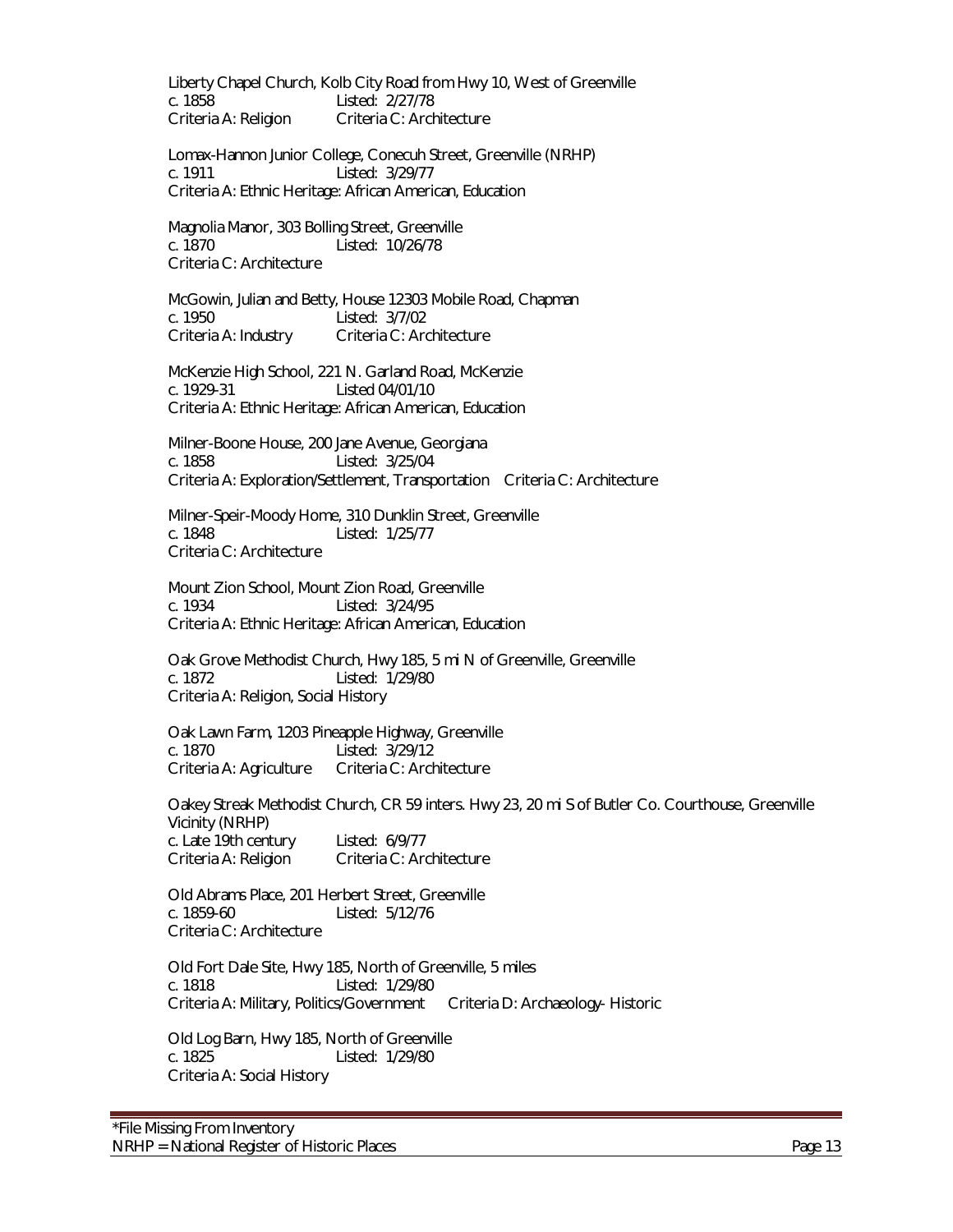Overhead Pedestrian Bridge, between E. Broad St. & W. Broad St., Georgiana c. 1895 Listed: 9/12/19 Criteria A: Transportation

Pine Flat Methodist Church, Hwy 10, 16 mi West of Greenville, Forest Home c. 1858 Listed: 7/6/78 Criteria A: Religion Criteria C: Architecture

Pioneer Cemetery, South Park Street, Greenville c. 1821-1961 Listed: 11/23/76 Criteria A: Settlement/Exploration

Price, Major Edward Preston, House, Saucer Community (Vicinity of Forest Home)<br>c. Mid-19<sup>th</sup> century Listed: 1/24/08 c. Mid-19 $th$  century Criteria C: Architecture

Searcy School, 5233 Airport Road, Greenville vic.**\*** c. 1922 Listed: 4/18/07 Criteria A: Education

Steiner House, 214 Fort Dale Road, Greenville c. 1886 Listed: 7/28/78 Criteria C: Architecture

Thaggard-Poole House, AL Hwy 10 East, Luverne Road, Greenville Listed: 10/19/79 Criteria A: Agriculture Criteria C: Architecture

 J.C. Watson House/Watson Hospital, 101 Miranda Street, Georgiana c. 1913 Listed: 11/5/84 Criteria A: Commerce Criteria C: Architecture

Williams, Hank Sr. Boyhood Home, Rose Street, Georgiana c. 1910 Listed: 7/22/91 Criteria A: Social History Criteria B: Hank Williams Senior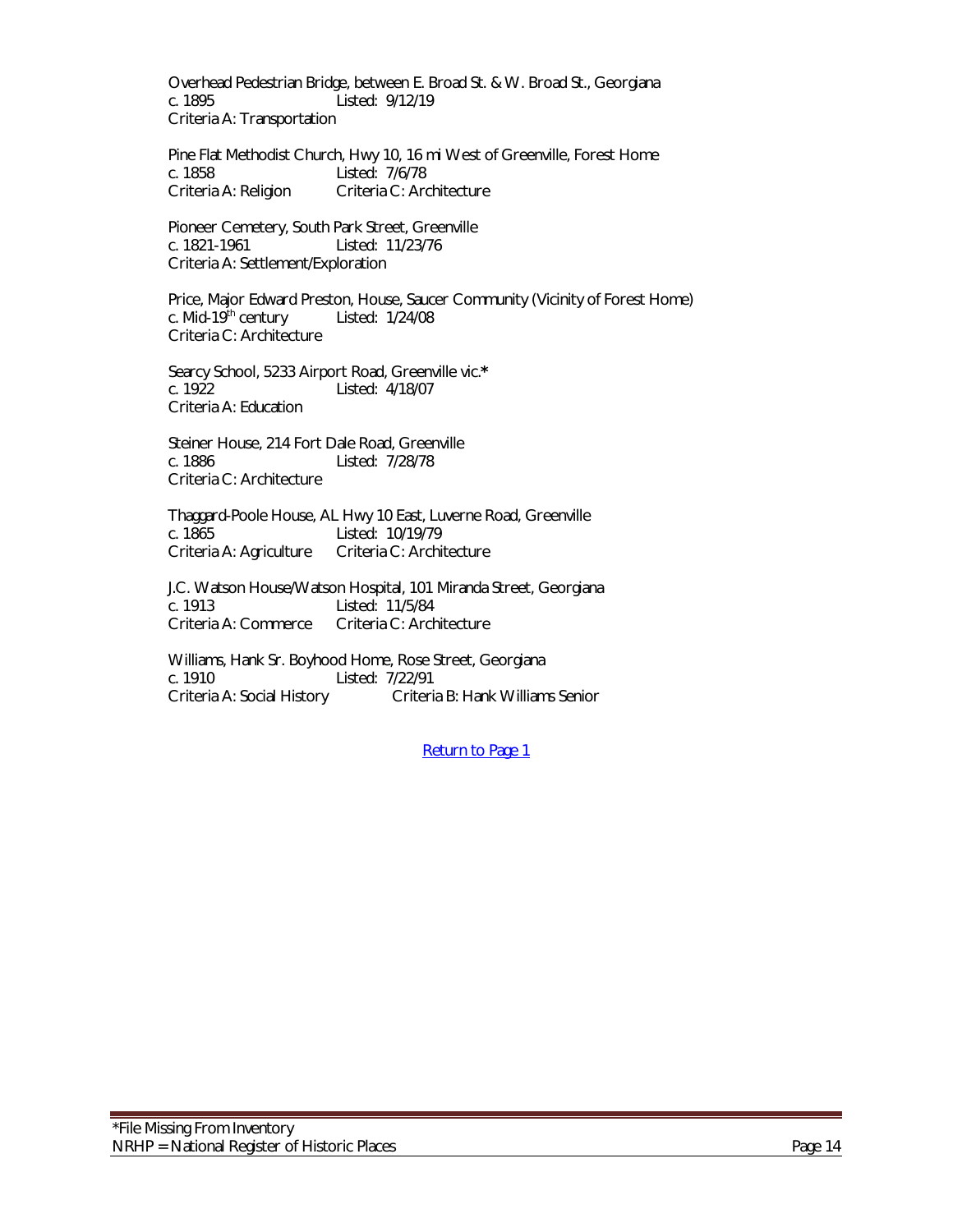<span id="page-14-0"></span>Antebella, Greensport Road, Alexandria c. 1822 Listed: 4/11/84 Criteria C: Architecture Blue Spring Mill, SW intersection of I-20 & AL 21 @ Exit 185, Oxford c. 1885 Listed: 12/15/97 Criteria A: Industry Barry Manor Apartments, Anniston<br>c. 1965 [17] Listed: 11 Listed: 11/09/17 Criteria C: Architecture Borders House, 426 Old Choccolocco Road, Anniston c. 1840 Listed: 5/19/98 Criteria A: Ethnic Heritage: African American Criteria C: Architecture Caldwell House, 719 Alexandria Road, SW, Jacksonville c. 1860 Listed: 3/13/96 Criteria A: Exploration/Settlement, Social History Criteria C: Architecture Calhoun County/Oxford High School Football Stadium, 312 East 2<sup>nd</sup> Street, Oxford C. 1932 Listed: 5/10/00 Criteria A: Entertainment/Recreation Criteria C: Architecture Camwood (The Noble-Woodruff House), 1301 Booger Hollow, Anniston c. 1882 Listed: 4/18/07 Criteria A: Ethnic Heritage: African American Criteria C: Architecture Calhoun-Barnwell-Cole, Dr., House, 1180 White Plains Road, Anniston c. 1837-42 Listed: 3/24/95 Criteria A: Ethnic Heritage: African American Criteria C: Architecture Choccolocco School, 21 Prospect Lane, Choccolocco c. 1876 Listed: 3/13/96 Criteria A: Ethnic Heritage: African American, Education Clardy, Z.H., House, 201 Fairview Street, Oxford c. 1880 Listed: 4/19/06 Criteria C: Architecture Cooper, Davis C., 301 Main Street, Oxford (NRHP) c. 1911;1925 Listed: 9/26/03 Criteria A: Politics/Government Criteria C: Architecture Eastwood High School, 620 Gardner Drive, Jacksonville c. 1940 Listed: 3/29/12 Criteria A: Ethnic Heritage: African American, Education Criteria C: Architecture Fain-Webb House, 311 North Center Avenue, Piedmont c. 1921 Listed: 4/1/10 Criteria C: Architecture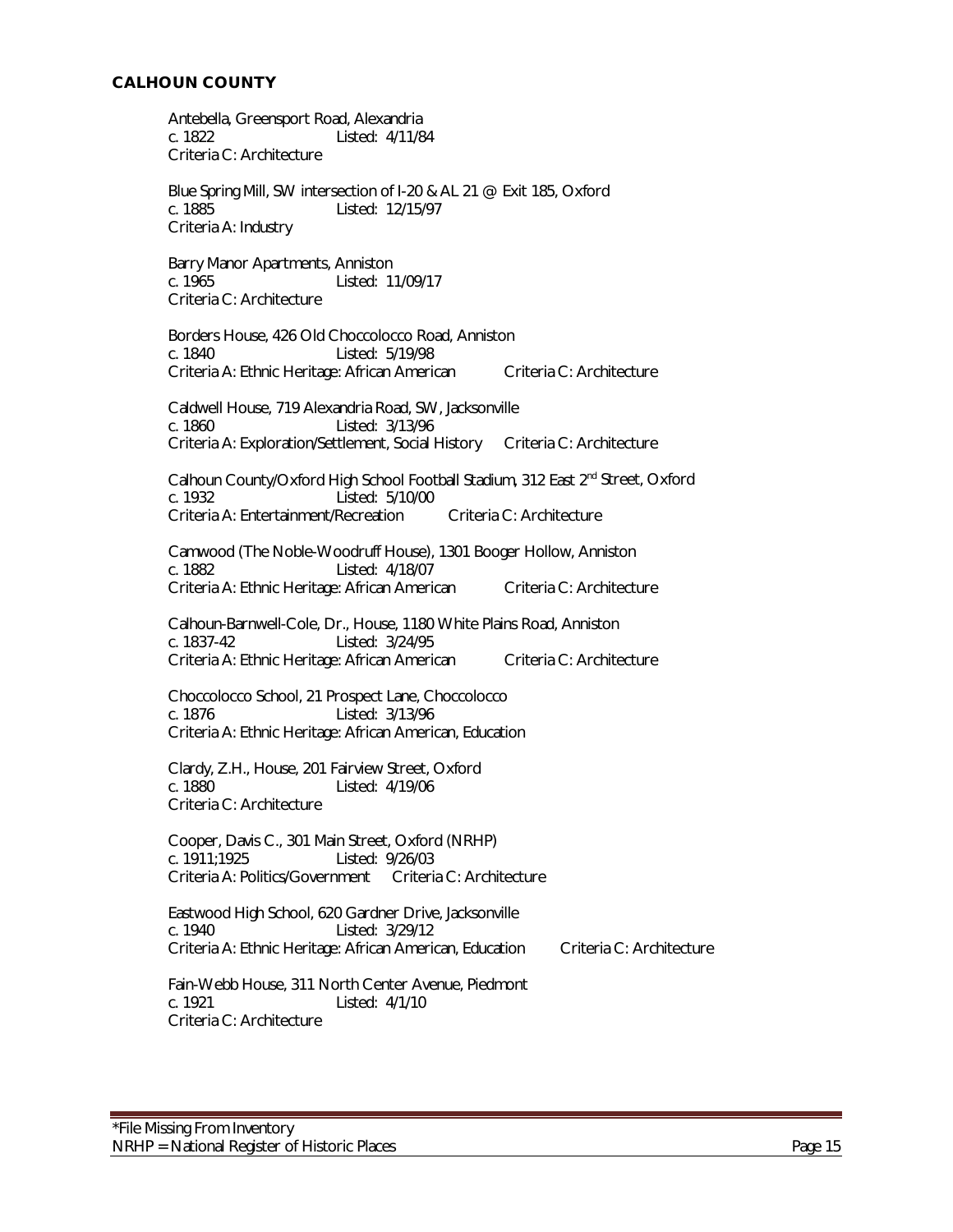Friendship Missionary Baptist Church, 1130 West 14th Street, Anniston **(DEMOLISHED)** Listed: 2/6/98 Criteria A: Ethnic Heritage: African American, Social History, Religion Criteria C: Architecture

Gaines Chapel African Methodist Episcopal Church, 404 A Street, Anniston c. 1895 Listed: 2/25/99 Criteria A: Ethnic Heritage: African American, Religion Criteria C: Architecture

Greenwood, Old Jacksonville Hwy, Alexandria (NRHP) c. 1842-1850 Listed: 4/23/87 Criteria C: Architecture

Gunnells-Wingo House, 225 East Oak Street, Oxford c. 1860-1870 Listed: 8/22/85 Criteria C: Architecture

Hanna, C. E., School (Calhoun County Training School) **\*** c. Mid-19<sup>th</sup> century Criteria A: Ethnic Heritage: African American, Education

Henry, C.B., Barn, Jacksonville (NRHP) c. 1910 Listed: 3/24/95 Criteria A: Agriculture

Jackson House (Haven Church Parsonage), 1631 Pine Avenue, Anniston c. 1909-10 Listed: 10/7/98 Criteria A: Ethnic Heritage: African American Criteria C: Architecture

Kilby House (NRHP) c. 1917, renovated with new façade c. 1930 Listed: 10/3/85 Criteria C: Architecture

LeGarde Properties (McMillan Terrace Apartments, LaGarde Apartments, Berry Manor); 312 Coleman Road; 1524 East 10<sup>th</sup> Street; 1525 East 9<sup>th</sup> Street; Anniston c. 1945-1964 Listed: c. 2006 Criteria C: Architecture

Lyric Theatre, 1302 Noble Street, Anniston (NRHP) **\*** c. 1918 Listed: 8/6/76 Criteria A: Entertainment/Recreation Criteria C: Architecture

Mallory-Scarbrough-Prather House, CR 55, 1.2 mi SW of Choccolocco Community, Anniston c. Mid-1840s Listed: 7/5/83 Criteria C: Architecture

Parker Memorial Baptist Church, 1205 Quintard Avenue, Anniston (NRHP) c. 1888 Listed: 9/24/81 Criteria A: Religion Criteria C: Architecture

Patillo House, 112 Gray Street, Oxford c. 1864 Listed: 9/7/84 Criteria C: Architecture

Pelham-Bush Cemetery, Alexandria vicinity c. 1853 Listed: 10/1/97 Criteria A: Exploration/Settlement, Funerary Art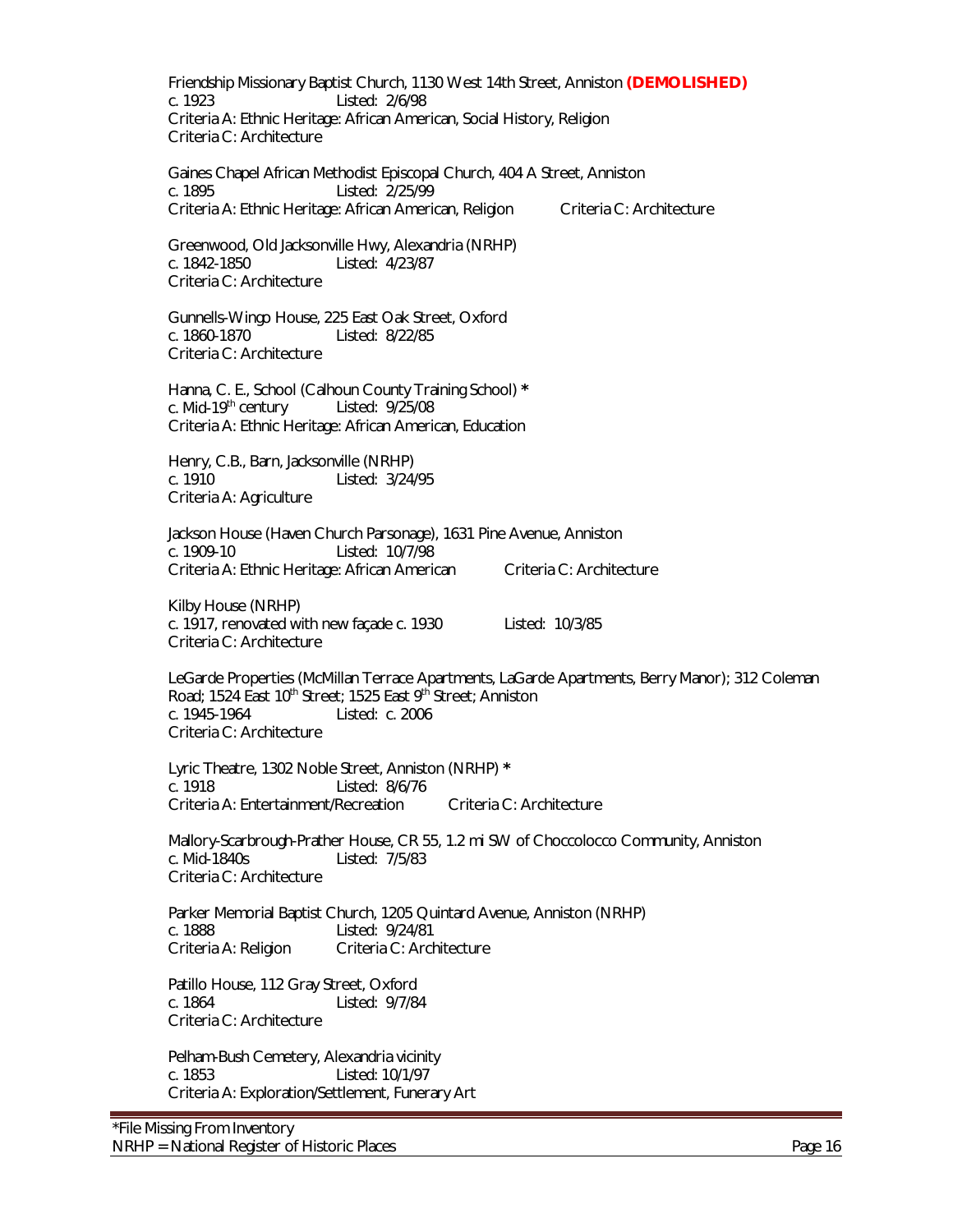Pot of Manna Lodge #478, 1631 Mulberry Avenue, Anniston **(PARTIALLY DEMOLISHED)** Listed: 05/28/09 Criteria C: Architecture

Quintard Avenue Median, between 5th and 18th streets, Anniston c. Late 1870s Listed: 4/14/92 Criteria A: Agriculture

Oxford Historic District, Downtown commercial district, Oxford c. 1875 - 1978 Listed: 03/29/18 Criteria A: Commerce Criteria C: Architecture

Rhodes Place (Amity's Place), 110 Choccolocco Road, Anniston c. 1906 Listed: 3/23/90 Criteria C: Architecture

The Rice Home, 430 D Street, Anniston 1925 Listed: 10/25/18 Criteria A: Ethnic Heritage: African American Criteria B: Rev. A.W. Rice Criteria C: Architecture

Rivers, William Sherman, House, 300 Spruce Street, Anniston c. 1905 Listed: 12/16/10 Criteria A: Ethnic Heritage: African American Criteria C: Architecture

Roberts Home, 75 Southern Boulevard, Piedmont 1880 Listed: 06/27/19 Criteria A: Commerce, Religion Criteria C: Architecture

St. John United Methodist Church, 329 D Street, Anniston c. 1951 Listed: 12/01/16 Criteria A: Religion Criteria C: Architecture

Saint Luke's Episcopal Church, 103 South Chinabee Street, Jacksonville c. 1856 Listed: 3/4/76 Criteria A: Religion Criteria C: Architecture

Saint Michael & All Angels Episcopal Church, 18th & Cobb, Anniston (NRHP) **\*** c. 1888 Listed: 11/23/76 Criteria A: Social History, Religion Criteria C: Architecture

Smith-Mallory-Cater House (Lansing T. Smith), 531 Keith Ave, Anniston (NRHP) **\*** c. 1891 Listed: 4/29/83 Criteria A: Entertainment/Recreation

Southern Railroad Depot, 200 North Centre Avenue, Piedmont (NRHP) c. 1868 Listed: 5/27/83 Criteria A: Transportation Criteria C: Architecture

Union Grove Cemetery, Greenbrier Road, Anniston c. 1865 Listed: 7/18/89 Criteria A: Religion

White Plains United Methodist Church, White Plains Road, Choccolocco vicinity c. 1938 Listed: 2/21/13 Criteria A: Religion Criteria C: Architecture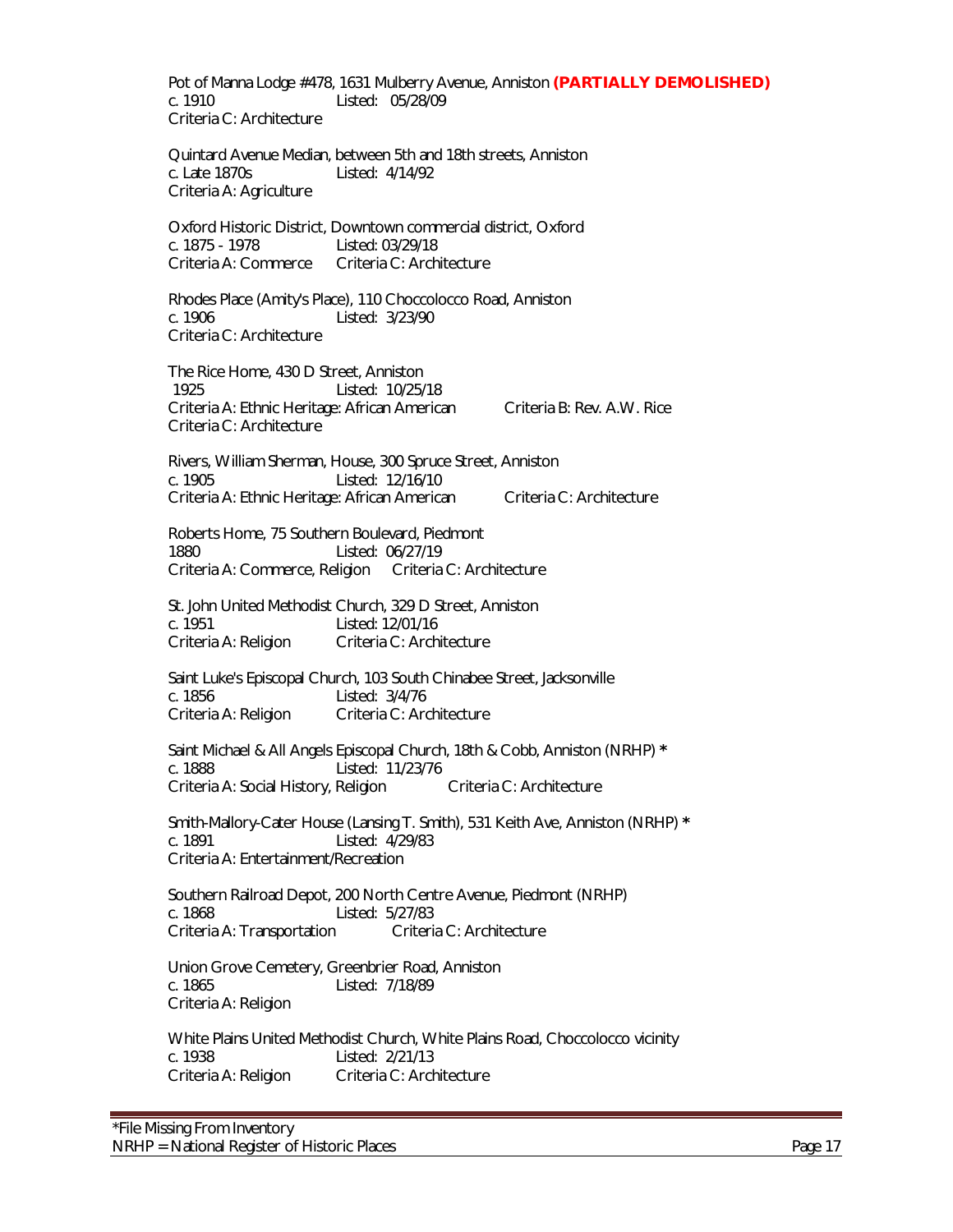Woodruff, Margaret, Library, Alexandria, 10 mi N of Anniston, E of US 431 c. 1915 Listed:  $2/20/86$ Listed: 2/20/86 Criteria A: Social History

Woods-Crook-Treadaway House, 517 North Pelham Road, Jacksonville (NRHP)<br>c. 1836 Listed: 1/14/82 Listed: 1/14/82 Criteria C: Architecture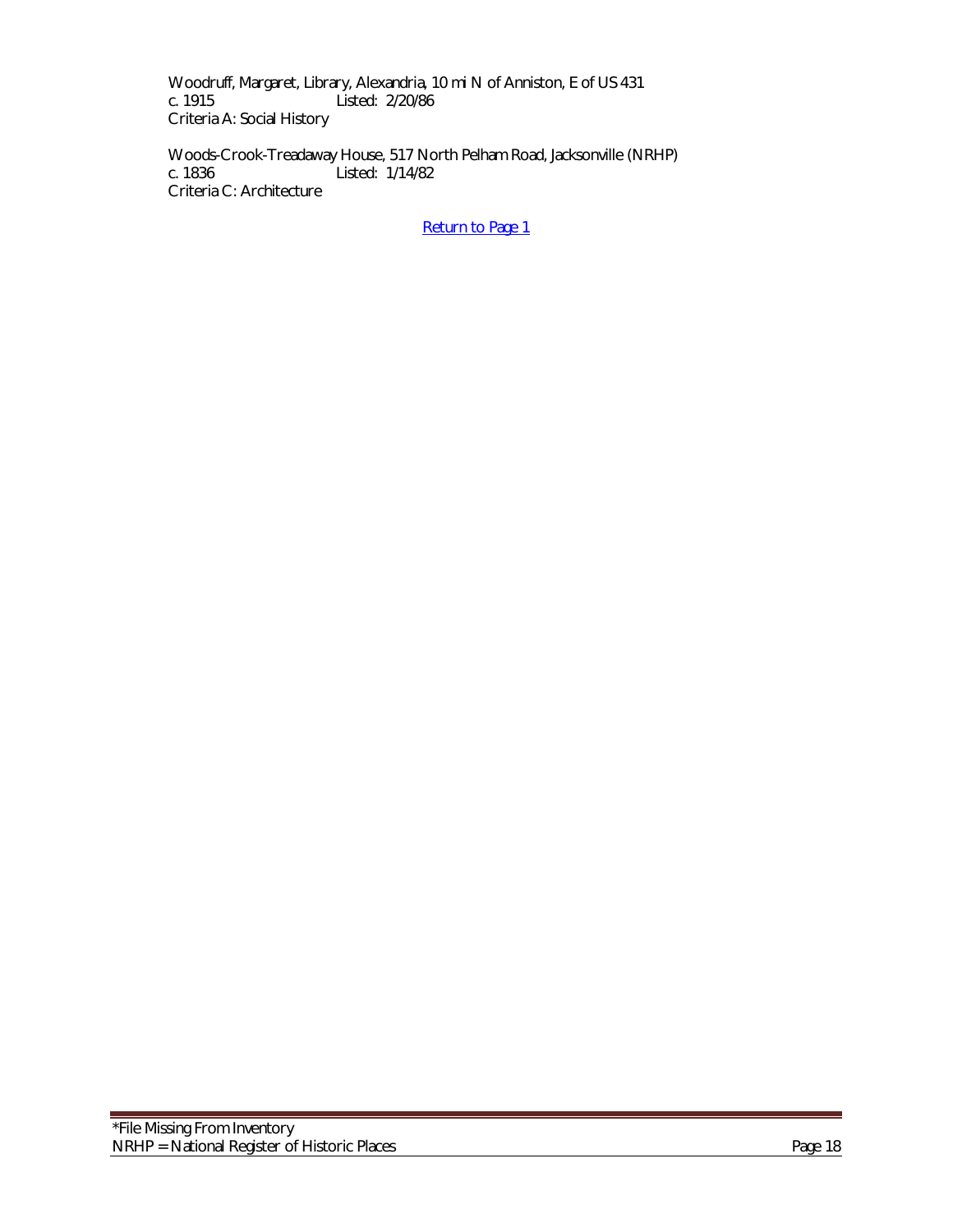#### <span id="page-18-0"></span>**CHAMBERS COUNTY**

Chambers County Courthouse Square (20) LaFayette (NRHP) c. 1899 Listed: 6/9/76 Criteria A: Politics/Government Criteria C: Architecture

County Line Baptist Church, 6/10 mi E of Dudleyville, paved road (NRHP) c. 1899 Listed: 1/14/80 Criteria A: Religion Criteria C: Architecture

Fairfax Mill Village Historic District, Valley (NRHP) c. 1915 Listed: 12/19/91 Criteria A: Industry

Fuller-Crowder House, 302 LaFayette Street South, LaFayette c. 1910 Listed: 4/28/83 Criteria A: Politics/Government Criteria C: Architecture

Griggs-Simmons House, 204 North 18th Street, Lanett c. 1858 Listed: 6/16/76 Criteria A: Exploration/Settlement Criteria C: Architecture

Harmon Farmhouse, 34034 US Highway 431, Welch Listed: 8/25/11<br>Criteria C: Architecture Criteria A: Agriculture

Harmony Methodist Church, County Road 51, LaFayette vicinity c. Mid-late 19<sup>th</sup> century Listed: 2/2/01 Criteria A: Religion

Heflin-Callahan House, LaFayette Street, LaFayette c. 1912 Listed: 6/9/76 Criteria C: Architecture

Higgins, Charlie F., Farmhouse, 1258 County Road 286, Five Points c. 1898 Listed: 8/25/11 Criteria C: Architecture

Homeland (Boykin Place), Rt 4, Box 752, Lanett **(DEMOLISHED)** c. 1840 Listed: 2/19/88 Criteria A: Exploration/Settlement, Economics, Social History

Langdale Mill Village Historic District, Valley (NRHP) c. 1866 -1962 Listed: 7/22/91 Expanded: 12/19/91 Criteria A: Industry

Louis, Joe, Birthplace, 1158 CR 488, Lafayette vicinity c. 1914 Listed: 8/6/93 Criteria A: Ethnic Heritage: African American

Mitchell Springs United Methodist Church and School, 1019 County Rd. 533, Lanett 1916, 1947, 1963, 1974 Listed: 3/18/21 Criteria A: Ethnic Heritage: African American

Mitchell-Wilkerson-Gaines House, 307 S. LaFayette Street, LaFayette c. 1845-50 (1900) Listed: 1/10/83 Criteria C: Architecture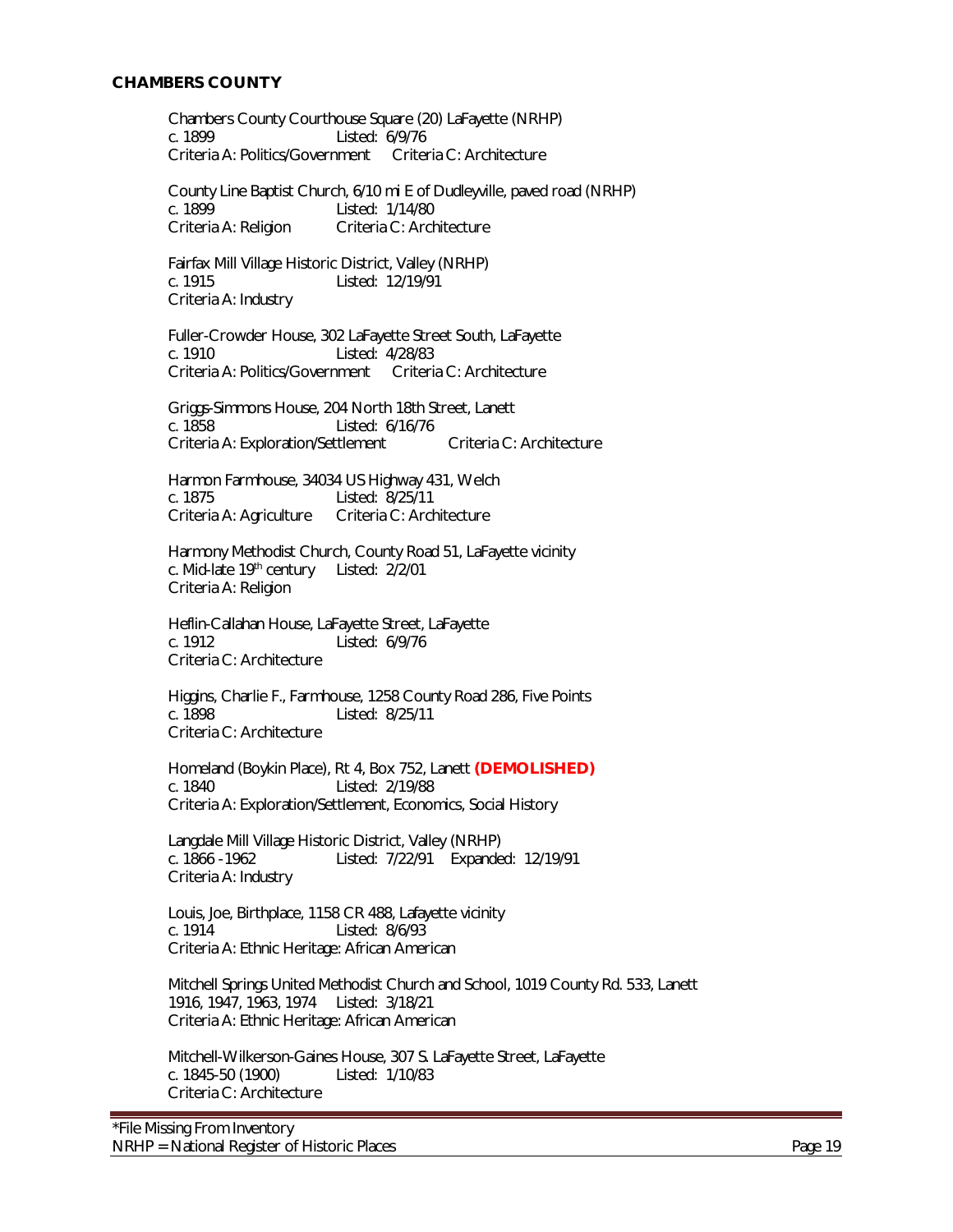Old Lanett High School, North 6th Avenue, Lanett c. 1923-1924 Listed: 10/11/78<br>Criteria A: Education Criteria C: Archi Criteria C: Architecture

Rabbit, Joe, House, 1.5 miles off AL 50, LaFayette c. 1829 Listed: 7/6/76 Criteria A: Exploration/Settlement Criteria C: Architecture

Rea-Schuessler-Fuller House, 308 LaFayette Street South, LaFayette Listed: 4/11/84<br>Criteria C: Architecture Criteria B: Cornelius Rae

 River View Mill Village Historic District, Valley (NRHP) c. 1865-1980 Listed: 12/19/91 Criteria A: Industry

Sharpe Pioneer Homestead, Hwy 431, 6 mi N of LaFayette, 1/2 mi W of White Plains, LaFayette c. 1870 Listed: 2/27/78 Criteria A: Agriculture

Shawmut Mill Village Historic District, Valley (NRHP) c. 1907-08 Listed: 12/19/91 Criteria A: Industry

Temple Beth-El, Lanett **(DEMOLISHED)** Listed: 3/3/76 Criteria A: Religion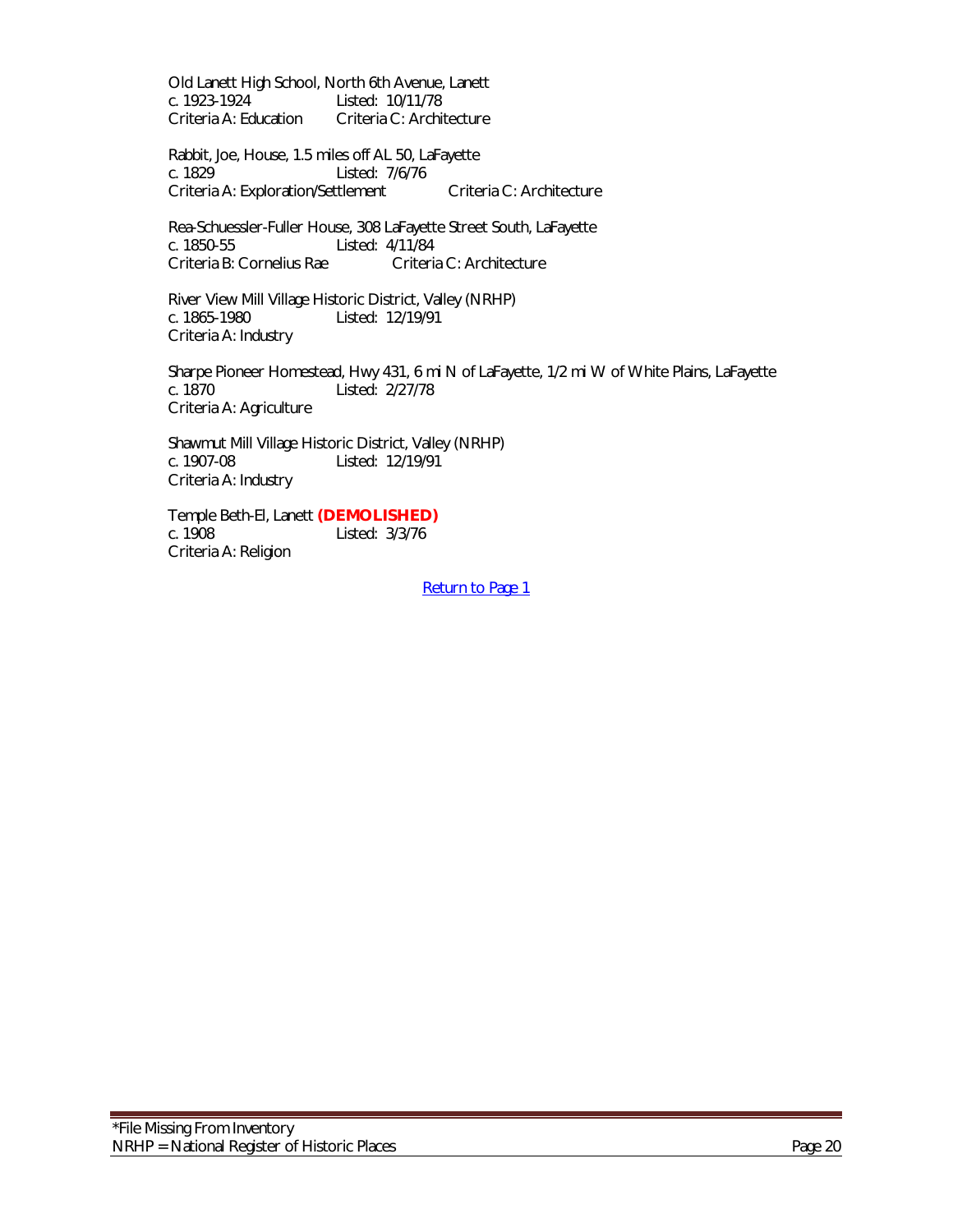### <span id="page-20-0"></span>**CHEROKEE COUNTY**

Bradford-West House, 402 Cherokee Avenue, Centre c. 1863 Listed: 10/17/80 Criteria A: Industry

Chesnut, Webb, House, 4470 Main Street, Gaylesville c. 1850 Listed: 9/26/03 Criteria A: Agriculture Criteria C: Architecture

Hatcher High School (JKF Community Center), 205 Jackson Street, Centre<br>c. 1949 Listed: 6/23/16 Listed: 6/23/16 Criteria A: Ethnic Heritage: African American, Education

Jordan's Old Place, Rt 2, Centre North East c. 1880 Listed: 5/9/78 Criteria A: Agriculture Criteria C: Architecture

Jordan Big Store c. 1921 Listed: 08/10/17 Criteria A: Commerce

Major Chisholm Daniel House, 8545 Hwy 273, Cedar Bluff Listed: 8/5/10<br>ttlement Criteria C: Architecture Criteria A: Exploration/Settlement

Orville Estes Field, 401 East Main Street, Centre 1942 Listed: 06/27/19 Criteria A: Politics/Government Criteria C: Architecture

Parker House, 1945 County Road 31, Piedmont 1861; 1920s; 1950s Listed 9/3/20

Pleasant Gap County Store, CR #8, Pleasant Gap, Piedmont c. 1896 Listed: 4/11/84 Criteria A: Social History Criteria C: Architecture

Pratt Park, Old U.S. Hwy 411, Centre c. 1905 Listed: 1/14/80 Criteria A: Commerce

Rock Run Village (10), Rock Run c. 1874 Listed: 7/15/76 Criteria A: Industry

Savage-Campbell House, 440 West Main Street, Centre c. 1908-10 Listed: 5/19/81 Criteria C: Architecture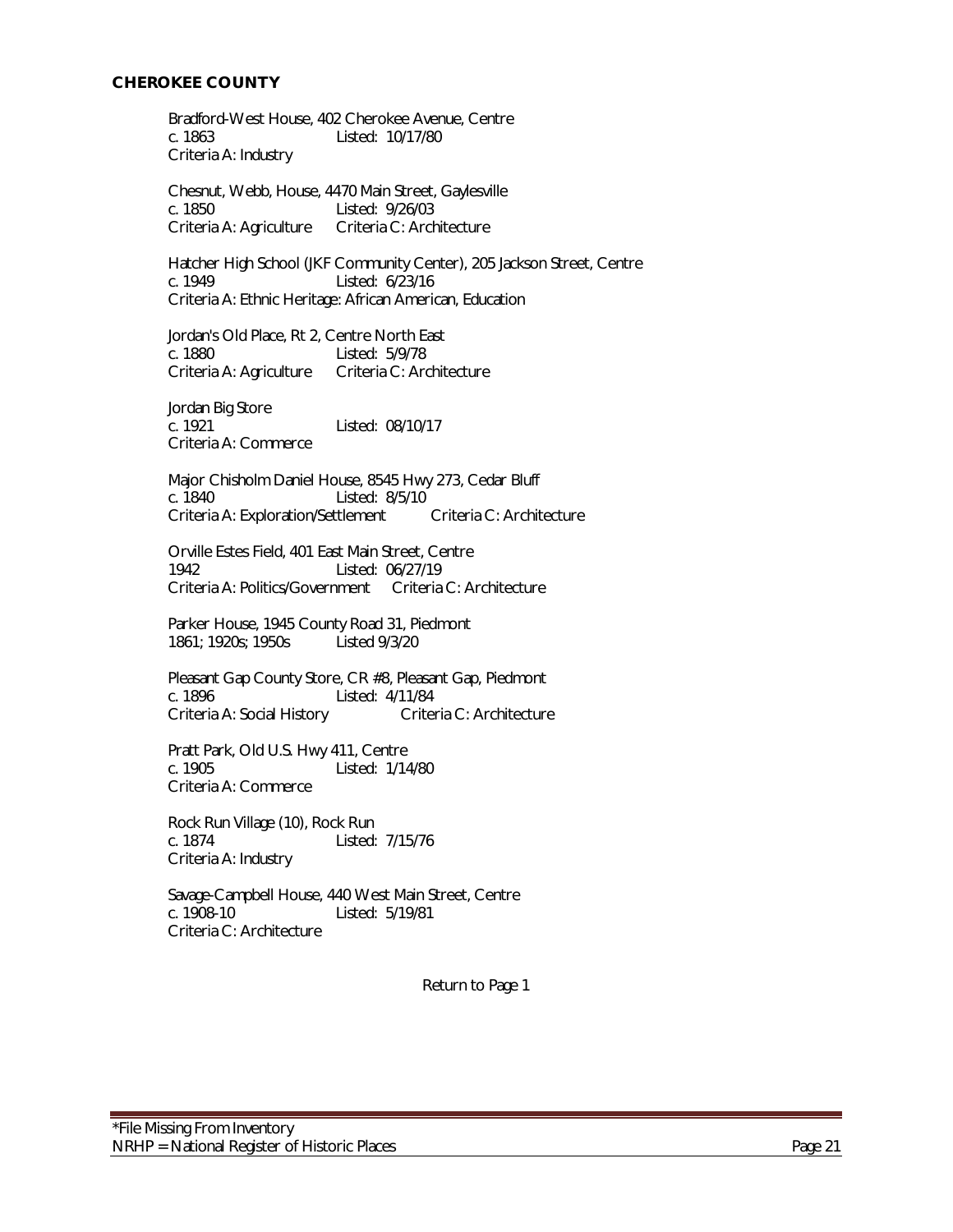<span id="page-21-0"></span>Chilton County Training School, Chilton County Road 425, Clanton vic. c. 1951 Listed: 9/27/07 Criteria A: Ethnic Heritage: African American, Education

Confederate Memorial Cemetery, Mountain Creek c. 1903-1933 Listed: 3/5/76 Criteria D: Archaeology-Historic

Hotel Wilson, Clanton<br>c. 1914 Listed: 5/22/08 Criteria A: Commerce

Lay Dam, Coosa River, near Clanton c. 1910-1914 Listed: 2/19/76 Criteria C: Architecture

Maplesville Depot, Main Street, Maplesville c. 1912 Listed: 11/23/76 Criteria A: Transportation

Maplesville Methodist Episcopal Church, South, Railroad St, Maplesville Listed: 12/4/92 Criteria A: Religion Criteria C: Architecture

Maplesville Railroad Historic District, Railroad Street (north/south to Parnell); NE along Hwy. 22 to Mobile Street, Maplesville c. 1850-1920 Listed: 9/26/03 Criteria A: Transportation, Commerce Criteria C: Architecture

Matthews-Reynolds Home, 2nd Avenue North, Clanton c. 1908-09 Listed: 12/29/75 Criteria C: Architecture

Mims Ferry, Coosa River, Chilton County/Coosa County Listed: 9/5/75 Criteria C: Architecture

Norman Smith Pottery, 5031 AL Hwy. 183 West, Lawley c. 1932 Listed: 9/30/99 Criteria A: Art, Industry, Engineering

Old StageCoach Inn, Old Plantersville Road 1.4 mi N of Plantersville c. 1835 Listed: 8/13/87 Criteria C: Architecture

Thorsby Public School ("Old Elementary School), 95 Illnois Avenue, Thorsby c. 1925 Listed: 5/28/09<br>Criteria A: Education Criteria C: Arch Criteria C: Architecture

Tomlinson House, Rt 3, Box 630, Jemison c. 1893 Listed: 11/3/86 Criteria C: Architecture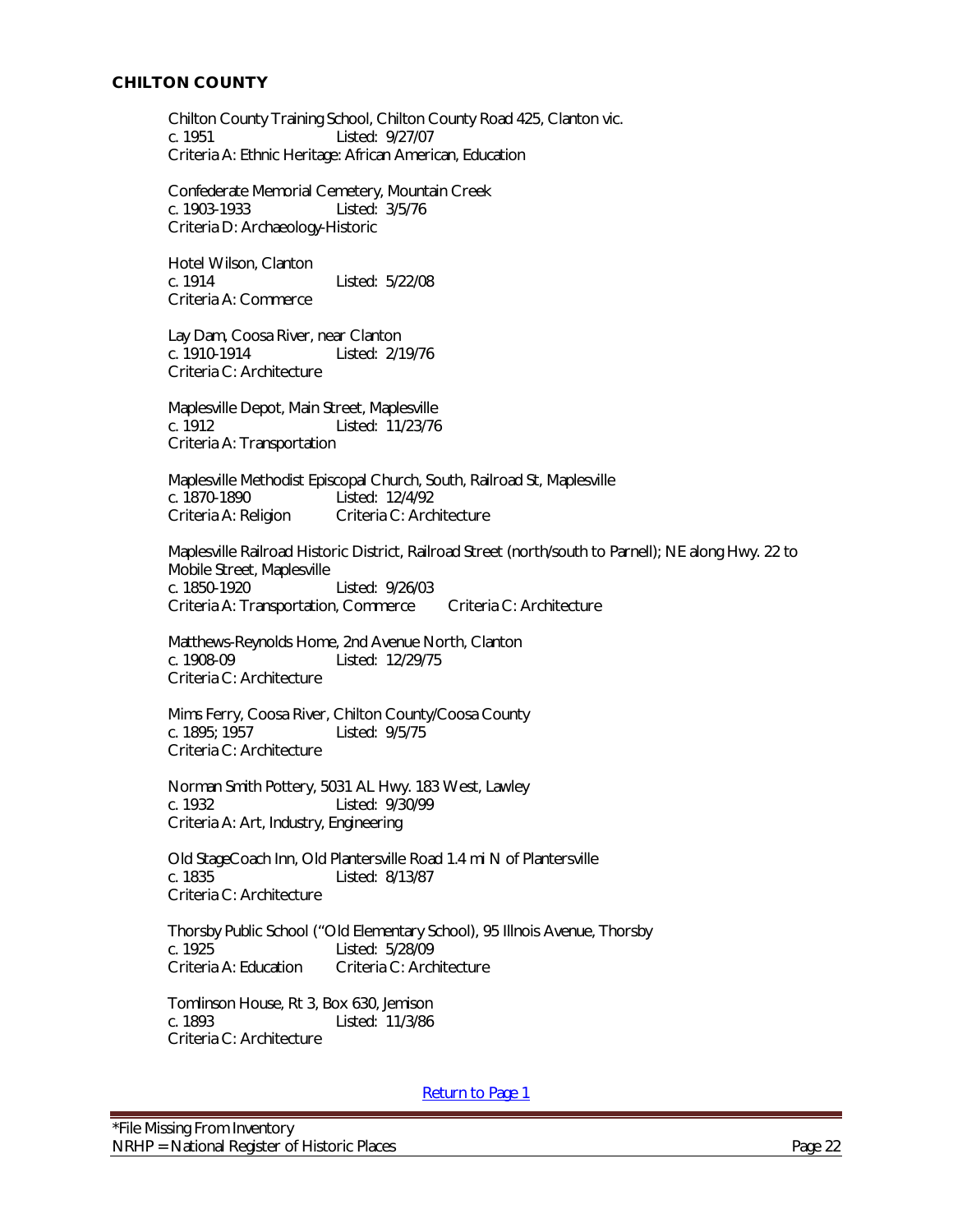# <span id="page-22-0"></span>**CHOCTAW COUNTY**

Allen Plantation, 671 Choctaw County Road 7, Lisman c. 1897 Listed: 3/29/12 Criteria A: Agriculture, Exploration/Settlement Criteria C: Architecture

Bladon Springs Historic District (5), Bladon Springs c. 1838-1910 Listed: 4/1/76 Criteria A: Commerce, Entertainment/Recreation

Choctaw County Courthouse, 117 S. Mulberry Avenue, Butler Listed: 6/19/97 Criteria A: Politics/Government Criteria C: Architecture

Log Cabin School House, Toxey c. 1850 Listed: 2/6/98 Criteria A: Education

Old Naheola Bridge, over the Tombigbee near Pennington 1934 Listed: 9/16/2021 Criteria A: Transportation Criteria C: Architecture (method of construction)

Pelham United Methodist Church, 370 Edna Road, Edna<br>c. 1833: 1888 Listed: 3/29/12 Listed: 3/29/12 Criteria A: Religion Criteria C: Architecture

Pushmataha Historic District c. 1850-1965 Listed: 5/22/08 Criteria A: Social History Criteria C: Architecture

Riderwood Union Church, County Road 9, Riderwood community c. 1925 Listed: 6/21/12 Criteria A: Religion Criteria C: Architecture

Rogers, Zack, House, 238 East Smith Street, Butler c. 1880<br>Criteria A: Education Criteria C: Arch Criteria C: Architecture

Silas Elementary School (Silas Municipal Complex), 130 Indian Way, Silas c. 1936 Listed: 06/20/13<br>Criteria A: Education Criteria C: Archi Criteria C: Architecture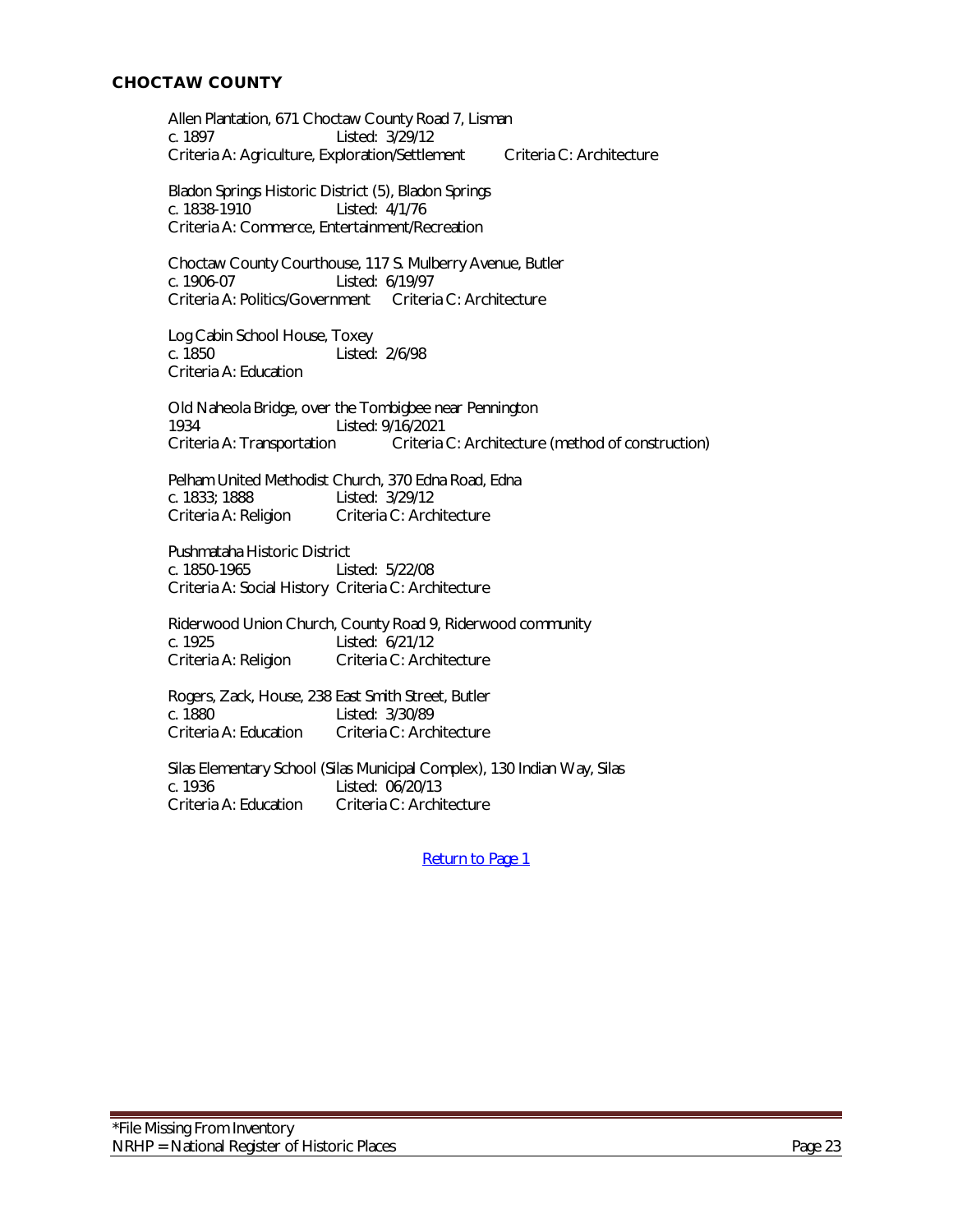### <span id="page-23-0"></span>**CLARKE COUNTY**

Alston-Cobb-Postma House, 120 Cobb Street, Grove Hill (NRHP) c. 1854 Listed: 9/1/78 Criteria C: Architecture

Armistead Home, 1 Block West on US 84 from US 43 (Cobb Street), Grove Hill c. 1843 Listed: 1/29/80 Criteria C: Architecture

Bradford-Wilson Home, 740 Brooksville Road, Dickinson Listed: 11/15/12 Criteria B: Senator John Bradford Criteria C: Architecture

Campbell Historic District, AL Hwy. 69 and Clarke CR 44, Campbell c. 1870-1950 Listed: 9/30/99 Criteria A: Social History, Community Planning Criteria C: Architecture

Cobb-Waite Home, 2 mi W on US 84, Grove Hill (NRHP) c. Late 1860s Listed: 1/29/80 Criteria C: Architecture

Coffeeville Masonic Lodge\* c. Late  $19<sup>th</sup>$  century - Mid  $20<sup>th</sup>$  century Listed: 1/22/09 Criteria A: Social History

Courthouse Historic District, Grove Hill c. 1832 Listed: 3/24/95 Criteria A: Commerce, Politics/Government Criteria C: Architecture

Dickinson House, 101 Dickinson Avenue, Grove Hill (NRHP) c. 1845 Listed: 1/1/78 Criteria C: Architecture

Grant-Carleton House, Grove Hill<br>C. 1850s [15ted: 1850s] Listed: 1/29/80 Criteria C: Architecture

Johnson House, HC-67 Box 30-C, Jackson (Rockville Community) c. 1900 Listed: 8/3/90 Criteria C: Architecture

Kimbell-Rivers-Woodson House, Mayton Drive, Jackson c. 1848 Listed: 9/17/76 Criteria C: Architecture

The Lodge (Cleveland Home) Line Rd. 4 1/2 mi S of US 84, Suggsville (NRHP) c. 1860 Listed: 6/9/77 Criteria C: Architecture

Loranz-McCrary House, 500 Commerce St, Jackson c. 1900 Listed: 3/19/93 Criteria A: Commerce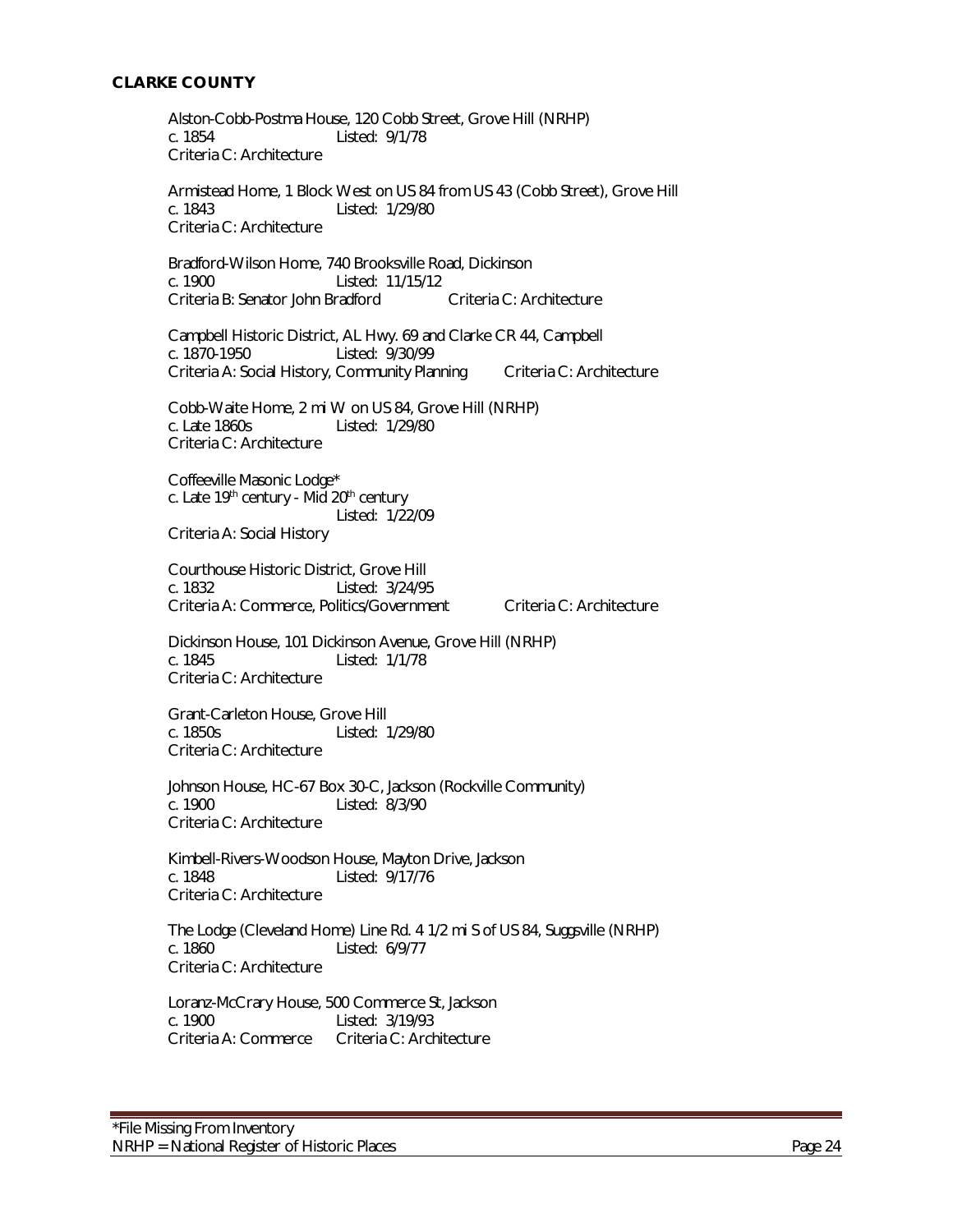Orange Hill Road Historic District, Grove Hill c. 1845 Listed: 3/24/95 Criteria C: Architecture

Pleasant Hill Methodist Church, 5181 Pleasant Hill Road, Thomasville c. 1876 Listed: 3/29/12 Criteria A: Religion Criteria C: Architecture

Thomasville High School, 527 West Front Street, Thomasville c. 1929 Listed: 8/25/94<br>Criteria A: Education Criteria C: Arch Criteria C: Architecture

Upper Confederate Salt Works, Store Creek, 4 mi N of Jackson\*<br>c. 1861-1865 Listed: 7/9/76 Listed: 7/9/76

Wilson-Finch-Mason Log House, Old Line Road, Manila **(NON-EXTANT)**<br>c. 1822 **Mart Lines** Listed: 4/4/78 Listed: 4/4/78 Criteria C: Architecture

Wilson-Finlay House, Gainestown\* (NRHP) c. 1846 Listed: 9/17/76 Criteria C: Architecture

Wilson's Mill, 2 mi N US 84 between Grove Hill & Coffeeville (**DESTROYED BY HURRICANE)** c. Late 1800s Listed: 1/25/77 Criteria C: Architecture

Wing-Hudley House, 104 Skipper Drive (Golf View Drive), Jackson<br>c. 1879 Listed: 10/20/77 Listed: 10/20/77 Criteria C: Architecture

Woodlands, Gosport vcn (NRHP) c. 1840 Listed: 1/29/80 Criteria C: Architecture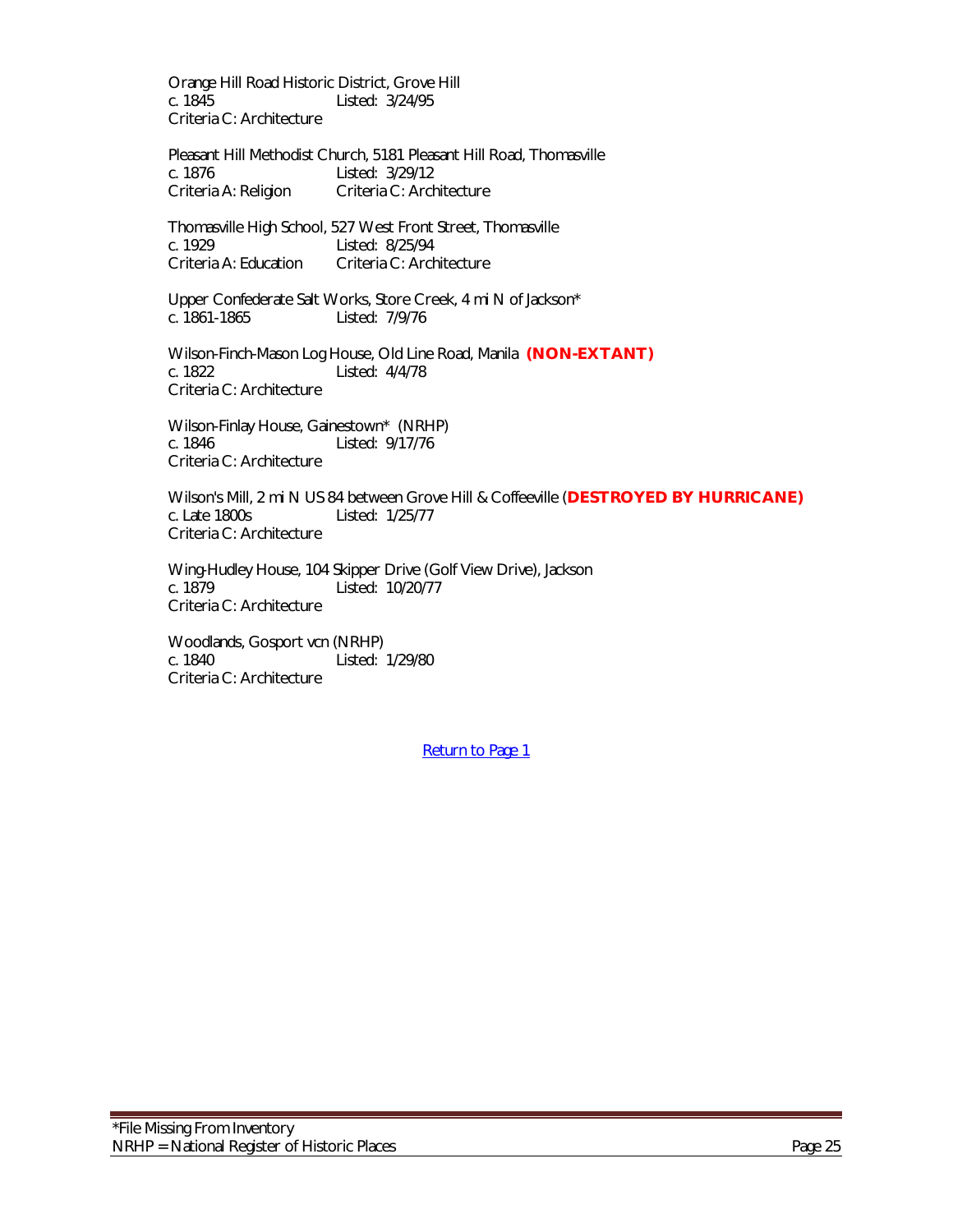<span id="page-25-0"></span>Carmichael Place, 4310 East Mill Road, Goodwater<br>c. 1887 Listed: 6/23/94 c. 1887 Listed: 6/23/94<br>Criteria A: Education Criteria C: Arch Criteria C: Architecture

Gay House, Hwy 9 North, Ashland c. 1914 Listed: 4/11/84 Criteria C: Architecture

Guthrie's Chapel Methodist episcopal Church & Cemetery<br>c. 1872 Listed: 06/14/18 c. 1872 Listed: 06/14/18<br>Criteria A: Religion Criteria C: Archi Criteria C: Architecture, Funerary Art

Hatchett Creek Presbyterian Church & Brownville Cemetery<br>c. 1901-02 (church) Listed: 5/3/01 c. 1901-02 (church) Criteria A: Religion

Lineville Water Tower, Lineville c. 1917 Listed: 4/1/76 Criteria C: Architecture

Midway School, 2907 East Mill Road, Hollins<br>c. 1917 Listed: 3/13/96 Listed: 3/13/96 Criteria A: Education

Partridge House Complex, 4631 County Road 7, Goodwater vcn.<br>c. 1913 Listed: 2/6/98 Listed: 2/6/98 Criteria C: Architecture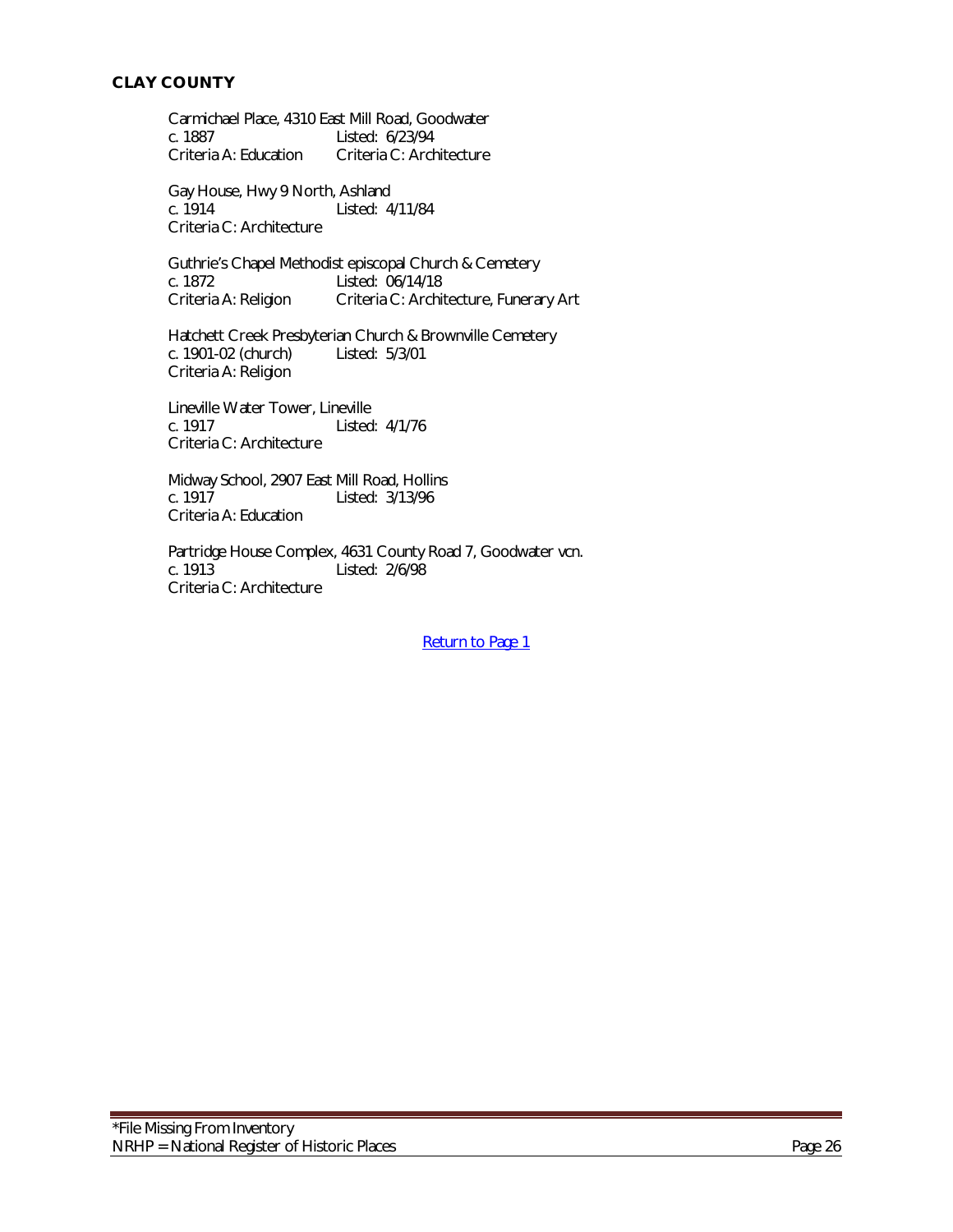# <span id="page-26-0"></span>**CLEBURNE COUNTY**

Arbacoochee Site (2), Arbacoochee<br>c. Mid-19<sup>th</sup> century Listed: 7/15/76 c. Mid-19<sup>th</sup> century Criteria A: Commerce

Cheaha Observation Tower (Bunker Tower), Cheaha State Park<br>c. 1934 – Listed: 12/15/89 Listed: 12/15/89 Criteria C: Architecture

Colonial Cottage, (John Morgan House) 321 Ross Street, Heflin (NRHP) Listed: 12/19/91 Criteria C: Architecture

Edwardsville Cemetery, Edwardsville c. 1837 Listed: 10/1/97 Criteria A: Exploration/Settlement

Heflin Depot, 1001 Ross Street, Heflin c. 1886 Listed: 12/21/77 Criteria A: Transportation, Commerce

Old Hale Homeplace and Edwards Farm<br>c. 1850s & 1880 Listed: 12/10/ Listed: 12/10/20 Criteria A: Agriculture Criteria C: Architecture

Owen Residence, Burnes & Evans Streets, Heflin<br>c. 19<sup>th</sup> century Listed: 3/13/96 Listed: 3/13/96 Criteria C: Architecture

Striplin Gold Mines and Carr Creek Placer, Delta c. 1843 Listed: 6/21/12 Criteria A: Education, Engineering, Exploration/Settlement, Industry Criteria D: Archaeology-Historic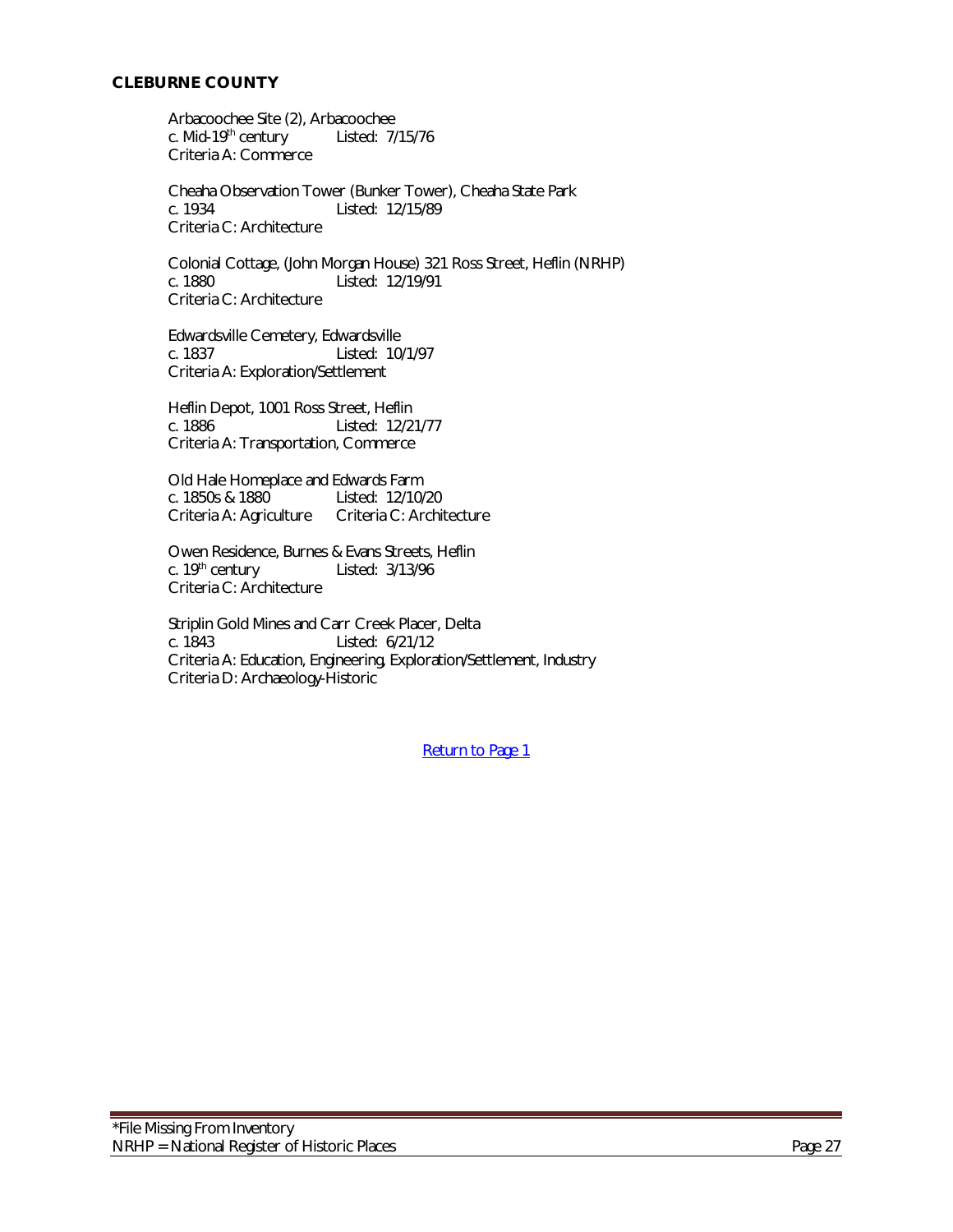<span id="page-27-0"></span>Bethany Primitive Baptist Church, Elba c. 1912 Listed: 06/14/18 Criteria A: Religion Criteria C: Architecture

Coffee County Jail, 329 Putnam Street, Elba c. 1912 Listed: 12/01/16 Criteria A: Social History

Daleville Avenue Historic District, 100-300 Daleville Avenue, Enterprise 1903-1932 Listed: 12/19/19 Criteria A: Social History Criteria C: Architecture

Elba Theatre, 231 Court Street, Elba c. 1933, 1946, & 1953 Listed: 03/29/18 Criteria A: Social History, Theatre

Enterprise City School, 605 West College Street, Enterprise c. 1919 Listed: 6/18/2015 Criteria A: Education Criteria C: Architecture

Enterprise Methodist Church (First United Methodist Church), 217 South Main Street, Enterprise<br>c. 1903-04 Listed: 9/6/84 Listed: 9/6/84 Criteria A: Religion

Folsom Home, 18 mi out of Elba **(moved to Putnam Street in Elba in 2003; donated to town for museum)** c. Late 1800s Listed: 9/17/76 Criteria B: Governor James Folsom

Mulberry Heights School (Elba Colored School), 740 Adams Street, Elba c. 1958 Listed: 12/01/16 Criteria A: Ethnic Heritage: African American, Education

New Providence Primitive Baptist Church, 3728 AL Hwy 186, Kinston Listed: 7/15/2021 Criteria A: Religion Criteria C: Architecture

Prestwood Grist Mill, CR 82, W of Roeton Community c. 1848 Listed: 10/11/78 Criteria A: Industry Criteria C: Architecture

Rawl's House, 301 W College Street, Enterprise c. 1849 Listed: 3/30/89 Criteria C: Architecture

Rawls Warehouse and Rawls Cotton Gin, Enterprise c. 1908-1959 Listed: 6/12/14 Criteria A: Agriculture, Industry, Commerce, Community Planning, Social History

The Stinson House, Elba **(DESTROYED BY FIRE, JULY 12, 2021)** 1903 Listed: 10/25/18 Criteria A: Ethnic Heritage: African American Criteria C: Architecture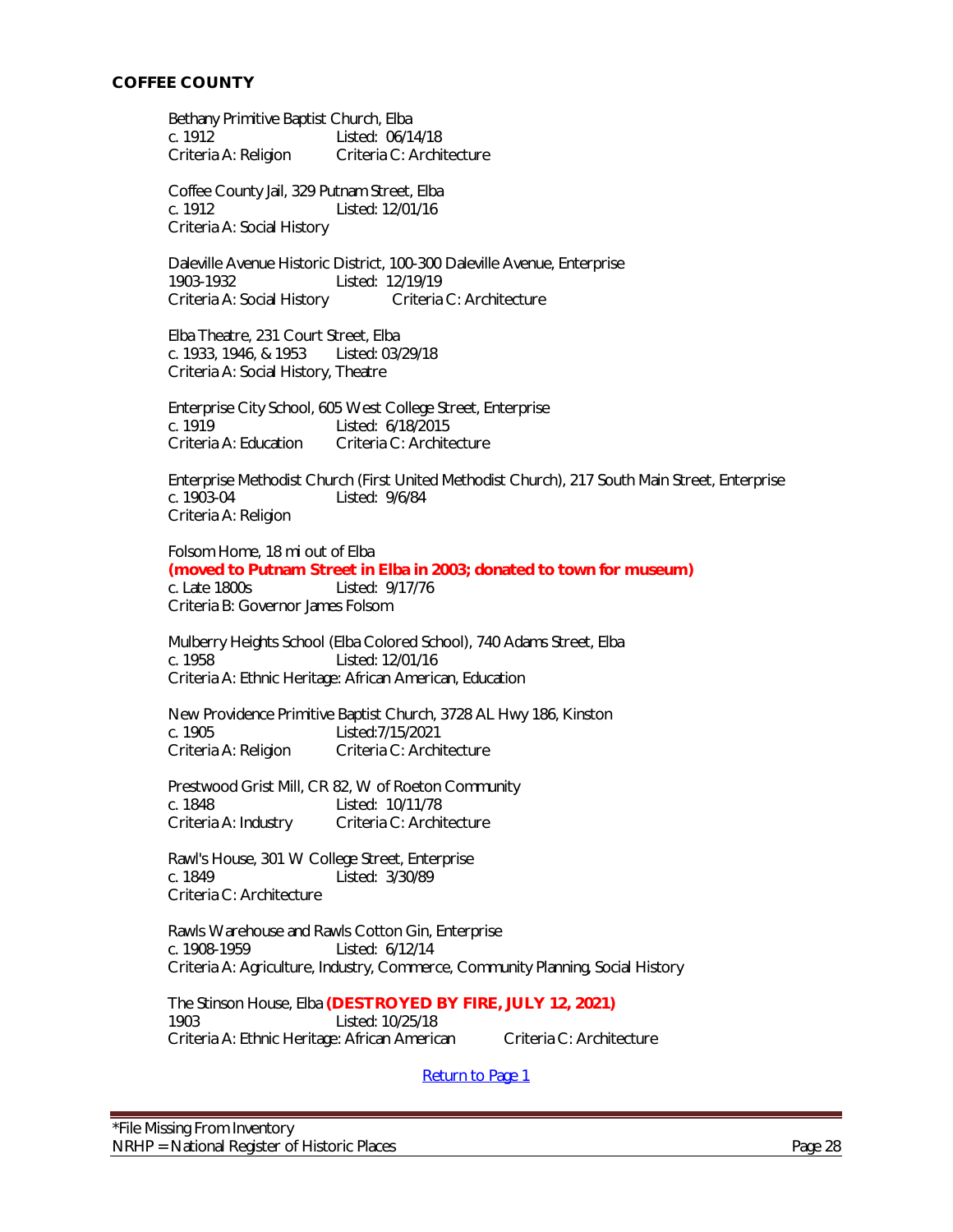# <span id="page-28-0"></span>**COLBERT COUNTY**

Church of Christ Site & Cemetery, CR 61 off Hwy 157 at foot of LaGrange Mtn c. 1950s-1960s Listed: 2/19/88 Criteria A: Religion

Cooke, Samuel, House (Chambers/Robinson) 910 Montgomery Ave, Sheffield -- NRHP c. 1895-1900 Listed: 4/14/92 Criteria C: Architecture

FAME Recording Studio c. 1963 Listed: 12/15/97 Criteria A: Commerce, Music

Glencoe Plantation Cemetery, 4 mi west on US 72 at Vulcan Materials, Tuscumbia c. 1818-1854 Listed: 5/26/86 Criteria C: Architecture

Hodge-Blackburn-Twitty House, Rt 2, Box 125, Cherokee (Allsboro) c. 1844 Listed: 11/30/77 Criteria C: Architecture

Howell and Graves Junior High School, 3300 Wilson Dam Road, Muscle Shoals<br>c. 1927 c. 1927 Listed: 6/19/97<br>Criteria A: Education Criteria C: Arch Criteria C: Architecture

Johnson, John, House, Leighton Vicinity (NRHP) c. 1830 Listed: 4/16/85 Criteria C: Architecture

LaGrange Cemetery, Rt 3 LaGrange College Rd, Leighton c. 1852 Listed: 6/23/94 Criteria C: Architecture Criteria D: Archaeology-Historic

LaGrange College Site, 4 mi SW of Leighton c. 1830 Listed: 7/16/76<br>Criteria A: Education Criteria C: Arch Criteria C: Architecture

Leighton Training School/Leighton Middle School, 2255 North Washington Street, Leighton<br>c. 1928-29<br> Listed: 6/19/97 Criteria A: Ethnic Heritage: African American Criteria C: Architecture

Locust Hill (John Daniel Rather House), 209 S Cave St, Tuscumbia (NRHP) **\*** c. 1823 Listed: 10/4/78

Melrose, West Side of Cook's Lane approx. 1 mi W of US 43, Tuscumbia **(Demolished March 2016)** c. 1830 Listed: 2/20/86 Criteria C: Architecture

"Nation" House, Sheffield Vicinity c. 1830 Listed: 4/16/85 Criteria C: Architecture

Norfolk-Southern Railroad Bridge, Tennessee River, Florence vcn c. 1870s Listed: 8/16/91 Criteria A: Commerce, Transportation, Engineering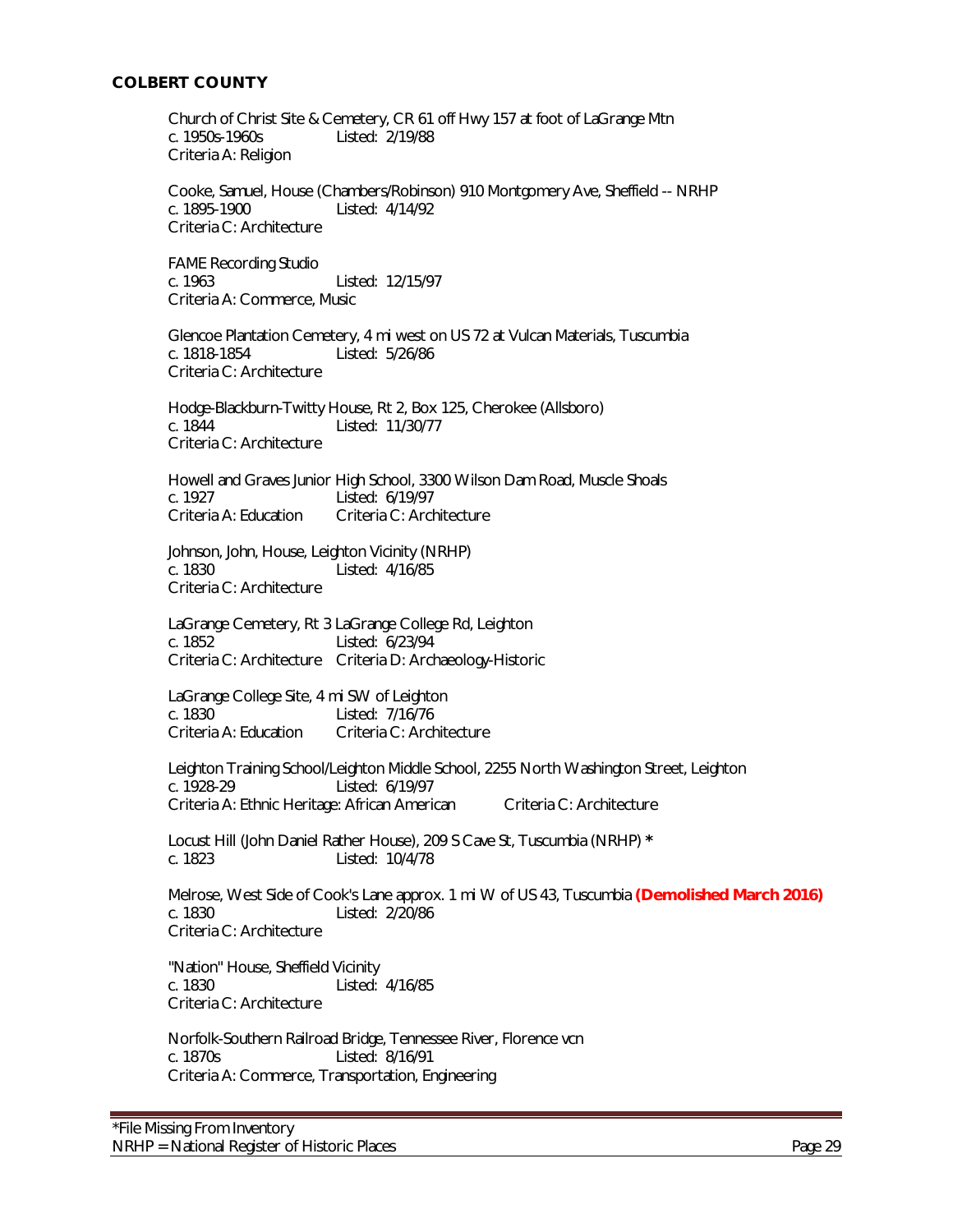Old Brick Presbyterian Church, Old Brick Road, 5 mi N of Leighton (NRHP) c. 1828 Listed: 11/13/78<br>Criteria A: Religion Criteria C: Archi Criteria C: Architecture

Preuit Oaks, 3 mi S of Leighton (NRHP) c. 1847 Listed: 11/26/78 Criteria C: Architecture

Shady Dell, 606 East Eighth Street, Tuscumbia c. 1920 Listed: 7/15/2021 Criteria A: Ethnic Heritage: African American Criteria B: Dr. A.W. Davis Criteria C: Architecture

Shaw Home, 925 Shaw Road, Leighton c. mid-19<sup>th</sup> century to mid-20<sup>th</sup> century Listed: 06/20/13

Criteria A: Agriculture

Sheffield Railroad Depot, Shop Pike, Sheffield c. 1948 Listed: 6/23/94 Criteria A: Industry, Transportation Criteria C: Architecture

Stanfield-Worley Bluff Shelter (1Ct125) **PRIVATE PROPERTY; NO PUBLIC ACCESS** c. Lithic Age (Pre-8000 BCE) to Mississippian Period (800-1600 CE) Listed: 6/18/2015

The Tabie House, 2280 Oak Street, Leighton c. Late 19th century Listed: 11/15/12 Criteria C: Architecture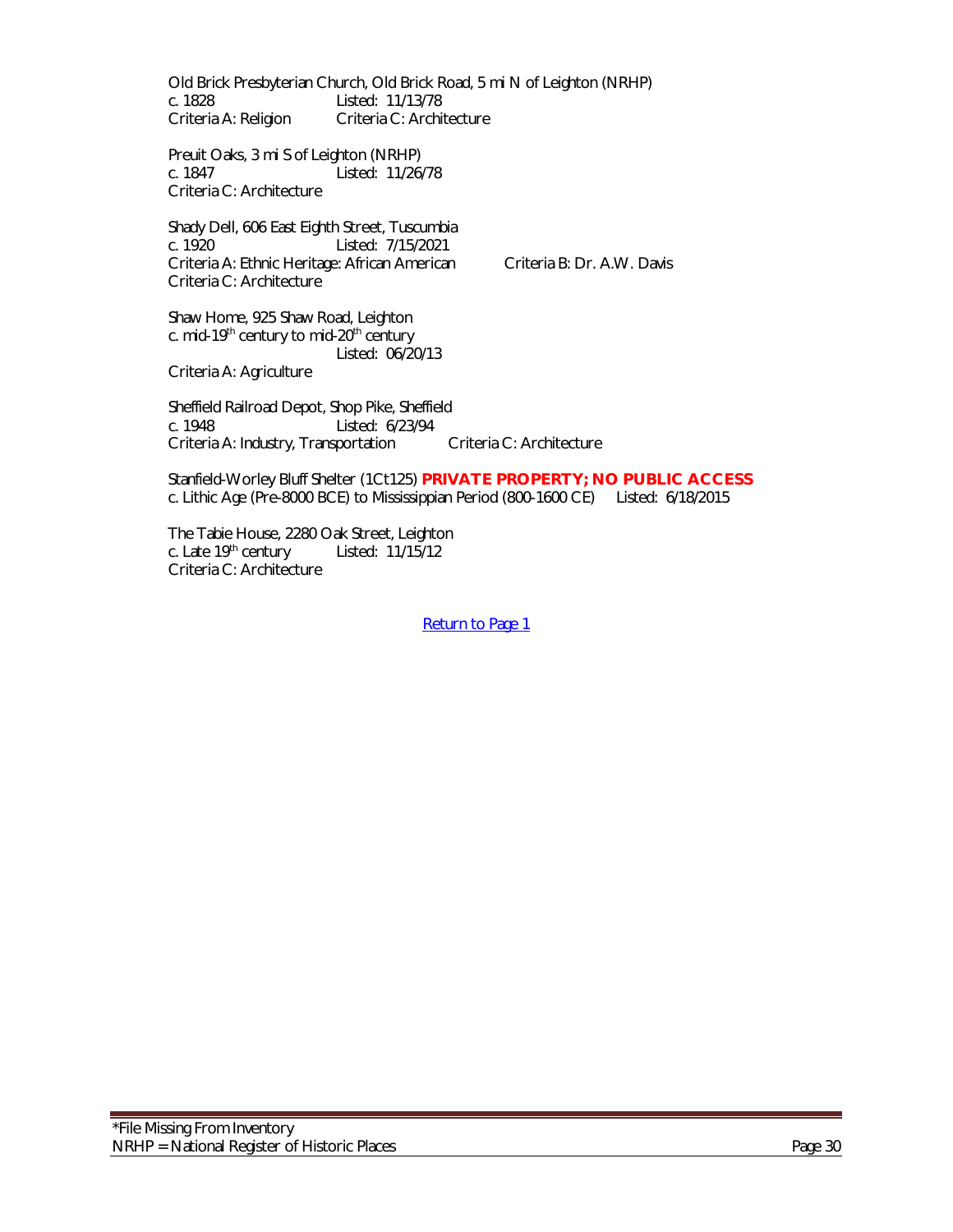<span id="page-30-0"></span>Arkadelphia Church, CR 20, Loree vcn c. 1886 Listed: 10/4/93 Criteria C: Architecture

Belleville Baptist Church, CR 15, Belleville c. 1841 Listed: 4/21/81, 10/4/93 Criteria C: Architecture

Betts-Nash House, CR 5, Burnt Corn **(DEMOLISHED)** c. 1835 Listed: 10/4/93 Criteria C: Architecture

Brooklyn Baptist Church, Hwy 6, 1/2 mi W of Brooklyn (also included in Brooklyn Historic District listed 10/4/93) c. 1861 Listed: 3/24/83 Criteria A: Religion Criteria C: Architecture

Brooklyn Historic District, Brooklyn (19 structures) c. 1826-1865 Listed: 10/4/93 Criteria C: Architecture

Brooks-King House, CR 5, Skinnerton vcn c. 1891 Listed: 10/4/93 Criteria C: Architecture

Brushy Creek United Methodist Church, Lenox vcn c. 1850s Listed: 10/4/93 Criteria C: Architecture

Burnett House, 316 Liberty Hill Drive, Evergreen c. 1880s Listed: 1/12/94 Criteria C: Architecture

Burnt Corn Historic District, CR 5, Burnt Corn c. Mid-19<sup>th</sup> century – Early 20<sup>th</sup> century Listed: 10/4/93 Criteria A: Exploration/Settlement

Carey Street Historic District, Evergreen c. Mid-19<sup>th</sup> century – Early 20<sup>th</sup> century Listed: 10/4/93 Criteria A: Exploration/Settlement

Carter Hospital, 110 Burnt Corn Street, Repton c. 1935 Listed: 12/16/10<br>Criteria A: Medical History Criteria Criteria B: Dr. William Carter

Castleberry Commercial District, Castleberry Listed: 10/4/93 Criteria A: Industry Criteria C: Architecture

Castleberry Residential District, Castleberry Listed: 10/4/93 Criteria C: Architecture

\*File Missing From Inventory NRHP = National Register of Historic Places **Page 31** Page 31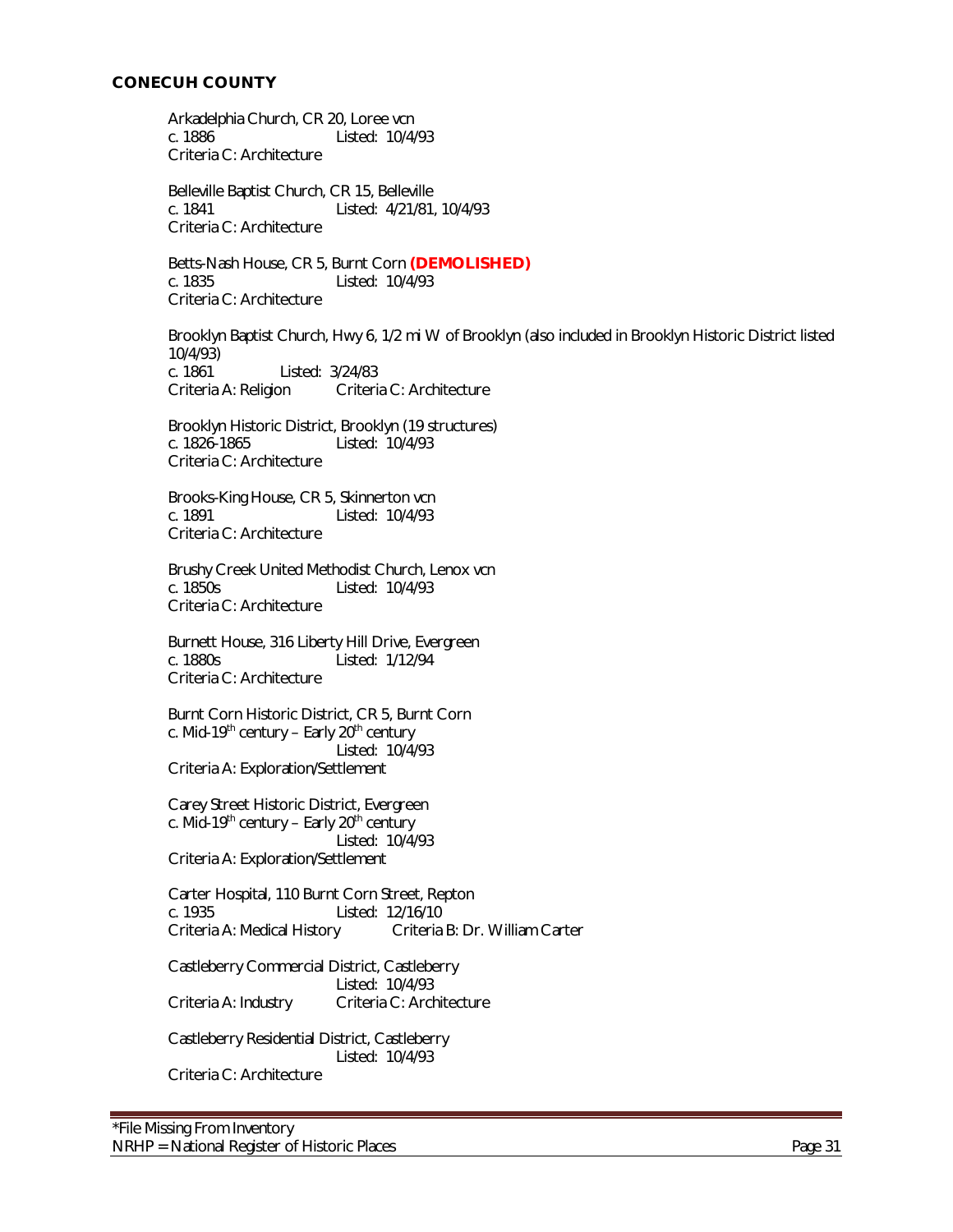Cohassett Historic District, Cohassett vcn c. 1906 Listed: 10/4/93 Criteria C: Architecture

Evergreen Baptist Church, 214 Park Street, Evergreen c. 1906 Listed: 10/4/93 Criteria A: Religion Criteria C: Architecture

Evergreen Regional Airport Beacon, 14134 Highway 84 W., Evergreen c. 1911 Listed: 11/13/78 Criteria A: Transportation Criteria C: Architecture

Flat Rock Saints Church (RLDS), CR 26 appx. 2 mi N of junction with US31, Evergreen vcn. c. 1890 Listed: 5/10/00 Criteria A: Religion

Hawkins, Rev. Dr. Hillary James, House, Brown Hawkins Road off Hwy 84, Evergreen **(DEMOLISHED)** c. 1945 Listed: 3/20/03 Criteria A: Religion Criteria C: Architecture

Hawthorne House, CO 15, Belleville**\* (DEMOLISHED)** c. 1830s Listed: 10/4/93 Criteria C: Architecture

Horton House and Store

Listed: 10/4/93 Criteria A: Commerce Criteria C: Architecture

Ivey, Robert, House, Loree c. 1850 Listed: 10/4/93 Criteria C: Architecture

Jayvilla Commissary, Haygood Road, Jayvilla vcn **(DEMOLISHED)** c. 1860 Listed: 10/4/93 Criteria A: Commerce

Jayvilla Plantation Site, Rt D, Jayvilla vcn, Evergreen c. 1820 Listed: 4/1/76; 10/4/93 Criteria A: Community Planning Criteria C: Architecture

Johnston, Asa, House, Johnstonville vcn-----NRHP c. 1842 Listed: 10/4/93 Criteria C: Architecture

Johnston, Caleb, House, Johnstonville vcn **(DEMOLISHED)** c. 1840s Listed: 10/4/93 Criteria C: Architecture

Maxwell-Johnson House, 120 South Main Street, Evergreen **(DEMOLISHED)** Listed: 5/19/99 Criteria A: Ethnic Heritage: African American

Mt. Union Community Church & Center, 1/4 mi E CR 39, Evergreen vcn c. 1890; 1900 Listed: 11/13/96 Criteria C: Architecture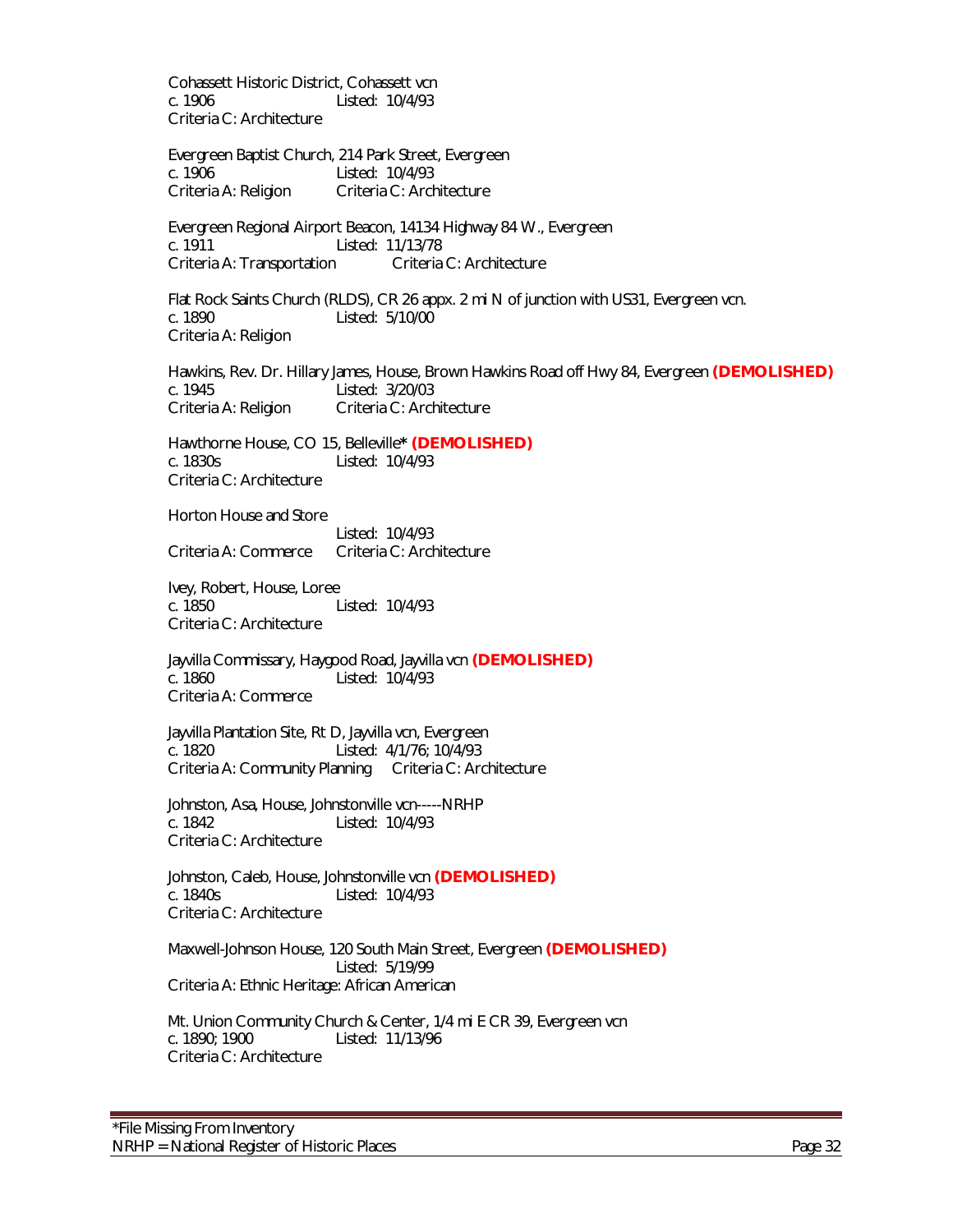New Evergreen Historic District, Evergreen (NRHP) c. 1892-1910 Listed: 10/4/93 Criteria C: Architecture

Old Beulah Cemetery, Jayvilla vcn c. 1820s-1890s Listed: 10/4/93 Criteria A: Social History

Old Evergreen Historic District, Evergreen Listed: 10/4/93 Criteria C: Architecture

Paul Post Office, 80 County Road 82, Paul c. 1908 Listed: 06/21/13 Criteria A: Social History

Rabb Rosenwald School, approx. 2 mi. SE of where U.S. Hwy 84/31 E intersects Brownville Rd. (Co. Rd. 22), Rabb/Owassa community, Evergreen vic. Listed: 2/21/13 Criteria A: Ethnic Heritage: African American, Education

Range Historic District, Range (10 structures) c. 1886- Listed: 10/4/93 Criteria C: Architecture

Repton Historic District, Repton (35 structures) c. 1886- Listed: 10/4/93 Criteria C: Architecture

Skinner, Dr. H.S., House, US 84, 4 mi E of jct with CR 15, Belleville c. 1821 Listed: 10/4/93 Criteria C: Architecture

Sparta Site, Jayvilla vcn\*

Listed: 10/4/93

St. Mary's Episcopal Church, E. Front Street, Evergreen c. 1880 Listed: 10/4/93 Criteria C: Architecture

Sunnyside Farm / Witherington House, Hwy 83 North, Evergreen c. 1856<br>Criteria A: Agriculture Criteria C: Architecture Criteria C: Architecture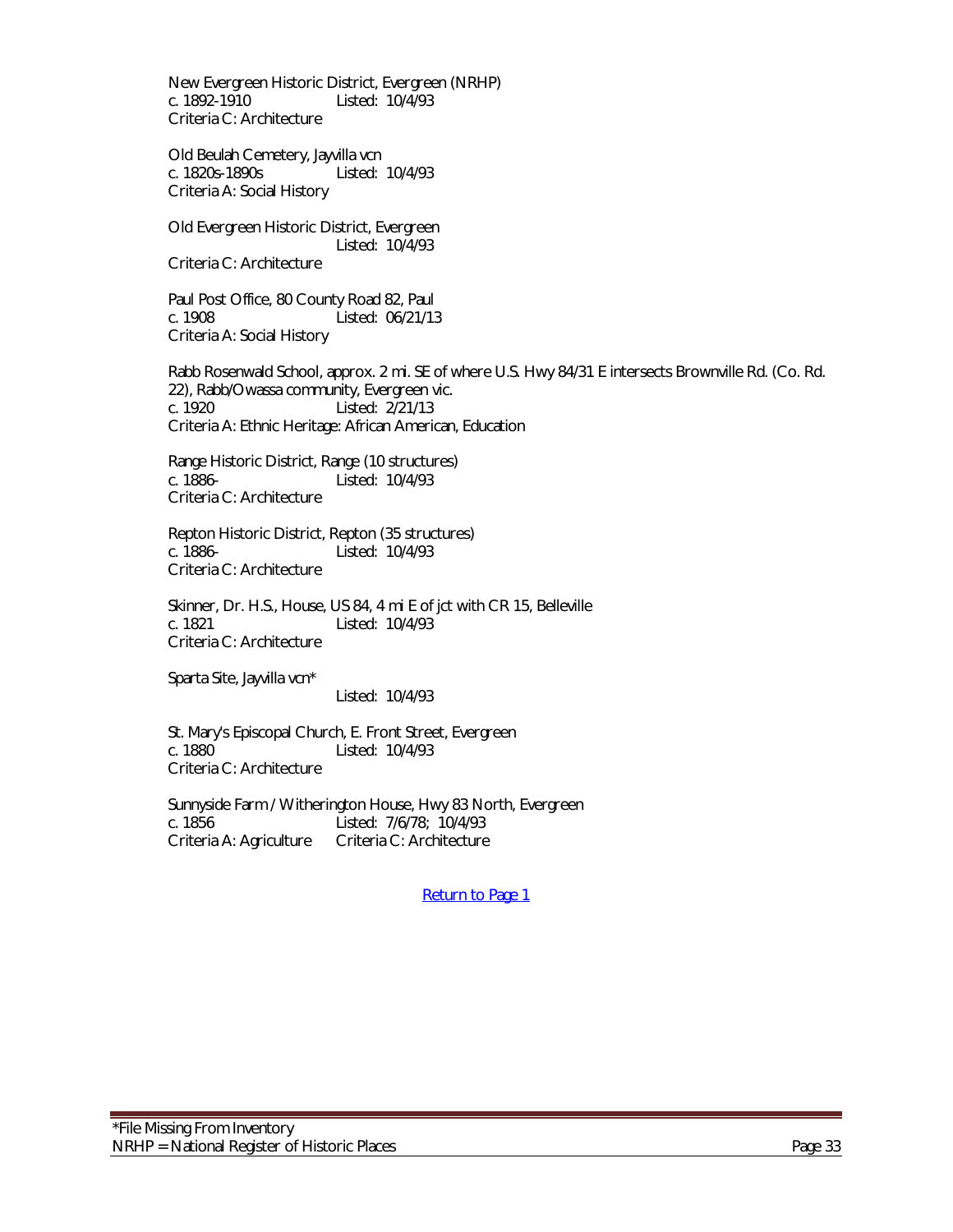# <span id="page-33-0"></span>**COOSA COUNTY**

Coosa County Farmers and Civic Association Building c. Mid-19th century Listed: 9/25/08 Criteria A: Community Planning, Economics, Education

Coosa County Training School (Elementary Building and Lunchroom), Cottage Grove community, Rocford vic. c. 1929 Listed: 9/26/03 Criteria A: Ethnic Heritage: African American, Education Criteria C: Architecture

Double Bridges, County Road 29 over Hatchet Creek, between Kelly's Crossroads and Weogufka **(DEMOLISHED)** Listed: 9/26/03

Criteria C: Architecture

Franklin Store (Goodwater Feed & Seed), 162 Railroad Street, Goodwater c. 1904 Listed: 6/18/2015 Criteria A: Agriculture, Community Planning, Commerce, Social History Criteria C: Architecture

Goodwater Historic District, Alabama Hwy 9, Goodwater P.O.S. c. 1900-1965 Listed: 9/3/20 Criteria C: Architecture

Lay Dam, Coosa River near Clanton (File Located in Chilton County) c. 1910-1914 Listed: 2/19/76

Mims Ferry, Coosa River, Chilton County/Coosa County**\*** Listed: 9/5/75

Oakachoy Covered Bridge, 1 1/2 mi off Hwy 259, near Nixburg (NRHP) c. 1915 Listed: 10/28/77 Criteria C: Architecture

Old Goodwater Train Depot, Depot Circle, Goodwater Listed: 8/27/20 Criteria A: Commerce Criteria C: Architecture

Old Rockford Elementary School, Intersection of Nixburg Rd. & Davis St., Rockford<br>c. 1927 <br>C. 1927 Listed: 9/30/99 Criteria A: Education Criteria C: Architecture

Old Shiloh Cemetery, Hwy 63 3 mi from Nixburg c. 1836 Listed: 3/24/95 Criteria A: Military, Politics/Government, Religion

Powell, James, House, Hwy 231 South, Rockford c. 1840 Listed: 11/13/96 Criteria C: Architecture

Rockford Women's Club House, Intersection of Hwys. 231 and 22, Rockford c. 1932 Listed: 3/13/96 Criteria A: Community Planning, Conservation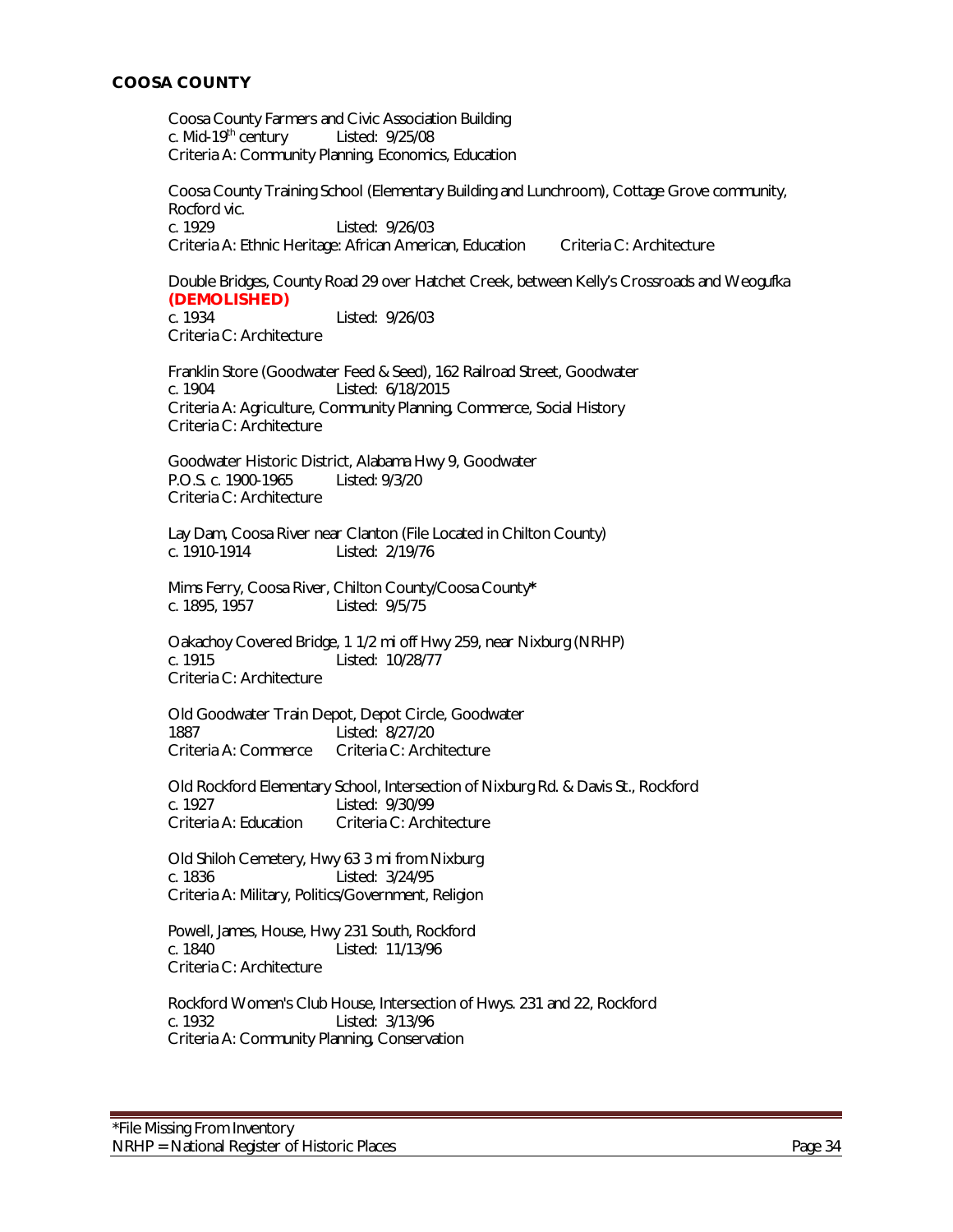Rockford Tin Mine and Mill, Rockford<br>1941 Listed: 12/19/19 1941 Listed: 12/19/19<br>Criteria A: Industry Criteria Criteria C: Architecture

Smyrna Primitive Baptist Church Cemetery, CR83, Goodwater Listed: 7/30/81 Criteria A: Exploration/Settlement

Weogufka State Park, 8.6 mi from CR 29, vcn. Kelley's Cross Roads<br>c. 1930 Listed: 7/18/89 Listed: 7/18/89 Criteria A: Community Planning, Politics/Government Criteria C: Architecture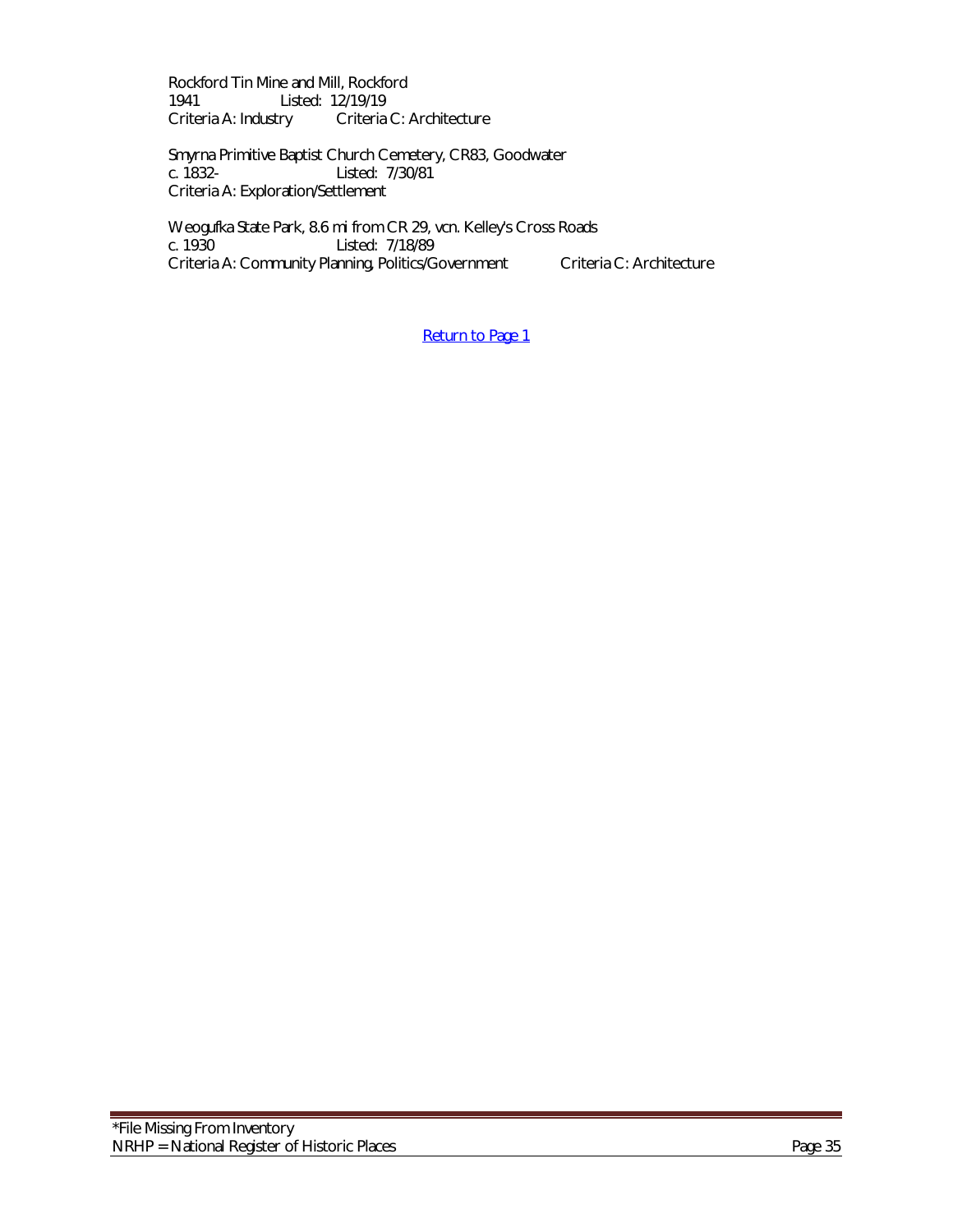# <span id="page-35-0"></span>**COVINGTON COUNTY**

Alabama Textile Products Corporation, 700 River Falls Street, Andalusia c. 1929 Listed: 8/25/11 Criteria A: Commerce, Industry

Bethel Primitive Baptist Church & Cemetery, US Hwy 84, Babbie c. 1850-1920 Listed: 4/18/07 Criteria A: Religion

 Carter, W.O., Log House, 1.25 mi E of Sanford on Hwy 84; Rt 3, Andalusia c. 1830s Listed: 2/27/78 Criteria C: Architecture

Church Street School, 420 Church Street, Andalusia c. 1923 Listed: 8/25/11 Criteria A: Education Criteria C: Architecture

Dixon Home Place, Township 2N, Range 13 East, Section 1, Dixie, Andalusia vic. c. 1850 Listed: 9/29/05 Criteria A: Exploration/Settlement

Evers-Caton House, 13629 Brooklyn Road, Andalusia<br>c. 1960 – Listed: 6/23/16 Listed: 6/23/16 Criteria A: Community Planning Criteria C: Architecture

First National Bank of Florala (Fidelity Masonic Lodge No. 685), Florala c. 1907 Listed: 4/18/07 Criteria A: Social History

Givens House, 401 College Street, Andalusia c. 1900 Listed: 6/30/95 Criteria C: Architecture

Hart, Alex, House, Corner of E Stewart Avenue and Spurlin Street, Opp c. 1901 Listed: 10/1/76 Criteria C: Architecture

Lloyd's, M.N., Water Mill, 6 1/2 mi N of Red Level, inters. AL 55 & Pigeon Creek c. 1930 Listed: 8/19/76 Criteria A: Industry Criteria C: Architecture

 Macon General Store Museum Collection, 501 Sixth Avenue, Andalusia c. Early 19th century Listed: 1/19//78 Criteria A: Social History

Mizell Mansion, Opp<br>c. 1936-1939 Listed: 6/27/07 Criteria C: Architecture

Riley, Monch, Home, 416 South Three Notch Street, Andalusia c. 1890 Listed: 4/19/06 Criteria C: Architecture

River Falls Post Office, US 84, 1/3 mi W of intersection of US 84 and AL Hwy 55, River Falls c. 1898 Listed: 10/28/77 Criteria C: Architecture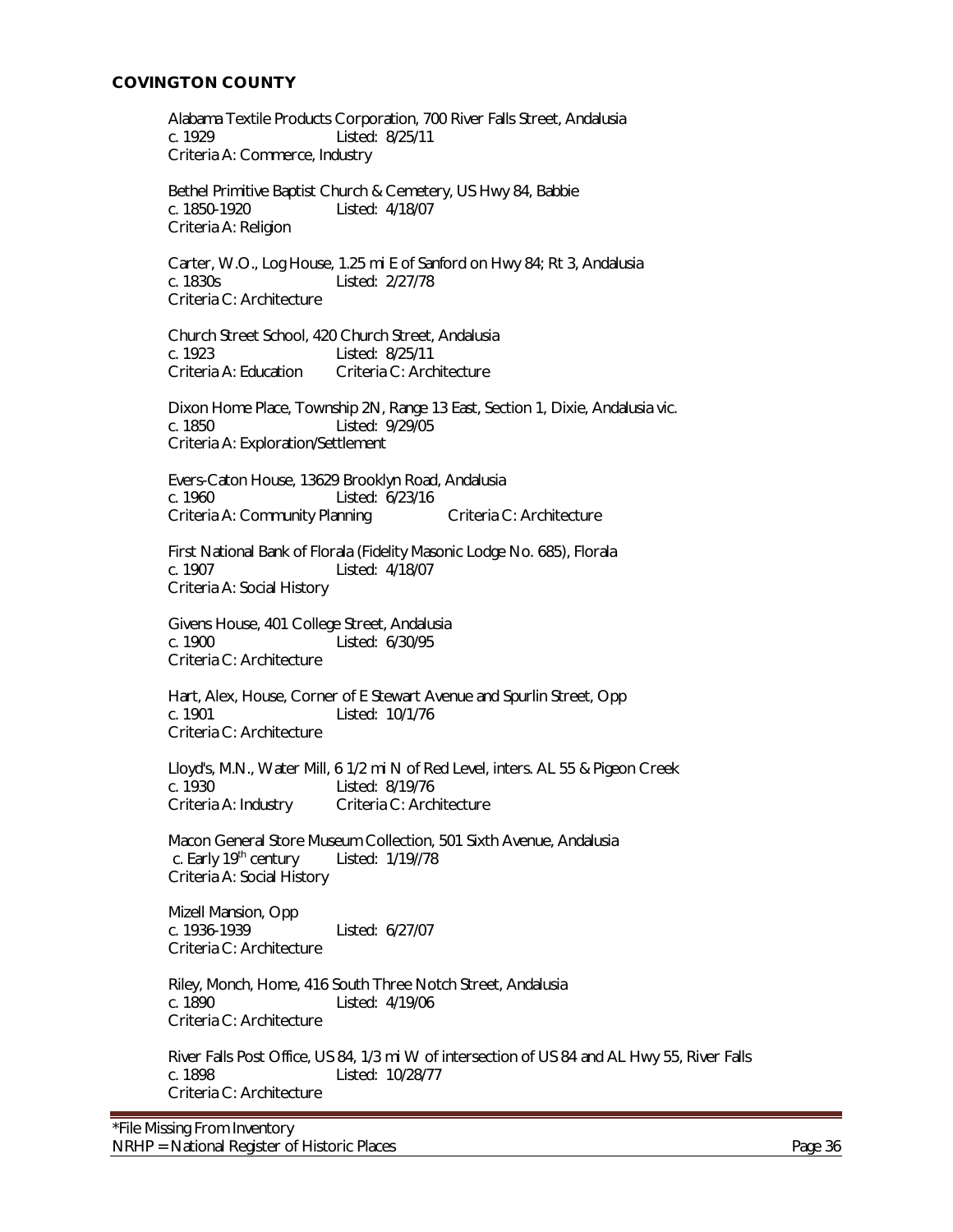Springdale, 521 East 3-Notch Street, Andalusia Listed: 8/25/11 Criteria A: Commerce, Community Planning, Industry, Politics/Government

Stanley School, Hwy 55 S to Florala, Stanley community<br>c. 1937 Listed: 5/19/99 Listed: 5/19/99 Criteria A: Education, Community Planning

The Shack (Old Scout Hut), Montezuma, River Falls Street, Andalusia<br>c. 1922 Listed: 06/20/13 Listed: 06/20/13 Criteria A: Social History, Recreation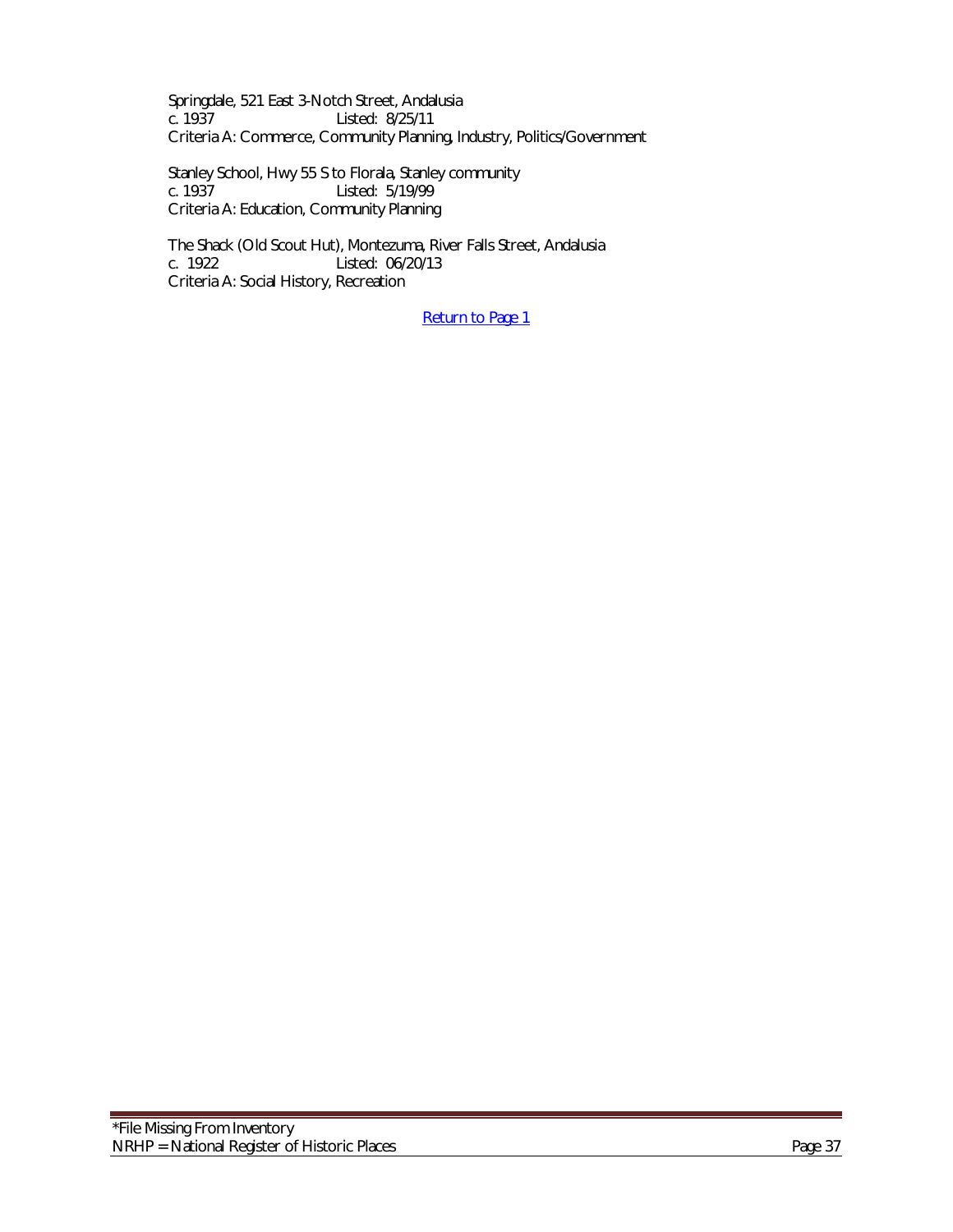Bricken Building, 509 East 1st Street, Luverne c. 1893 Listed: 1/14/82 Criteria A: Law, Politics/Government

Douglass House (Douglass-Hayden House) 350 South Forest Avenue, Luverne c. 1904-1907 Listed: 6/30/95 Criteria C: Architecture

Freemon-Pinkie Estate, Grady<br>1925 List Listed: 06/27/19 Criteria A: Agriculture Criteria C: Architecture Criteria D: Archaeology- Historic

Ivy Creek School/Community Center, Rt. 1 Highway 77, Rutledge c. 1927 Listed: 3/12/97<br>Criteria A: Education Criteria C: Arch Criteria C: Architecture

Jordan House, US Hwy 231, Highland Home c. 1889 Listed: 10/1/76 Criteria A: Education Criteria C: Architecture

Mulberry School House, 225 Ridgeway Road, Brantley Listed: 7/15/2021 Criteria A: Education; Ethnic Heritage: African American Criteria C: Architecture

Old Bryan Place, 1080 E.T. Bryan Road, Dozier c. 1880-1887 Listed: 4/1/10 Criteria A: Agriculture Criteria C: Architecture

Saint John Missionary Baptist Church, 62 Rutledge Street, Luverne 1936; 1965; 2019 Listed: 3/24/2022 Criteria A: Ethnic Heritage: African American, Religion, Civil Rights

W.W. Hudson House, Lapine Highway, Grady c. Mid - Late 19<sup>th</sup> century Listed: 12/15/11 Criteria C: Architecture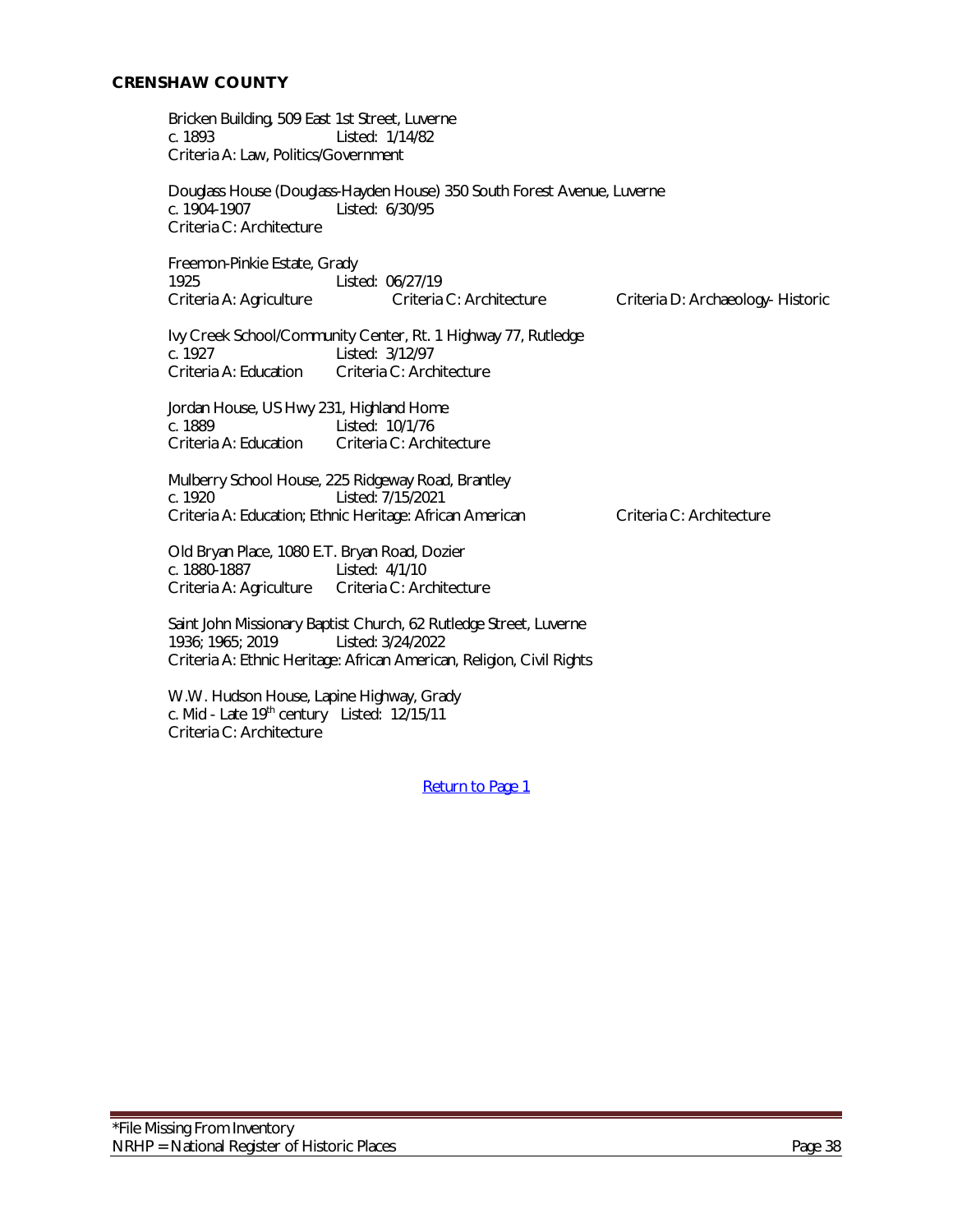#### **CULLMAN COUNTY**

Arnold House, 404 Arnold Street NE, Cullman c. 1916 Listed: 2/15/77 Criteria C: Architecture

Ave Marie Grotto, US 278 and 69; 1 mi E of Cullman, St. Bernard (NRHP) **\*** c. 1918 Listed: 2/24/76 Criteria A: Art Criteria C: Architecture

Baileyton United Methodist Church, Baileyton Listed: 12/15/11 Criteria A: Religion Criteria C: Architecture

Battleground School, County Road 1101, Vinemont 1932 Listed: 9/29/05 Criteria A: Education

Betz Addition Historic District c. Turn-of-the-century and early 20th century houses Listed: 3/12/97 Criteria C: Architecture

Bogue-Herrell House, 706 First Avenue SE, Cullman c. 1875 Listed: 2/28/79 Criteria A: Exploration/Settlement

Burkart-Wilson Home, 409 Commercial Street, Hanceville c. 1949 Listed: 6/23/94 Criteria C: Architecture

Carothers-Brown-Warren House (Perry Warren House), 306 Seventh St, SE, Cullman c. 1887 Listed: 10-20-77 Criteria C: Architecture

Christ Lutheran Church, 424 2nd Ave SE, Cullman Listed: 11/17/95 Criteria A: Religion Criteria C: Architecture

Corbin Farmstead, 1214 County Road 1809, Joppa c. 1894 Listed: 5/19/99 Criteria A: Agriculture Criteria C: Architecture

Crane Hill Masonic Lodge #554, 14538 County Road 222, Crane Hill c. 1904 Listed: 2/25/99 (Listed on NR: 11/29/01) Criteria C: Architecture

Cottingham-Benson House, 605 5th Street SE, Cullman c. 1905 Listed: 5/10/78 Criteria C: Architecture

Cullman Ice Factory, 414 First Avenue SE, Cullman c. 1894 Listed: 2/27/78 Criteria A: Industry Criteria C: Architecture

 Cullman, Colonel John G., Home, Cullman**\*** Listed: 8/29/75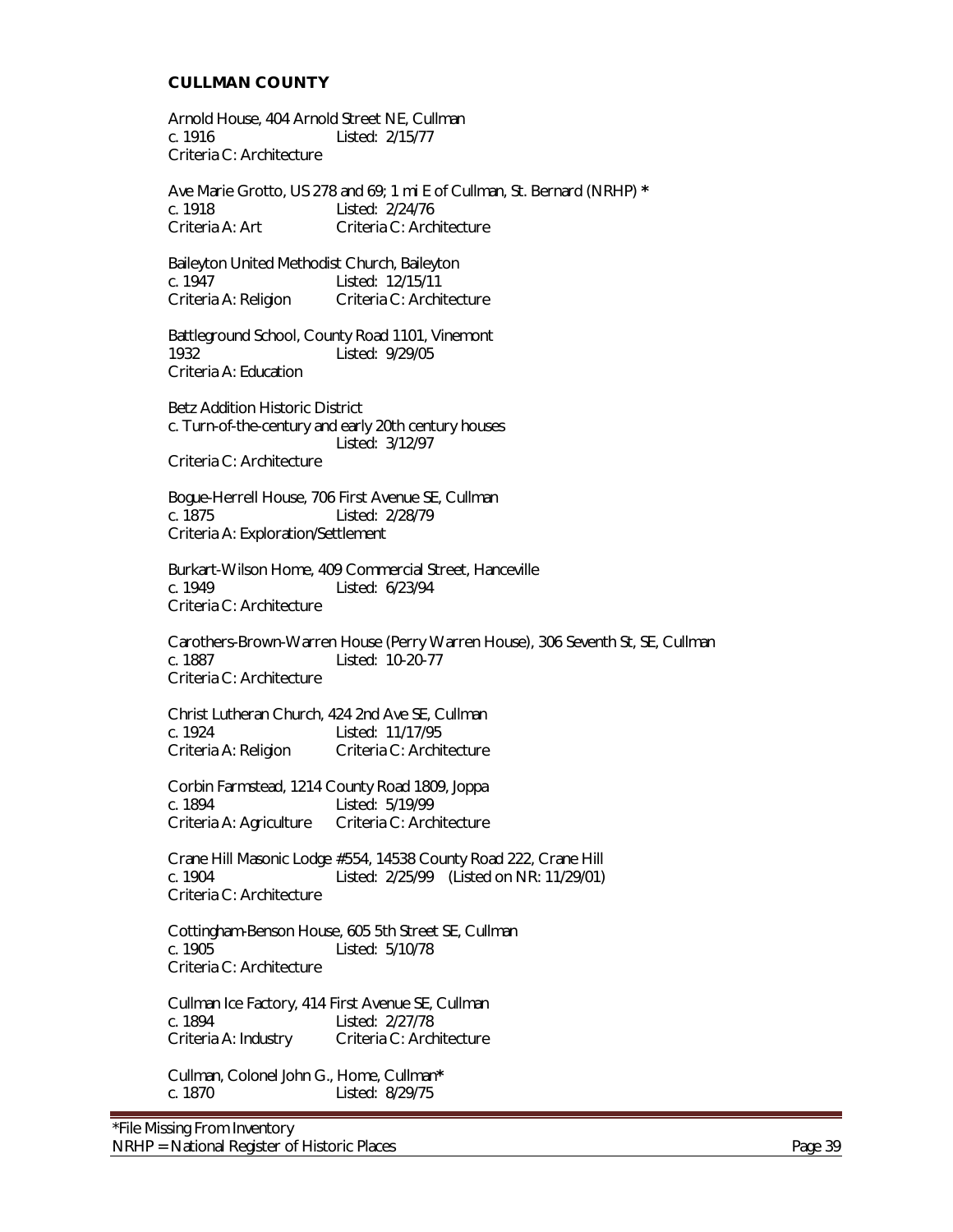Deep South Creamery, Cullman c. 1900 Listed: 10/28/85 Criteria C: Architecture

Deerr, John B., House, 400 7th Avenue SE, Cullman c. 1938 Listed: 6/23/94 Criteria C: Architecture

Evangelical Lutheran Trinity Church/Burkart Memorial Hall**\***, 505 Commercial St SE, Hanceville c. 1885-86 Listed: 9/6/84 Criteria C: Architecture

First United Methodist Church, 324 3rd Avenue SE, Cullman c. 1924 Listed: 6/16/81 Criteria A: Religion Criteria C: Architecture

Fuller-St. John-Edwards House, 506 5th Avenue SE, Cullman c. 1914 Listed: 10/17/80 Criteria C: Architecture

Garden City School, 226 Third Street West, Garden City c. 1898 Listed: 5/19/99 Criteria A: Ethnic Heritage: German, Education, Social History, Religion Criteria C: Architecture

Green-Owens House, 105 6th Avenue SE, Cullman (NRHP) c. 1913-1914 Listed: 2/20/86 Criteria C: Architecture

Green-Jennings House, 509 7th Street SE, Cullman (burned) c. 1890-1893 Listed: 2/27/78 Criteria A: Exploration/Settlement

Guthrie-Holden Farm, Joppa c. 1938 Listed: 11/09/17 Criteria A: Agriculture

Hancock House, Cullman vcn c. 1898 Listed: 11/17/95 Criteria C: Architecture

Heitmueller Farm, 1228 County Road 1301, Vinemont c. 1873 Listed: 3/8/94 Criteria A: Agriculture

Joppa Collegiate Normal Institute, Hwy 69, Joppa c. 1900-1918, Reconstructed 2001 Listed: 3/20/03

Criteria A: Education

Kleibacher-Wachter House, 206 6th Ave SE, Cullman c. 1909 Listed: 11/17/95 Criteria C: Architecture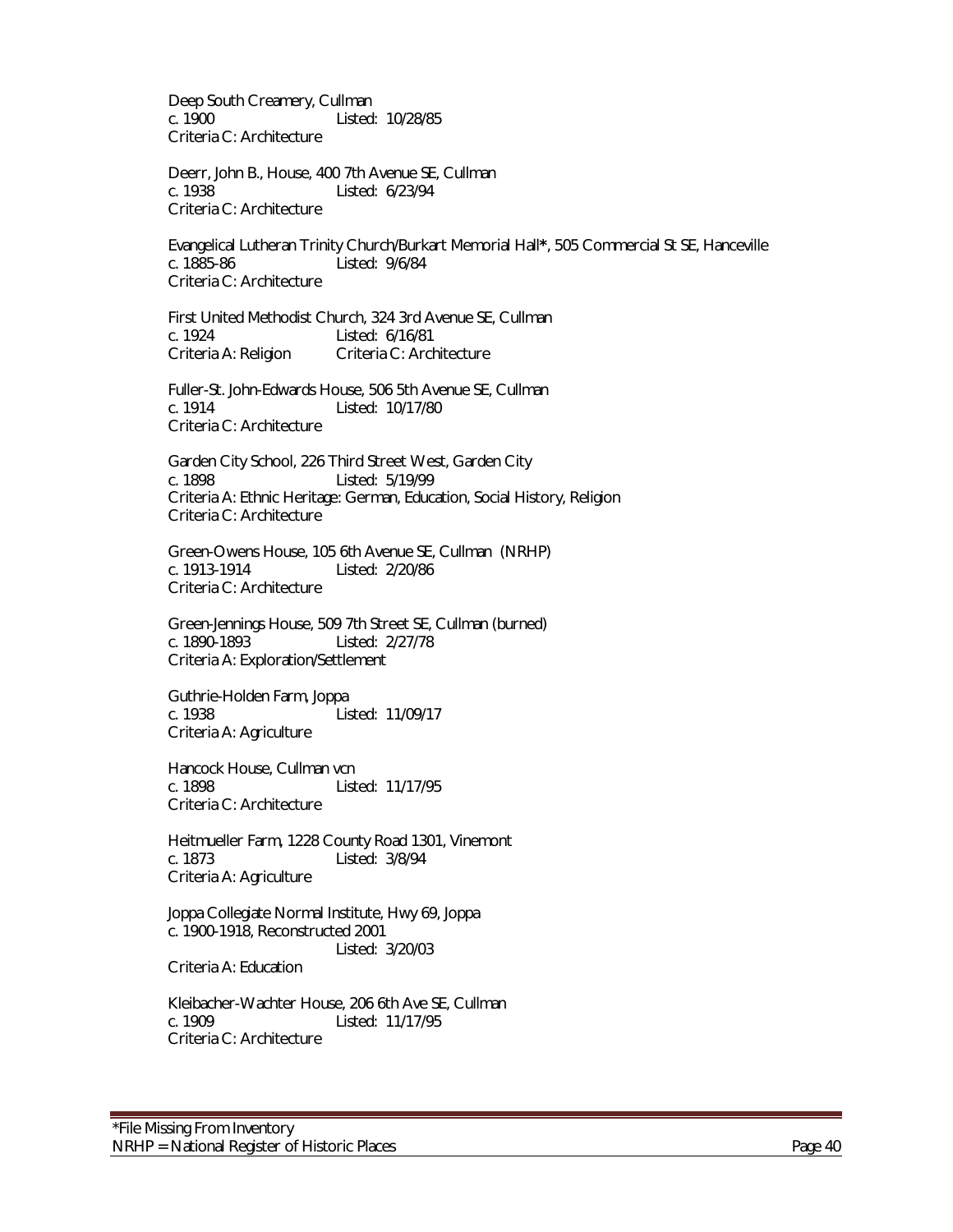Logan Jr. High School, 4234 County Road 831, Logan c. 1943 Listed: 8/5/10 Criteria A: Education

Mace Thomas Payne Brindley Cemetery, North of Simcoe**\*** c. 1853 Listed: 9/29/75

McDonald House, 806 5th Avenue SE, Cullman<br>c. 1890 – Listed: 11/26/78 Listed: 11/26/78 Criteria C: Architecture

Mullins-Young-Rigsby House, 612 7th Ave SE, Cullman c. 1911-12 Listed: 11/17/95 Criteria C: Architecture

Old Wagner Studio, 300 9th Ave SE, Cullman c. 1903 Listed: 8/6/93 Criteria C: Architecture

Parker-Hutchens House, 602 3rd Street, SE, Cullman c. 1877 Listed: 3/20/81 Criteria A: Politics/Government

Peinhardt Farm, 1831 4<sup>th</sup> Street SW, Cullman c. 1933 Listed: 4/1/10 Criteria A: Agriculture

Potato House, 1314 Commercial Street SE, Hanceville c. 1900 Listed: 9/29/05 Criteria A: Agriculture Criteria C: Architecture

Rambow-Abt House, 502 8th Street SE, Cullman<br>c. 1907 Listed: 1/31/79 Listed: 1/31/79 Criteria C: Architecture

Sacred Heart Catholic Church, 217 2nd Street, SE, Cullman<br>c 1900 - Listed: 11/5/76 Listed: 11/5/76 Criteria C: Architecture

Saint John's United Church, 508 2nd Avenue SE, Cullman c. 1924 Listed: 12/21/77 Criteria C: Architecture

Sandlin Chapel, AL Hwy 69 S, 11 mi off I-65, S of Jasper, Rt 1, Bremen c. 1882 Listed: 8/22/85 Criteria C: Architecture

Shady Grove Methodist Church, Ruby Community 2.7 miles West of Logan c. 1892-93 Listed: 2/25/99 Criteria A: Religion Criteria C: Architecture

Sparks-Kinney-Hartwig House, 713 Second Avenue SE, Cullman c. 1903 Listed: 4/11/78 Criteria A: Social History Criteria C: Architecture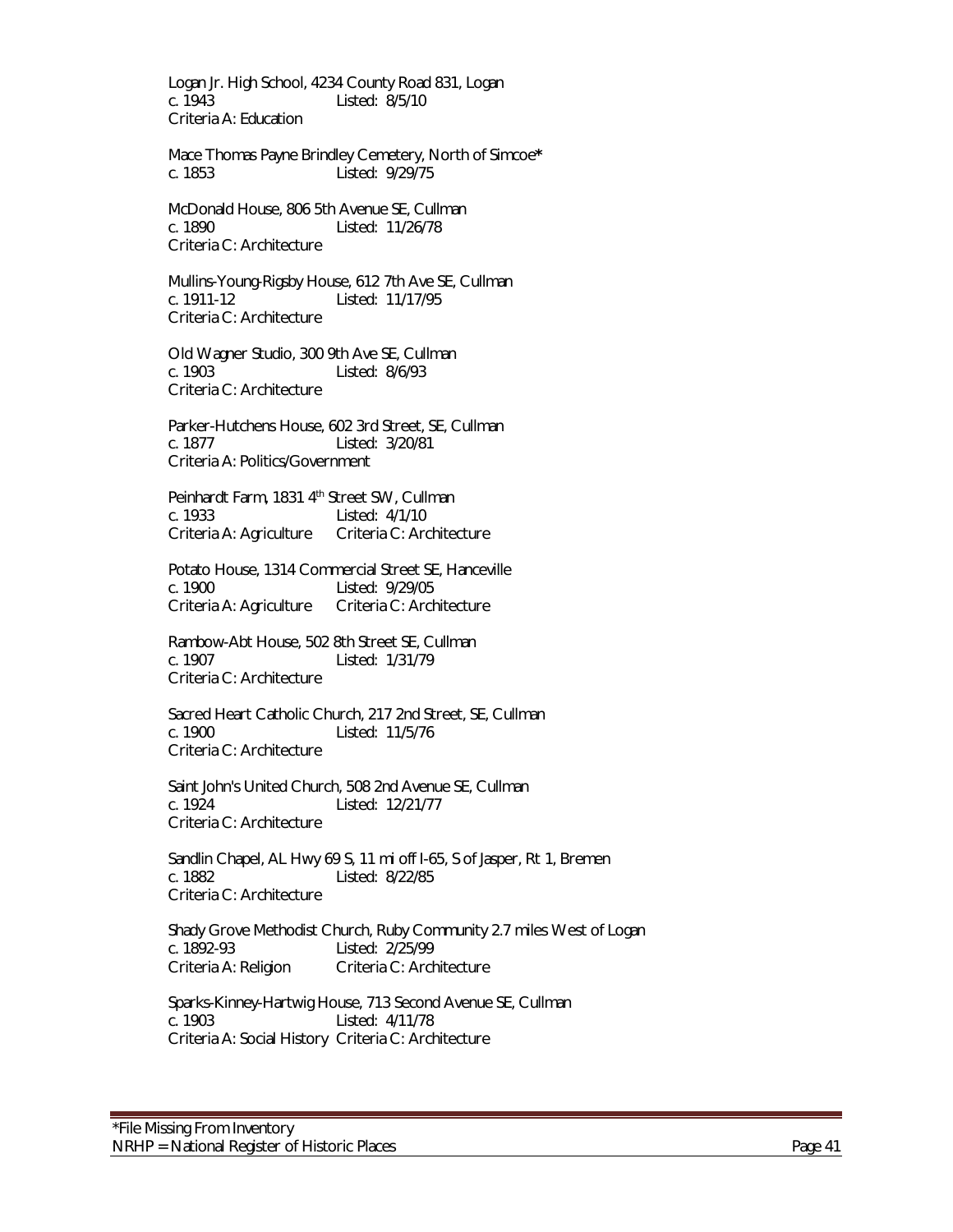Speegle, Isaac Farmstead, Cullman County Road 310, .3 mi S of County Road 22, Guthery Crossroads c. 1910 Listed: 8/25/11 Criteria A: Agriculture Criteria C: Architecture

Steindorff-Glasscock House, 801 Second Avenue SE, Cullman c. 1899-1900 Listed: 5/10/78 Criteria A: Commerce, Entertainment/Recreation

Stiefelmeyer-Allred House, 410 Fourth Avenue SE, Cullman c. 1886 Listed: 2/27/78 Criteria C: Architecture

Stiefelmeyer Home, 1407 Stadium Drive, Cullman **(DEMOLISHED)** c. 1880 Listed: 4/14/78 Criteria C: Architecture

Stiefelmeyer's, Inc., 202 First Avenue, SE, Cullman (NRHP) **\*** c. 1892 Listed: 1/19/78 Criteria C: Architecture

Vogel-Peinhardt House, 1411 Second Avenue, Cullman Listed: 7/7/80 Criteria C: Architecture

Wagner-Abbott House, 304 10<sup>th</sup> Avenue SE, Cullman c. 1889 Listed: 2/4/00 Criteria C: Architecture

Weiss House, 402 First Avenue, SE, Cullman c. 1873 Listed: 1/25/77 Criteria C: Architecture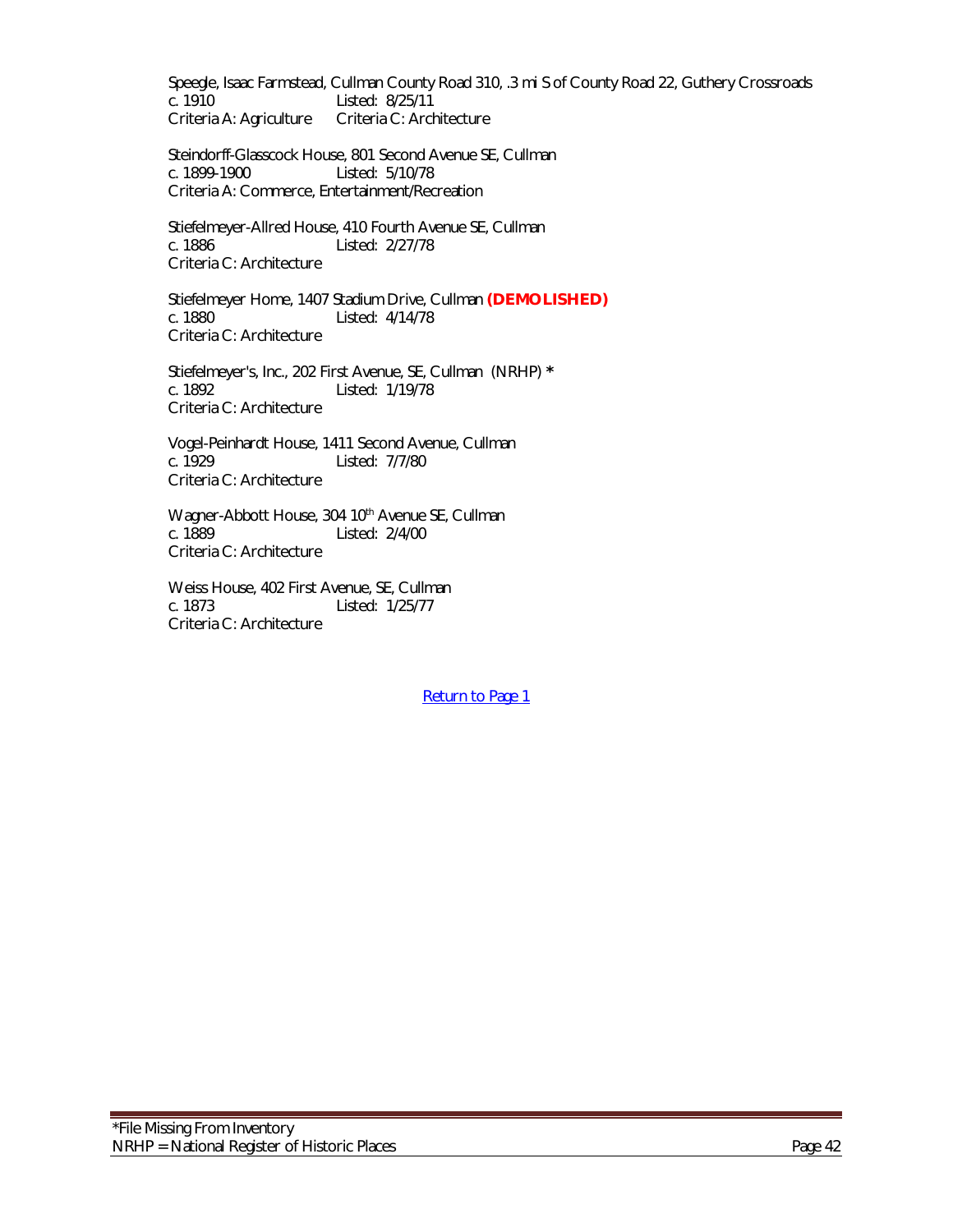### **DALE COUNTY**

Acker, Joseph E., House (Ike Riley Estate) 644-648 North Union, Ozark c. 1920-1925 Listed: 9/29/05 Criteria C: Architecture

Ariton Universalist Church, Atlantic Street, Ariton c. 1913 Listed: 3/23/90 Criteria A: Religion

Clopton Methodist Episcopal Church, South & Cemetery (Clopton UMC) Listed: 9/28/00 Criteria A: Religion. Exploration/Settlement

D.A Smith High School, 994 Andrews Ave, Ozark c. 1952-1973 Listed: 06/14/18 Criteria A: Ethnic Heritage: African American, Education Criteria C: Architecture

Eagle Stadium, 368 Martin Street, Ozark c. 1946 Listed: 3/29/12 Criteria A: Entertainment/Recreation

Kolb-Chesser Home (Leonidas William Kolb House), 417 Broad Street, Ozark c. 1908 Listed: 4/14/78 Criteria C: Architecture

Mack M. Matthews School (Pinckard Colored School; South Dale Junior High School) c. 1961 Listed: 8/25/11 Criteria A: Ethnic Heritage: African American, Education

Ozark Racetrack, Ozark c. 1893-1908 Listed: 5/8/75

Pleasant Grove Primitive Baptist Church, 1201 Eufaula Street, Ozark c. 1841 Listed: 6/19/97 Criteria A: Religion

Spring Hill Methodist Church 6 mi S of Ozark on AL 123 to inter. Ewell Rd, 1/2 mi NW of intersection Listed: 8/13/87 Criteria A: Religion

Veterans Memorial Bridge, US 231, across Pea River, North of Ariton c. 1921 Listed: 5/17/77 Criteria C: Architecture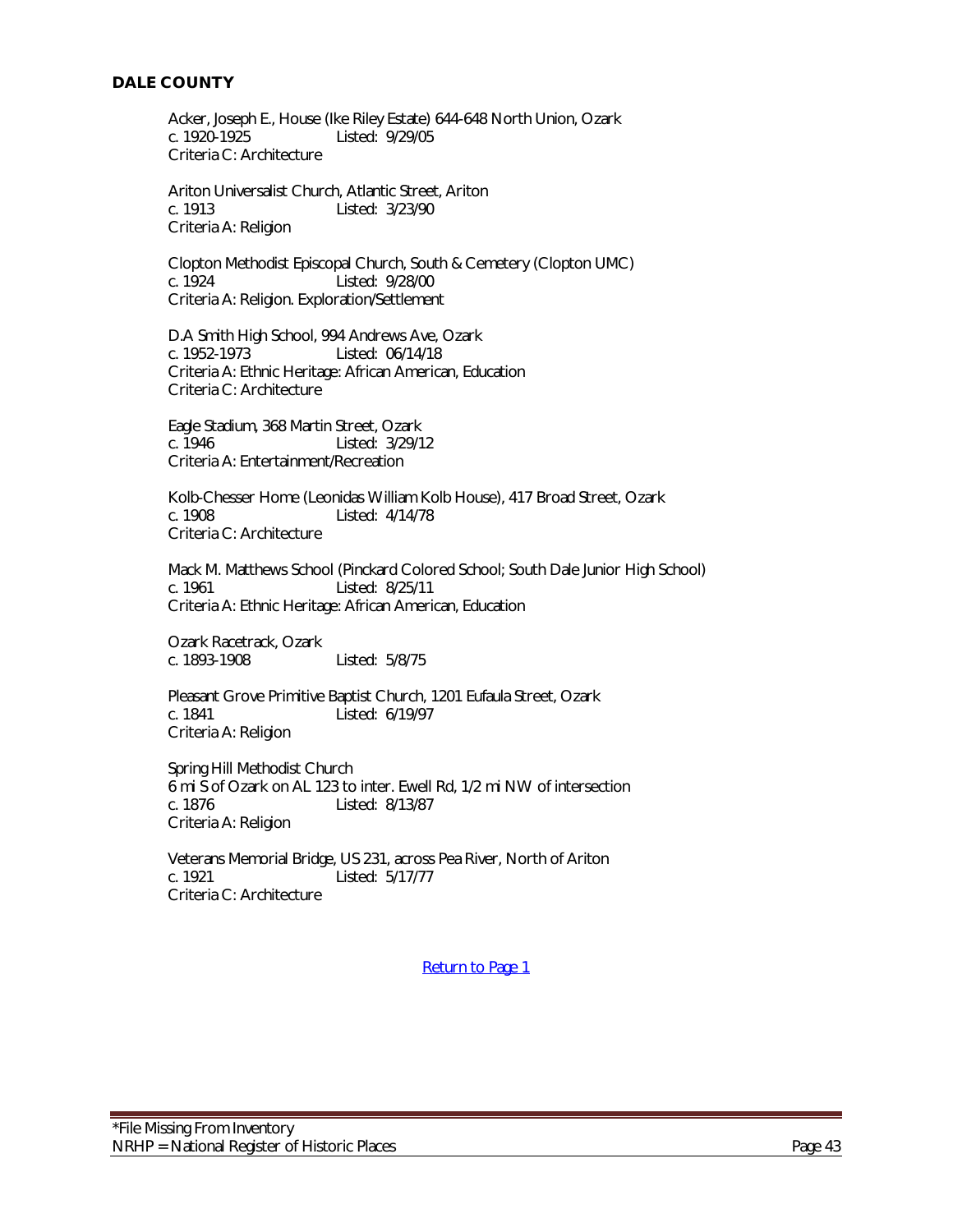#### **DALLAS COUNTY**

Alabama Baptist Normal and Theological School of Selma University, Selma c. 1878-1948 Listed: 6/19/97 Criteria A: Ethnic Heritage: African American Criteria C: Architecture Bailey-Mayo Store, Pleasant Hill **(DEMOLISHED)** Listed: 11/2/90 Criteria C: Architecture Bakke Hall and the Dormitory, Alabama Lutheran Academy, 1804 Green St., Selma c. 1928 Listed: 6/19/97 Criteria A: Ethnic Heritage: African American, Education Beloit Industrial Institute (Dallas County Training School), 8491 Hwy 22 W, Beloit Community, Orrville c. 1929-30 Listed: 8/6/93 Criteria A: Ethnic Heritage: African American, Education Belvoir (Saffold Plantation), Pleasant Hill 1845-1855 Listed: 11/2/90 Criteria C: Architecture Belvoir Superintendent's House, Pleasant Hill Listed: 11/2/90 Criteria C: Architecture Boguechitto Institute, 6520 County Road 3 c. 1955 Listed: 3/29/12 Criteria A: Ethnic Heritage: African American, Education Boynton Home, 1315 Lapsley Street, Selma c. 1935 Listed: 9/25/08 Criteria A: Ethnic Heritage: African American, Education, Social History, Politics/Government Bragg, J.R., House, Pleasant Hill\* Listed: 11/2/90 Criteria C: Architecture Brown Chapel AME Church, 410 Martin Luther King Jr St, Selma (NRHP) (NHL) **\*** c. 1906 Listed: 6/16/76 Criteria A: Ethnic Heritage: African American, Social History, Politics/ Government Browning House, Pleasant Hill\* Listed: 11/2/90 Criteria C: Architecture Burwell-Dinkins-Anderson House, 700 L. L. Anderson Avenue, Selma c. 1889 Listed: 3/26/15 Criteria A: Ethnic Heritage: African American, Voting Rights History Criteria C: Architecture Butler-Rives House, Pleasant Hill\* Listed: 11/2/90 Criteria C: Architecture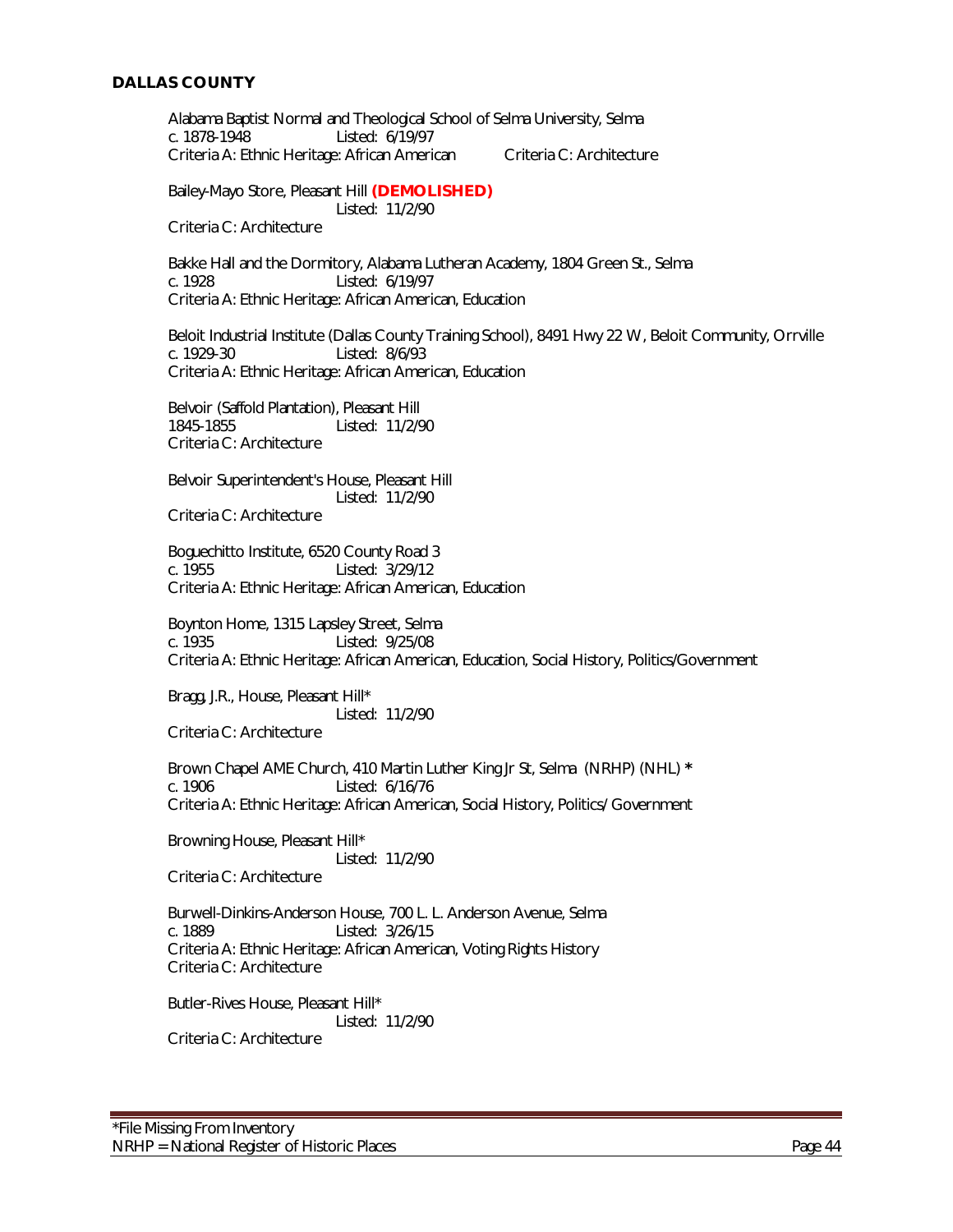Campsite 1- David Hall Complex, 698 County Road 67, Selma c.1940;1965 Listed: 9/16/2021 Criteria A: Ethnic Heritage: African American, Social History Cedar Acres (Maxwell-Carter House), Pleasant Hill Listed: 11/2/90 Criteria C: Architecture Cedar Creek Bridge, Pleasant Hill\* Listed: 11/2/90 Criteria C: Architecture Clark Elementary School, Selma c. 1965 Listed: 06/14/18 Criteria A: Ethnic Heritage: African American Criteria C: Architecture Clinton Chapel AME Zion Church, 615 Green Street, Selma c. 1975 Listed: 3/26/15 Criteria A: Ethnic Heritage: African American, Civil Rights History, Voting Rights History Craig-Wilson Home (Mooreland), 117 Cahaba Road, Orrville c.1840 – 1890 Listed: 2/12/2015 Criteria C: Architecture Civil War Underwater Site, Alabama River **STATE OWNED PROPERTY; NO PUBLIC ACCESS** c. 1861-65 Listed: 3/29/12 Criteria A: Social History, Politics/Government Criteria D: Archaeology Dr. F.D Reese House, Selma c. 1870s, 1960s Listed: 06/14/18 Criteria A: Ethnic Heritage: African American Criteria C: Architecture Dunaway-Meyer House, south side of Academy Street, Orrville c. 1895 Listed: 4/14/78 Criteria C: Architecture East End Elementary School, Plant Street, Selma 1962 Listed: 12/19/19 Criteria A: Ethnic Heritage: African American, Education Ebenezer Missionary Baptist Church, 1548 LeGrande Street, Selma c. 1974 Listed: 3/26/15 Criteria A: Ethnic Heritage: African American, Civil Rights History Criteria C: Architecture Eden, off Hwy 41, 30 mi from Selma, 10 mi from Camden, Tilden c. 1840 Listed: 7/21/78 Criteria C: Architecture Everdale Baptist Church, Burnsville vic. c. 1925 Listed: 9/28/04 Criteria A: Religion Criteria C: Architecture Fuller Home (The Homestead), 440 Broad Street, Selma c. 1898-1913 Listed: 10/19/79 Criteria C: Architecture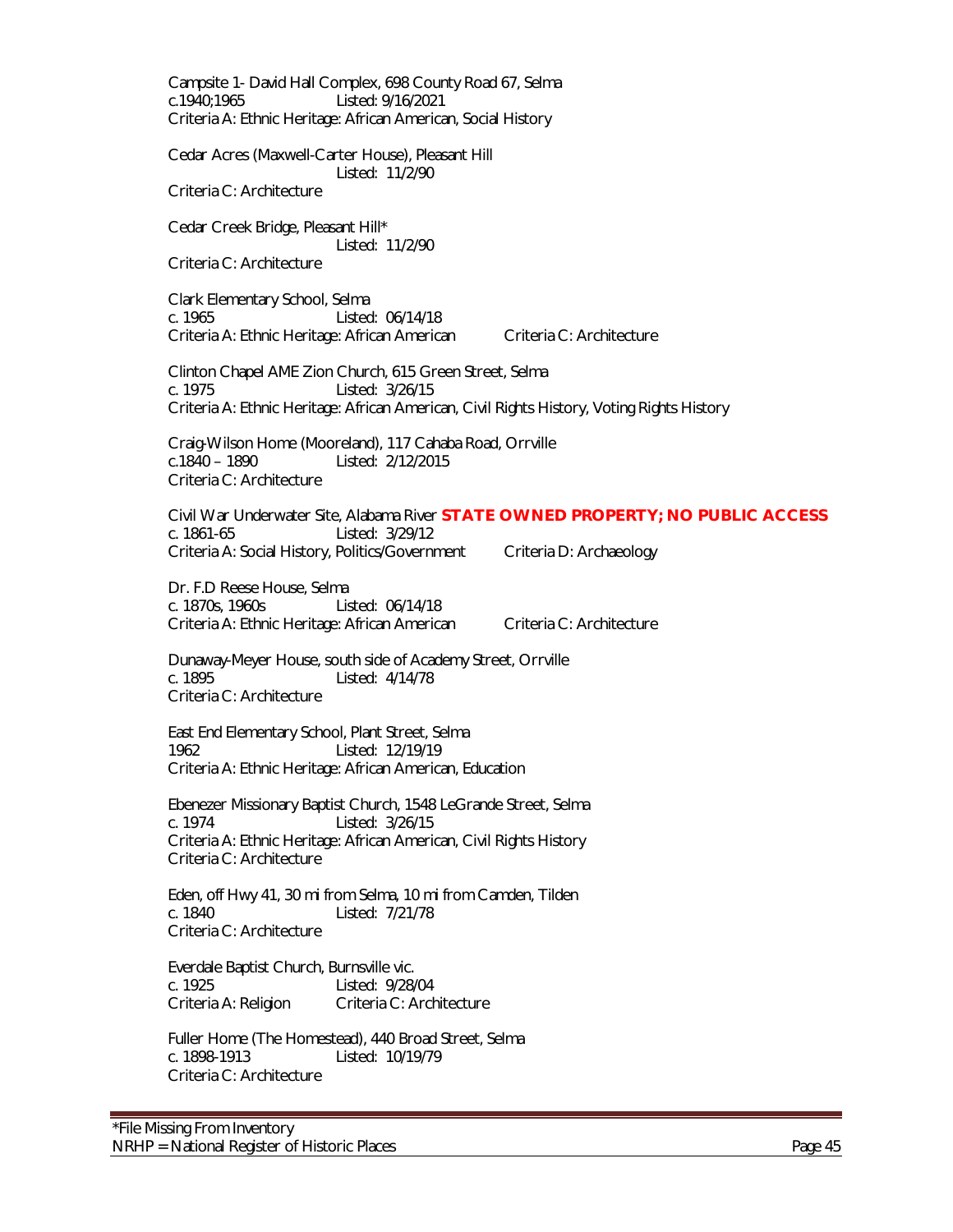Girl Scout Hut, 110-D West Dallas Ave, near Live Oak Cemetery, Selma c. 1929 Listed: 2/27/78 Criteria C: Architecture

Good Hope Baptist Church, Browns **(DEMOLISHED c. 2005)** c. 1905 Listed: 2/6/98 Criteria A: Religion Criteria C: Architecture

Green Street Baptist Church, 1220 Green Street, Selma c. 1892 Listed: 3/13/96 Criteria A: Religion Criteria C: Architecture

Green Underwood House (Underwood May House), Pleasant Hill c.1845 Listed: 11/2/90 Criteria C: Architecture

Harrell, W.C., Store, Pleasant Hill **(DEMOLISHED PRIOR TO 1997)** Listed: 11/2/90

Criteria C: Architecture

House at 601 Washington (Kirkpatrick/Plattenburg House, Sudie Felder Apts.), Selma (NRHP) c. 20th Century Listed: 3/22/91

Howorth Home, 2612 Summerfield Road, Selma (NRHP as Marcus Meyer Skinner House) c. 1928 Listed: 1/14/80 Criteria C: Architecture

Hurricane Creek Bridge, Pleasant Hill Listed: 11/2/90

Criteria C: Architecture

Jackson, The, Home, 1416 Lapsley Street, Selma (NRHP) c. 1910 Listed: 6/21/12 Criteria A: Social History Criteria B: Dr. Martin Luther King

Kenan's Mill (7), Lover's Lane Rd, 2 mi N of Selma, off Summerfield Rd c. 1835 Listed: 4/28/78 Criteria A: Industry Criteria C: Architecture

Martin Luther King Jr. Street Church of God, 1535 Martin Luther King Jr. Street, Selma c. 1900 Listed: 7/7/80 Criteria A: Ethnic Heritage: African American, Religion

Lewis, Frank, House, Pleasant Hill\* Listed: 11/2/90 Criteria C: Architecture

Little Canaan Primitive Baptist Church, 1325 Eugene Avenue, Selma c. 1933 Listed: 3/26/15 Criteria A: Ethnic Heritage: African American, Voting Rights History

Live Oak Cemetery, West Dallas Ave, Selma c. 1828-1963 Listed: 3/25/76 Criteria A: Art Criteria D: Archaeology-Historic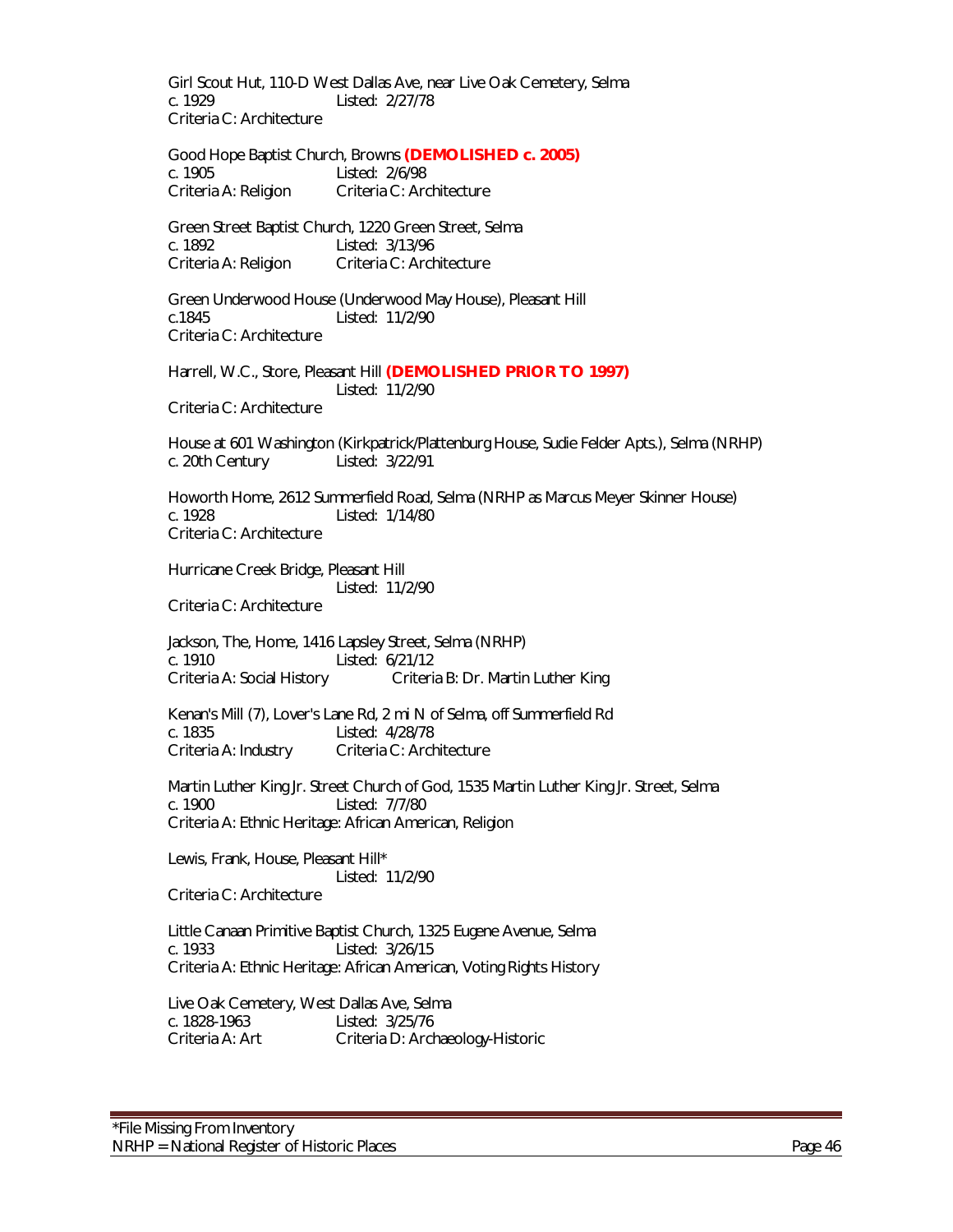Louretta Johnson Carter House, 1423 Eugene Street, Selma c. 1930 Listed: 3/26/15 Criteria A: Ethnic Heritage: African American, Voting Rights History

Magnolias (Crumpton House), Pleasant Hill\* c. 1852 Listed: 11/2/90 Criteria C: Architecture

Maxwell-Fail House, Pleasant Hill\* Listed: 11/2/90 Criteria C: Architecture

McMillan-Oxford Home, CR 31, 10 mi south of Orville c. 1858 Listed: 1/29/80 Criteria C: Architecture

Morning Star Baptist Church, 408 Buckeye Avenue, Selma c. 1968 Listed: 3/26/15 Criteria A: Ethnic Heritage: African American, Civil Rights History Criteria C: Architecture

Mount Zion Primitive Baptist Church, 1306 Union Street, Selma c. 1912 Listed: 3/26/15 Criteria A: Ethnic Heritage: African American, Civil Rights History Criteria C: Architecture

Northern Heights Presbyterian Church, 1575 Marie Foster Street, Selma c. 1960 Listed: 3/26/15 Criteria A: Ethnic Heritage: African American, Civil Rights History

Old Methodist Church, Pleasant Hill\* **(DEMOLISHED c.2006-2011)** Listed: 11/2/90

Criteria C: Architecture

Plattenburg-Kirkpatrick House, NW Corner of Furniss and Washington, Selma (NRHP) Listed: 3/22/91

Criteria C: Architecture

Pleasant Hill Baptist Church, Pleasant Hill\* Listed: 11/2/90

Criteria C: Architecture

Pleasant Hill Presbyterian Church, Pleasant Hill (NRHP) Listed: 11/2/90

Criteria C: Architecture

Pollard-Brown House, 1609 Lapsley Avenue, Selma c. 1890 Listed: 3/26/15 Criteria A: Ethnic Heritage: African American, Voting Rights History Criteria B: Robert Thomas Pollard Criteria C: Architecture

Pope-Givhan House, 2107 County Road 54, Safford c. 1830's Listed: 8/27/20 Criteria A: Social History, Agriculture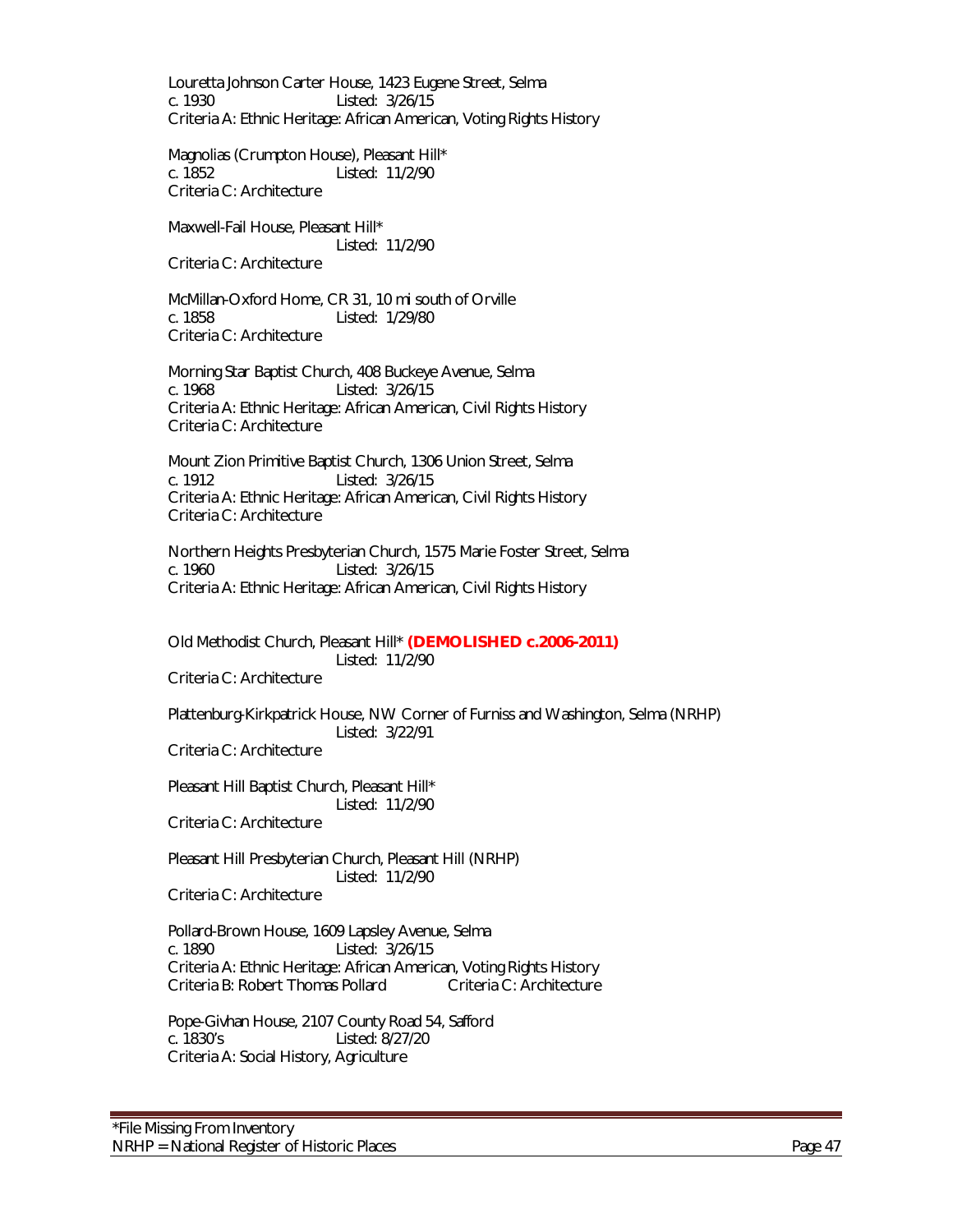Prosperity CME Church, 3415 County Rd. 33, Orrville vic. c. 1913 Listed: 9/27/07 Criteria A: Ethnic Heritage: African American Criteria C: Architecture

Providence School, Orrville c. 1920 Listed: 4/1/10 Criteria A: Ethnic Heritage: African American

R. B. Hudson High School, 1701 Summerfield Road, Selma c. 1949 Listed: 06/20/13 Criteria A: Ethnic Heritage: African American, Education

Saffold-Middleton-Moore House, Pleasant Hill\* Listed: 11/2/90 Criteria C: Architecture

Safford Community House, Safford c. 1917 Listed: 06/14/18 Criteria A: Education, Social History

Saint Paul CME Church, 1424 Tremont Street, Selma c. 1891 Listed: 3/26/15 Criteria A: Ethnic Heritage: African American, Civil Rights History, Voting Rights History Criteria C: Architecture

Second Baptist Church, 2809 Hardie Avenue, Selma c. 1976 Listed: 3/31/16 Criteria A: Ethnic Heritage: African American, Voting Rights History Criteria C: Architecture

Sinclair-Harrell House, Pleasant Hill\* Listed: 11/2/90 Criteria C: Architecture

Stoutenborough, Anthony, Hall, E of Hwy. 41, Shepherdville vicinity**\*** c. 1850 Listed: 7/18/89 Criteria C: Architecture

Street Manual Training School, 263 CR 38, Richmond-Minter (NRHP) c. 1904-1947 Listed: 3/12/97 Criteria A: Ethnic Heritage: African American, Education, Social History Criteria C: Architecture

Tabernacle Baptist Church, 3007 North Broad Street, Selma (NRHP) c. 1922 Listed: 6/19/96 Criteria A: Ethnic Heritage: African American, Civil Rights History Criteria C: Architecture

Ulmer House, Pleasant Hill\* Listed: 11/2/90

Criteria C: Architecture

United Methodist Childrens Home, Administration Building (Selma Military Institute), 1712 Broad Street, Selma c. 1906 Listed: 7/7/80 Criteria A: Social History, Education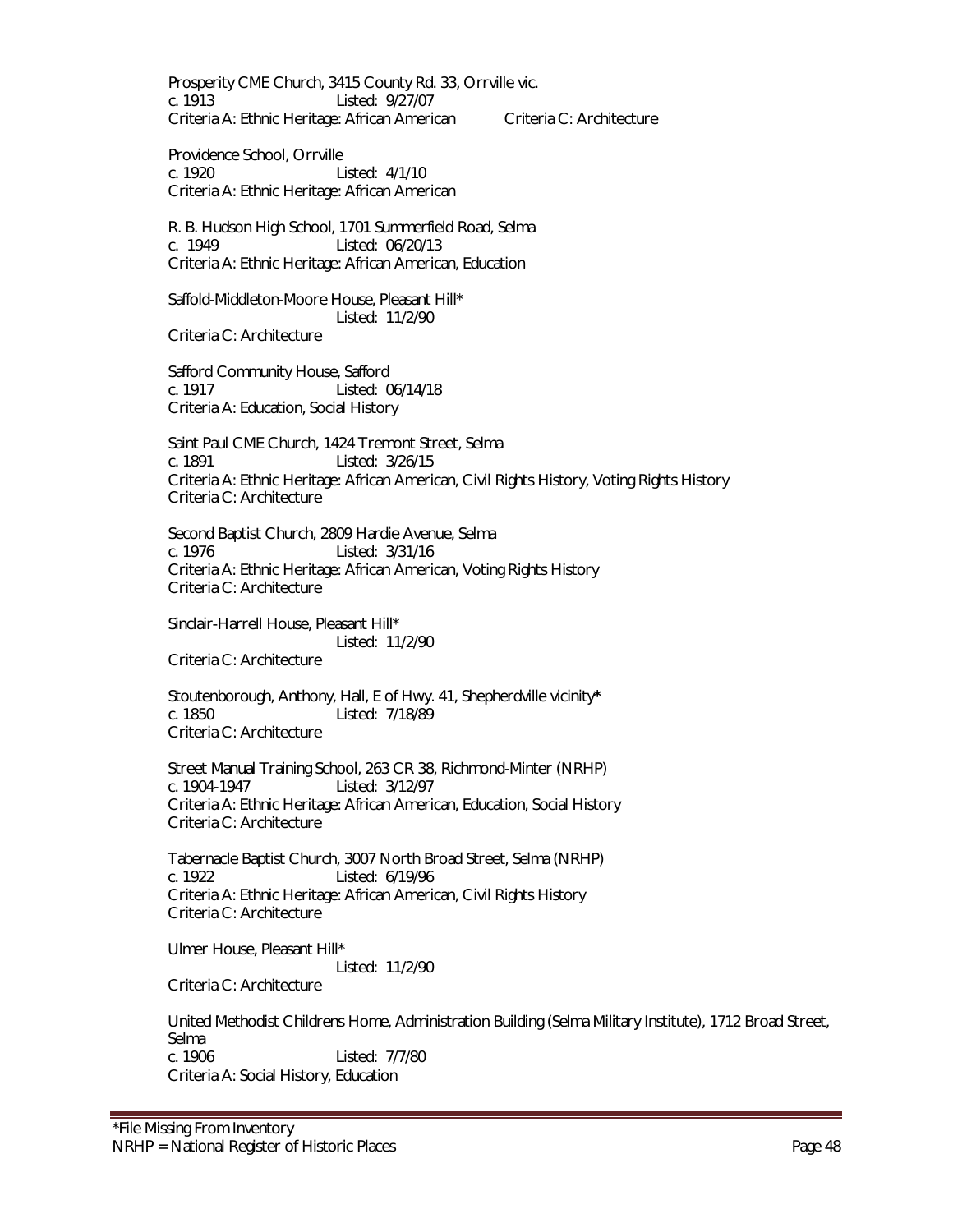Vasser-Ellis House, Pleasant Hill\* **(DEMOLISHED)** Listed: 11/2/90

Criteria C: Architecture

Ward Chapel A.M.E. Church, 811 Philpot Avenue, Selma c. 1949 Listed: 8/5/10 Criteria A: Ethnic Heritage: African American, Civil Rights History

Watson House, 14311 Main, Orrville<br>c. 1915 Listed: 5/2 Listed: 5/28/09 Criteria C: Architecture

West Trinity Missionary Baptist Church, 310 L. L. Anderson Avenue, Selma c. 1953 Listed: 3/26/15 Criteria A: Ethnic Heritage: African American, Voting Rights History Criteria C: Architecture

Wilson, George and Jewell, Building, 500-508 First Avenue, Selma (**DEMOLISHED)** Listed: 1/22/09 Criteria A: Ethnic Heritage: African American, Commerce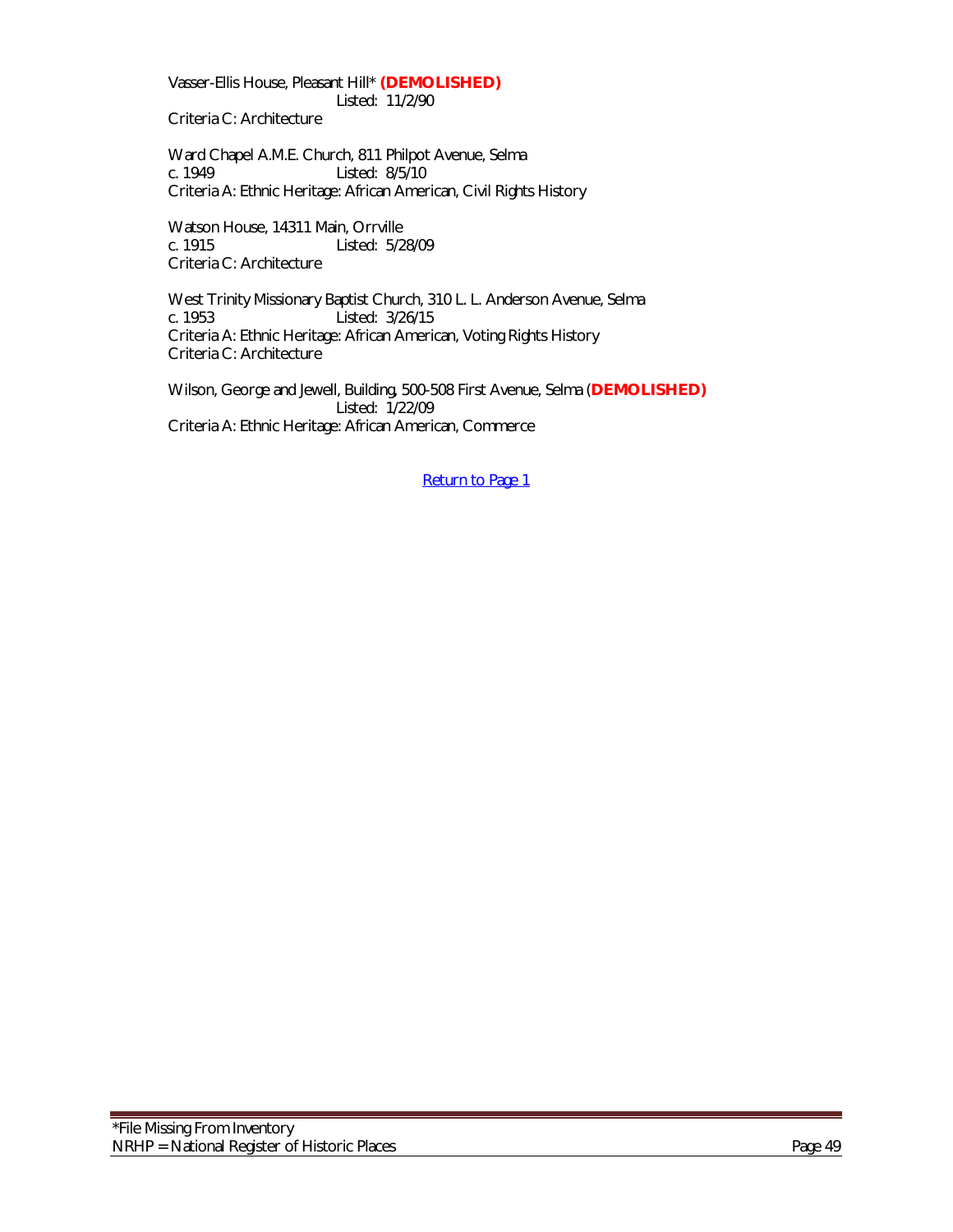Anderson-Porter House, 808 Forest Avenue N, Fort Payne c. 1889 Listed: 7/28/78 Criteria C: Architecture

Berry House, 69 Linchpeny Road, Mentone c. 1900 Listed: 06/27/19 Criteria A: Education Criteria B: Martha Berry

Buell-Green House, 501 Curry Drive NW, Fort Payne c. 1889 Listed: 7/28/78 Criteria C: Architecture

Cherokee (Ross-Godfrey-Kershaw-Brewer House), 4 1/2 mi NE of Ft. Payne c. 1790 Listed: 7/16/76 Criteria A: Social History Criteria C: Architecture

Cochran-Wilson-Owen Estate, 208 Alabama Avenue SW, Fort Payne c. 1890 Listed: 4/4/86 Criteria C: Architecture

Collinsville Presbyterian Church, Collinsville<br>c. 1908 Listed: 7/27/76 Listed: 7/27/76 Criteria C: Architecture

Council Bluff School, N on I-59 to Hammondville Exit, 117 to left; turn up Sand Mt., first dirt road to left, first bldg. on right; Rt 2, Valley Head c. 1903 Listed: 8/5/76 Criteria A: Education Criteria C: Architecture

Davenport House (A. C. Spaulding Residence), 700 Forrest Ave, NW Fort Payne c. 1890 Listed: 7/6/78 Criteria C: Architecture

Davis, W.B., Hosiery Mill, 204 Northeast 8th, Fort Payne (NRHP)<br>c. 1889<br>Listed: 7/19/76 Listed: 7/19/76 Criteria A: Industry

Deer Head Cove Church (Deer Head Cove School), Hwy 75 (Cove Road) 5 mi E of Cartersville**\*** c. 1908 Listed: 4/16/85

Dr. P.B. Green Home c. 1890 Listed: 12/10/20 Criteria A: Social History Criteria B: Dr. P.B. Green Criteria C: Architecture

First Presbyterian Church, 300 Grand Avenue N, Fort Payne c. 1888 Listed: 8/14/75 Criteria A: Religion Criteria C: Architecture

Fort Payne City Park, 400 Block E of Gault Avenue North, Fort Payne c. 1889 Listed: 1/13/78 Criteria A: Social History

Fort Payne-DeKalb Hosiery Mill, 800 Gault Avenue North, Fort Payne c. 1930 Listed: 6/16/76 Criteria A: Industry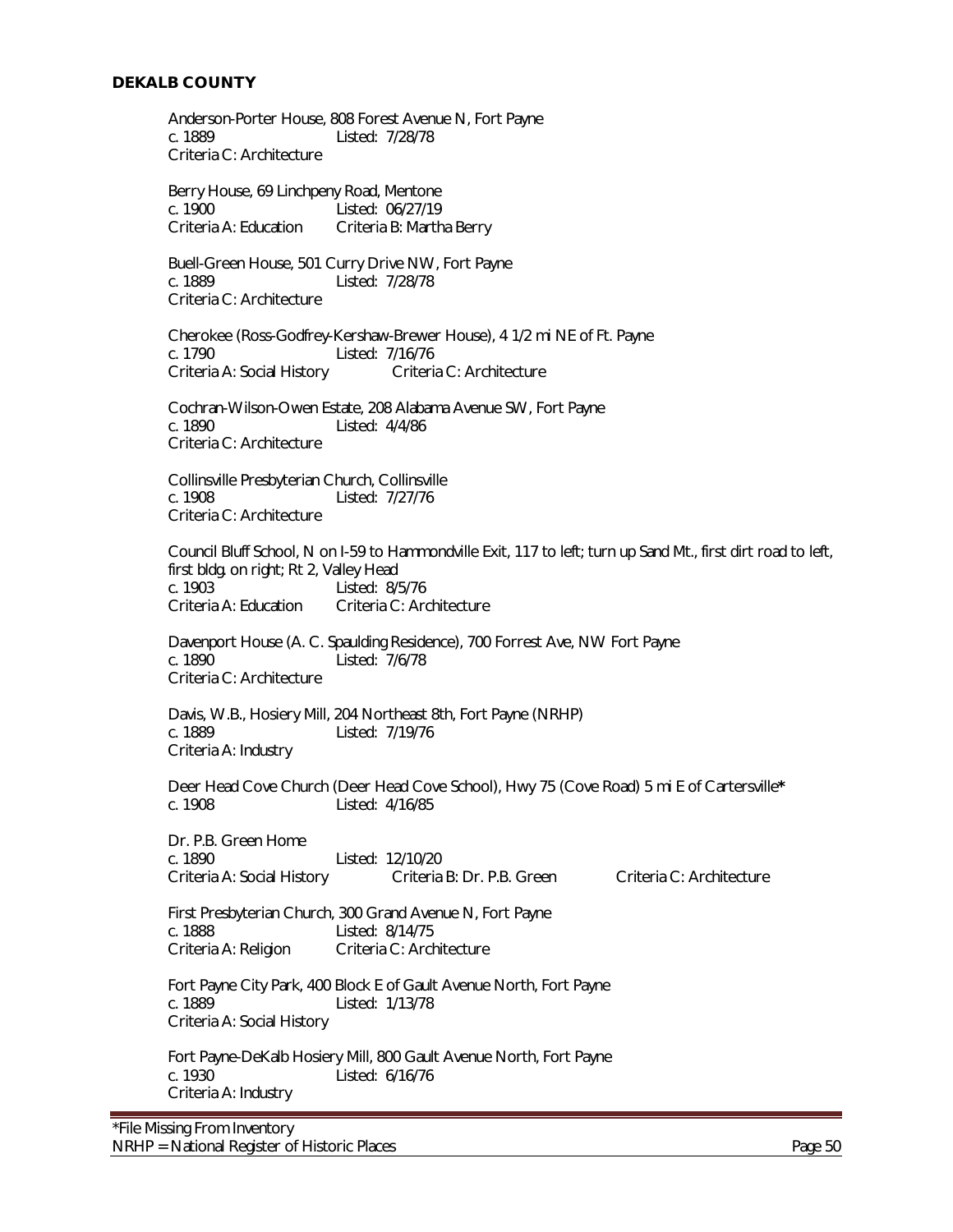Hawkins Place, West Main Street, State Hwy 40, Henagar 1948; 1951 Listed: 8/27/20 Criteria C: Architecture

 Edna Hill Methodist Church, off AL Hwy. 35, DeSoto State Park c. 1907 Listed: 8/4/78 Criteria C: Architecture

Howard's Chapel (Salley Howard Memorial Baptist Ch), Lookout Mtn, Mentone c. 1934 Listed: 7/9/76 Criteria C: Architecture

Isbell-Beck House, 206 NW Second, Fort Payne c. 1924 Listed: 8/2/79 Criteria C: Architecture

Killian-Appleton-Cochran House, 500 Forest Avenue SW, Fort Payne c. 1914 Listed: 9/6/84 Criteria C: Architecture

Killian Residence, 408 Gault Avenue South, Fort Payne c. 1927 Listed: 7/28/78<br>Criteria B: Dr. Claude Killian Criteria C: Architecture Criteria B: Dr. Claude Killian

Landstreet Home, 700 Alabama Avenue SW, Fort Payne c. 1850 Listed: 8/4/78 Criteria A: Industry, Social History

Larmore, J.C., Home (T.J. Larmore Home), US 11, 3 mi S of Hammondville, Valley Head c. 1880 Listed: 7/28/78 Criteria A: Social History Criteria C: Architecture

Larmore, V.C., Home, Rt 2, Valley Head (NRHP) c. 1836 Listed: 1/31/79 Criteria A: Social History Criteria C: Architecture

Leath House, 404 SW Third, Fort Payne<br>C. 1889 Listed: 7/29/7 Listed: 7/29/76 Criteria C: Architecture

Lebanon Methodist Church, 5609 County Road 88, Fort Payne c.1852 Listed: 9/16/2021 Criteria A: Religion, Social History Criteria C: Architecture

Magnolia Hall, 702 Forest Avenue NW, Fort Payne c. 1890 Listed: 2/6/78 Criteria C: Architecture

Malone-Leath House, 200 Alabama Avenue SW, Fort Payne c. 1890 Listed: 8/4/78 Criteria C: Architecture

Manitou Cave, 1000 Manitou Avenue, Fort Payne c. Listed: 8/6/76 Criteria D: Archaeology- Prehistoric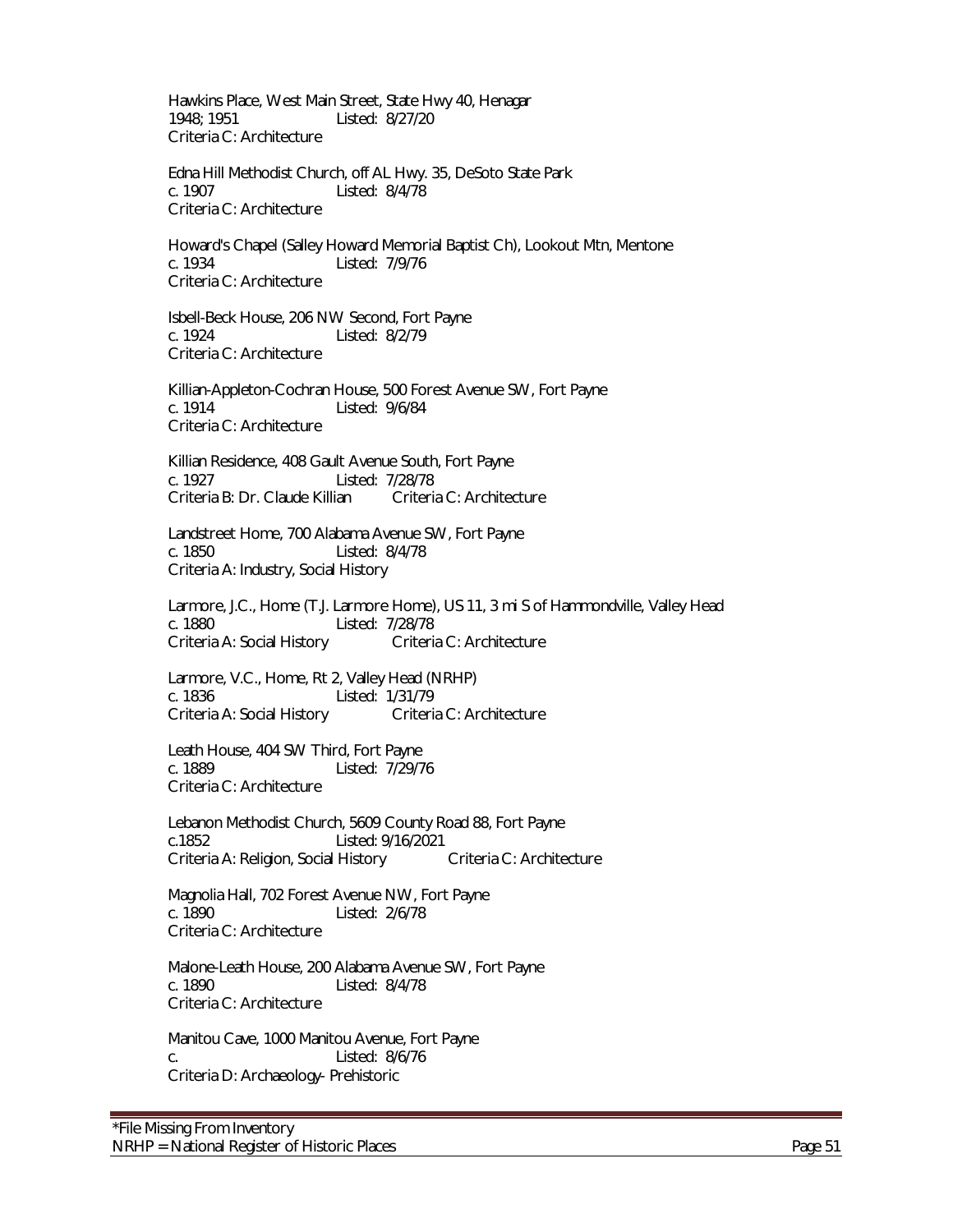McNew Cemetery, 1652 County Rd. 153, Ft. Payne c. 1867 Listed: 6/19/97 Criteria A: Settlement Mentone (4), Mentone**\*** c. 1870 Listed: 7/23/76 Criteria A: Commerce Mentone Inn (Hal's Hotel/DeSoto Lodge), P.O. Box 284, Hwy 117, Mentone c. 1927 Listed: 9/4/84 Criteria A: Commerce McCurdy House, Intersection of Hwy 35 and Hwy 75, NW corner, Rainsville **(BURNED LATE 1980s)** Listed: 7/28/78 Criteria A: Social History Criteria C: Architecture McWhorter-Killian House, Lackey Gap Road, 2 mi N of Collinsville c. 1904 Listed: 8/4/78 Criteria C: Architecture Moon Lake Club, AL Highway 117, Mentone c. 1945 Listed: 4/1/10 Criteria A: Agriculture, Recreation Criteria C: Architecture Powell, D.W. "Dock", Place, .5 mi N of Powell's Crossroads, Rt 2, Fyffe c. 1903 Listed: 8/4//78 Criteria B: D.W. Powell Rockymount Cemetery, Collinsville Listed: 10/7/98 Criteria A: Settlement, Religion Criteria C: Funerary Art Sawyer Building, 324 North Gault Avenue, Fort Payne Listed: 5/9/78 Criteria A: Social History Criteria C: Architecture Sawyer House, 404 Alabama Avenue NW, Fort Payne Listed: 4/14/78 Criteria C: Architecture Taft-Borders Cabin (Taft House), Rt 7, Scenic Road, Fort Payne c. 1837 Listed: 7/21/78 Criteria C: Architecture Taylor House, 458 Elm Street, Fort Payne c. 1895 Listed: 7/21/78 Criteria C: Architecture Taylor's Emporium (Horton and Bryant General Store), Hwy 227, Geraldine**\*** Listed: 8/28/81 Criteria A: Commerce The Oaks, 250 Forrest Avenue North, Fort Payne c. 1884 Listed: 7/21/76<br>Criteria B: Judge Haralson Criteria C: Architecture Criteria B: Judge Haralson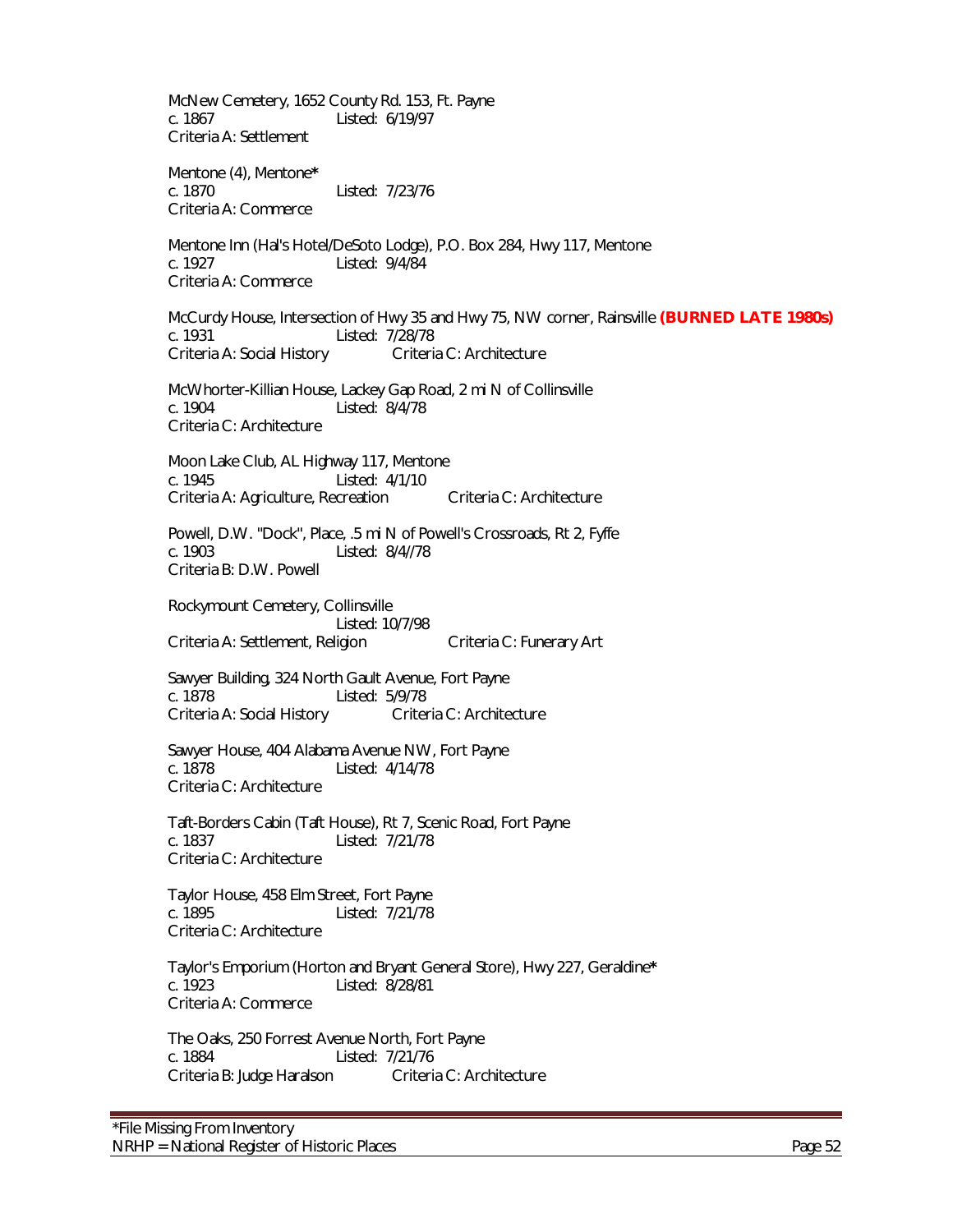Valley Head United Methodist Church, 146 Church Street, Valley Head c. 1917-1949 Listed: 9/26/07 Criteria A: Religion Criteria C: Architecture

Ward-Elrod Home, South Valley Street and First Avenue, Collinsville c. 1918 Listed: 8/28/81 Criteria C: Architecture

Willbanks-McReynolds House, Cor. S Valley St & W End Ave, Collinsville c. 1908 Listed: 8/4/78 Criteria C: Architecture

Windward Inn, Brown Road, DeSoto Parkway, Rt 1, Mentone c. 1900 Listed: 8/28/81<br>Criteria A: Commerce Criteria C: Arch Criteria C: Architecture

Winston Place, Valley Head (NRHP) c. 1835 Listed: 8/3/76 Criteria C: Architecture

Woodland Cemetery, 22nd Street & Cedar Avenue, Fort Payne Listed: 2/25/99 Criteria A: Community Planning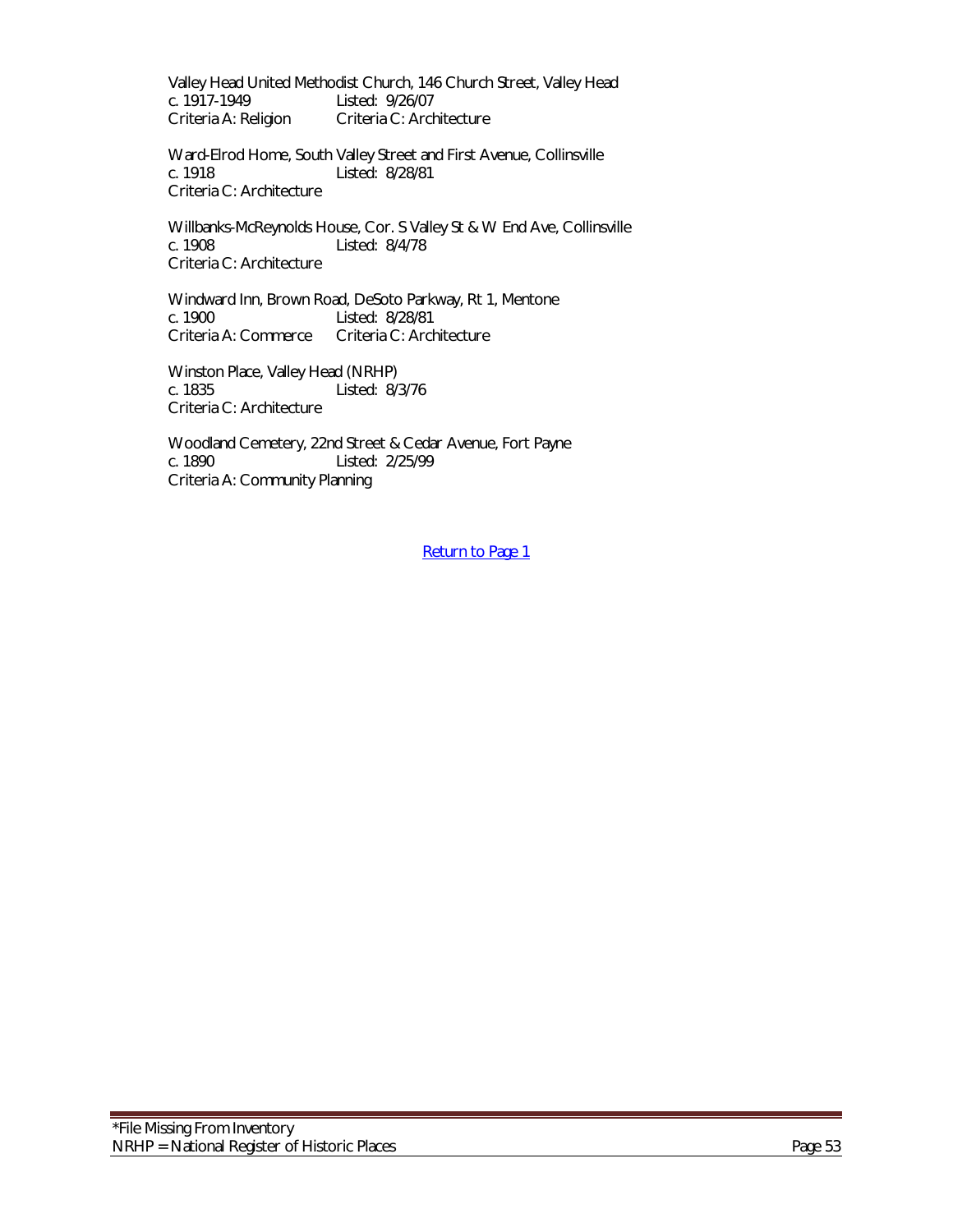#### **ELMORE COUNTY**

 Bateman, Florence, House, 311 Government St., Wetumpka c. 1842 Listed: 6/15/77 Criteria C: Architecture

 Beaulieu, Francis, House, cor. Blue Ridge and Old Jasmine Rds, Wetumpka c. 1816 Listed: 3/30/77 Criteria C: Architecture

Bibb-Graves Bridge, over Coosa River, Wetumpka c. 1931 Listed: 2/25/77 Criteria C: Architecture

 Bibb, William Wyatt, Grave, One block off Elmore County 23, Coosada c. Listed: 11/5/76 Criteria B: William Wyatt Bibb

Billingsley Home and Windmill (2), .1 mi N on Asberry Rd, near Tallassee c. 1930 Listed: 11/4/77 Criteria C: Architecture

Busch Log Cabin, 1301 Jasmine Hill Road, Wetumpka Listed: 3/22/91 Criteria C: Architecture

Cain's Chapel united Methodist Church & Cemetery 1953 Listed: 10/25/18 Criteria A: Religion Criteria C: Funerary Art

Confederate Arsenal House (Elliott House), 305 King Street, Tallassee c. 1864 Listed: 8/1/77 Criteria C: Architecture

Corn Dance Farm, Cedar Dr, off Cook Rd, N of inter. Cook & Coosada Rds, 2 mi, Coosada c. 1820 Listed: 11/30/77<br>Criteria A: Agriculture Criteria C: Architecture Criteria A: Agriculture

Crommelin's Landing, behind Wetumpka City Hall on the Coosa River, Wetumpka**\*** c. 1820<br>Criteria A: Social History Criteria C: Architecture Criteria A: Social History

Doby, W.D., High School (Wetumpka Elementary School), 510 Micanopy Drive, Wetumpka c. 1963 Listed: 11/19/2015 Criteria A: Ethnic Heritage: African American, Education

Edward Rock Dogtrot House, 13 mi N of Wetumpka on Westside of US 231 **\*\*Moved to Old Alabama Town in 1987; known as the Rose-Morris House\*\*** c. 1830 Listed: 3/1/77 Criteria C: Architecture

Ellerslie (Bowling Hall House), 2650 Edgewood Rd, Millbrook c. 1820 Listed: 6/30/95 Criteria A: Exploration and Settlement Criteria C: Architecture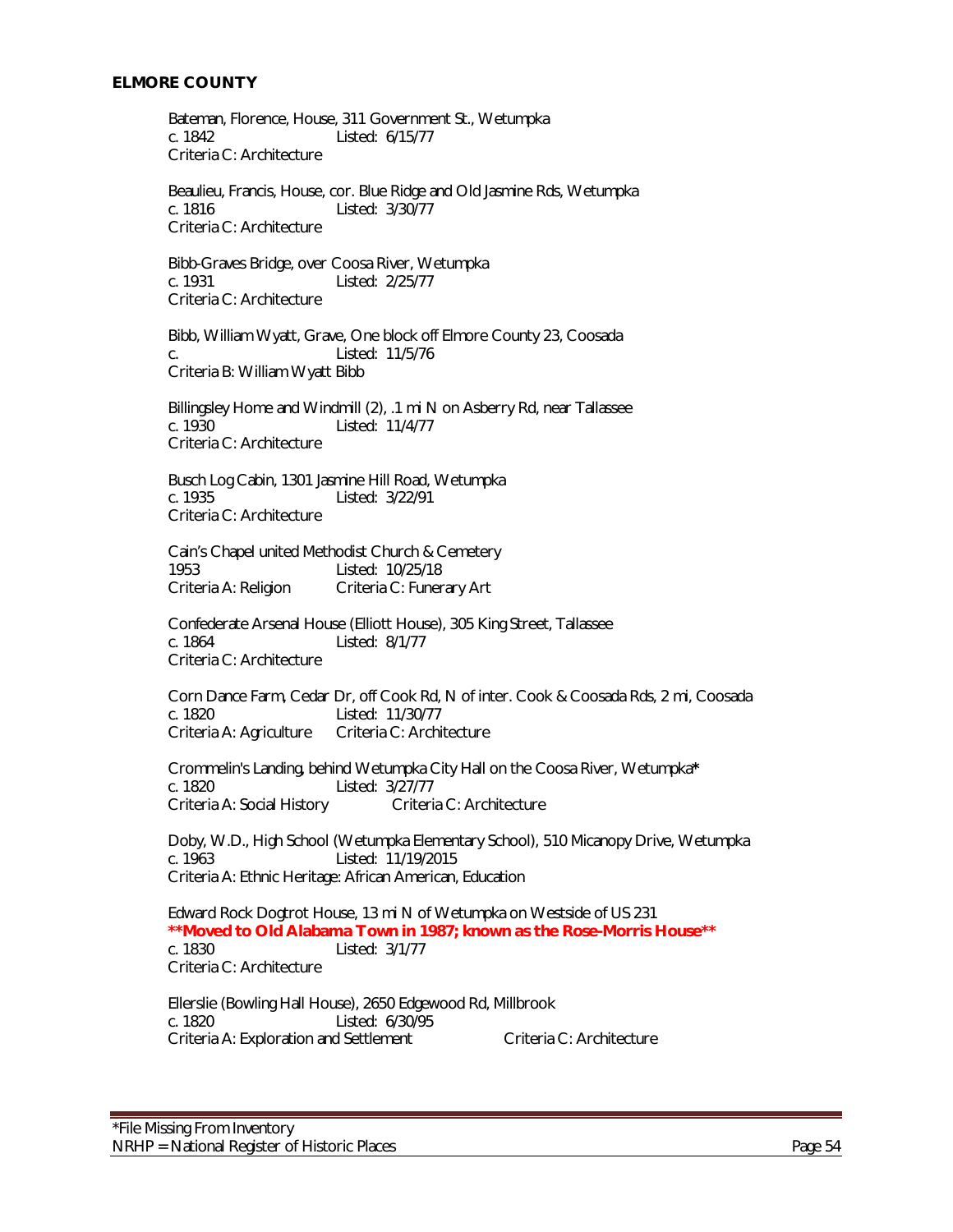Elmore County Courthouse, Commerce Street, Wetumpka c. 1931 Listed: 5/2/77 Criteria C: Architecture

Elmore County Training School, 1 Lancaster Street, Wetumpka c. 1924 Listed: 3/7/02 Criteria A: Ethnic Heritage: African American, Education

First Baptist Church, 205 W Bridge Street, Wetumpka (NRHP 10/24/08) **\*** c. 1846 Listed: 6/3/77 Criteria A: Religion Criteria C: Architecture

First United Methodist Church, 1 Jordan Avenue, Tallassee c. 1929 Listed: 6/26/03 Criteria A: Religion Criteria C: Architecture

Gantt Dogtrot House, Elmore CR 29, Titus Listed: 4/8/77 Criteria C: Architecture

Hagerty-Turner-Yung House ("Blue Hills"), 4690 Jasmine Hill Road, Wetumpka (NRHP) Listed: 9/30/99 Criteria C: Architecture

Harrogate Springs/Crommelin House, 1 mi S of Wetumpka Listed: 3/30/77 Criteria C: Architecture

Herron Hill, turn on Herron Rd at light in front of Tallassee Hospital, Tallassee c. 1855 Listed: 7/25/77 Criteria C: Architecture

Hickory Knoll, E side of Hwy 143, .3 mi N of Hwy 14, Elmore c. 1892 Listed: 10/24/77 Criteria C: Architecture

Holtville School (Holtville High School), Rt 2, Hwy 111, Deatsville c. 1929 Listed: 5/18/77 Criteria C: Architecture

Hotel Talisi, Corner of Sistrunk and James Sts, Tallassee c. 1929 Listed: 7/28/77 Criteria A: Commerce, Social History

 Howle, John, House, 300 N Bridge Street, Wetumpka c. 1904-05 Listed: 5/26/86 Criteria B: John Howle Criteria C: Architecture

Jasmine Hill Gardens, Jasmine Hill Rd between Wetumpka & Montgomery, off US 231 c. 1820, Gardens 1930 Listed: 7/21/77 Criteria C: Architecture

Jordan Dam, Coosa River, 8 mi upstream from Wetumpka c. 1927 Listed: 11/5/76 Criteria C: Architecture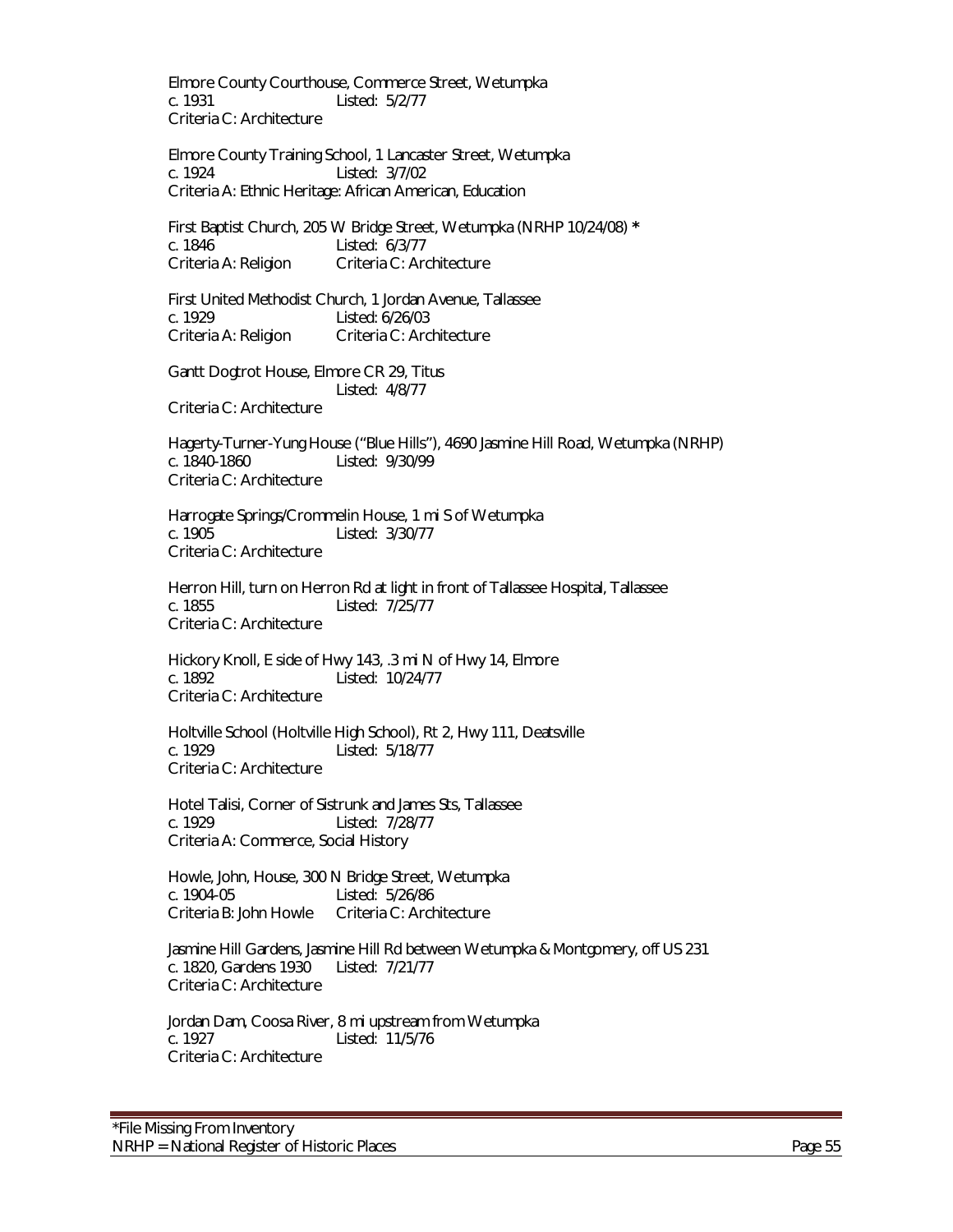Lanark Plantation (Spring Hill), 2 mi E of Millbrook off Edgewood Rd c. 1820 Listed: 9/20/77 Criteria B: Peyton Bibb

Lock 31, Wetumpka 1896 Listed: 10/25/18 Criteria A: Transportation, Engineering Criteria C: Architecture

Ma Brown Dogtrot, 297 Wharf Street, Wetumpka 1881; moved to current location in 1992 Listed: 4/30/20 Criteria C: Architecture

Martin Dam, Tallapoosa River, N of Tallassee (portion in Tallapoosa Co.) **\*** Listed: 1/5/76 Criteria A: Engineering Criteria C: Architecture

McCowen House (Thomas Home), 306 E Bridge Street, Wetumpka c. 1904-05 Listed: 11/30/77 Criteria C: Architecture

McMorris House, 400 N. Bridge Street, Wetumpka, c. 1905 Listed: 4/13/09 Criteria C: Architecture

Museum of Music, Hwy 231 S of Wetumpka c. Listed: 1/25/77 Criteria A: Art Criteria C: Architecture

Old Calaboose, E bank Coosa River 100 ft N of Bibb Graves Bridge, Wetumpka c. 1840 Listed: 1/27/76 Criteria A: Law Criteria C: Architecture

Old Wetumpka Post Office, 206 South East Main Street, Wetumpka c. 1937 Listed: 5/19/99 Criteria A: Politics/Government Criteria C: Architecture

Oliver, Willam K., House, 3080 Greys Ferry Road, Titus vic., c. 1842 Listed: 3/25/04 Criteria C: Architecture

Peterson and Peterson Store (2) (Cowling General Store) .1 mi W of intersection of Hwy 14 W & 14 S across RR tracks S Elmore<br>c. 1900 Listed: 11/3/77 Criteria A: Commerce

Robinson Springs Methodist Church, AL 14, 143 int., Robinson Springs (NRHP) **\*** c. 1845 Listed: 7/21/77 Criteria A: Religion Criteria C: Architecture

Robinson Springs Methodist Parsonage Lot, AL 143, SE of AL 14, Millbrook c. 1850 Listed: 7/21/77 Criteria A: Religion Criteria C: Architecture

Sandtown High School, 3180 Sandtown Road, Millbrook c. 1947 Listed: 8/5/10 Criteria A: Ethnic Heritage: African American, Education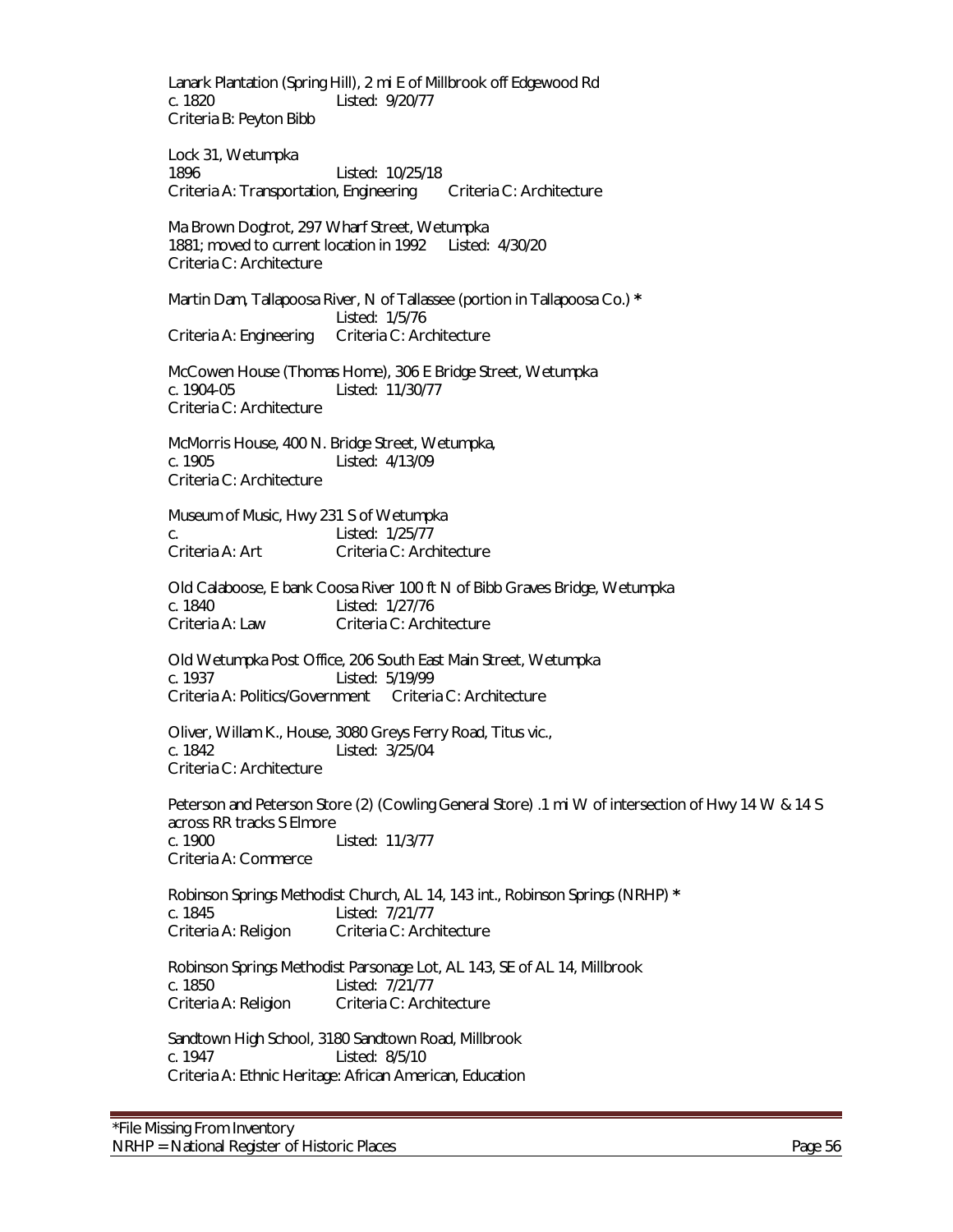Sewell Cabin, 112 S. Main Street, Wetumpka c. 1870; moved in 1978 Listed: 5/6/20

Swayback Bridge, on US 231 across Sofkahatchee Creek, Wetumpka vcn c. 1931 Listed: 4/14/77 Criteria C: Architecture

Tallassee Mill, off AL 14 East of Tallassee**\*** c. 1841 Listed: 1/18/78 Criteria A: Industry Criteria C: Architecture

Tanglewood, 2810 Tanglewood Drive, Millbrook vic. c. 1823 Listed: 3/24/05 Criteria A: Exploration/Settlement, Agriculture Criteria C: Architecture

The Elms, 4721 Lindsey Road, Coosada (Millbrook) c. 1836 Listed: 8/15/83 Criteria C: Architecture

Thornfield, 79 Thornfield Drive, Millbrook c. 1824<br>Criteria A: Exploration Criteria C: Architecture Criteria A: Exploration

Titus Historic District (10), 15 mi N of Wetumpka on CR 29, Titus c. 1800 Listed: 4/12/78 Criteria A: Social History

Tukabahchi, E of Airport, 3 1/2 mi S of Tallassee, E off AL Hwy 229; SW bank of Tallapoosa River in big loop to East, Tallassee c. Listed: 7/21/77

Criteria D: Archaeology- Prehistoric

Tuskeena Street District (15), 200-900 Blks, Tuskeena St, 200-600 Blks Coosa and Tallapoosa Sts; connecting portions of Government, Ala. and West Main Sts, Wetumpka**\*** Listed: 7/29/77

Wall, Tom, House (Taylor-Wall-Ingram House) (George Taylor House) Rt 1 Box 280, US Hwy 231 N 1 1/2 mi N of Tutwiler Womens Prison, Wetumpka Listed: 1/14/80 Criteria C: Architecture

Wetumpka Municipal Airport (Elmore Auxiliary Training Field #2), Elmore Listed: 2/21/13 Criteria A: Aviation

Wingard, Christian, Home Place, 608 Company Street, Wetumpka c. 1937 Listed: 6/30/95 Criteria C: Architecture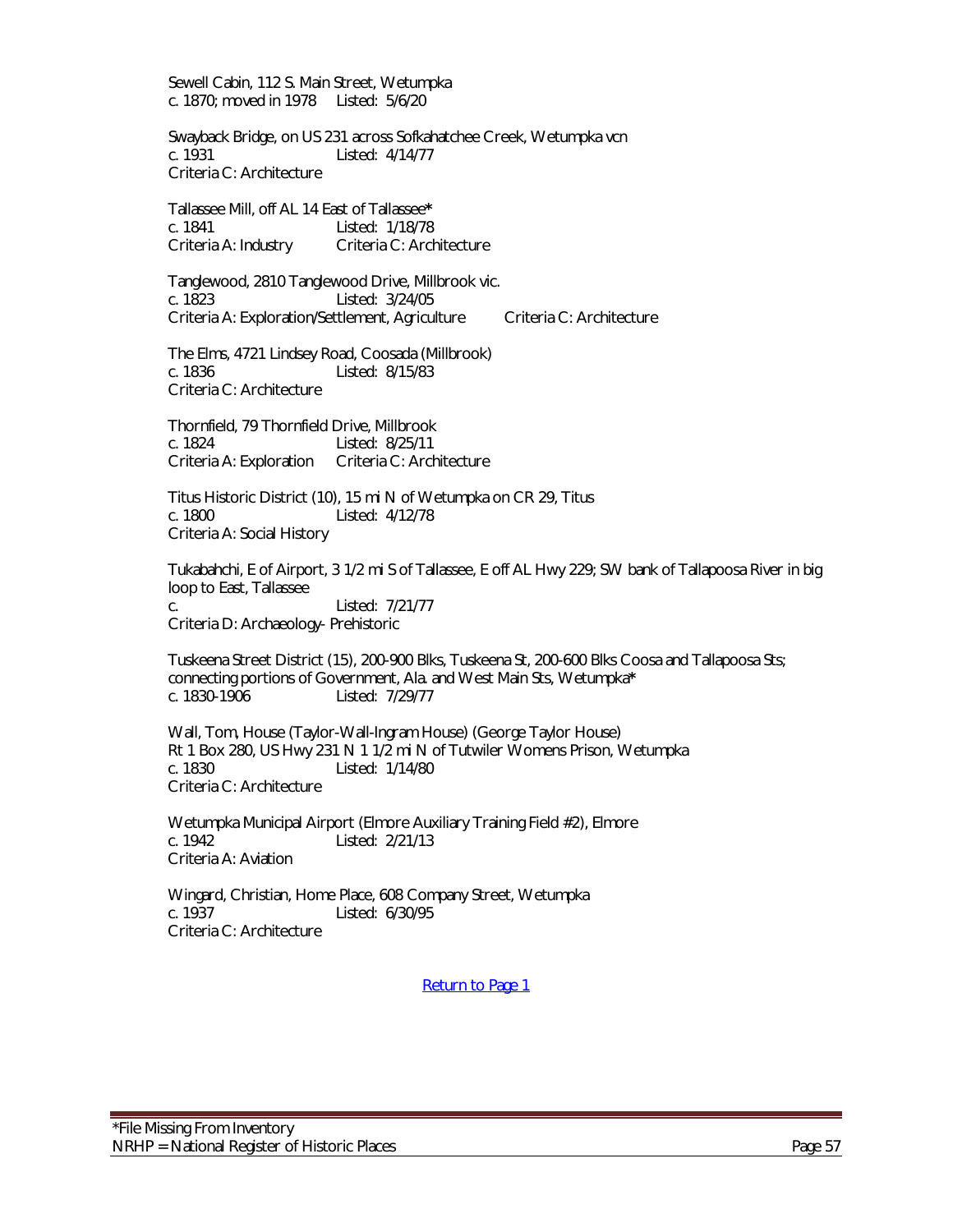Baptist Hill Missionary Baptist Church, Brewton 1945; 1972 Listed: 12/19/19 Criteria A: Ethnic Heritage: African American, Education Criteria C: Architecture Damascus Travelers Well, intersection of County Roads 71 & 69, Damascus Community, Brewton vic. c. 1921 Listed: 6/23/16 Criteria A: Social History Criteria D: Archaeology Dooley Hall, North Rabb (Kirkland Road), Brewton Listed: 11/13/78 Criteria A: Education Criteria C: Architecture Elmore Building, 105-107-109 St. Joseph Street, Brewton**\*** c. 1886-1915 Listed: 8/25/94 Escambia County Training School, Martin Luther King Avenue & 4<sup>th</sup> Street, Atmore, c. 1953-1976 Listed: 6/23/16 Criteria A: Ethnic Heritage: African American, Education Criteria C: Architecture Flomaton Hotel, (Commercial Hotel) 120 Palafox Street, Flomaton (NRHP) **(DEMOLISHED c. 2004)** c. 1906 <br>Criteria A: Commerce Criteria C: Arch Criteria C: Architecture Fort Crawford, Snowden Street, East Brewton c. 1816 Listed: 1/18/78 Criteria A: Military Criteria C: Architecture Halls Creek Missionary Baptist Church and Cemetery, Brewton c. 1947 Listed: 6/12/2014 Criteria C: Architecture Horn-Eichold House, 1/4 mi w intersection James & Nokomis Rds, Atmore c. 1912 Listed: 11/17/95 Criteria C: Architecture Leigh House, Belleview, Brewton<br>c. 1885 Listed: 3/11/76<br>Criteria C: Architecture Criteria A: Social History Moore, Charles Lawrence, House and Cemetery, 7077 Jack Springs Rd, Atmore c. 1883-84 Listed: 5/19/99 Criteria A: Settlement Criteria C: Architecture Owen-Lufkin House, 309 S Main Street, Atmore c. 1906 Listed: 8/22/85 Criteria C: Architecture Porter-McLaren Home, 500 Franklin Avenue, Brewton c. 1880 Listed: 7/7/80<br>Criteria A: Industry Criteria C: Arq Criteria C: Architecture Second Saint Siloam Missionary Baptist Church, 209 East Street, Brewton c. 1910 Listed: 4/1/10<br>Criteria A: Religion Criteria C: Ard Criteria C: Architecture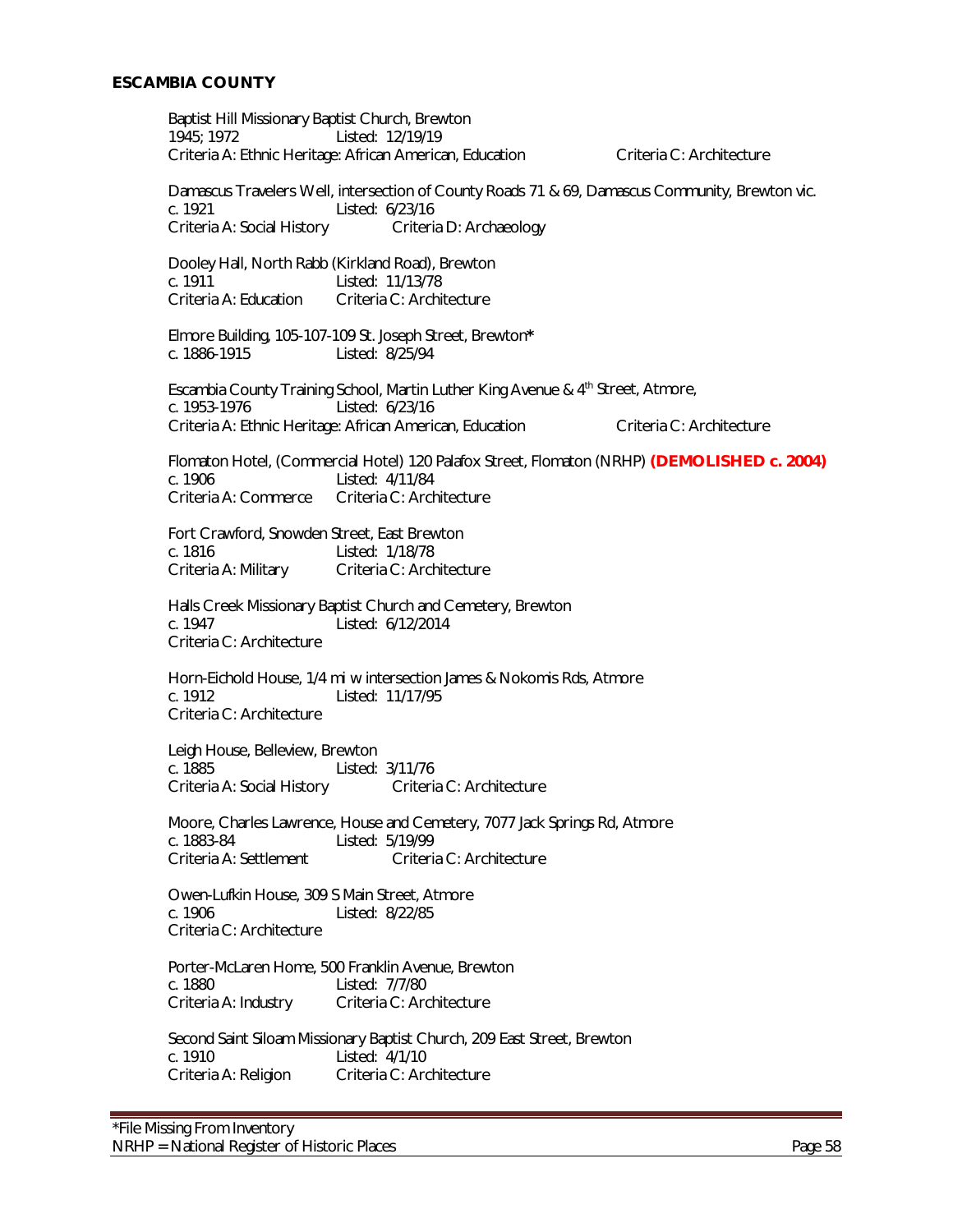Southern Normal and Industrial Institute, 1742 Kirkland Road, Brewton c. 1911 Listed: 3/12/97 c. 1911 Listed: 3/12/97<br>Criteria A: Education Criteria C: Arch Criteria C: Architecture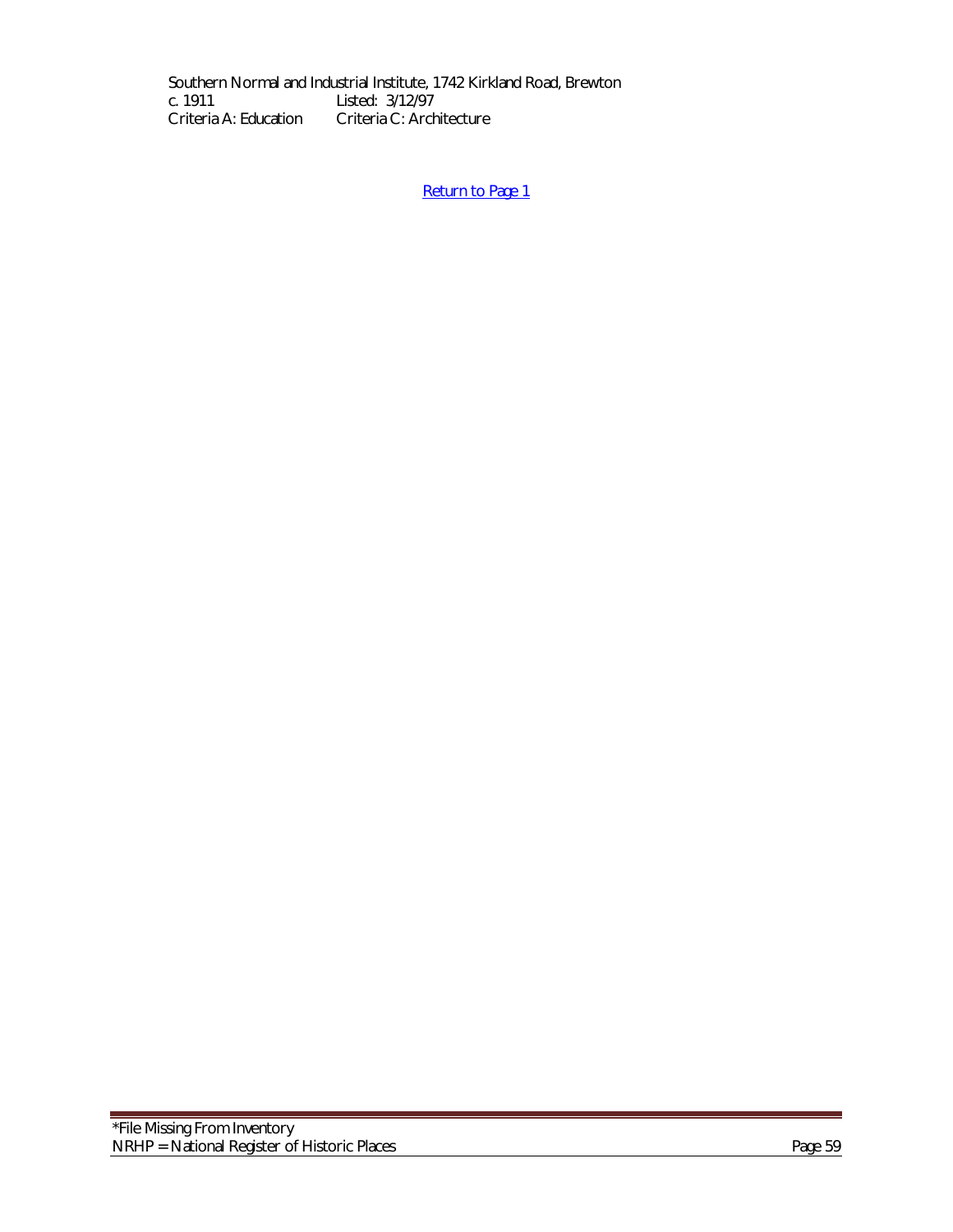Allenstein's, Myron K., Law Office (Phillips-Action Home), 141 S 9th St, Gadsden c. 1893-99<br>Criteria A: Commerce Criteria C: Architecture Criteria A: Commerce Argyle Historic District, Gadsden c. 1913-1960s Listed: 6/19/96 Criteria C: Architecture Attalla Elementary School, 812 4th St NW, Attalla c. 1935, 1942 Listed: 8/6/93 Criteria A: Education Criteria C: Architecture Attalla Historic District Listed: 5/19/11 Criteria C: Architecture Bellenger Home, (Charles Gunn House) 872 Chestnut Street, Gadsden (NRHP) c. 1887 Listed: 4/11/84 Criteria C: Architecture Brannon Springs Methodist Church<br>c. 1900 Listed: 9 Listed: 9/25/08 Criteria A: Religion Criteria C: Architecture Elks Building, 922 Tuscaloosa Ave, Gadsden c. 1930 Listed: 12/20/84 Criteria A: Social History Criteria C: Architecture Forrest Cemetery Chapel, 1100 S 15th Street, Gadsden (NRHP) c. 1935-1936 Listed: 5/23/88 Criteria C: Architecture Gadsden Times-News Building, N corner Fourth & Chestnut St, Gadsden (NRHP) **\*** c. 1904 Listed: 2/11/82 Criteria C: Architecture Gadsden High School, 607 S.  $12^{th}$  Street, Gadsden<br>1941 & 1972 Listed:  $12/19/19$ Listed: 12/19/19 Criteria A: Education Criteria C: Architecture Galilee Baptist Church, 903 S. 16<sup>th</sup> Street, Gadsden c.1960s Listed: 10/21/2016 Criteria A: Religion, Civil Rights Garner Cemetery, Eastern end of Washington Street, Gadsden c. 1840 Listed: 2/27/78 Criteria A: Social History Goodyear Tire and Rubber Company, 464 Goodyear Avenue, Gadsden Listed: 11/26/75 Criteria C: Architecture Haralson Historic District, Gadsden c. 1890s-1960s Listed: 6/19/96 Criteria C: Architecture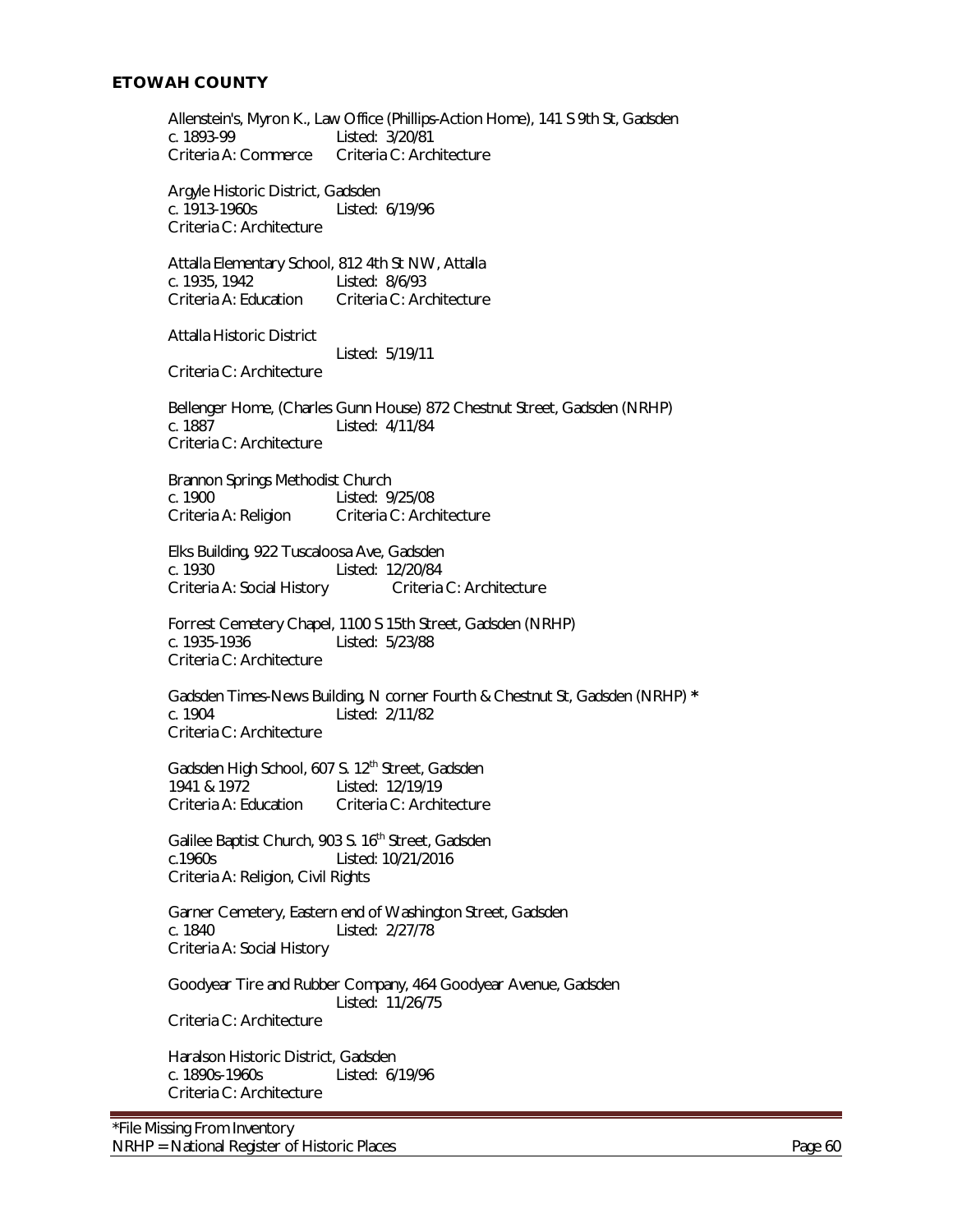Hood, Colonel, Home (Gadsden Woman's Club), 862 Chestnut St, Gadsden (NRHP) c. 1902-04 Listed: 4/16/85 Criteria C: Architecture

Hoyt Warsham Alabama City Public Library, 2700 W. Meighan Blvd., Gadsden c. 1920 Listed: 12/16/10 Criteria A: Social History

Hughes-Robinson House, Gadsden c. 1910 Listed: 5/22/08 Criteria C: Architecture

Keener, Robert Stewart, Home, Intersection of Hamiter Road and Little Wills Valley Road, Keener<br>c. 1894 **Start Little 186** 18/25/11 Listed: 8/25/11 Criteria C: Architecture

Keener Voting House, Intersection of Tabor Road and Highway 11, Keener c. 1932 Listed: 4/18/07 Criteria A: Politics/Government Criteria C: Architecture

L & N Railroad Freight Depot, N 4th Street, Gadsden **(DEMOLISHED)** c. 1871 Listed: 5/5/78 Criteria C: Architecture

Macedonia Methodist Church, Broad Street, Ridgeville c. 1906 Listed: 10/19/79 Criteria A: Religion

Moore, The Hubert & Ive, House, 9050 Gallant Road, Gallant c. 1940 <br>Criteria A: Agriculture Criteria C: Architecture Criteria A: Agriculture

Old Keener House & Barn, Attalla c. 1850s Listed: 5/19/11 Criteria C: Architecture

Pioneer Homestead-Noccalula Falls Park (20), Noccalula Rd (Hwy 227), Gadsden c. 1777 Listed: 5/12/76 Criteria C: Architecture

Robinson House, Gadsden<br>c. 1920 Listed: 5/22/08 Criteria C: Architecture

Seven Cedars, 532 4th Street NW, Attalla c. 1870 Listed: 4/11/84 Criteria C: Architecture

Sizemore House, 1765 Little Wills Valley Road, Keener<br>c. 1842; early 20<sup>th</sup> C. Listed: 10/31/13 c. 1842; early  $20<sup>th</sup>$  C. Criteria C: Architecture

Tumlin Gap Tunnel and Trestle, Tumlin Gap Road, Altoona c. Late 1880s Listed: 5/10/00 Criteria A: Industry Criteria C: Architecture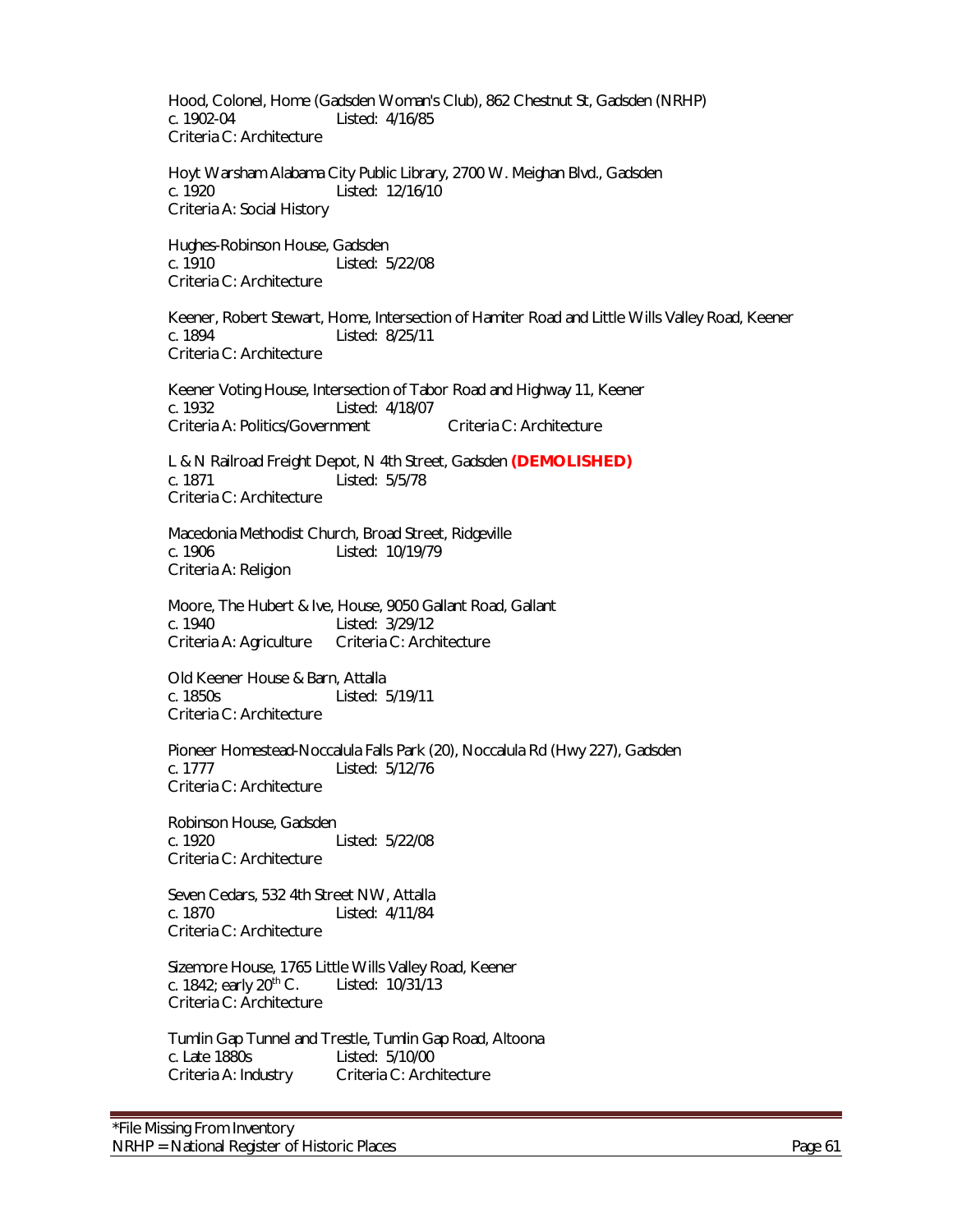Turrentine Historic District, 300-633 Turrentine Avenue, Gadsden c. 1900-1916 Listed: 3/8/94 Criteria C: Architecture

Union Baptist Church, Gadsden c. 1956 Listed: 12/10/20 Criteria A: Religion, Social History Criteria C: Architecture

White-Erwin Farm (Three Oaks), Hwy 411, 7 mi N Meighan Blvd Bridge, Rt 6 Box 63, Gadsden c. 1900<br>c. 1900 Listed: 9/6/84 Listed: 9/6/84 Criteria C: Architecture

Willis Estates, 511 Shorter Avenue, Attalla\* **DEMOLISHED** c. 1923 Listed: 9/25/08 Criteria A: Ethnic Heritage: African American Criteria C: Architecture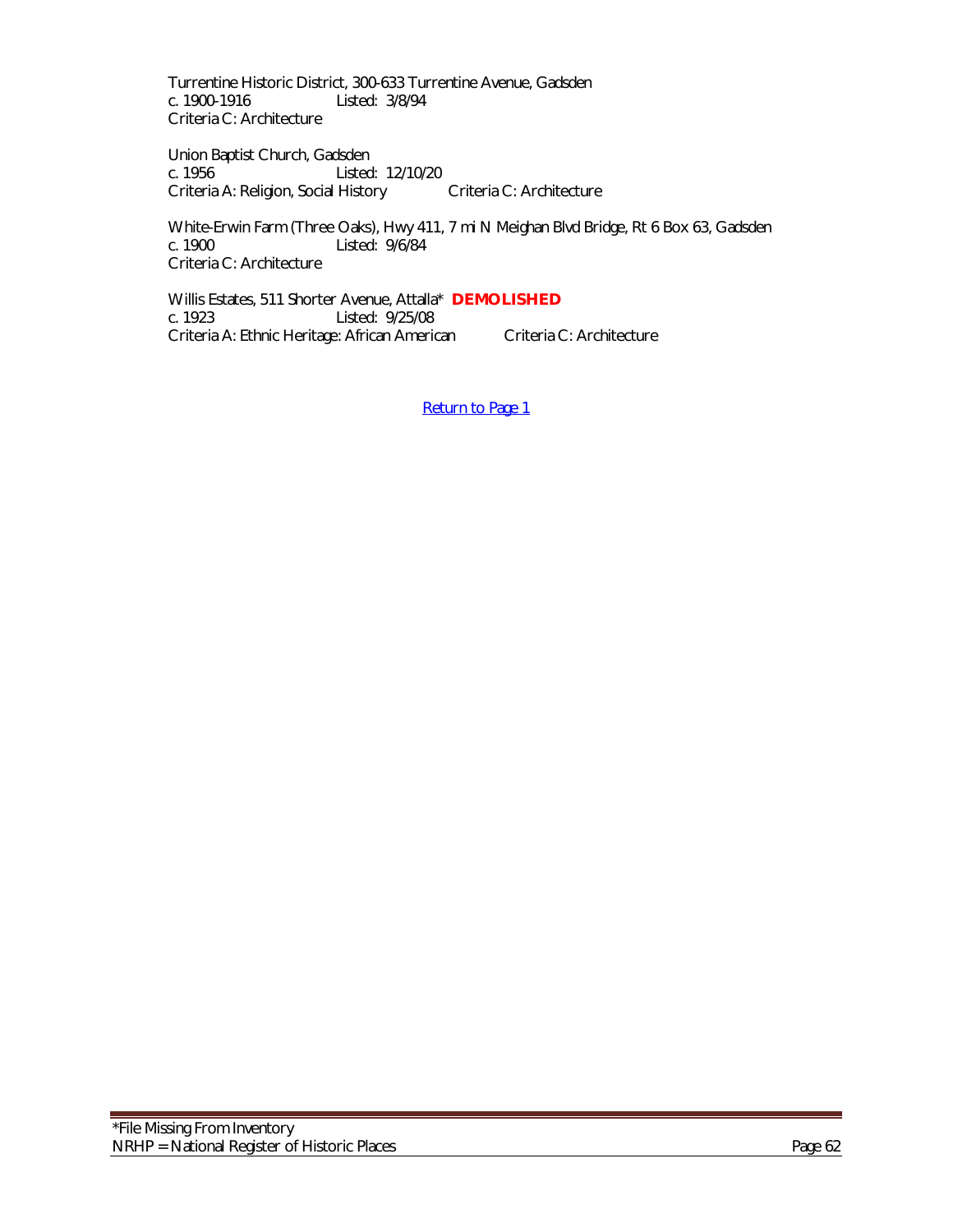## **FAYETTE COUNTY**

Fayette Courthouse Historic District (25), Fayette (NRHP) **\*** Listed: 11/26/75 Criteria C: Architecture

McConnel, Thomas Posey, Home, Hwy 43, Fayette **(MOVED TO A LOCATION NEAR ELDRIDGE, AL)** Listed: 5/12/76 Criteria C: Architecture

Theron Cannon and Company, 97 School Avenue, Berry **(Destroyed by tornado, April 2011)**  $\overline{\phantom{a}}$  Listed: 4/1/10 Criteria C: Architecture

United States Post Office, 203 Temple Avenue North, Fayette c. 1936<br>
Listed: 6/24/04 Listed: 6/24/04 Criteria C: Architecture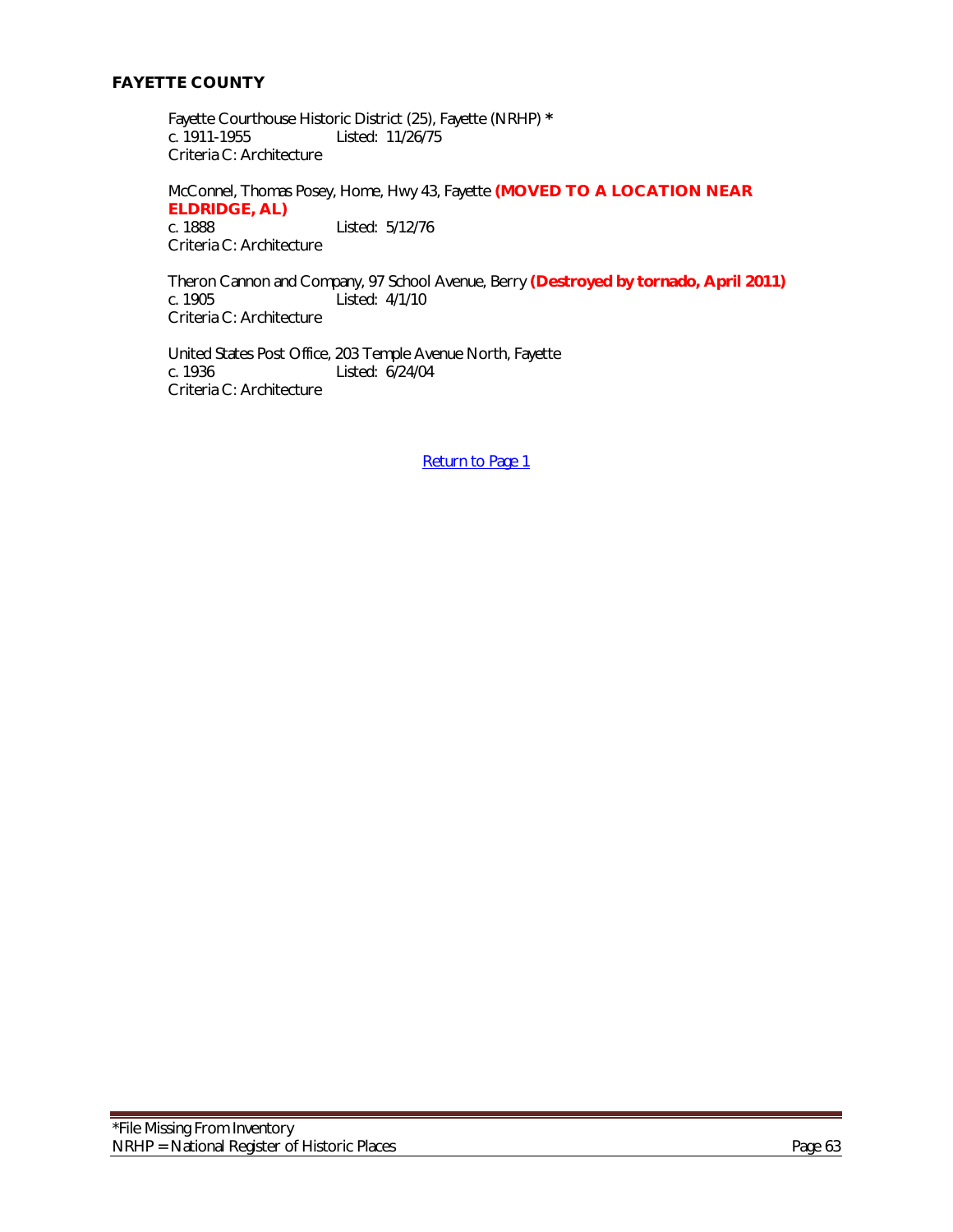#### **FRANKLIN COUNTY**

Bonds, A.T., House, past Guinn crossroads 4 mi, turn R (N) on 1st paved road, follow road past Bonds Cem. for 1 mi, house on hill, Pleasant Grove c. Pre-Civil War Listed: 8/28/75 Criteria C: Architecture

Clayton-Hester House, from Frankfort go E 3.1 mi on F-58, turn right (S) on paved road, go 4 mi, house sits on E side of road, near Frankfort c. 1888 Listed: 12/29/75 Criteria C: Architecture

Counts, Major Jesse, House, CR 78; go E on CR 48, turn R on CR 78, located about 6 mi E of Russellville, New Boston c. 1835 Listed: 4/11/84 Criteria C: Architecture

Duncan House, turn S in front of school, go 1/2 mi down dirt road to house, which is situated at end of the road, Rockwood c. 1900 Listed: 11/23/76 Criteria C: Architecture

Five-Oaks Springs (Spring of the Five Oaks), blocks bounded by South Washington, Gaines Avenues and Montgomery and town Branch, Russellville c. 1817 Listed: 4/29/77 Criteria A: Social History

Hulsey-South House, CR 48, Tharptown (Tharp Springs), 5 mi E Russellville c. 1876 Listed: 4/11/84 Criteria C: Architecture

Kirkwood, 1102 Daily Lane, Russellville c. 1830 Listed: 9/30/99 Criteria A: Exploration/Settlement

Malone House, turn E on F-41, go 1.5 mi, turn right (W), follow old dirt road for .1 mi, house sits on S side of road near Frankfort c. 1820 Listed: 1/27/76 Criteria C: Architecture

McIntosh House, 601 N Jackson Avenue, Russellville c. 1901 Listed: 7/29/92 Criteria C: Architecture

Mount Pleasant Church, St Rt 24 near Newburg, 7 1/2 mi E of Russellville c. 1900 Listed: 4/11/84 Criteria A: Exploration/Settlement Criteria C: Architecture

Newburg Masonic Lodge, Off Hwy 24 approx. 8 mi E of Russellville off Hwy 43 c. 1878 Listed: 11/17/95 Criteria A: Social History Criteria C: Architecture

Old Clarks Department Store, Russellville c. 1900 Listed: 1/24/08 Criteria A: Commerce Criteria C: Architecture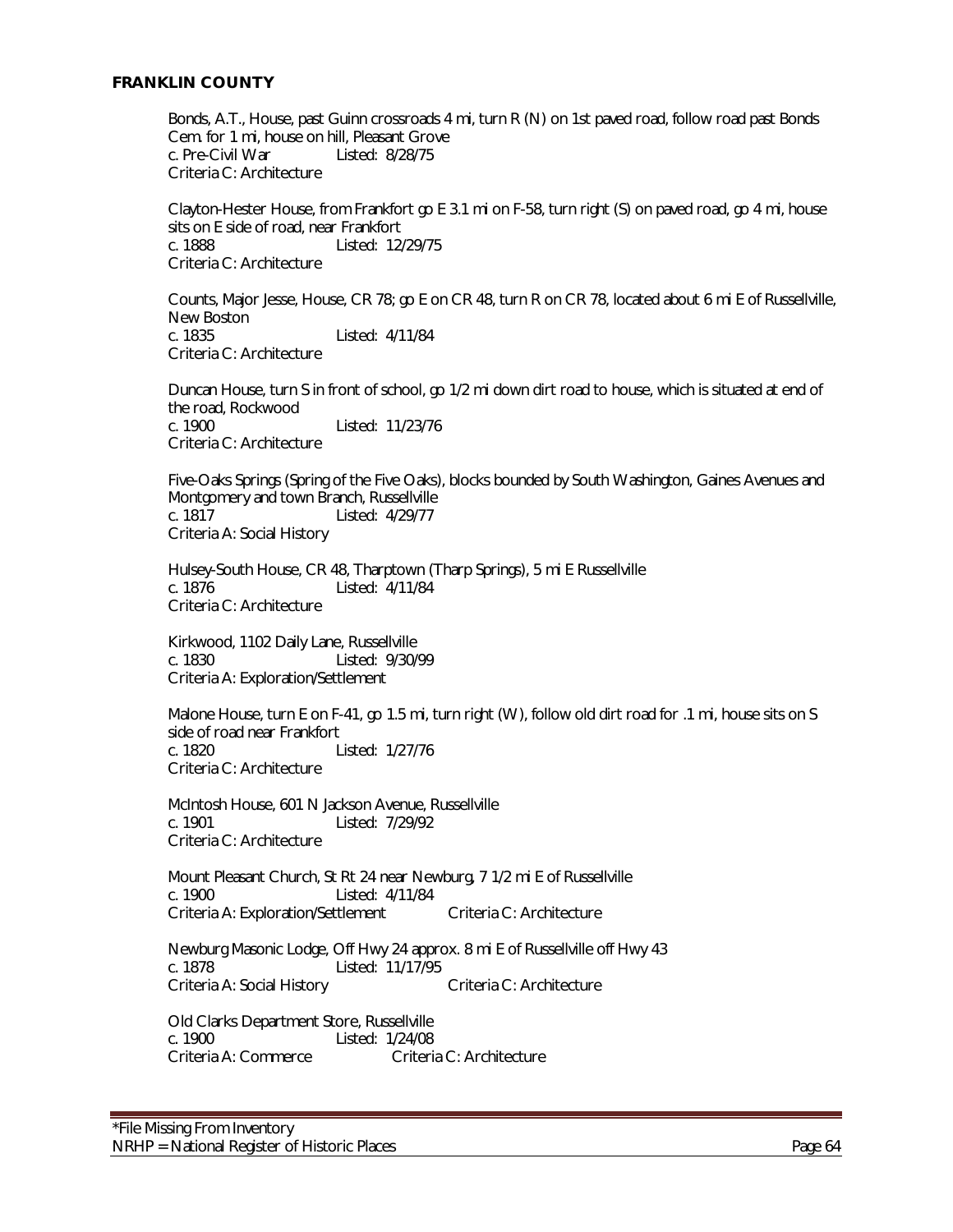Reedtown High School, corner of Winfield and Hamilton Streets, Russellville<br>c. 1952 Listed: 2/21/13 Listed: 2/21/13 Criteria A: Ethnic Heritage: African American, Education

Russell, Major William, Gravesite (Hurley Cemetery), Russellville vcn c. 1825 Listed: 3/19/93 Criteria C: Funerary Art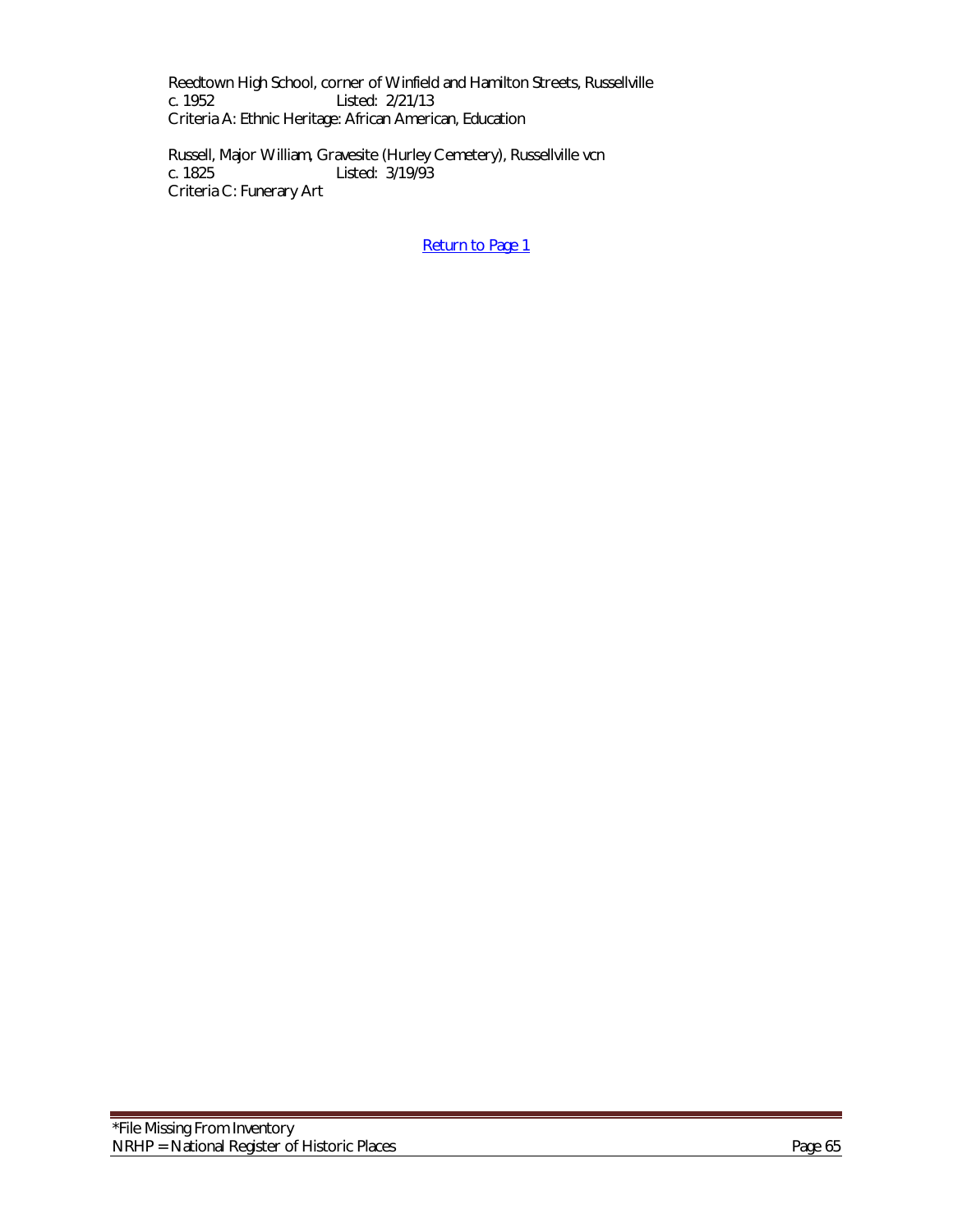#### **GENEVA COUNTY**

Black House, 315 East Campbell Avenue, Geneva **(DEMOLISHED)** Listed: 6/27/07<br>Criteria C: Architecture Criteria A: Social History

Emma Knox Kenan Library (Geneva Public Library), 312 South Commerce Street, Geneva c. 1931 Listed: 2/25/85 Criteria C: Architecture

Finks Mill, 8 mi E of Florala Listed: 11/26/75 Criteria A: Agriculture, Industry, Commerce

Geneva Depot (AL and FL L&N RR Depot), 604 East Magnolia Street, Geneva c. 1901 Listed: 4/29/77 **(Demolished)** Criteria A: Transportation

Kenan Home, 106 S. Academy Street 1887 Listed: 02/21/19 Criteria A: Social History Criteria B: Emma Kenan Criteria C: Architecture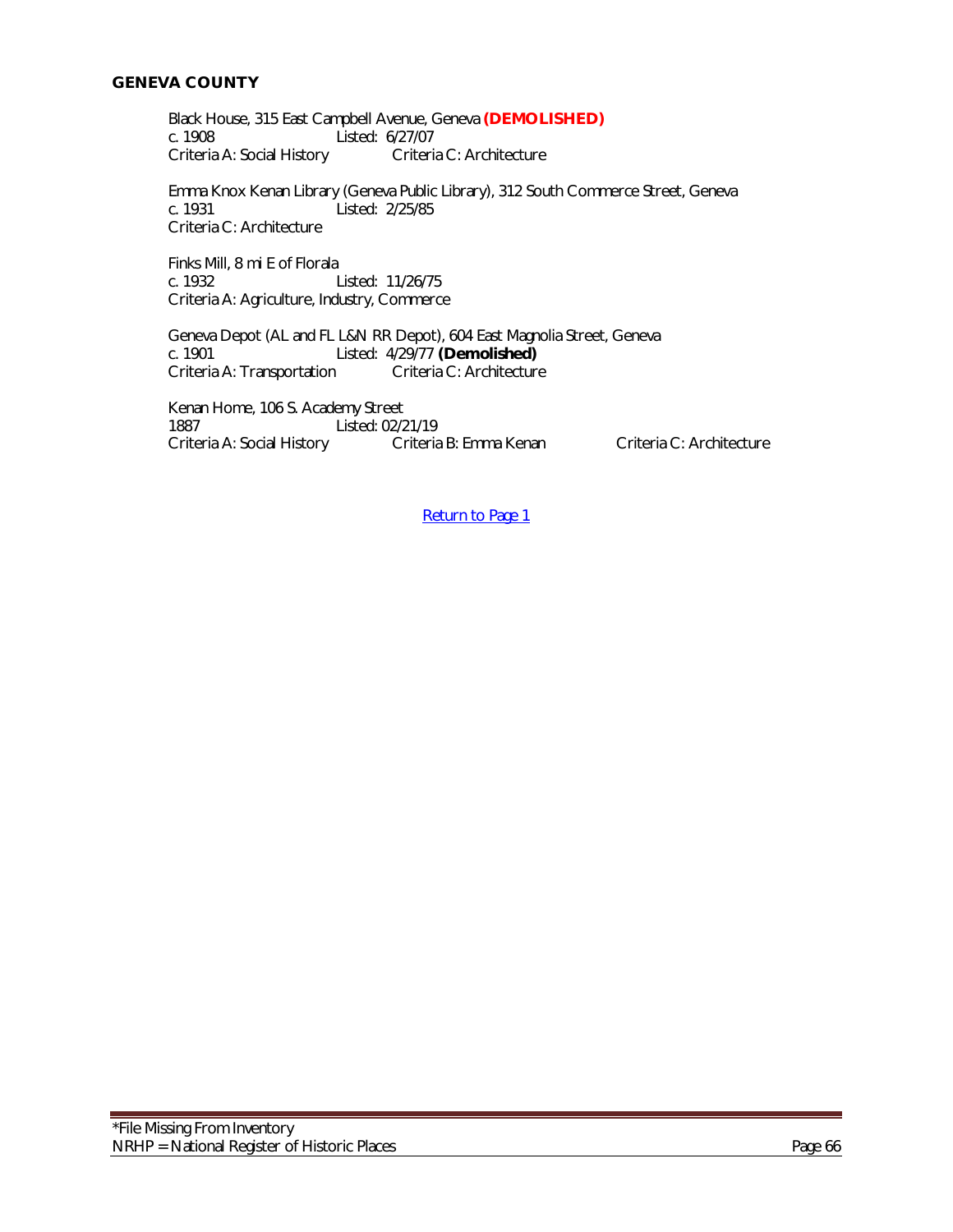#### **GREENE COUNTY**

Banks, Wilkes, House, 500 Springfield Rd, Eutaw c. 1848 Listed: 11/5/76 Criteria C: Architecture

Bethsalem Presbyterian Church, Boligee c. 1835 Listed: 8/12/76 Criteria A: Religion

Braune-Inge-Beeker House, 236 Prairie Avenue, Eutaw (NRHP) **\*** c. 1860 Listed: 10/12/76 Criteria C: Architecture

Brugh House, Wilson Street, Eutaw c. 1900 Listed: 10/17/80 Criteria C: Architecture

Carpenter-Rudd House, AL 14, E of Clinton (NRHP) c. 1853 Listed: 12/21/77 Criteria C: Architecture

Colvin Plantation Home, 665 Cedrum Road, Eutaw Listed: 06/27/19<br>Criteria C: Architecture Criteria A: Social History

Concord/Clinton Baptist Church, Clinton c. 1857 Listed: 6/19/96 Criteria A: Religion

Hale-Jarvis-Trotter House, 223 Wilson Avenue, Eutaw (NRHP) c. 1842 Listed: 11/30/77 Criteria C: Architecture

Hardy Homeplace, West Greene c. 1886 Listed: 03/2018 Criteria A: Agriculture

Malloy, Dr. M.L., House (Rosemont), 248 Wilson Avenue, Eutaw<br>c. 1906 **Listed: 9/30/99** Listed: 9/30/99 Criteria C: Architecture

Murphy Dunlap House, 237 Wilson, Eutaw c. 1844 Listed: 11/5/76 Criteria C: Architecture

Owens-Hutton Home, Hwy 14, 17 mi N of Eutaw, Plesant Ridge c. Late 1940s Listed: 10/12/76 Criteria C: Architecture

Perkins-Browder House, 89 Spencer St, Eutaw (NRHP) **\*** c. 1850s Listed: 10/17/80 Criteria C: Architecture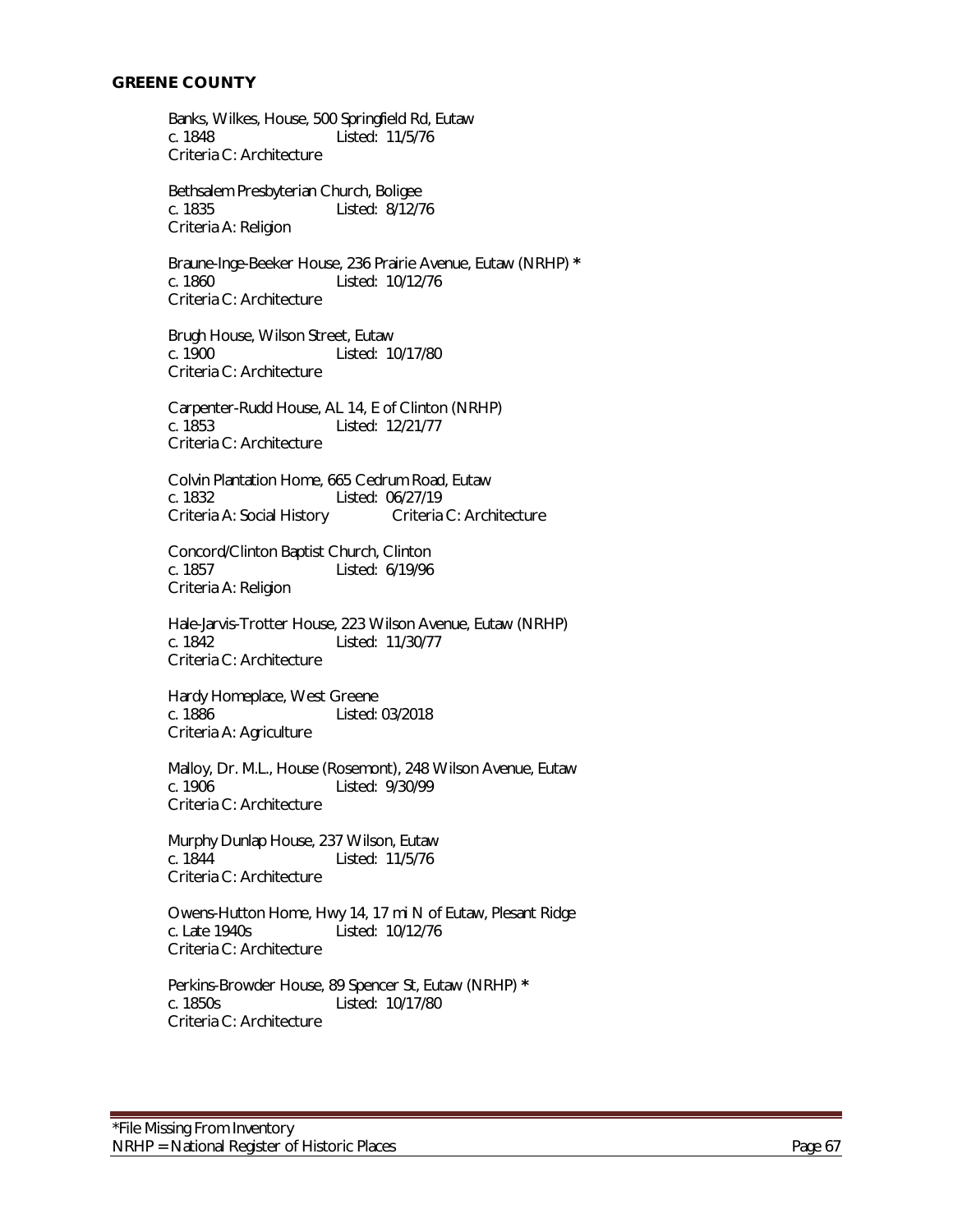Pippen Plantation, 431 Springfield, Eutaw (NRHP) c. 1850s Listed: 10/11/78 Criteria C: Architecture

Pleasant Ridge Presbyterian Church & Cemetery, 200 Pleasant Ridge Road, Eutaw c. 1859 Listed: 10/31/13 Criteria A: Religion

Reese-Phillips House, 244 Wilson Ave, Eutaw (NRHP) **\*** c. 1856 Listed: 10/17/80 Criteria C: Architecture

St. Mark's Episcopal Church and Cemetery, 2 Mi. W. of Hwy 11, Boligee Circa 1852, Moved 1880 Listed: 3/20/03 Criteria A: Religion

Sipsey House, Eutaw (NRHP)**\*** Listed: 10/19/79 Criteria C: Architecture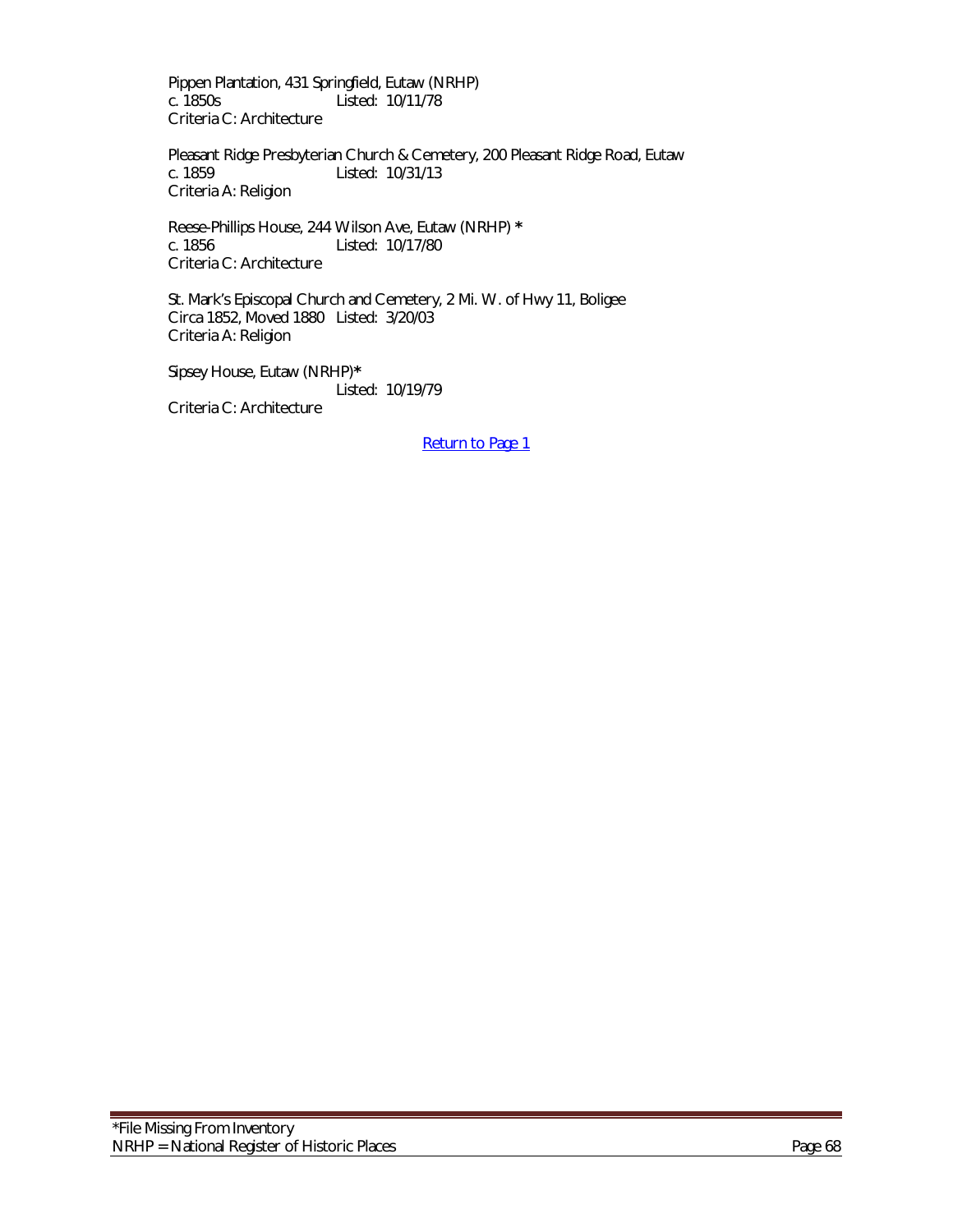Harris Homestead, 661 Crimson Rd., Havana vic. c. 1900 Listed: 9/20/06 Criteria A: Ethnic Heritage: African American

Hatch, Alfred, House (Holbrook Residence/Elm Ridge Plantation) Hwy 14, Sawyerville Rd, Greensboro (NRHP) c. 1840s Listed: 11/2/90 Criteria C: Architecture

Havana Methodist Church and Cemetery, south side of County Road 37, Havana c. 1880 Listed: 10/31/13 Criteria A & C: Religion, Funerary; Architecture

Morland-Crawford House, 368 County Road 37, Havana c. 1904 Listed: 10/31/13 Criteria C: Architecture

Newbern Village Historic District (55), Newbern Antebellum Listed: 11/26/75 Criteria C: Architecture

Salem Baptist Church, Greensboro c. 1895-1910 Listed: 7/29/92 Criteria C: Architecture

Oak Grove Missionary Baptist Church, Oak Grove Road, Gallion c. Mid-1870s Listed: 9/28/00 Criteria A: Religion Criteria C: Architecture

Seay Homes (2) 1) Williams Place (Reubern Seay Home), 304 Seay Street, Greensboro c. 1939 Listed: 12/21/77 Criteria C: Architecture

2) Morrison House, 806 Seay Street, Greensboro c. 1839 Listed: 12/21/77 Criteria C: Architecture

St. Matthews AME Church, Greensboro c. 1861 Listed: 10/31/75 Criteria C: Architecture

The President's House, 514 College Street, Greensboro c. 1860 Listed: 7/29/92 Criteria C: Architecture

Webb House, SW corner of intersection of Thomas Place Road & County Road 31, Havana<br>c. 1920 <br> Listed: 10/31/13 Criteria A: Agriculture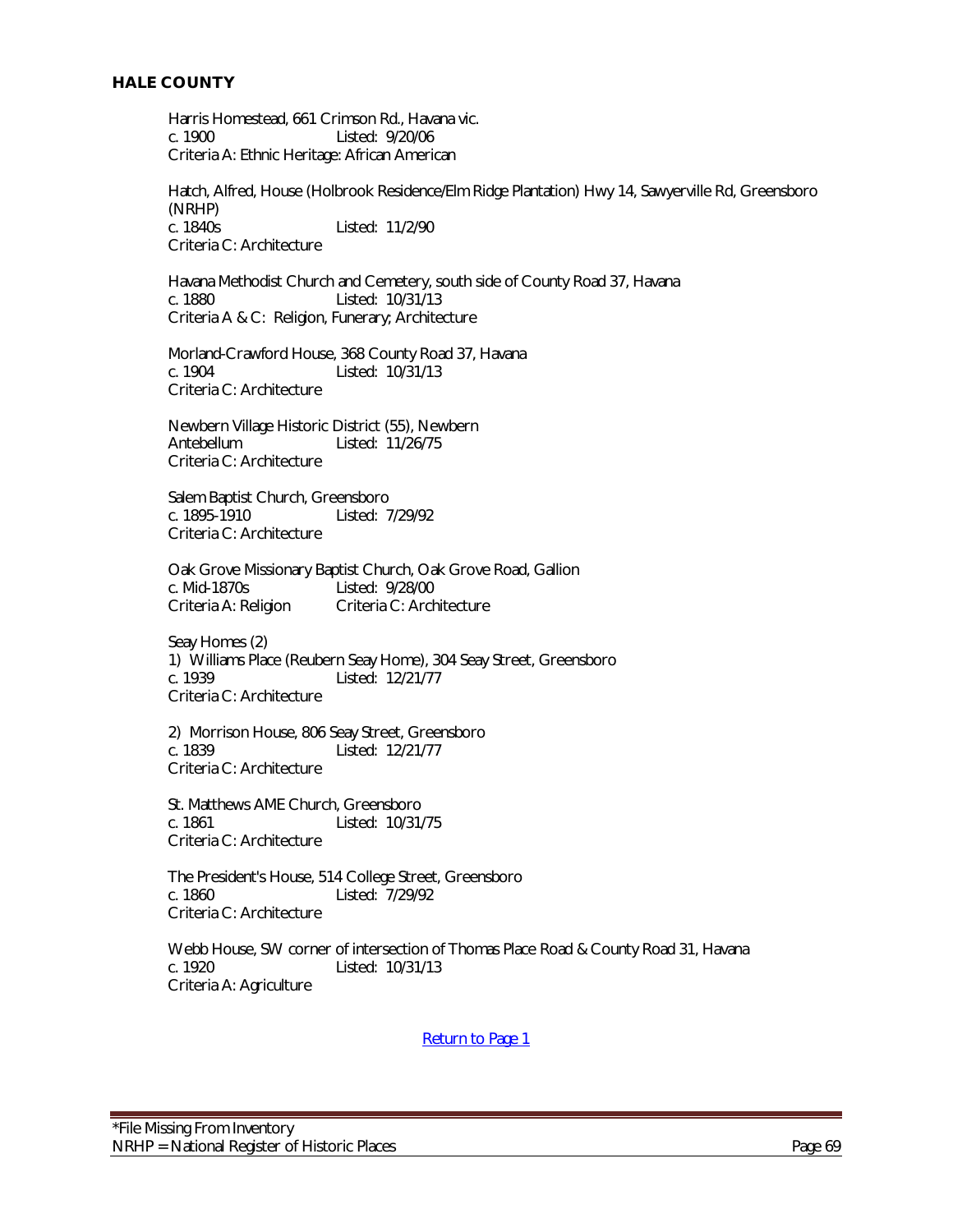Abbie Creek Bridge, CR 26, just off AL 95, 3 mi N of Haleburg Listed: 6/16/76 Criteria C: Architecture

Buckner Family Home, 3770 State Hwy 137 W, Headland 1948 Listed: 8/27/20 Criteria C: Architecture

Edwin Community Clubhouse, Route 1, Clopton<br>c. Late 1930s Listed: 9/28/00 Listed: 9/28/00 Criteria C: Architecture

Kennedy House, 300 Kirkland St, Abbeville (NRHP) c. 1870 Listed: 7/19/76 Criteria C: Architecture

Mount Zion Baptist Church, Rt. 2, Columbia c. 1871 Listed: 4/16/85 Criteria C: Architecture

New Maranda Baptist Church & Cemetery, 1221 W.A.G.F. Road, Dothan**\*** Listed: 8/12/19 Criteria A: Religion; Ethnic Heritage: African American; Funerary Art Criteria C: Architecture

Old Methodist Parsonage (Dow-Parsonage), 113 Franklin Street, Abbeville **(DEMOLISHED)** c. 1880 Listed: 4/16/85 Criteria C: Architecture

Trawick-Pinkerton House, 408 Kirkland Street, Abbeville c. 1869 Listed: 7/6/78 Criteria C: Architecture

Wright's Chapel Cemetery and Church Site, Abbeville<br>c. 1822-24 Listed: 12/19/91 Listed: 12/19/91 Criteria A: Religion Criteria C: Architecture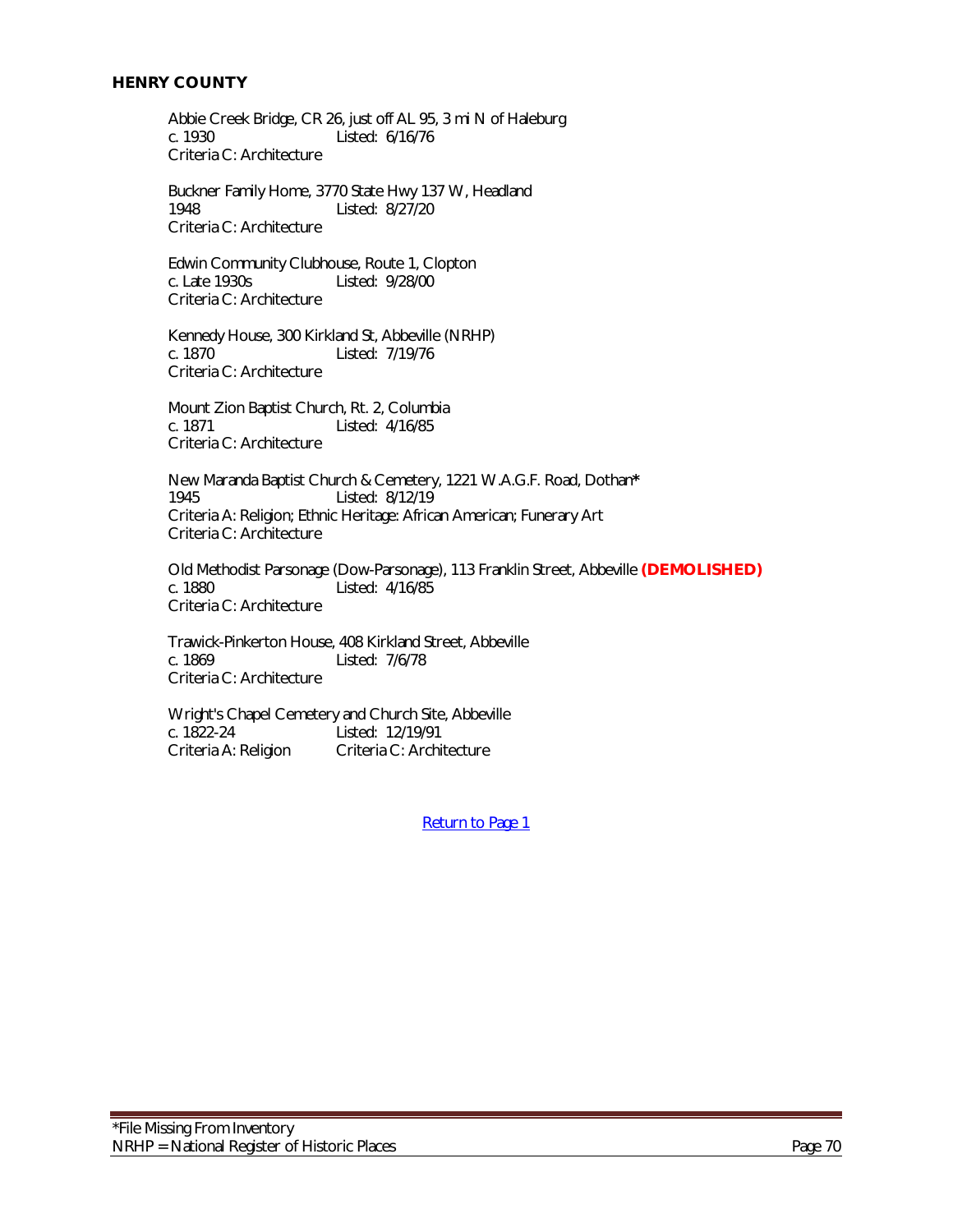Alabama Midland Depot, Railroad Street, Ashford (NRHP) c. 1892 Listed: 1/25/77 Criteria A: Industry Criteria C: Architecture Atlantic Coastline Railroad Depot, Powell Street, Dothan (NRHP) c. 1908 Listed: 8/3/90 Criteria A: Industry Criteria C: Architecture Brown's Crossroad Schoolhouse, Dothan Landmarks Park 1898; Moved 1991 Listed: 12/10/20 Criteria A: Education Criteria C: Architecture Columbia Jail, North Street, one block off Main St, Columbia c. 1862 Listed: 10/27/75 Criteria A: Social History Criteria C: Architecture Dexter and Main Street Historic District, Webb c. 1903-1960 Listed: 12/16/10 Criteria A: Agriculture, Commerce, Settlement Criteria C: Architecture Dothan Municipal Light and Water Plant, 126 N College St, Dothan (NRHP)<br>c. 1912-1913 Listed: 3/23/90 Listed: 3/23/90 Criteria A: Social History, Engineering Express Car and Business Car #502, 2076 Ross Clark Circle, South, Dothan **(DEMOLISHED)** c. 1885-1974 Listed: 3/20/81 Criteria A: Commerce, Industry, Transportation First Missionary Baptist Church, 370 Chickasaw Street, Dothan c. 1912 Listed: 5/3/01<br>Criteria A: Religion Criteria C: Ard Criteria C: Architecture George Washington Carver High School, 1101 Lake Street, Dothan **(DEMOLISHED 2005)** c. 1921 Listed: 2002<br>Criteria A: Education Criteria C: A Criteria C: Architecture Ivey Family Home, 3035 Ben Ivey Road, Webb Listed: 12/15/11 Criteria C: Architecture Old Bank of Columbia, 105 S. Main Street, Columbia c. 1915 Listed: 9/16/2021 Criteria A: Commerce, Social History Murphy's Grist Mill, 3623 Murphy Mill Road, 5 mi N of US 231, NE of Dothan **(DEMOLISHED)** c. 1906 Listed: 6/16/76 Criteria A: Industry Criteria C: Architecture NBCAR Historic District (Newton, Burdeshaw, Cherry, Adams, & Range Streets), Dothan c. 1910-present Listed: 5/3/01 Criteria C: Architecture Pilgrim Rest Baptist Church East and Cemetery, 3009 Pilgrim Church Road, Gordon vic. c. 1911 Listed: 3/20/03 Criteria A: Religion Criteria C: Architecture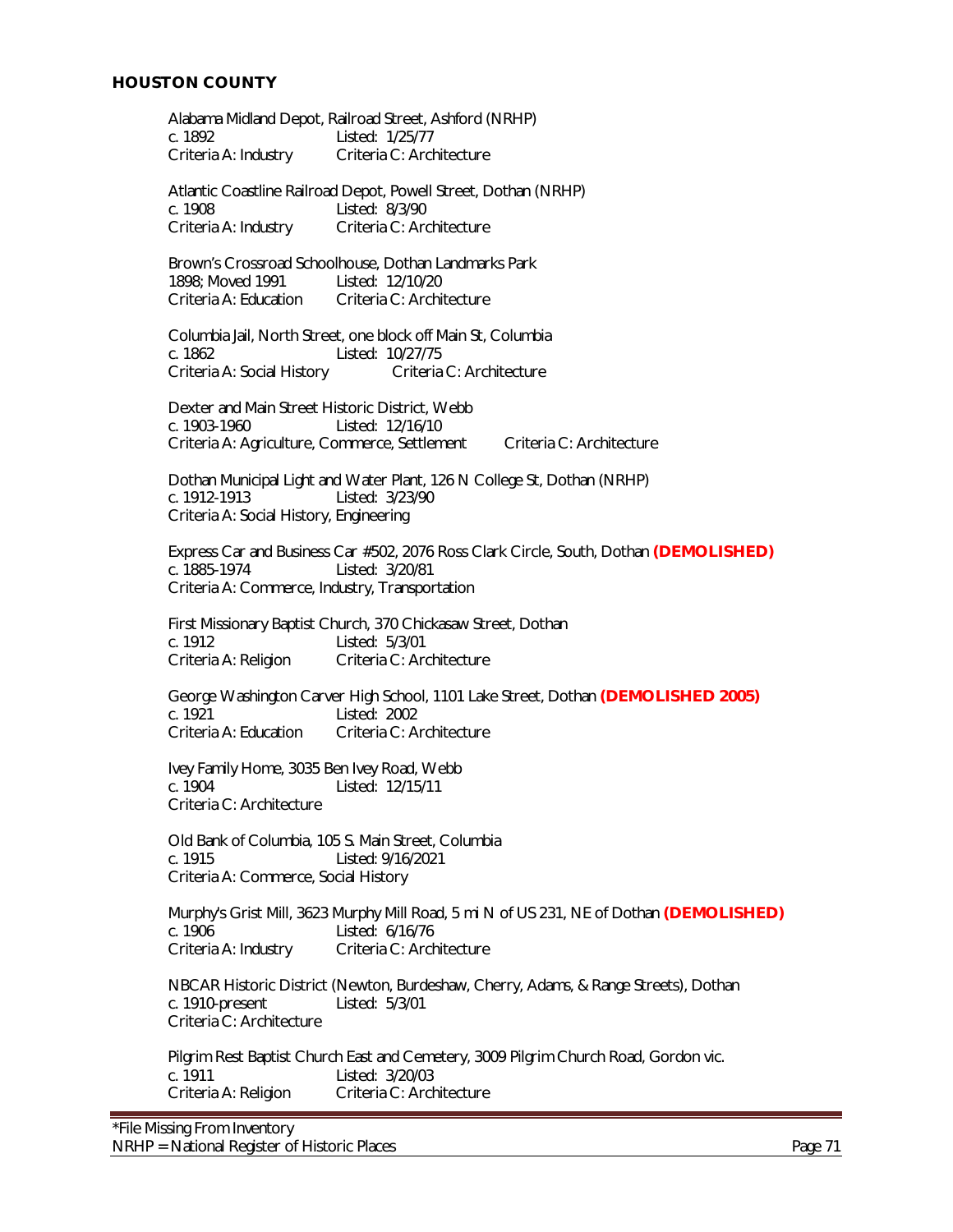Wilson Windmill, Located at the Dothan Area Botanical Gardens, 5130 Headland Avenue, Dothan c. 1930 Listed: 4/19/06 Listed: 4/19/06 Criteria A: Agriculture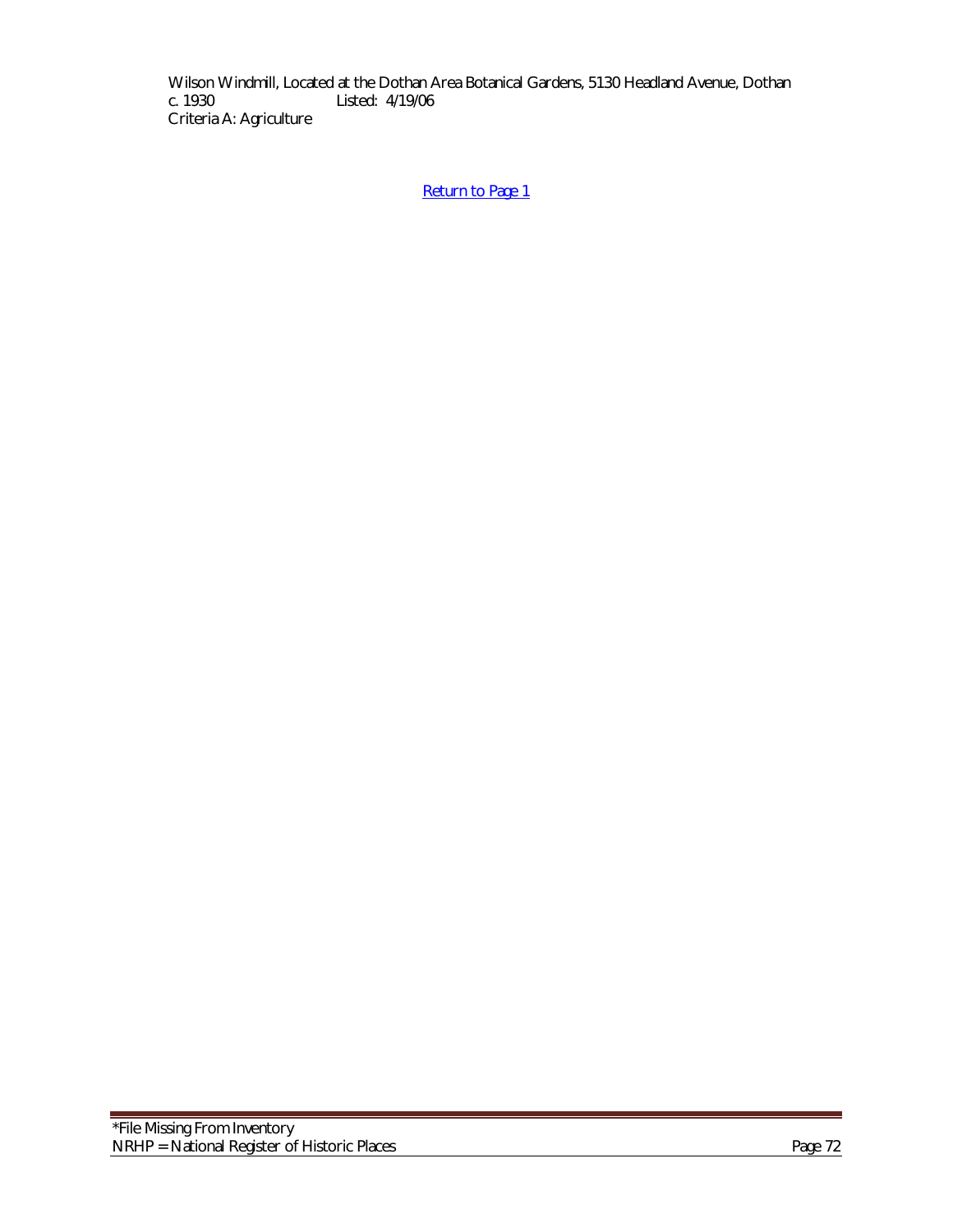B.B. Comer Memorial Bridge, AL Hwy 35 crossing the Tennessee River c. 1929-30 Listed: 10/31/13 Criterion A & C: transportation, social history; architecture/engineering

Bridgeport Depot, Bridgeport c. 1917 Listed: 9/15/75 Criteria A: Industry Criteria C: Architecture

Brown-Proctor House, 208 South Houston Street, Scottsboro (NRHP) **\*** c. 1881 Listed: 2/4/81 Criteria A: Politics/Government

Caperton Farm Complex, 701 County Road 14, Flat Rock c.1860; c.1940, c. 1950 Listed: 3/24/2022 Criteria A: Agriculture Criteria C: Architecture

Captain Jackson-Bottomlee House, 9095 County Road 67, Langston c. 1885 Listed: 4/18/07 Criteria A: Early Transportation Criteria C: Architecture

College Hill Historic District, portion College Ave & Kyle St, Scottsboro (NRHP) **\*** Listed: 2/19/82 Criteria C: Architecture

Doran's Cove Church and Cemetery, Rt 1, Doran's Cove (CR 75), Bridgeport School and Church c.1850 - earliest burial 1840 Listed: 4/16/85 Criteria A: Exploration/Settlement Criteria C: Architecture

 Doran House, Near AL/Tenn. state line in Doran Cove c. 1816 Listed: 10/11/78 Criteria A: Ethnic Heritage: Native American Criteria B: Capt. John Wood

Foshee, Elred W., House, County Road 566, Rash Community Listed: 4/1/10 Criteria C: Architecture

Kilpatrick-Hughes House, 305 Olcott, Bridgeport Listed: 1/31/79 Criteria A: Social History

McGuffey Store, Fackler c. 1915 Listed: 12/15/11 Criteria A: Commerce Criteria C: Architecture

Maples House, Market Street, Scottsboro**\*** c. 1860 Listed: 11/23/76

Scottsboro MRA (24)\*

Listed: 2/19/82

Scottsboro Public Square Historic District, Scottsboro (NRHP) **\*** c. 1870, 1930 Listed: 6/29/81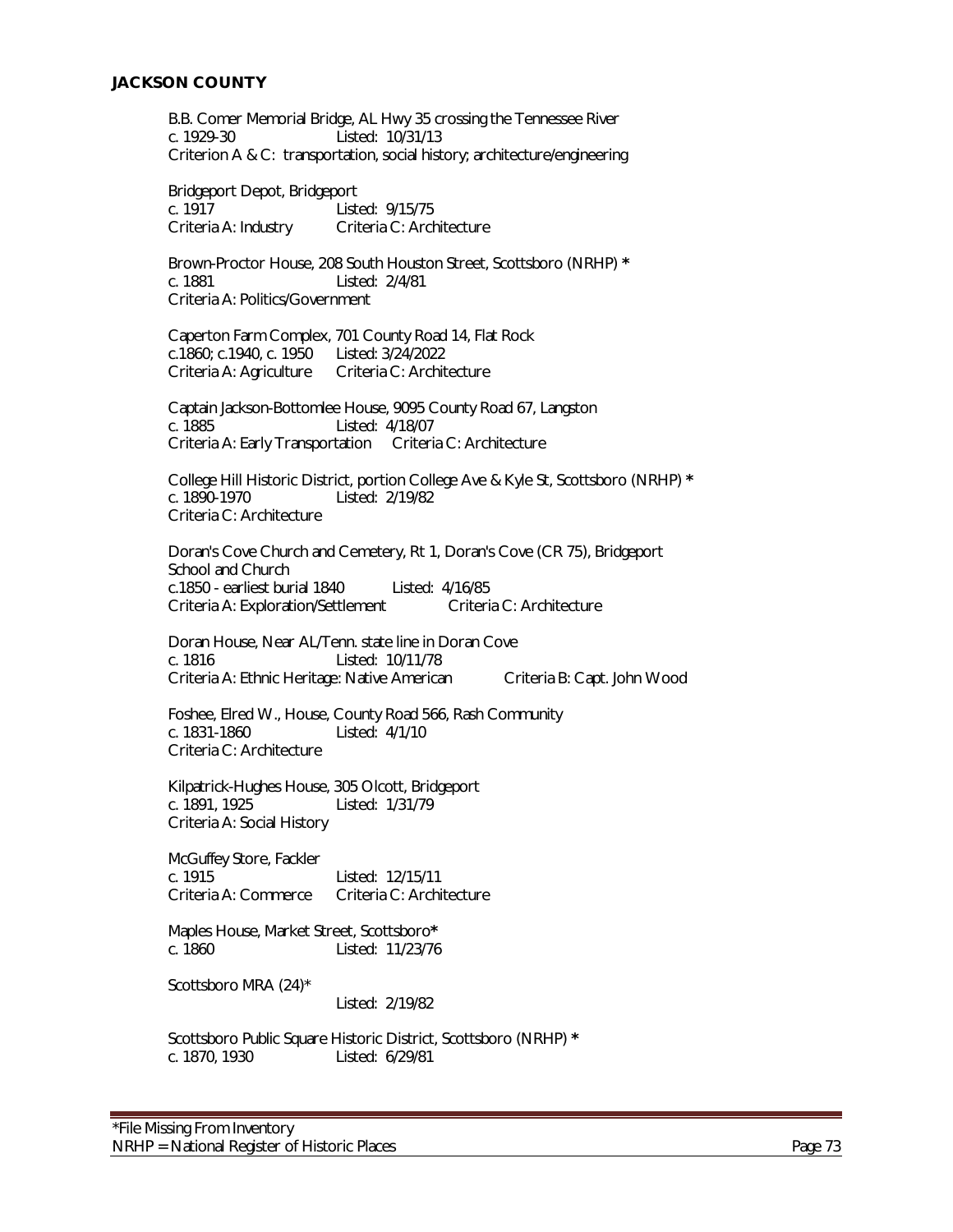Shelton-Jones House, 414 South Scott Street, Scottsboro c. 1907 Listed: 5/10/00 Criteria A: Politics/Government Criteria C: Architecture

Skyline Cotton Gin, County Road 107, Skyline c. 1935 Listed: 5/28/09 Criteria A: Commerce, Industry

Skyline Farms Store, 802 County Road 25, Skyline c. 1935 Listed: 1/22/09 Criteria A: Commerce, Industry

Skyline Hosiery Mill, 22319 AL Highway 79, Skyline c. 1938 Listed: 5/28/09 Criteria A: Commerce, Industry

Skyline School c. 1936 Listed: 10/7/98 Criteria A: Education Criteria C: Architecture

Skyline Warehouse, Intersection County Road 107 and County Road 25, Skyline<br>c. 1935 Listed: 5/28/09 Listed: 5/28/09 Criteria A: Commerce, Industry

Spivey-Adams House, 517 South Scott Street, Scottsboro\*<br>C. 1924 Listed: 2/19/82 Listed: 2/19/82 Criteria C: Architecture

Stevenson Depot, Stevenson (NRHP) **\*** Listed: 9/15/75 Criteria A: Commerce, Industry

Whitcher-Denton House, 201 Olcott Avenue, Battery Hill, Bridgeport c. 1891-1892 Listed: 10/11/78 Criteria C: Architecture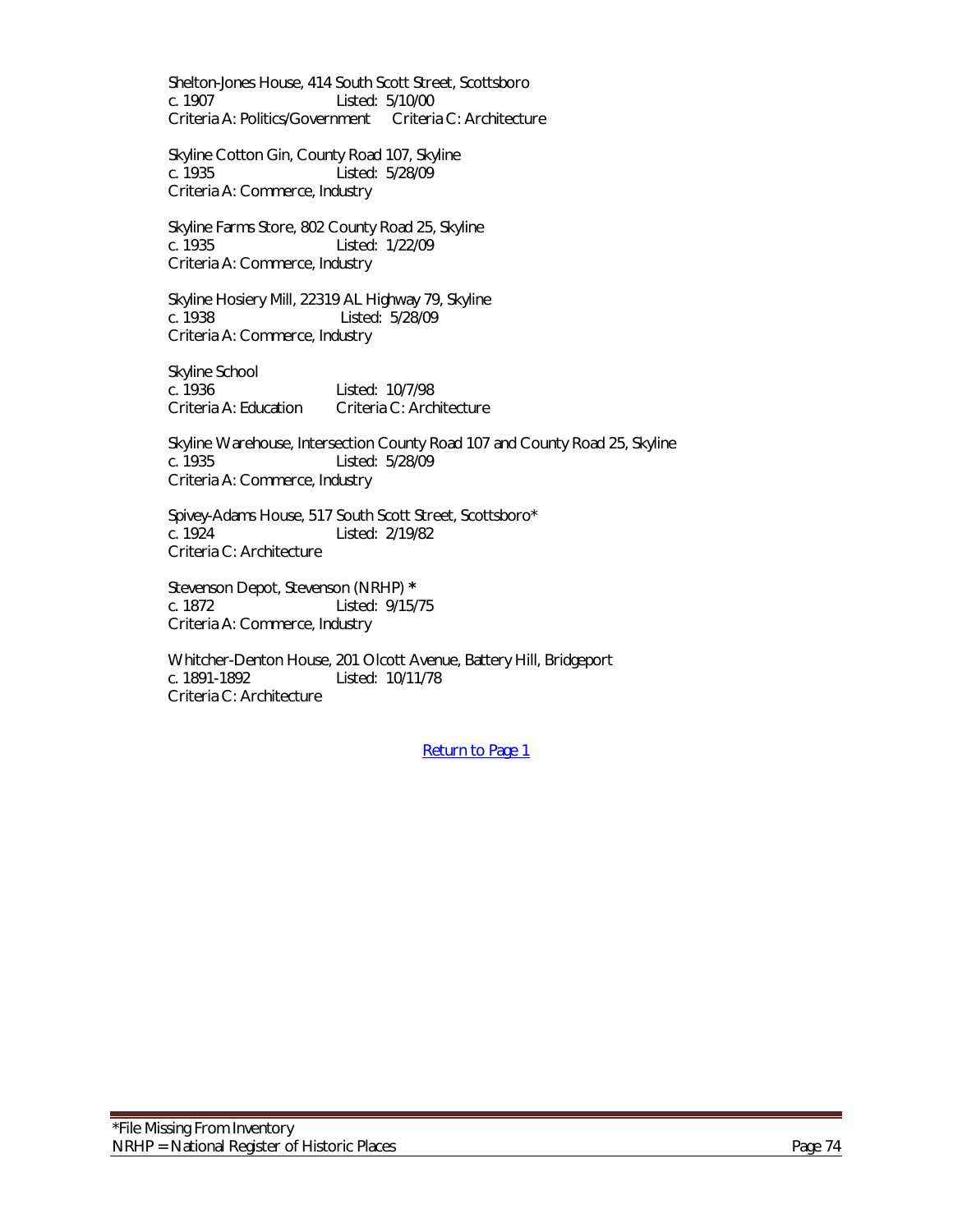23rd Street Missionary Baptist Church South, 331 23rd Street South, Birmingham c. 1930 Listed: 3/31/16 Criteria A: Ethnic Heritage: African American Criteria C: Architecture

Adams House, 2974 Rhodes Circle, Birmingham c. 1908-1909 Listed: 5/25/76 Criteria C: Architecture

Alabama Theatre Pipe Organ, Alabama Theatre, 1811 Third Ave, Birmingham Listed: 2/15/77 Criteria C: Architecture

Anderson, Margaret, House, 6474 Old Bradford Road, Birmingham c. 1842 Listed: 9/30/99 Criteria A: Exploration/Settlement Criteria C: Architecture

Arthur Harold Parker High School, 900 4<sup>th</sup> Street North, Birmingham c. 1927 Listed: 5/19/11 Criteria A: Education; Ethnic Heritage: African American

Barnett-Tannahill Sutton House, 3832 10th Avenue South, Birmingham<br>c. 1908 - Listed: 5/18/78 Listed: 5/18/78 Criteria C: Architecture

Bass, Jonathan W., House, 629 Montevallo Road, Leeds (NRHP) c. 1863 Listed: 9/26/03 Criteria C: Architecture

Beaumont House, 4151 Montevallo Road, Birmingham c. 1850 Listed: 5/12/76 Criteria A: Social History

Bessemer Public Library, 321 N 18th Street, Bessemer c. 1907 Listed: 7/6/78 Criteria A: Social History

Bethel A.M.E. Church, 172 Maple Street, Birmingham c. 1907 Listed: 8/5/10 Criteria A: Ethnic Heritage: African American

Bethel Baptist Church, 3233 North 29th Ave, Birmingham c. Early 1900s Listed: 11/13/96 Criteria A: Ethnic Heritage: African American, Religion Criteria C: Architecture

Bethlehem United Methodist Church, 1491 Allison Bonnett Drive Hueytown 1818 Listed: 10/25/18 Criteria A: Religion; Funerary Art Criteria C: Architecture

Bivens Chapel Cemetery, Brookside c. 1836 Listed: 12/19/91 Criteria A: Funerary Art

Black Creek Bridge, Old Decatur Highway, Fultondale c. 1926 Listed: 7/16/76 Criteria C: Architecture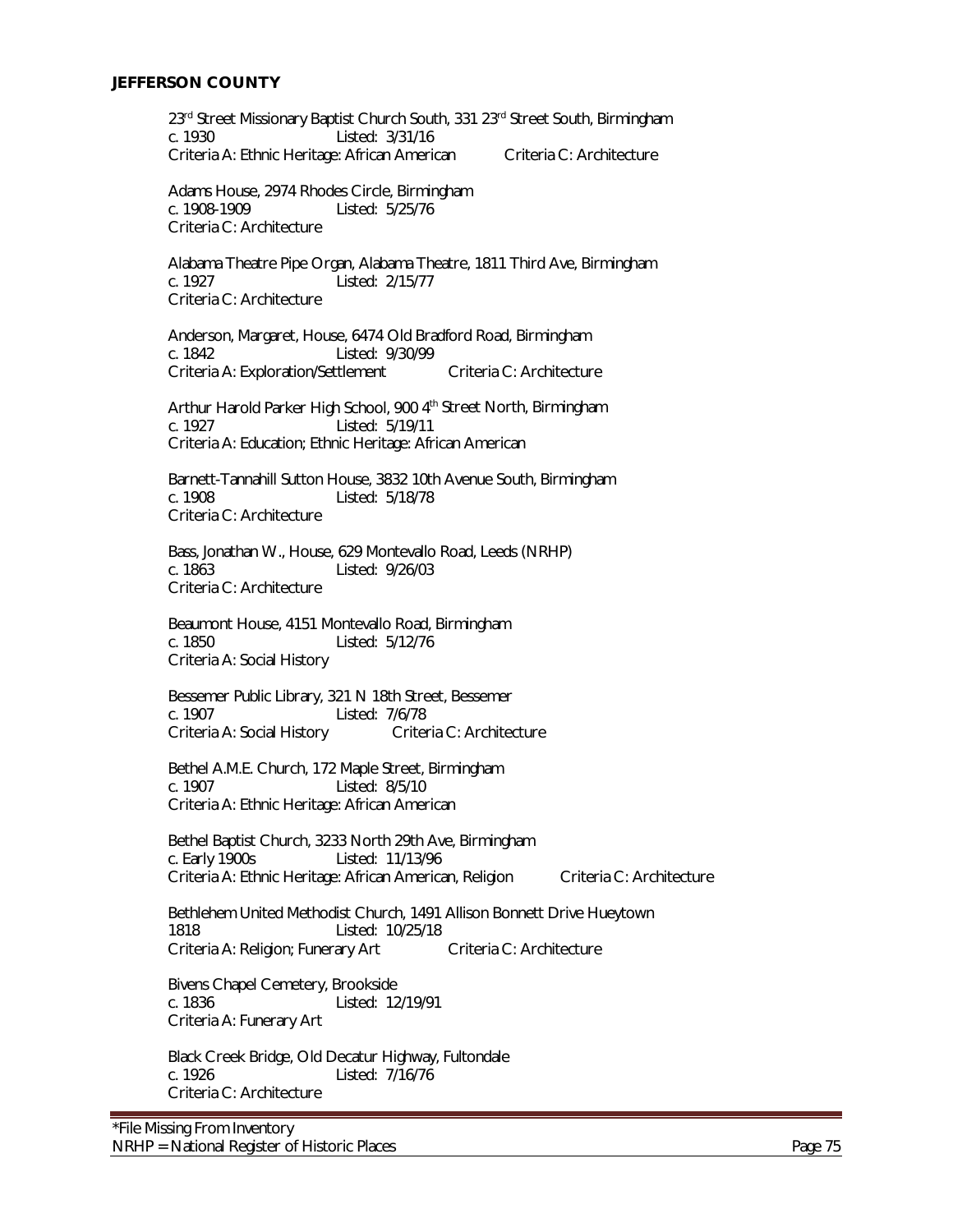Blessed Sacrament Catholic Church, 1460 Pearson Avenue SW, Birmingham c. 1929 Listed: 12/16/10 Criteria A: Religion Criteria C: Architecture

Blossburg Hollow Coke Ovens, N of US 78, along Prudes Creek N of Adamsville c. 1889 Listed: 9/14/77 Criteria A: Industry, Commerce

Bridge Over The Little Cahaba River, Parker's Mill Ford, Birmingham c. 1905 Listed: 8/6/93 Criteria C: Architecture

Brookside Negro School, 738 Main Street, Brookside c. 1925 Listed: 12/19/19 Criteria A: Ethnic Heritage: African American, Education

Brock's Gap, Elvira Road, at 3721 South Shades Crest Road, Hoover C.1863 Listed: 7/15/2021 Criteria A: Transportation Criteria C: Architecture (Method of Construction)

Camp Coleman, 4010 Camp Coleman Road, Trussville c. 1925 Listed: 6/21/12 Criteria A: Social History Criteria C: Architecture

Camp Fletcher, 5150 Fletcher Road, Bessemer c. 1921 Listed: 03/29/18 Criteria A: Ethnic Heritage: African American Criteria B: Pauline Fletcher Criteria C: Architecture

Chamblee-Sterne House, 2437 Tyler Road, Birmingham c. 1830 Listed: 11/30/77 Criteria A: Social History

City Federation of Colored Woman's Clubs House, 551 Jasper Road, Birmingham c. 1899-1900 Listed: 7/29/77 Criteria A: Ethnic Heritage: African American Criteria C: Architecture

Coe House, 1108 29th Street South, Birmingham c. 1908 Listed: 7/21/77 Criteria C: Architecture

Copeland, Ann Susan Hale, House, 641 Shades Crest Road, Hoover<br>c. 1908 - Listed: 8/25/94 Listed: 8/25/94 Criteria C: Architecture

Davis, Angela Y., House, 1 Eleventh Court North, Birmingham c. 1896 Listed: 10/7/98 Criteria A: Ethnic Heritage: African American, Politics/Government

Dobbins Building, 1506 Ridge Road, Birmingham c. 1905 Listed: 3/24/95 Criteria C: Architecture

Donnelly House, 2838 Highland Avenue South, Birmingham c. 1905 Listed: 5/20/75 Criteria C: Architecture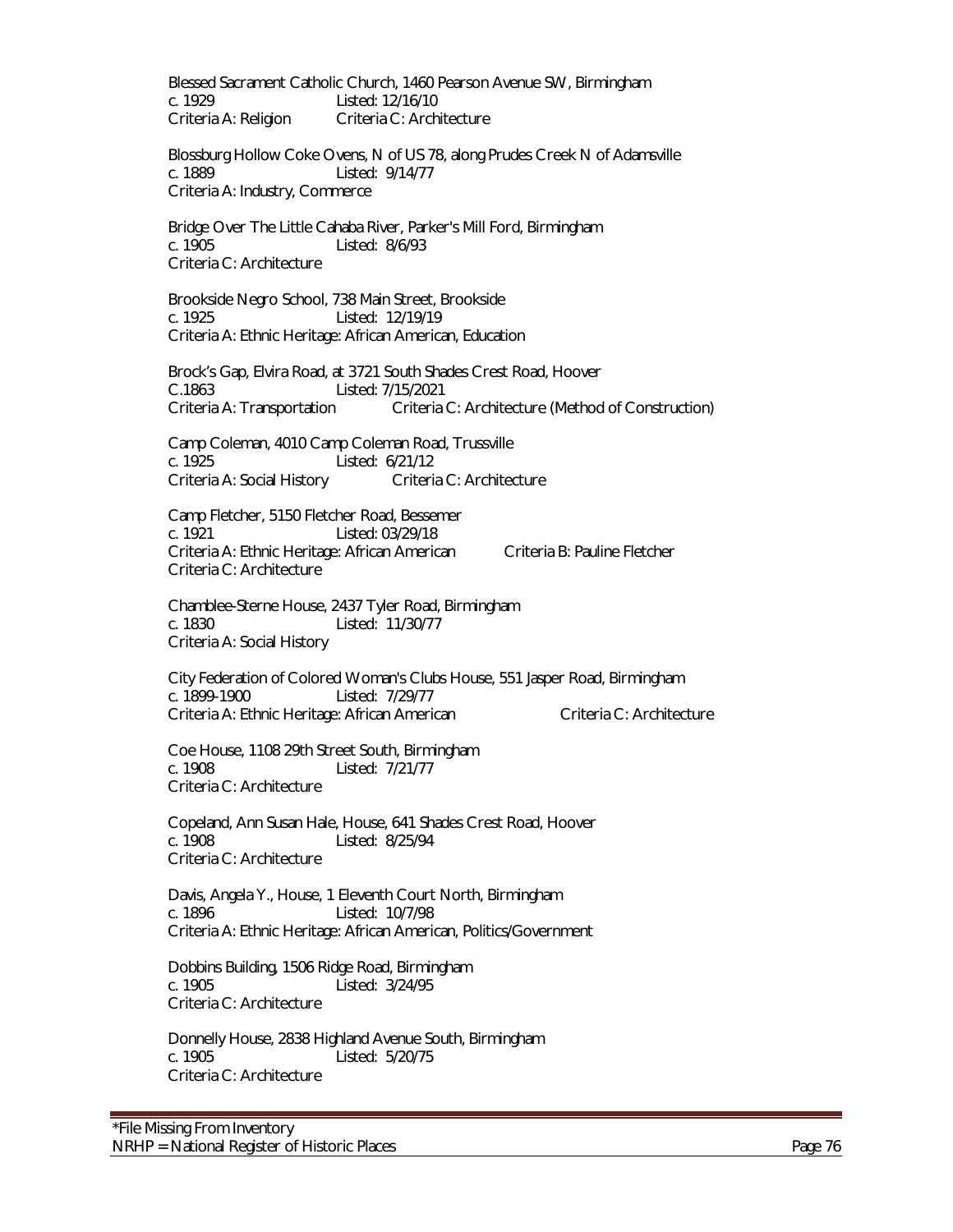Drenner-Rich House, 1220 South 28th Street, Birmingham c. 1903 Listed: 4/29/77 Criteria C: Architecture

Dunbar High School, between 5th and 6th Ave and 27th and 28th St, Bessemer (NRHP) c. 1922 Listed: 2/19/88 Criteria A: Ethnic Heritage: African American, Education

Edgewood Terrace, 900 Oxmoor Road, Homewood Listed: 9/12/19 Criteria C: Architecture

Ellard-Thomas House, 7600 5th Ave South (Eastlake), Birmingham c. 1928-1929 Listed: 4/11/84 Criteria C: Architecture

Elliott House, 4758 Turssville-Clay Road, Trussville c. 1898 Listed: 1/24/08 Criteria C: Architecture

Engle-Armstrong House, 1516 Roseland Drive, Birmingham Listed: 11/17/95 Criteria C: Architecture

Five-Mile Creek Bridge at Bivens Chapel, CR 115 1 mi N of CR 105 S of Brookside c. 1906-1910 Listed: 3/19/76 Criteria A: Transportation

Finley Roundhouse, Birmingham c. 1915 Listed: 11/09/17 Criteria A: Transportation

Forest Park District (650), Birmingham (NRHP) Bounded on W by 38th St between Cliff Rd Alley (13th), S of Cliff Rd Alley to its end and all property N of Altamont Rd at intersection with Cliff Rd, on E by a line between center of Cliff Rd where it intersects Altamont Rd**\*** c. 1906 Listed: 9/13/78 Criteria C: Architecture

Fowler/Woods House, 218 N 52nd St, Birmingham c. 1892 Listed: 12/4/92 Criteria C: Architecture

Full Gospel Fellowship Church, 8214 Bradford Road, Pinson 1923 Listed: 06/27/19 Criteria A: Religion Criteria C: Architecture

Gates-Ballew House, 1602 Manhattan Street, Homewood c. 1925 Listed: 6/30/95 Criteria C: Architecture

Gilmore Stadium, Hueytown c. 1935 Listed: 11/09/17 Criteria A: Education: Recreation Criteria C: Architecture

Graham Cemetery, Mount Olive Road, Mount Olive c. 1880 Listed: 2/2/01 Criteria A: Funerary Art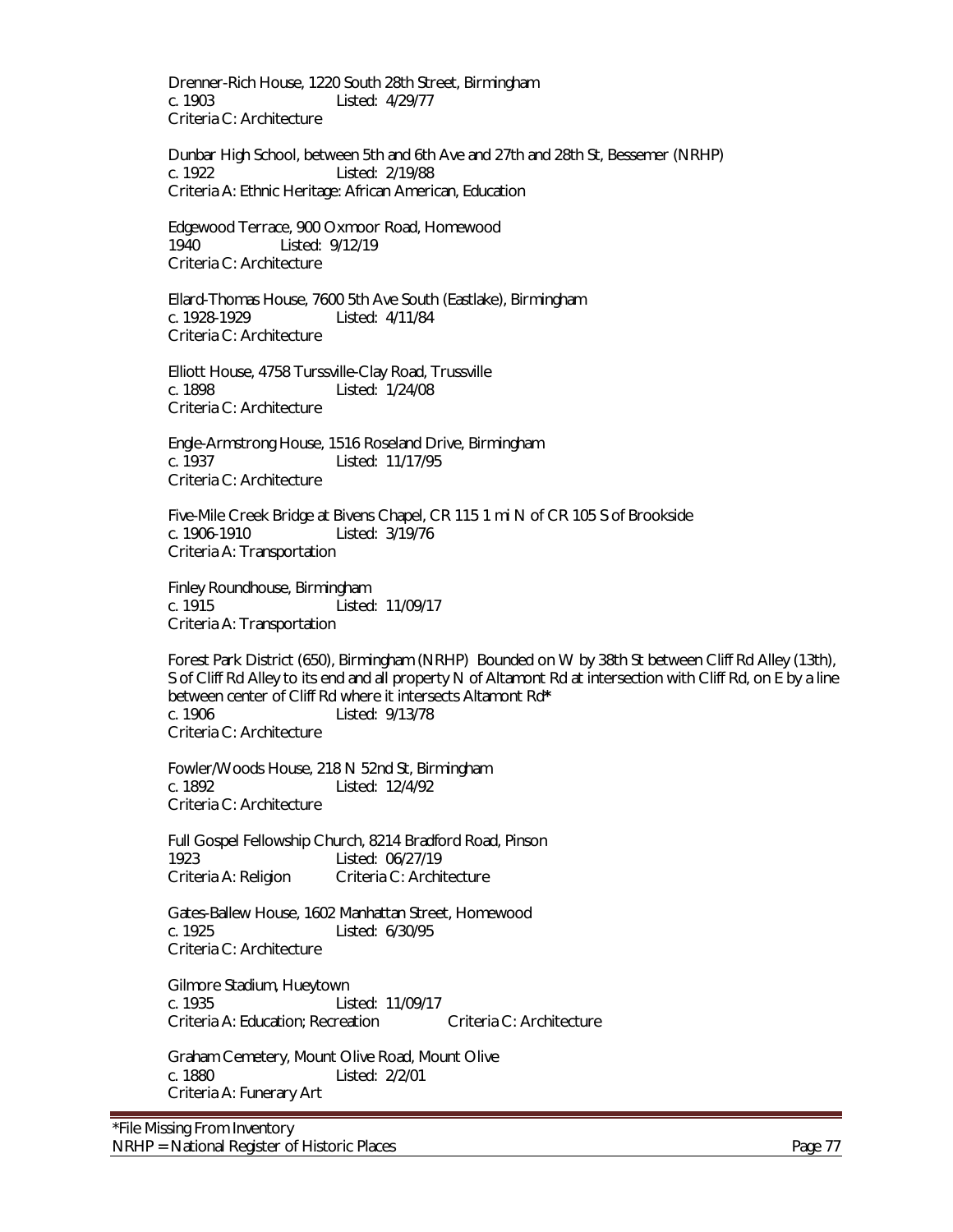Guild Hall (Edgewater United Methodist Church), corner Galveston St and Holland Ave, Birmingham/Edgewater Vicinity c. 1914 Listed: 3/22/91 Criteria A: Religion

Hale House, 2136 Bluff Road, Hoover c. 1910 Listed: 3/8/94 Criteria C: Architecture

Happy Hollow District Bridge, Civitan Park, 100 yds N of US 11, over Cahaba River, Trussville c. 1909 Listed: 3/19/86 Criteria C: Architecture

Holy Family Hospital, Birmingham c. 1954-present Listed: 1/24/08 Criteria A: Humanitarian, Social History Criteria C: Architecture

Holy Rosary Catholic Church, 7406 Georgia Road, S, Birmingham c. 1889 Listed: 5/12/76 Criteria C: Architecture

Homewood Townhome, Homewood 1949; 1969; 1977 Listed: 12/10/20 Criteria A: Community Planning Criteria C: Architecture

Hoover House, 2255 Tyler Road, Hoover c. 1948-50 Listed: 8/3/90 Criteria A: Social History Criteria C: Architecture

Howze, Judge H.R., House, 1218 South 28th Street, Birmingham c. Listed: 7/21/77 Criteria C: Architecture

Jackson, Ruth J., Cottage, 1301 30th St N, Birmingham c. 1900 Listed: 5/17/77 Criteria C: Architecture

Johnston's Log Cabin, 3208 Karl Daly Road, Birmingham c. 1925 Listed: 11/13/96 Criteria C: Architecture

 Jordan, Mortimer, House, 2834 Highland Avenue, Birmingham Listed: 7/21/77 Criteria C: Architecture

Lawler Cemetery, 7501 Thed Brasfield Road, Dora c. 1812 Listed: 2/25/99 Criteria A: Funerary Art

Legion Field, Birmingham c. 1927 Listed: 06/14/18<br>Criteria A: Sports History Criteria C: Architecture Criteria A: Sports History

Loeb-Crowe House, 1018 32nd St. South, Birmingham c. 1913-1914 Listed: 8/6/76 Criteria C: Architecture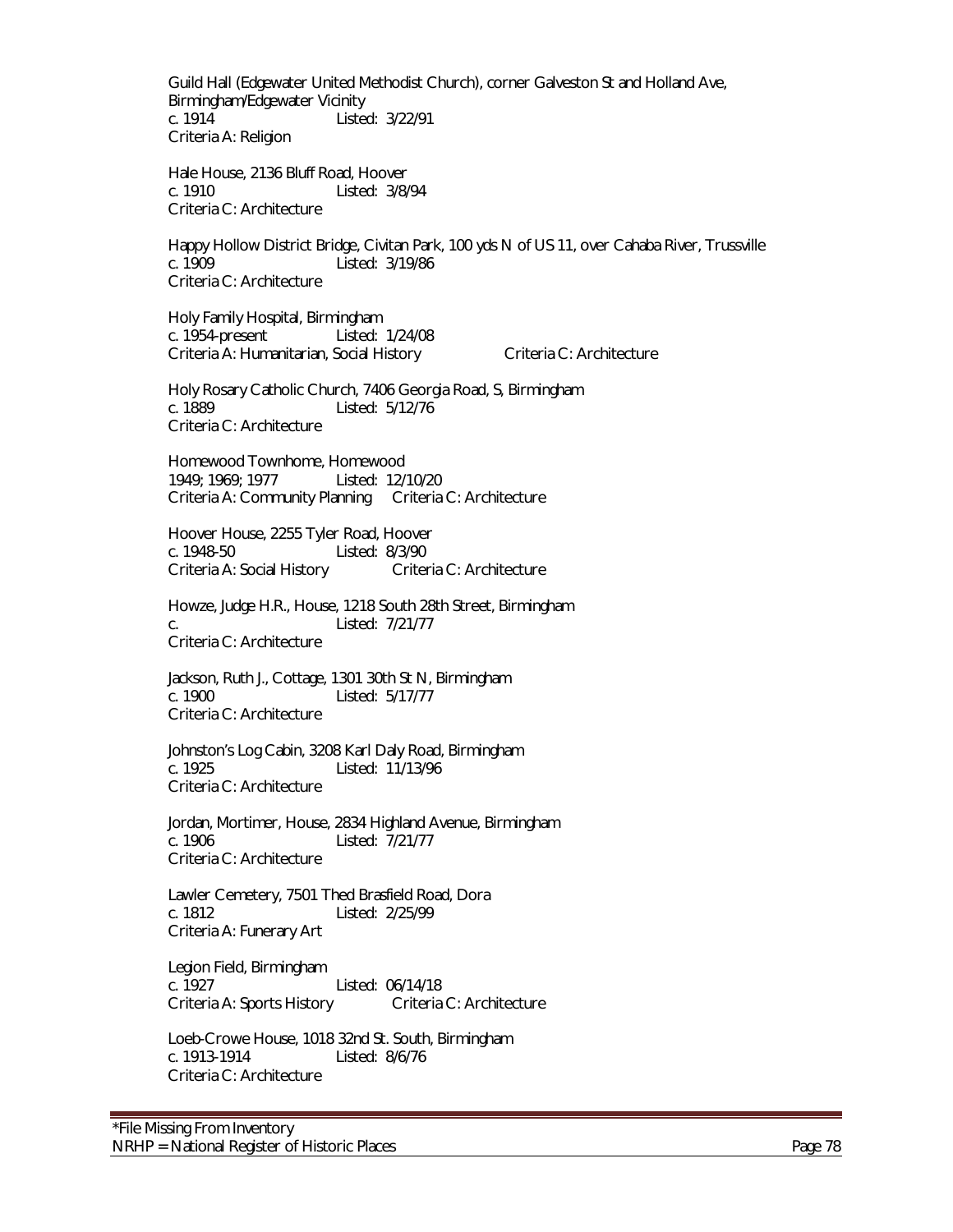Lot 4 Hamilton's Additions, 1400 13<sup>th</sup> Avenue, Birmingham c. 1902 Listed: 4/19/06 Criteria C: Architecture

Loveman, A.B., House, 2954 Rhodes Circle, Birmingham c. 1906 Listed: 7/21/77 Criteria C: Architecture

 Loveman, J., House, 2944 Rhodes Circle, Birmingham c. 1908 Listed: 7/21/77 Criteria C: Architecture

Macedonia Seventeen Street Baptist Church Listed: 9/25/08 Criteria A: Religion Criteria C: Architecture

 Martin, Hugh, Cottage, 1919 15th Avenue South, Birmingham c. 1920-21 Listed: 4/11/84 Criteria C: Architecture

McDaniel House, 1100 Saulter Road, Birmingham Listed: 10/27/75 Criteria C: Architecture

McKinstry Family House, 2236 Ishkooda Road SW, Birmingham c. 1952-1978<br>
Listed: 2/12/2015 Listed: 2/12/2015 Criteria C: Architecture

Miles Memorial College Hist. Dist, 5501 Myron Massey Blvd, Fairfield (NRHP)\* c. 1907-1942 Listed: 3/19/93 Criteria C: Architecture

Morrow House, 2800 South 11 Court, Birmingham c. 1910 Listed: 7/21/77 Criteria C: Architecture

Mt. Hebron School, 2601 Eastern Valley Road, Leeds c. 1915-1916 Listed: 4/1/10 Criteria A: Education, Social History Criteria C: Architecture

Oak Hill Cemetery and Pioneer Memorial Chapel, 1120 19th St N Birmingham (NRHP)**\*** c. 1871 Listed: 10/27/75 Criteria C; Architecture

Parham Apothecary Building, 401 60th Street, Fairfield (NRHP) c. 1947 Listed: 11/17/95 Criteria A: Ethnic Heritage: African American, Health/Medicine, Social History

Park Avenue Historic District, Bluff Park community, Hoover c. 1900-1983 Listed: 10/7/98 Criteria C: Architecture

Pinson School, 4509 Center Point Road (AL Hwy 75), Pinson c. 1919-21 Listed: 4/21/99 Criteria A: Education Criteria C: Architecture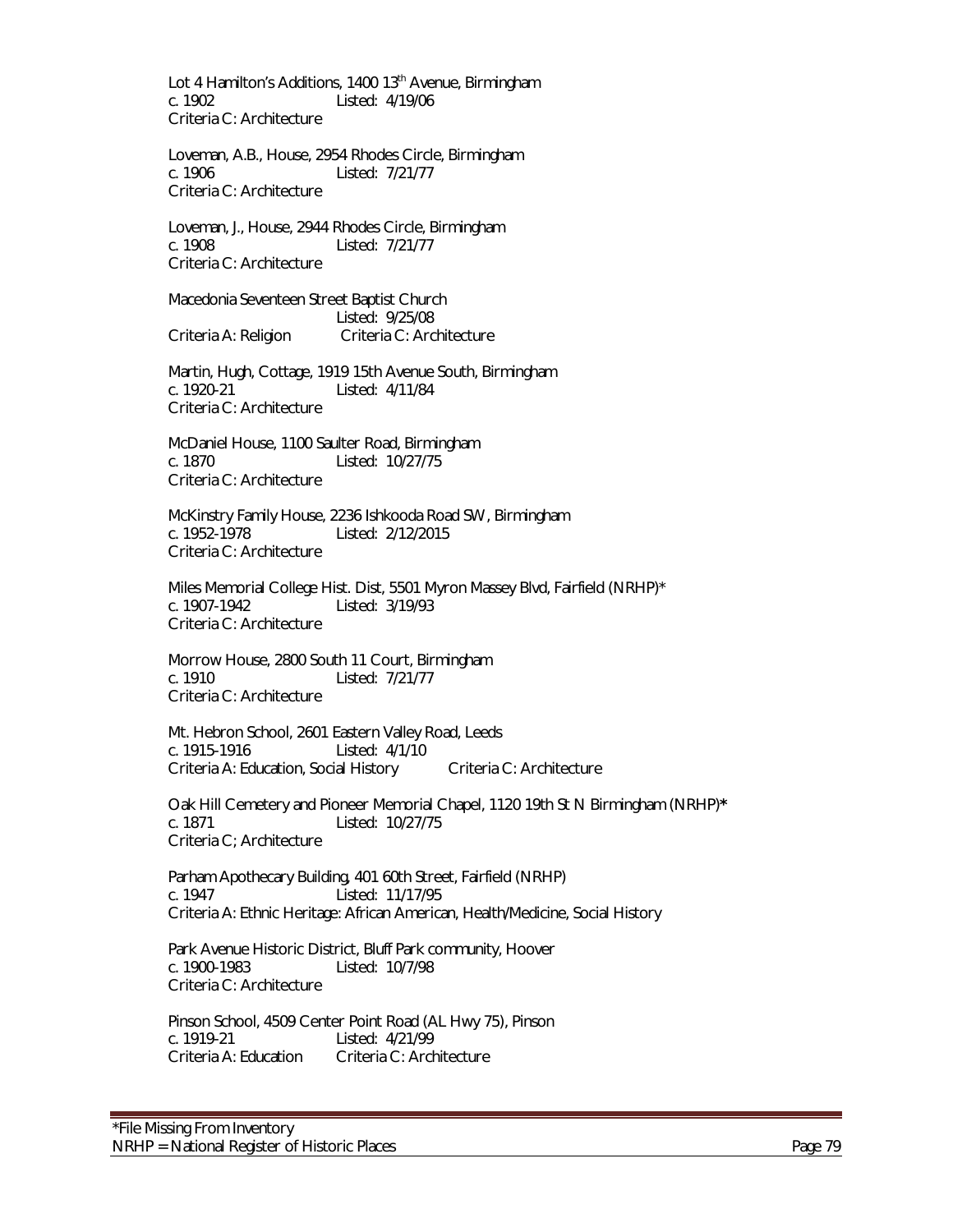Pratt City Carline Historic District (NRHP) Ave U from Ave A to Carline and Carline from Ave W to 6th St, Birmingham c. 1891-1928 Listed: 2/19/88 Criteria C: Architecture

Queenstown, 3001 Queenstown Road, Trussville c. 1930 Listed: 12/16/10 Criterion A: Recreation Criterion C: Architecture

Rickwood Field, 1137 2nd Avenue W, Birmingham (NRHP) **\*** c. 1910 Listed: 12/19/91 Criteria A: Entertainment/Recreation, Ethnic Heritage: African American

 Rock Manor, 2217 Vestavia Drive, Vestavia c. 1925 Listed: 6/10/76 Criteria C: Architecture

Roebuck Springs Historic District (NRHP) **\*** S from Old Blountsville Rd to Ridge & Rutherford Circles W from Cumberland/North Dr to Exeter Rd encompassing original 1910 road network, Birmingham c. 1907-1949 Listed: 5/7/87 Criteria C: Architecture

Rowan House, 1900 Montevallo Road SW, Leeds c. 1904-05 Listed: 2/2/01 Criteria A: Exploration/Settlement Criteria C: Architecture

Sandusky School, 1241 Pratt Highway, Birmingham**\*** Listed: 7/29/92

Shades Crest Road Historic District, 601-937 Shades Crest Road, Hoover c. Mid-late 19th century Listed: 11/13/96 Criteria A: Recreation Criteria C: Architecture

Shook-Wikstrom House, 1120 South 28th Place, Birmingham c. 1906 Listed: 7/21/77 Criteria C: Architecture

Simon-Buck House, 2160 14th Ave S, Birmingham c. 1930 Listed: 11/17/95 Criteria C: Architecture

Sixteenth Street Baptist Church, 1530 6th Ave N, Birmingham (NRHP) c. 1911 Listed: 6/16/76 Criteria A: Religion, Social History Criteria C: Architecture

Snow-Rogers House, 8340 Counts Road, Morris c. 1898 Listed: 3/29/12 Criteria C: Architecture

Superintendent's House, 4999 Overton Road, Irondale (DEMOLISHED 7/2021) c.1915 Listed: 7/15/2021 Criteria A: Community planning, Industry, Social History Criteria C: Architecture

Stacey House, 720 Earie Street, Wylam<br>1898 - Listed: 5/6/20 Listed: 5/6/20 Criteria C: Architecture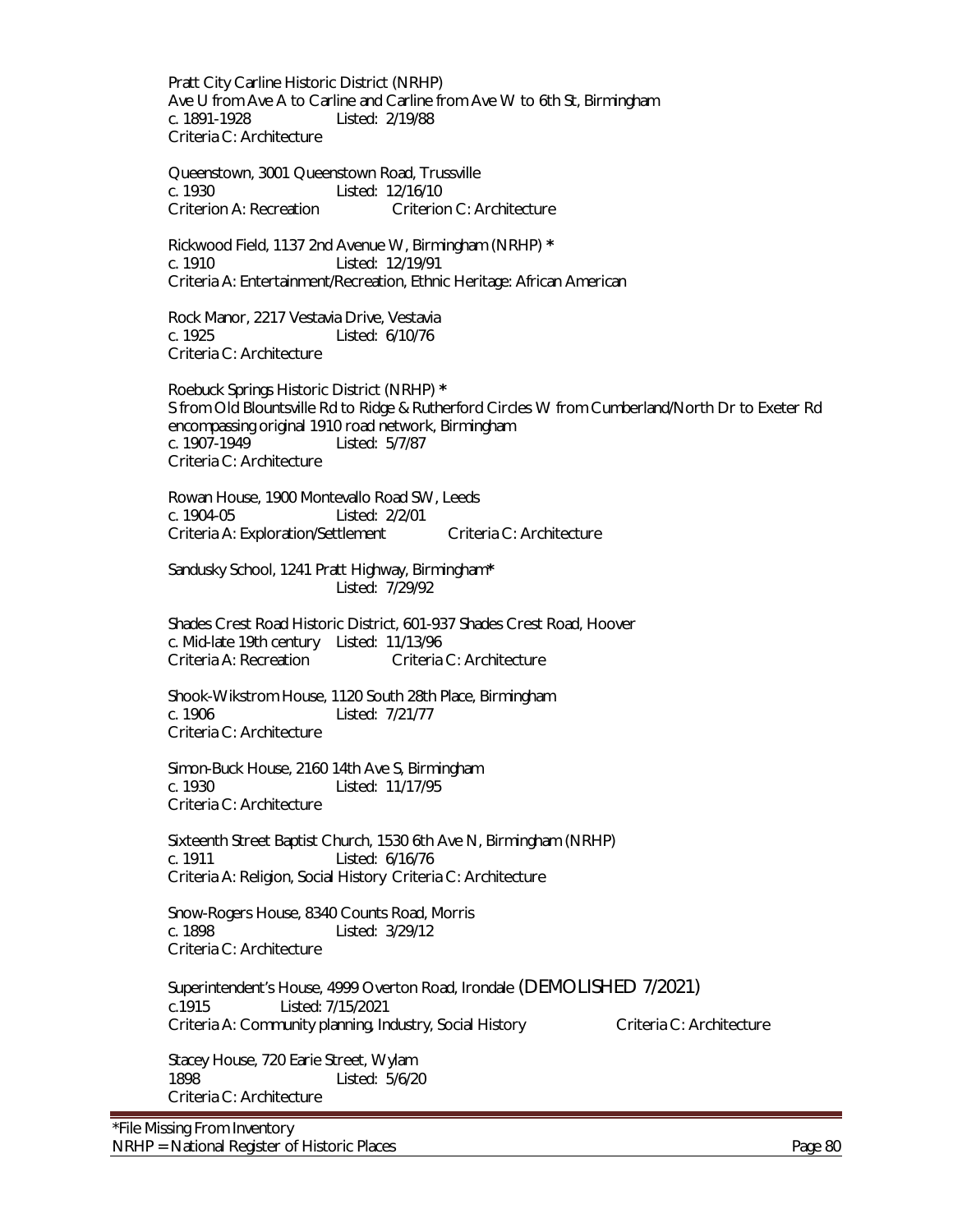Stonecroft, 1453 Shades Crest Road, Hoover c. 1821 Listed: 7/22/91 (Listed on NR: 11/29/01) Criteria C: Architecture

Temple of Sibyl, NE corner Shades Crest Rd, Hwy 31 inter., Vestavia Hills c. 1924-1925 Listed: 10/28/85 Criteria C: Architecture

The Overseer's House, 393 Park Avenue, Hoover c. 1889<br>Criteria A: Industry Criteria C: Arch Criteria C: Architecture

The Sweet House, Bessemer c. 1906 Listed: 11/15/07 Criteria C: Architecture

Thomas Historic District, area between 1st and 8th Sts N of Village Creek and W of St. Louis and San Francisco Railroad tracks, Birmingham (NRHP)\* c. 1900-1952 Listed: 2/19/88 Criteria C: Architecture

Thompson House, 2848 Highland Ave, Birmingham Listed: 7/21/77 Criteria C: Architecture

Tinsley, Myrtle Lee, Home, 710 W. 10<sup>th</sup> Avenue, Birmingham c. 1952 Listed: 10/31/13 Criteria A& C: Social History; Architecture

Turkey Creek Archaeological Historic District, Pinson vcn c. 1827 Listed: 1/15/99 Criteria D: Archaeology

Union Baptist Church, 189 Avenue K, Libscomb c. 1922 Listed: 4/11/84 Criteria C: Architecture

Virginia Mines (30), 2 mi SW of Hueytown Listed: 4/14/78 Criteria A: Industry Criteria C: Architecture

Waverly Place Historic District, 1129-1509 10th Street South; 1108-1440 10th Place South; 1110-1430 11th Street South; 1408-1734 11th Place South; 1000-1125 14th Avenue South; 1000-1126 16th Avenue South P.O.S. 1900-1950 Listed: 9/3/20 Criteria C: Architecture

Wheeler House, 972 Shades Crest Road, Hoover c. 1927 Listed: 3/29/12 Criteria A: Social History Criteria C: Architecture

Whitehead-Falls House, 1330 33rd Street S, Birmingham c. 1913 Listed: 10/17/80 Criteria C: Architecture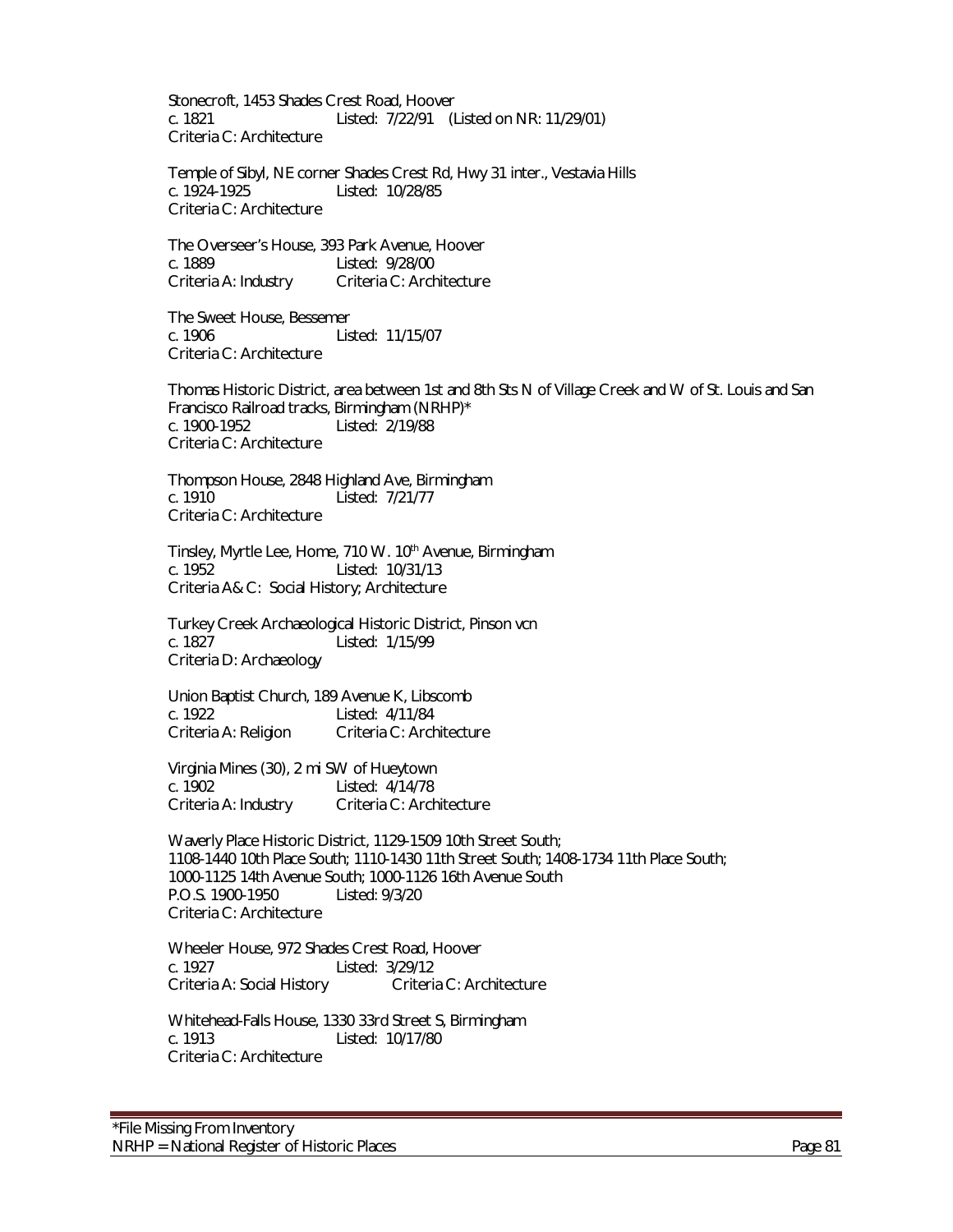Wilson-Chapel Methodist Church, 412 Cumberland Drive (Roebuck), Birmingham c. 1917 Listed: 2/25/80<br>Criteria A: Religion Criteria C: Arch Criteria C: Architecture

Wood Family Cemetery, 57th St between 1st and 2nd Ave N, Birmingham c. 1890 Listed: 1/25/77 Criteria A: Funerary Art

Woodlawn City Hall, 5525 1st Ave N, Birmingham (NRHP) c. Early 1900s Listed: 11/23/76 Criteria A: Government Criteria C: Architecture

Zanaty Realty, Inc. Office, 2911 Crescent Ave, Birmingham c. 1904 Listed: 1/14/80 c. 1904 Listed: 1/14/80<br>Criteria A: Commerce Criteria C: Arch Criteria C: Architecture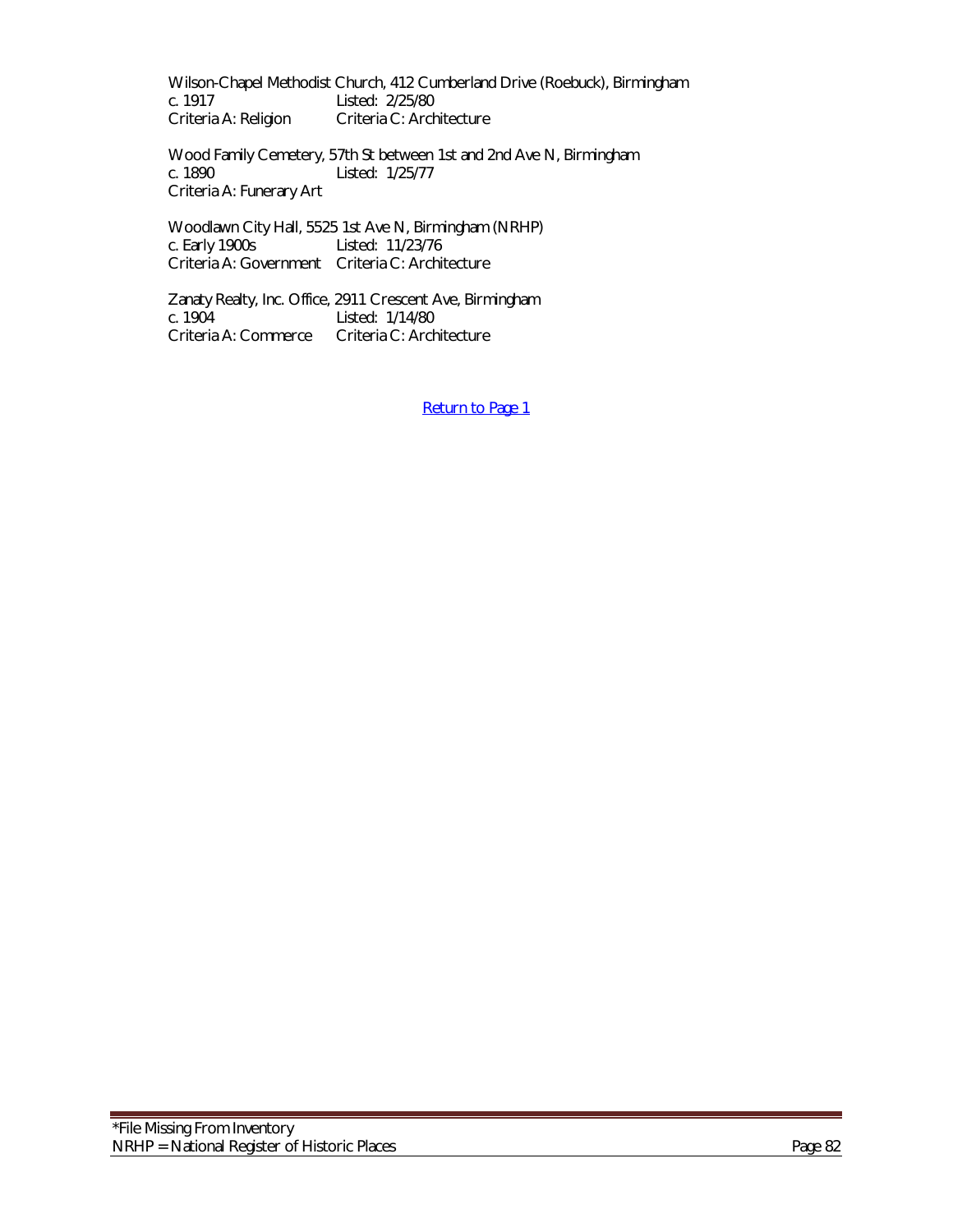Clearman Farms, 2010 Wofford Road (Hwy 25), Vernon c. 1872 Listed: 4/1/10 Criteria C: Architecture

Dick Mixon Farm, 913 Glory Road, Beaverton c. 1899 Listed: 8/5/10 Criteria A: Education, Social History

East Alabama Ford, 5859 Highway 278 West, Sulligent Listed: 12/19/19 Criteria A: Commerce Criteria C: Architecture

Kennedy Colored School Site, Cemetery Road, Kennedy<br>c. 1937 Listed: 9/3/20 Listed: 9/3/20 Criteria A: Ethnic Heritage: African American, Education Criteria D: Archaeology- Historic

Lamar County Training School Vocational Building, 192 6<sup>th</sup> Place NW, Vernon 1937 Listed: 3/24/2022 Criteria A: Ethnic Heritage: African American, Education, Social History Criteria C: Architecture

 Ogden House, 350 Vernon Street, Sulligent c. 1888 Listed: 3/5/76 Criteria C: Architecture

Woods, Dr. Thomas Bailey, Place, 6 mi NE Vernon,6 mi SE Sulligent, Shiloh Com. c. 1890 Listed: 11/13/78 Criteria A: Exploration/Settlement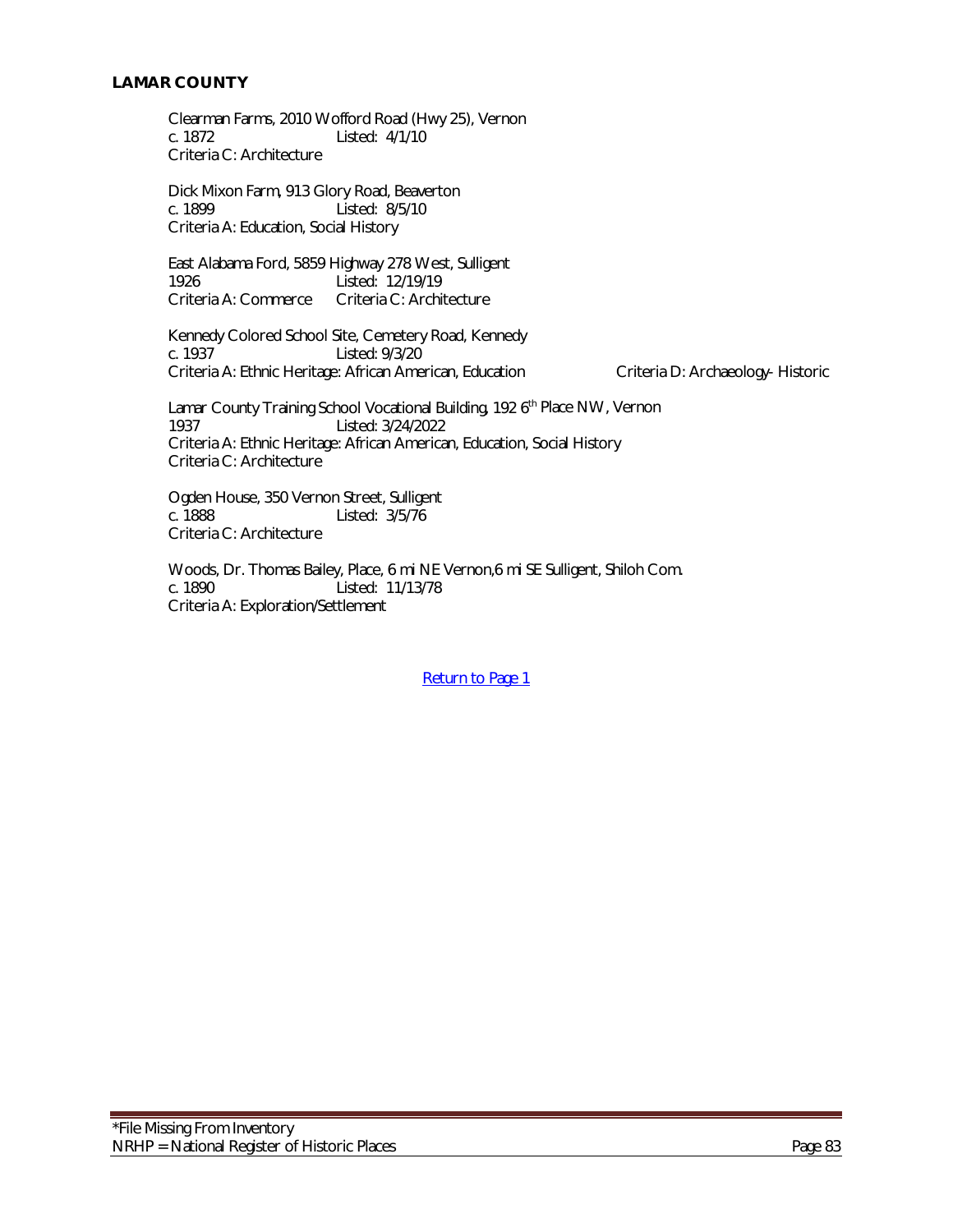# **LAUDERDALE COUNTY**

Abstract Building, 119 South Court Street, Florence c. 1905 Listed: 1/29/81<br>Criteria A: Commerce Criteria C: Arch Criteria C: Architecture

Armistead House, Hwy 20 (Savannah Hwy) W, 5 mi from Florence (NRHP) c. 1818 Listed: 10/11/78 Criteria A: Exploration/Settlement Criteria C: Architecture

Ashcraft-Ingram House, 803 Meridan Street, Florence c. 1859 Listed: 4/11/84 Criteria A: Industry Criteria C: Architecture

Bayles, Dr. L.E., House, N edge of town, E side Hwy 207 through Anderson c. 1915 Listed: 1/31/79 Criteria B: Dr. L.E. Bayles

College Place Historic District, Florence (NRHP) c. 1907-1978 Listed: 7/29/92 Criteria C: Architecture

Crossland-Smith House, 658 Wood Avenue, Florence Listed: 10/12/76 Criteria C: Architecture

Dowdy Homestead, 10 mi NW of Florence c. 1840 Listed: 8/3/90 Criteria C: Architecture

East Florence Historic District (11), Huntsville Rd & Royal Ave, Florence c. 1880- 1930 Listed: 2/15/77 Criteria C: Architecture

Florence Indian Mound/"Wawmanone," South Court Street, Florence Mississippian Culture Indians Listed: 4/11/84

Forks of Cypress Plantation, Florence vcn (NRHP) **(Burned down 1966)** Listed: 4/14/92 Criteria C: Architecture

Fuqua Place, from Hwy 72E S onto Lamb's Ferry Rd, L onto CR 70, 3rd house on right near Rogersville c. 1836 Listed: 11/26/78 Criteria A: Exploration/Settlement

Gaskins Building, 218 North Court Street, Florence (also listed in Downtown Florence HD-NRHP) c. 1918 Listed: 2/6/98 Criteria C: Architecture

Hall-Westmoreland Home, 652 Wood Avenue, Florence c. 1900 Listed: 10/12/71 Criteria C: Architecture

 Handy, W.C., Home and Birthplace, 620 West College Street, Florence c. 1870 Listed: 3/11/76 Criteria C: Architecture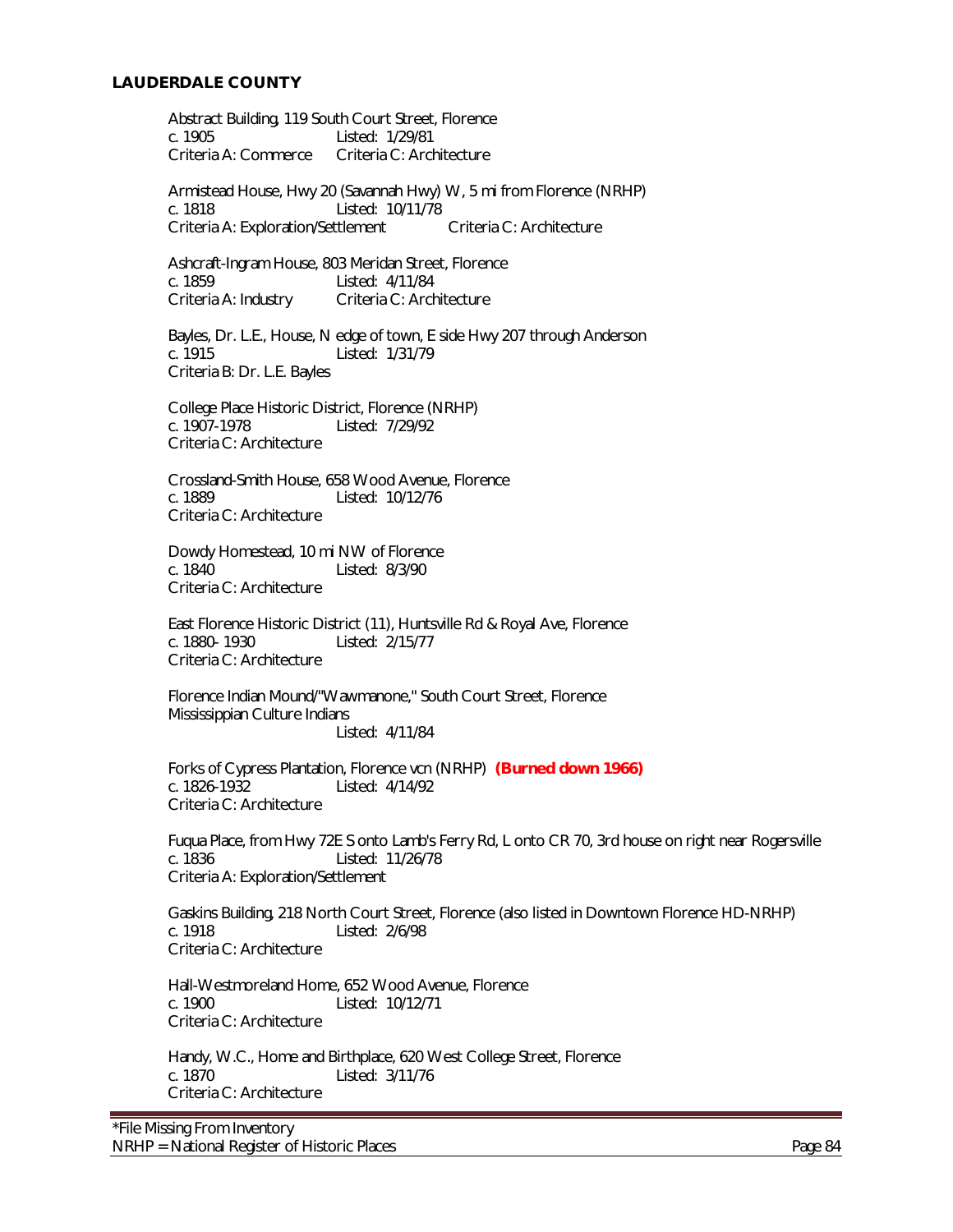Jackson, Aristides, House, N side of Hwy 72, one-fourth mi E of Elgin c. 1840 Listed: 1/31/79 Criteria C: Architecture

Kennedy-Douglass House, 217 E Tuscaloosa Street, Florence**\*** (part of Wilson Park HD) c. 1918 Listed: 5/11/76 Criteria C: Architecture

Killen Elementary School, Killen community c. 1935 Listed: 10/7/98 Criteria A: Education

Lamar Building, 111 S Court Street, Florence c. 1887 Listed: 3/30/89 Criteria A: Commerce Criteria C: Architecture

Lauderdale County Jackson's Military Road Historic District c. 1817 Listed: 11/13/96 Criteria A: Military

Leftwich-Dillard House, 612 Wood Avenue, Florence c. 1888 Listed: 10/12/76 Criteria C: Architecture

Littleton-Holt Log Cabin, near Bethel Grove Church, N of Cloverdale c. 1818 Listed: 3/29/77 Criteria C: Architecture

Lock #3 of Muscle Shoals Canal, at the Mouth of Bluewater Creek First Canal-1831; Completed-1890 Listed: 5/26/86 Criteria A: Transportation Criteria C: Architecture

Mapleton (McFarland Home), 420 S Pine Street, Florence (NRHP) c. 1820 Listed: 10/19/79 Criteria C: Architecture

Mars Hill Church of Christ, Mars Hill Road, Rt 11, Florence c. 1904 Listed: 5/20/81 Criteria A: Religion

Martin-Bounds House, 1400 Cypress Mill Road, Florence (NRHP) **\*** c. 1843-1860 Listed: 10/19/79 Criteria C: Architecture

Moody House, Bailey Springs Road, SW of Bailey Springs**\*** c. 1893 Listed: 11/26/78

Morrison-Ellis House, 417 E. Tombigbee Street, Florence c. 1895 Listed: 11/15/12 Criteria C: Architecture

Neon Signs--Coca-Cola Bottling Co., SE, 502 S Court Street, Florence c. 1949 Listed: 8/3/90<br>Criteria A: Social History Criteria C: Architecture Criteria A: Social History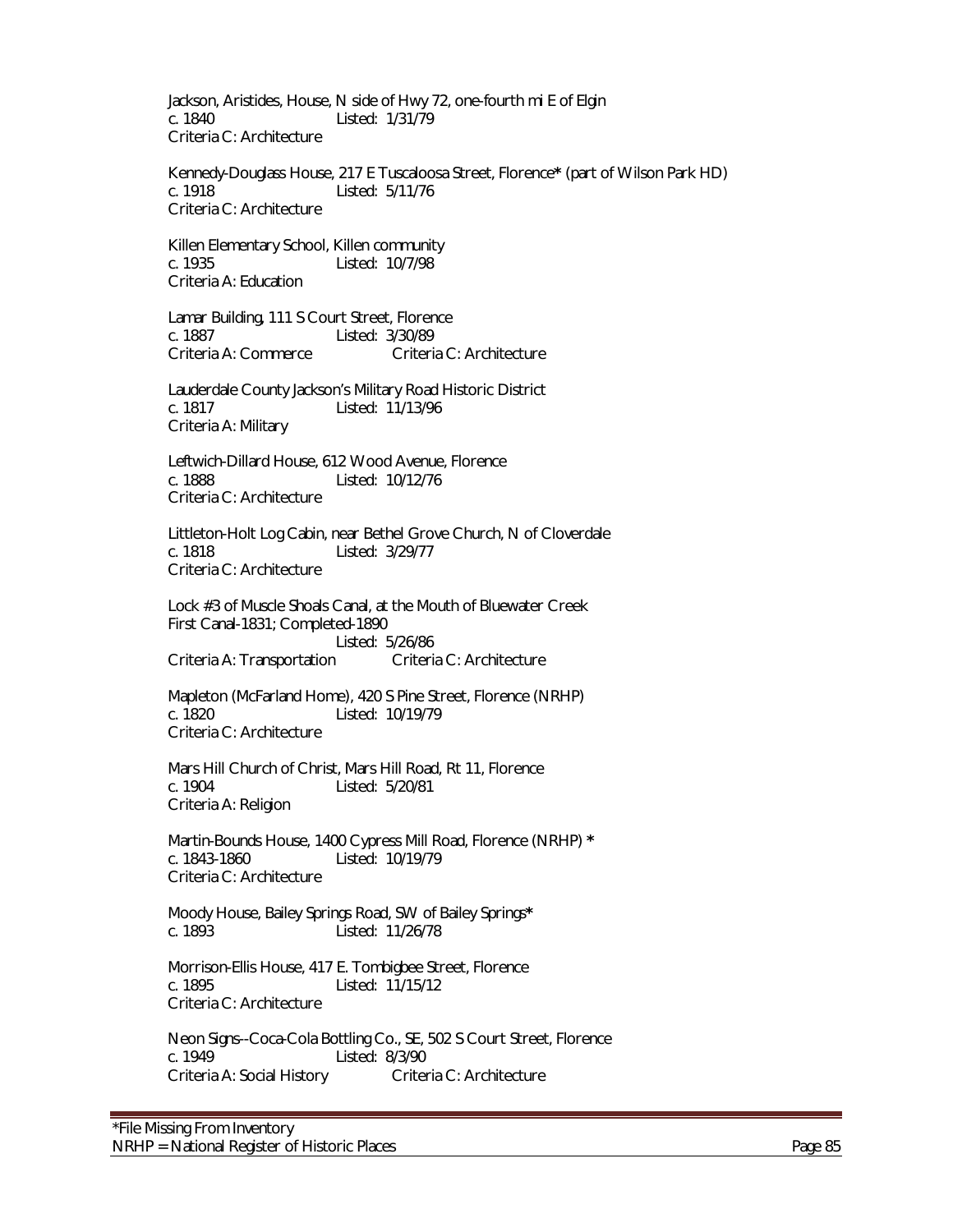Norfolk-Southern Railroad Bridge, Tennessee River, Florence vcn c. 1870s (File in Colbert County)

Listed: 8/16/91<br>Criteria C: Architecture Criteria A: Transportation

Old Florence Water Tower, Seymore Avenue, Florence (NRHP) **\*** c. Late 19th century Listed: 10/19/79 Criteria A: Engineering, Community Planning

Pope's Tavern, 203 Hermitage Drive, Florence**\*** c. Early 1800s Listed: 9/14/77 Criteria A: Commerce

Reisman-Coffee House, 618 Wood Avenue, Florence**\*** Listed: 10/12/76 Criteria C: Architecture

Rogers Department Store, 117 North Court Street, Florence (NRHP) c. 1894, 1910, 1944 Listed: 8/25/94 Criteria A: Commerce Criteria C: Architecture

St. Florian Historic District, St. Florian c. 1973-1960 Listed: 9/26/07 Criteria A: Agriculture Criteria C: Architecture

Simpson-Wood House, 640 N Wood Avenue, Florence c. 1830 Listed: 10/12/76 Criteria C: Architecture

Wesley Chapel United Methodist Church Cemetery, Rt 2 Box 242, Florence c. 1819 Listed: 3/19/93 Criteria C: Architecture

Westmoreland BSA Camp, Camp Westmoreland Road, Florence c. 1929 Listed: 9/26/07 Criteria A: Entertainment/ Recreation

Wilson Park Historic District (7), extends 1/2 block N and 2 blocks S of Wilson Park between Wood Avenue and Seminary Street, Florence<br>c. 1800s Listed: 5/17 Listed: 5/17/77 Criteria A: Social History

Wood Avenue Historic District (55), (NRHP) 423-801 (except 643) N Wood Ave; 203-219 Hermitage Dr; 438 Seminary St; 6 and 110 Hawthorne St; N Wood Ave roughly bounded by Tuscaloosa and Hawthorne Sts, Florence c. 1880s-1930 Listed: 5/9/78 Criteria C: Architecture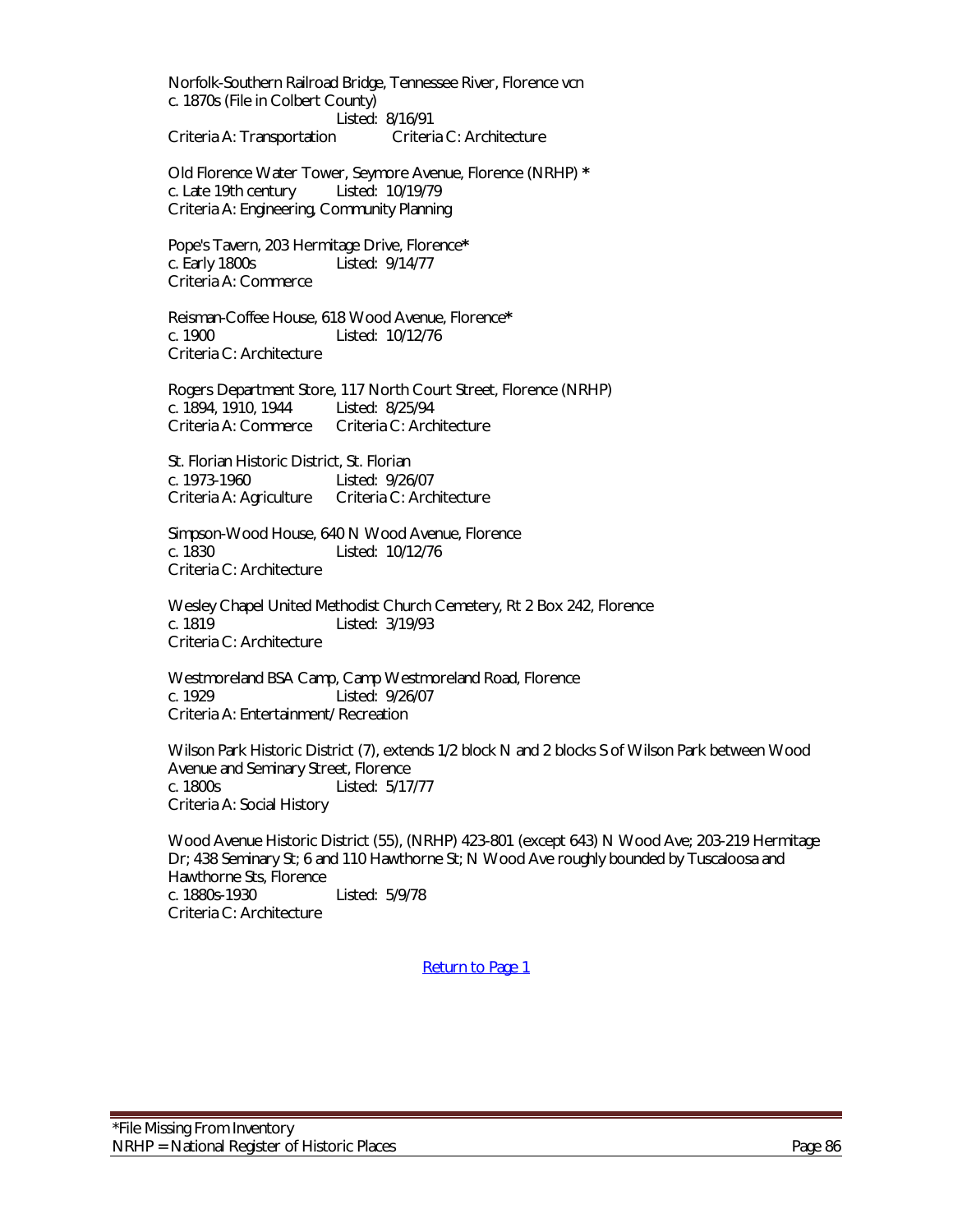## **LAWRENCE COUNTY**

Albemarle, SE of Courtland 1 mi S of US 72 on S side of Southern RR Tracks c. 1821 Listed: 5/26/86 Criteria A: Exploration/Settlement Criteria C: Architecture

Alexander House, 3554 County Road 167, Moulton 1936 Listed: 9/16/2021 Criteria A: Agriculture; Social History Criteria C: Architecture

Boxwood Plantation Dependency (Brick Slave Cabin), Hwy 72, Hillsboro vicinity c. 1854 Listed: 8/25/11 Criteria A: Agriculture, Ethnic Heritage, Settlement Criteria C: Architecture

Bride's Hill (Sunnybrook) 1 1/4 mi N Joe Wheeler House Near Hy 20 (NRHP) **\*** Listed: 4/16/85 Criteria A: Exploration/ Settlement Criteria C: Architecture

Byrd Log House, Courtland vcn c. 1829-1840 Listed: 3/22/91 Criteria C: Architecture

Courtland Historic District, Courtland (NRHP) c. 1818-1819 Listed: 12/15/89 Criteria C: Architecture

Frank Davis Home and School, 12569 Jesse Jackson Parkway, North Courtland c. 1915, c. 1970 Listed: 3/18/21 Criteria A: Education; Ethnic Heritage: African American Criteria B: Frank Davis

High Town Path Historic District, Bankhead National Forest Listed: 11/17/95 Criteria A: Exploration/ Settlement Criteria D: Archaeology- Prehistoric & Historic

Holland, Thomas, House, Hillsboro vcn (NRHP) c. 1836 Listed: 3/22/91 Criteria C: Architecture

Irwin, Dr. Robert Price, House, 560 Main Street, Moulton c. 1907 Listed: 3/20/03 Criteria A: Humanitarian

Jesseton Post Office, 9058 Highway 36, Danville c. 1830; 1950 Listed: 7/15/2021 Criteria A: Social History Criteria C: Architecture

Kinlock Historic District, Bankhead National Forest c. 1827-1930s Listed: 11/17/95 Criteria A: Social History Criteria D: Archaeology- Prehistoric

Leetch House, 2020 Morgan St, Moulton c. 1820 Listed: 7/29/92 Criteria C: Architecture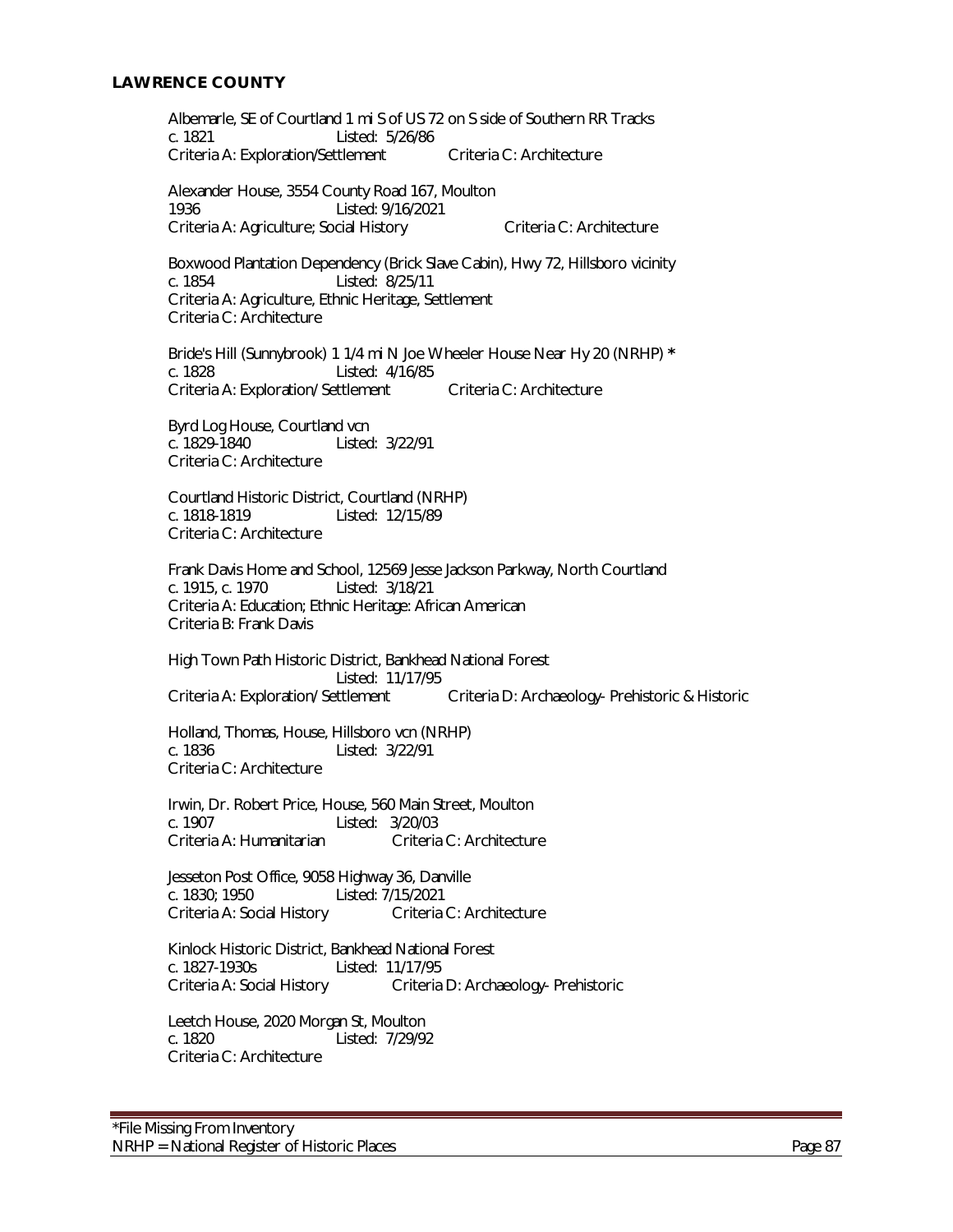Masterson's Mill Site, AL 33, approx. 5 miles N of Moulton**\*** Listed: 5/23/88 Criteria A: Industry

Oakville Indian Mounds and Cemetery, Oakville Indian Mounds Park, 1219 County Road 187, Danville c. 40 A.D-1859 Listed: 5/3/01 Criteria D: Archaeology- Prehistoric

Pine Torch Log Church, Bankhead Forest, Hwy 33 approx. 8 mi S of Moulton c. 1808 Listed: 8/19/76<br>Criteria A: Religion Criteria Criteria C: Architecture

Tennessee Valley School, Hillsboro c. 1921-25 Listed: 5/10/00 Criteria A: Religion

The Hot Spot, 2701 Byler Road, Moulton c. 1945 Listed: 06/27/19 Criteria A: Social History Criteria C: Architecture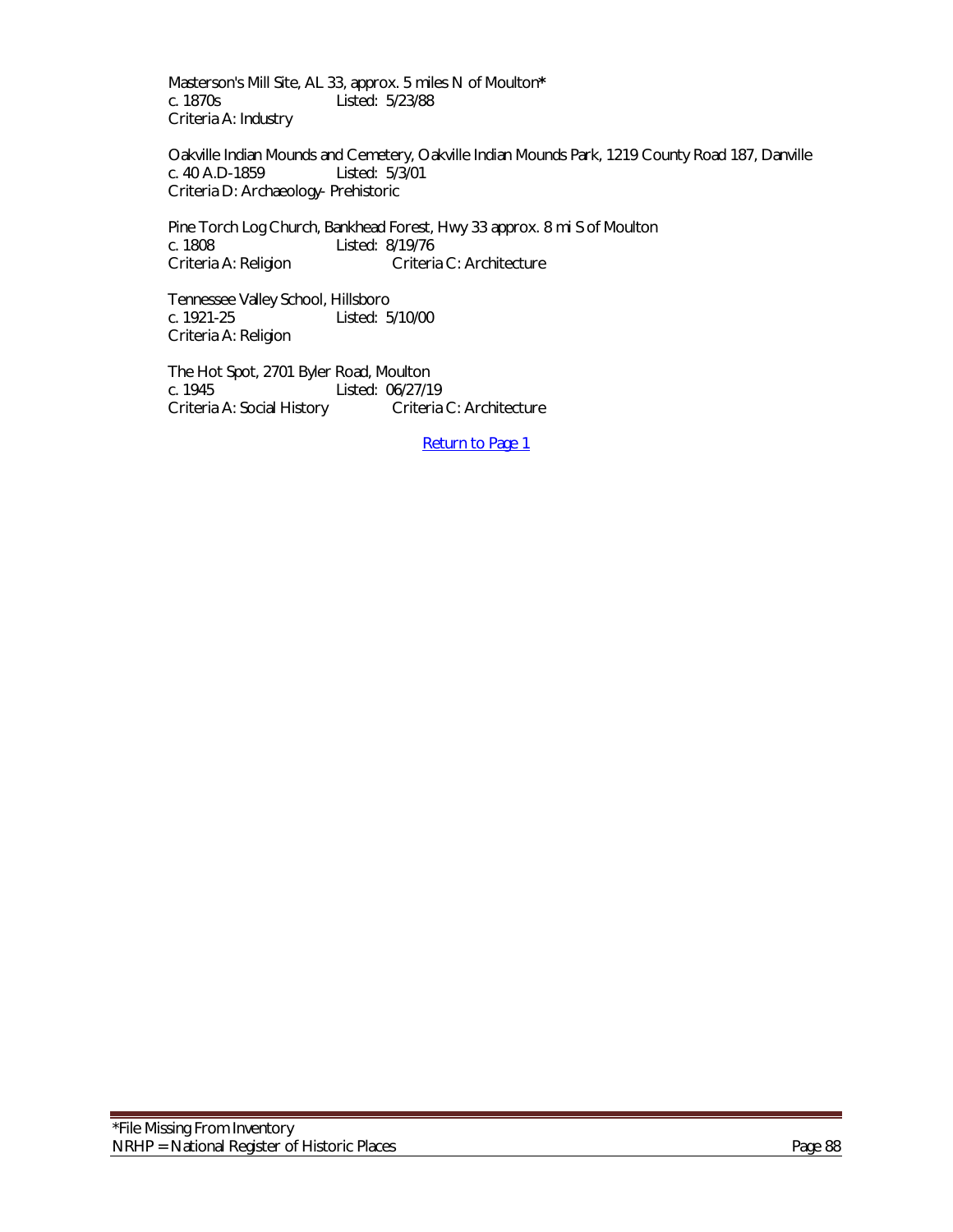Antioch Methodist Church, Hwy 12-E, Salem c. 1837; 1904 Listed: 3/23/90 Criteria A: Religion

Auburn Depot, Mitchell Street, Auburn c. 1904 Listed: 1/25/77 Criteria A: Transportation Criteria C: Architecture

Bean's Mill, 6247 US 29 N, Opelika<br>c. 1870s -1930s Listed: 10/1/97 c. 1870s - 1930s Criteria A: Industry

 Auburn University Fisheries Research Units (Lower Ponds) N of Auburn on AL Hwy 147 just beyond Saugahatchee Creek<br>c. 1940 Listed: 2/15/77 Criteria A: Education

Baptist Hill Cemetery, Dean and Old Mill Rds, Auburn c. 1870s Listed: 1/12/94

Bedell-Triplett House, 114 N 8th Street, Opelika c. 1905 Listed: 9/6/84 Criteria C: Architecture

Buchanan-Clegg House, 23385 US Hwy 80, Opelika, Marvyn vcn c. 1840 Listed: 11/13/96 Criteria A: Agriculture

Burton House, 315 East Magnolia Ave, Auburn (moved to Opelika 7/93)**\*** c. 1885 Listed: 1/29/80

Darden, J.W., House, 1323 Auburn Street, Opelika (NRHP) c. 1904 Listed: 3/25/04 Criteria A: Ethnic Heritage: African American Criteria B: Dr. J.W. Darden

Ensminger House, Gold Hill c. 1840s Listed: 4/11/84 Criteria C: Architecture

Ferguson Chapel C.M.E. Church, 317 South 4<sup>th</sup> Street, Opelika c.1901; 1917; 1957 Listed: 3/24/2022 Criteria A: Ethnic Heritage: African American, Religion Criteria C: Architecture

Greater Ebenezer Missionary Baptist Church & Cemetery, 875 Lee Road 334, Salem 1923; 1963; 1968 Listed: 4/30/20 1923; 1963; 1968 Criteria A: Ethnic Heritage: African American, Religion Criteria C: Architecture

G.W. Carver Hall (The VFW Post Building), 505 Martin Luther King Blvd., Opelika 1929; 1972 Listed 3/24/2022 Criteria A: Ethnic Heritage: African American, Education, Social History Criteria C: Architecture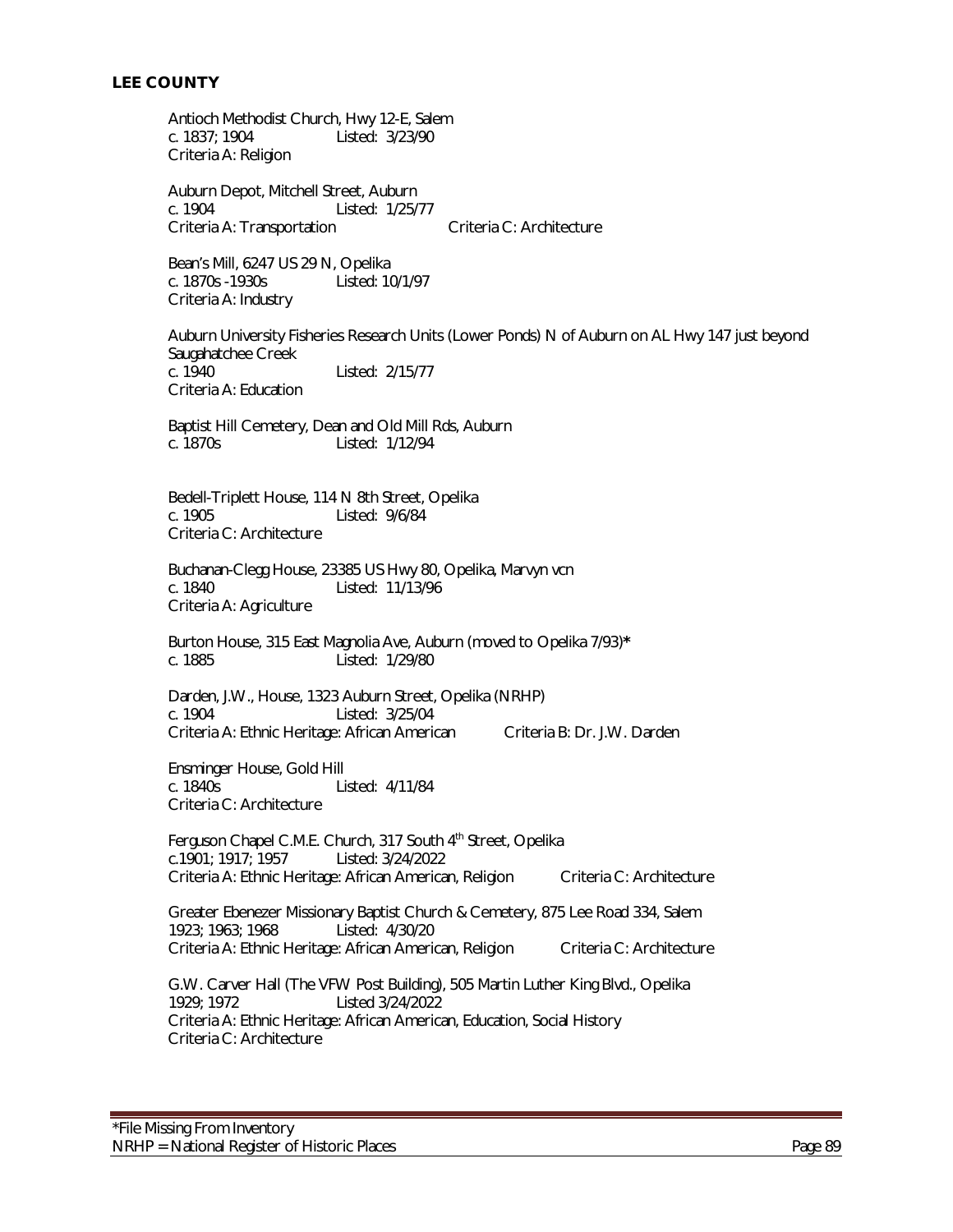Halliday-Cary-Pick House, 360 N College Street, Auburn c. 1848 Listed: 6/19/76 Criteria C: Architecture

Houston-Dunn House (Old Askew Hotel), Intersection of Lee County Road 32 and Lee County Road 77, Salem c. 1837 Listed: 3/25/04

Criteria C: Architecture

Jones Store, 1361 Lee Road 298, Smiths Station 1909 Listed: 8/27/20 Criteria A: Commerce, Social History

Kinnebrew-Middlebrooks-Newell House, Waverly vic c. 1830 Listed: 6/19/96 Criteria A: Exploration/Settlement Criteria C: Architecture

Lake Condy, 528 Andrews Road, Opelika c. 1878 Listed: 2/6/98 Criteria A: Recreation

Lane House (Auburn Women's Club), 712 Sanders Street, Auburn c. 1853 Listed: 12/19/91 Criteria C: Architecture

 Mitchell-Whatley Mill and Dam, Auburn; 7687 Lee Road 54, Auburn c. 1095 Listed: 10/09/14 Criteria A: Engineering, Agriculture, Commerce, Industry

McLain's, Dr. Andrew D., Office & Drugstore, SE cor Main & Crawford, Salem (NRHP) **\*** c. Late 19th century Listed: 1/4/81 Criteria A: Commerce

Mt. Zion United Methodist Church, 2616 Lee Road 243, Smiths Station c. 1908 Listed: 6/18/2015 Criteria A: Religion Criteria C: Architecture

"Old Nancy," Mell Street, Auburn University, Auburn c. 1905 Listed: 4/14/78 Criteria A: Transportation, Engineering

Pine Hill Cemetery, Armstrong Street, Auburn c. Late 1830s Listed: 1/31/78 Criteria A: Social History

"Pinetucket" (Foster Home), Auburn c. 1850 Listed: 5/25/77 Criteria A: Agriculture, Commerce

Ridge Grove Missionary Baptist Church, 1098 Lee Road 155, Opelika vic. c. 1911 Listed: 5/3/01 Criteria A: Religion

Roxana United Methodist Church & Cemetery, 1717 Lee Road 71, Roxana c. 1842; c. 1854; c. 1904 Listed: 4/18/07 Criteria A: Religion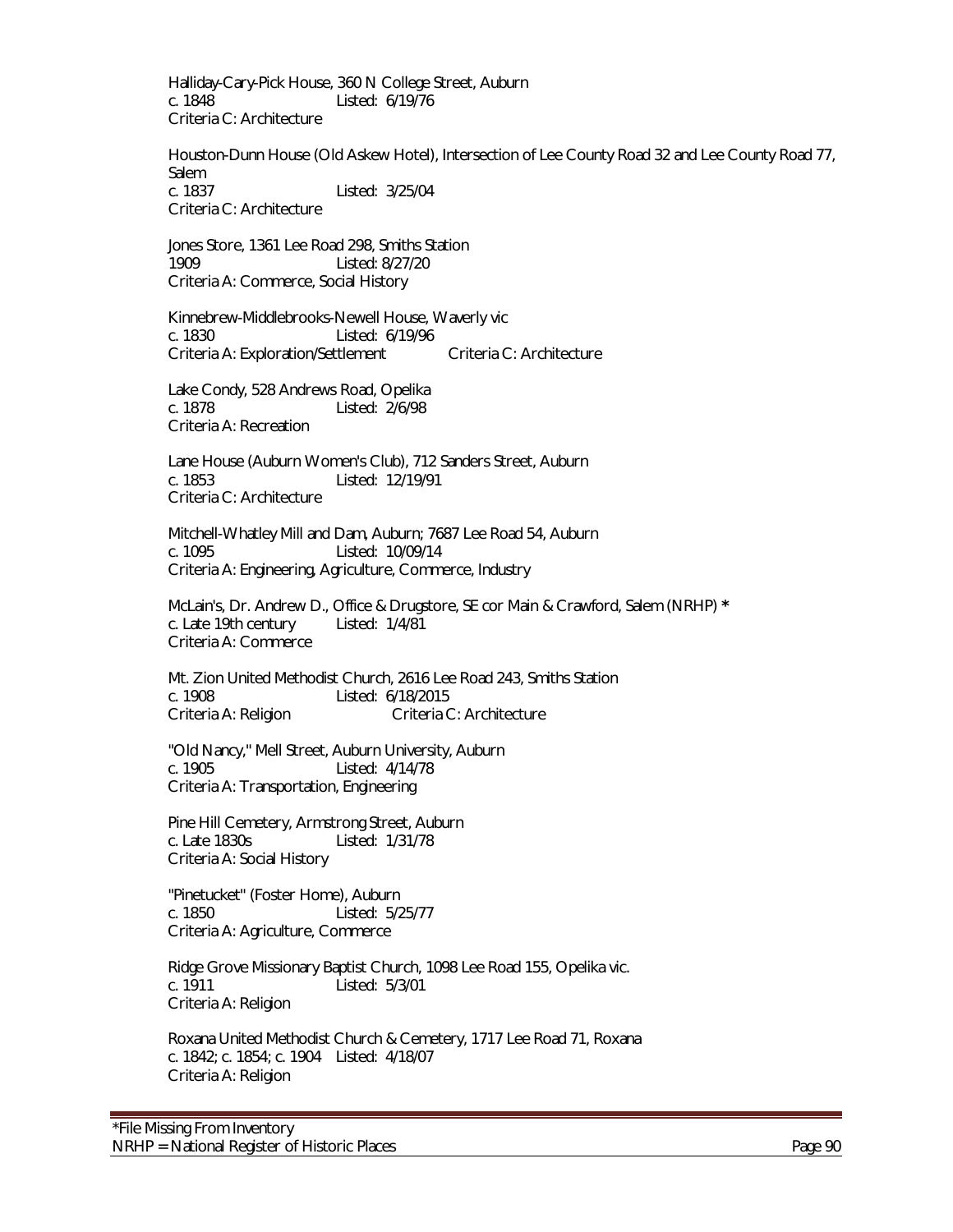Saint Luke A.M.E. Church, 1308 Auburn Street, Opelika 1901; 1960 Listed: 3/24/2022 Criteria A: Ethnic Heritage: African American, Education, Social History, Civil Rights Criteria C: Architecture

Salem-Shotwell Covered Bridge (Pea Ridge Covered Bridge), across Wacoochee Creek, off US 280 E of Salem

**(Destroyed by fallen tree in 2005; rebuilt 2007 in Opelika Municipal Park to span Rocky Brook)** c. 1900 Listed 1/25/77

Criteria A: Transportation

Samford-Brown House, 304 N 8th Street, Opelika c. 1900 Listed: 4/11/84 Criteria B: Governor William J. Samford

Shivers-Rhodes House, 2210 Highpoint Drive, Opelika**\*** c. 1859 Listed: 1/29/80 Criteria C: Architecture

Stroud, Eli, Cemetery, Smith's Station vic. c. 1861 Listed: 10/1/97 Criteria A: Exploration/ Settlement

Summers-Cooper House, 475 Lee Road 181, Opelika (NRHP)<br>c. 1837: 1870s<br>Listed: 3/23/90 Listed: 3/23/90 Criteria C: Architecture

Sunny Slope (Samford, William F. House), Auburn (NRHP) c. 1857-1935 Listed: 6/27/07 Criteria C: Architecture

Thompson Chapel A.M.E. Zion Church, 605 Torbert Blvd, Opelika c. 1878; renovated 1911 Listed: 10/19/79 Criteria A: Ethnic Heritage: African American, Religion

 Webster House, 2484 AL Highway 14 West, Auburn c. 1832; c. 1840 Listed: 5/28/09 Criteria A: Ethnic Heritage: Native American Criteria C: Architecture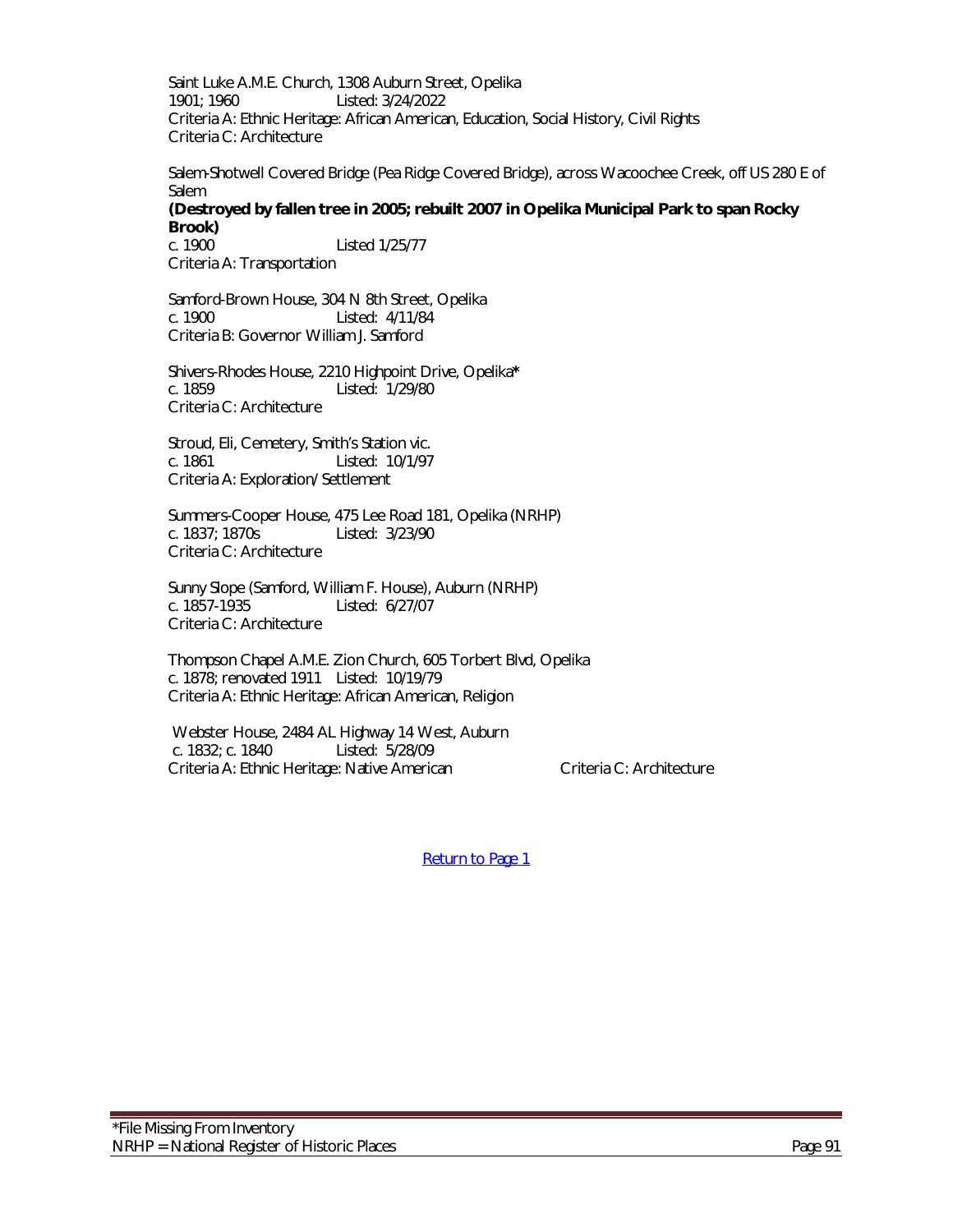## **LIMESTONE COUNTY**

Athens Courthouse Square Historic District, roughly bounded by Clinton, Hobbs, Madison & Green Streets, Athens, (NRHP) c. 1836, 1888, 1945 Listed: 08/13/12 Criteria A: Social History Criteria C: Architecture Barksdale-Looney House, Corner of Highway 251 & Lindsay Lane, Athens c. 1839 Listed: 10/25/18 Criteria A: Social History Criteria C: Architecture Blackburn-Mastich House, 5 mi W of Athens, NE corner of inters. US 72 and Limestone CR 43, Rt 5, Box 84, Athens (NRHP) **\*** Listed: 6/27/83 Criteria C: Architecture Bullington House, 209 East Bryan Street, Athens c. 1910 Listed: 3/12/97 Criteria C: Architecture Cambridge United Methodist Church, Cambridge Lane, Athens c. 1818 Listed: 10/7/98 Criteria A: Religion Criteria C: Architecture Dogwood Flat School, Dogwood Flat Road, Tanner c. 1948 Listed: 2/6/98 Criteria A: Ethnic Heritage: African American, Education Eddins House, Rt 2, Box 95, Ardmore (NRHP) **\*** Listed: 11/2/90 Criteria C: Architecture Elkmont Depot, Elkmont**\*** c. 1885 Listed: 3/11/76 Criteria A: Social History, Industry Criteria C: Architecture Flower Hill Farm c. 1856 Listed: 1/22/09 Criteria A: Agriculture Criteria C: Architecture Fort Henderson Site/Trinity Congregation Church Complex, Trinity Cir, Athens c. 1865 Listed: 5/14/93 Criteria A: Ethnic Heritage: African American, Education, Military, Social History Founders Hall, Athens College, Athens (NRHP) **\*** c. 1842-1844 Listed: 5/12/76 Criteria C: Architecture Gamble House, 22073 Huntsville-Browns Ferry Road, Tanner c. 1820 Listed: 3/18/21 Criteria A: Exploration/Settlement Criteria C: Architecture Hines Hobbs Cemetery, Hines and Hobbs Streets, Athens c. 1852 Listed: 6/25/02 Criteria A: Ethnic Heritage: African American, Social History Criteria C: Architecture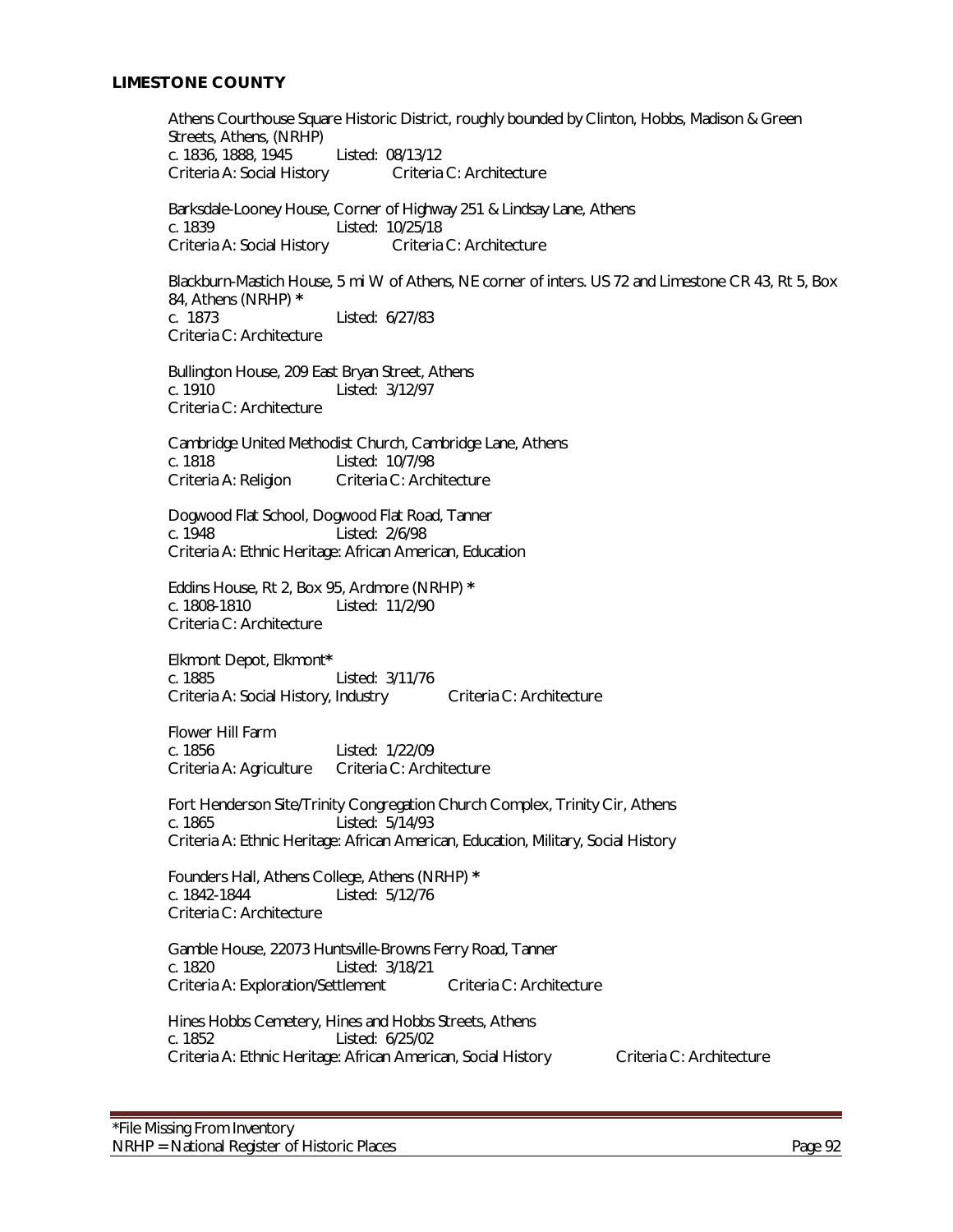Little Elk School, Little Elk Road, Athens c. 1939 Listed: 3/12/97 Criteria A: Ethnic Heritage: African American, Education Criteria C: Architecture

Mt. Nebo Cumberland Presbyterian Church (Nebo Community Church) & Cemetery, Nuclear Plant and Lucas Ferry Roads, Jones Crossroads<br>c. 1912 (2012) Listed: 6/1 Listed: 6/18/2015 Criteria A: Religion

Southeast Air Forces Training Center, 21190 Flight Line Road (Pryor Field), Tanner c. 1941 Listed: 12/16/10 Criteria A: Military

Walker-Kuykendall House, 309 S Clinton, Athens c. 1851 Listed: 2/4/81 Criteria C: Architecture

West Limestone High School, 14 mi NW Athens, 1/2 mi off AL 99, Rt 1, Lester **8/6/08: HISTORIC BUILDING TORN DOWN/MODERN BUILDING ON SITE** c. 1935 Listed: 3/12/86 Criteria A: Education Criteria C: Architecture

Woodside, Belle Mina (NRHP) **\*** c. 1830-1900 Listed: 10/19/79 Criteria A: Agriculture, Social History Criteria C: Architecture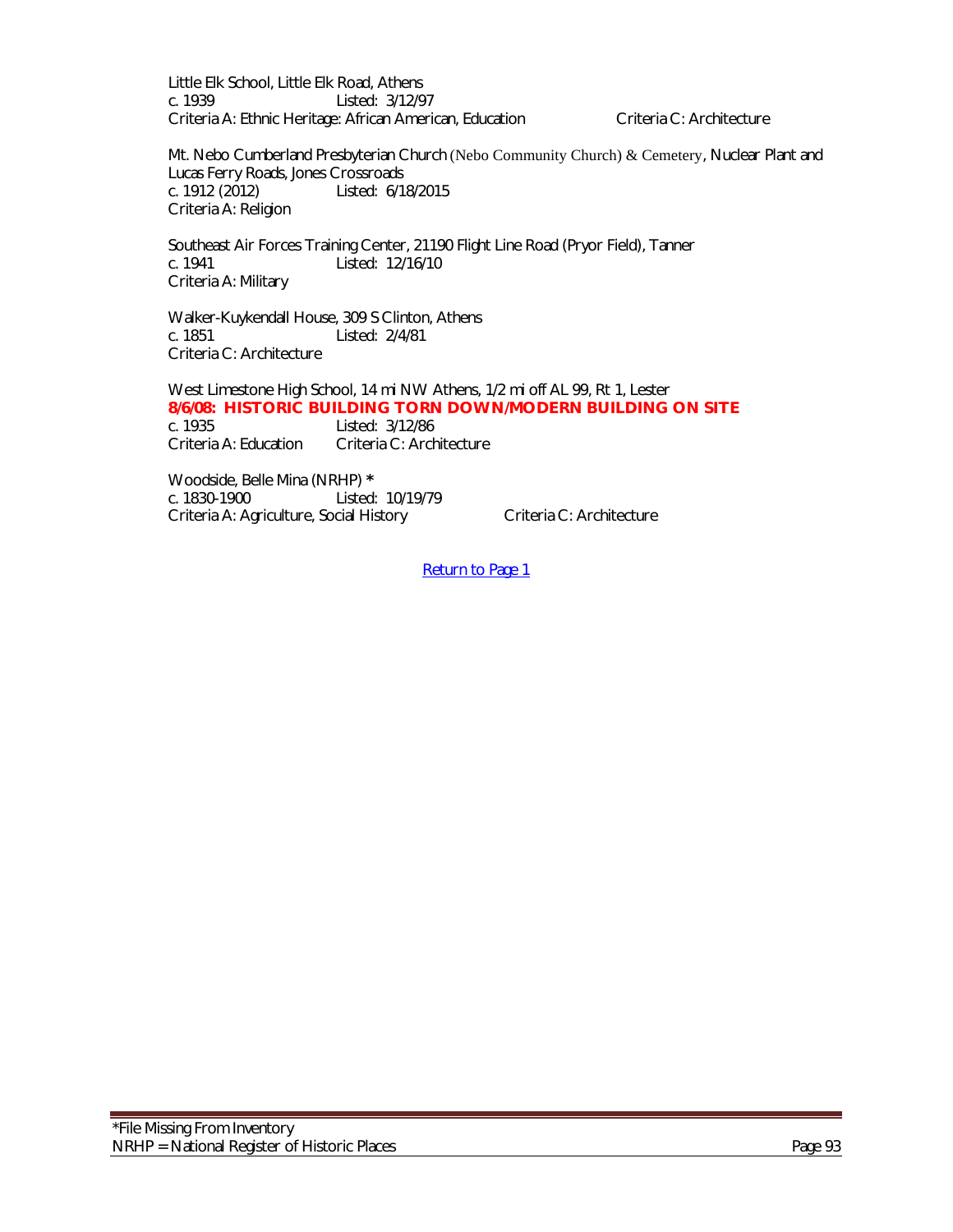#### **LOWNDES COUNTY**

Campsite 2- Rosie Steele Complex 1965 Listed: 9/16/2021 Criteria A: Ethnic Heritage: African American, Civil Rights

Campsite 3- Bill and Roberta Gardner Farm Complex c. 1924; 1965 Listed: 9/16/2021 Criteria A: Ethnic Heritage: African American, Civil Rights, Agriculture

County Jail, 35 Oak Street, Hayneville c. 1958 Listed: 9/30/99 Criteria A: Civil Rights, Politics/Government

Crosby Water System, Wall Street, Gordonville (Hayneville vicinity) c. 1955; 1963 Listed: 6/21/12 Criterion A: Ethnic Heritage: African American, Community Planning

First Missionary Baptist Church, 361 Pine Street, Hayneville c. 1959 Listed: 3/29/12 Criterion A: Ethnic Heritage: African American, Social History

Holy Ground Battle Site, N of Lowndes County on AL River, NE of Benton (Location Protected)<br>c. 1813<br>c. 1813 Listed: 5/25/76 Criteria D: Archaeology- Historic

Hopewell Baptist Church, Highway 21 at Snow Hill Drive, Mount Willing c. 1843 Listed: 11/19/2015 Criteria A: Religion, African American Heritage Criteria B: Rev. David Lee Criteria C: Architecture

Lamar Memorial United Methodist Church, Main Street (Hwy 97), Letohatchee c. 1869 Listed: 3/20/81 Criteria A: Religion Criteria C: Architecture

Lowndesboro (Colored) School, Howard Lane, Lowndesboro c. 1890 Listed: 5/19/11 Criteria A: Ethnic Heritage: African American; Education

Mather-Easterly House, 75 North Commerce Street, Hayneville<br>c. 1847 Listed: 9/28/00 Listed: 9/28/00 Criteria C: Architecture

Mt. Gillard Baptist Church and Cemetery, 8376 U. S. Highway 80 West, Trickem community, White Hall vic. c. 1901, remodeled 1966, cemetery c. 1903 Listed: 9/26/03 Criteria A: Civil Rights, Religion

Mt. Willing Christian Church, Highway 21, Mount Willing c. 1888-1889 Listed: 11/19/2015 Criteria A: Religion Criteria C: Architecture

Mt. Zion Elementary School/Mt. Zion School, White Hall 23 and Trickem Road/Freed Road, White Hall c. 1923;.1947 Listed: 11/2/90 – Revised: 9/30/99 Criteria A: Education Criteria C: Architecture

\*File Missing From Inventory NRHP = National Register of Historic Places **Page 94** Page 94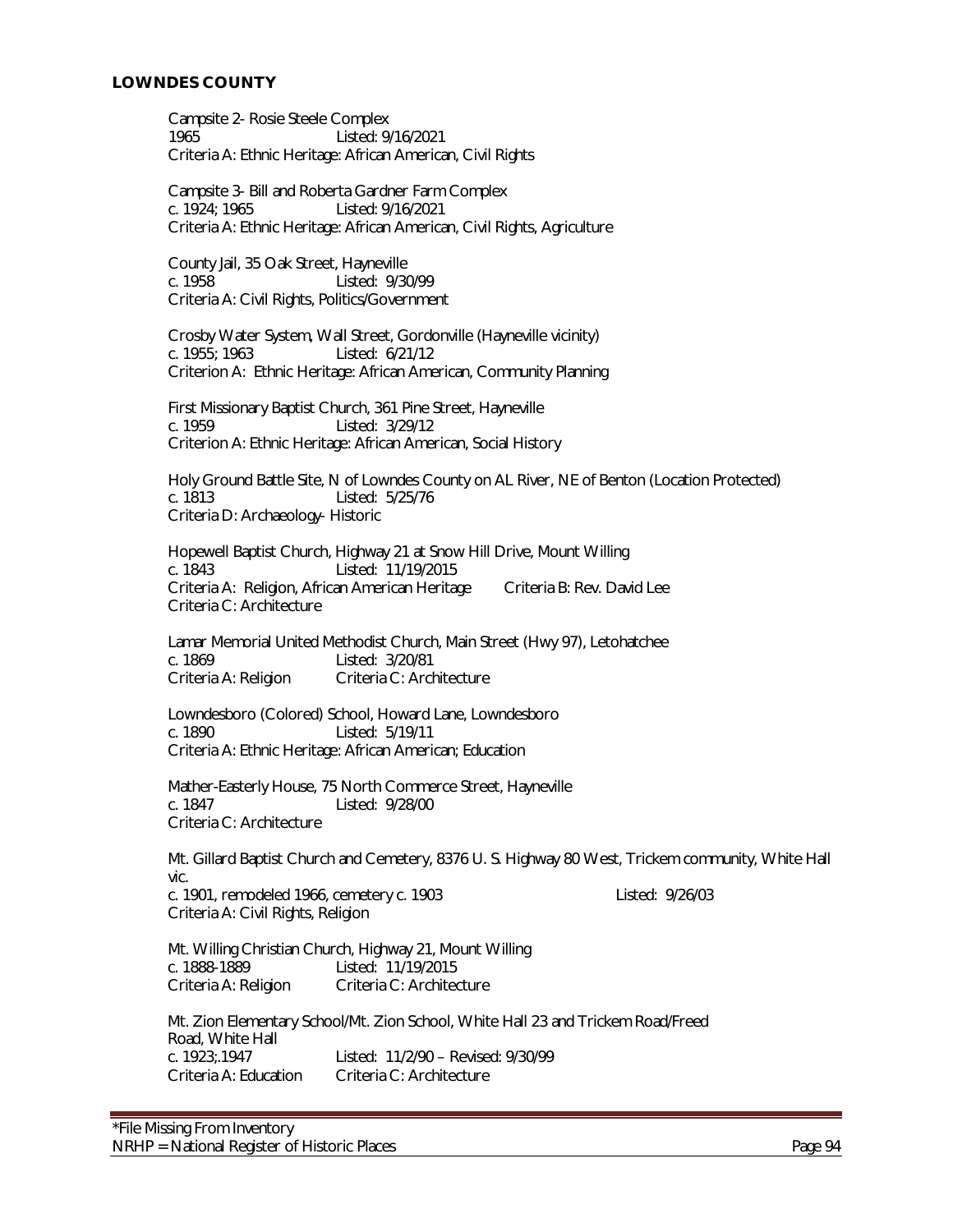Old Hayneville Baptist Church, 208 East Tuskeena Street, Hayneville c. 1890 Listed: 5/10/00 Criteria C: Architecture

Ramah Baptist Church, Calhoun Cutoff Road, Calhoun c. 1904 Listed: 9/30/99 Criteria A: Religion, Education

Rives, Alex and Annie, Home, County Road 23 near intersection with RR tracks, White Hall c. 1959 Listed: 2/21/13 Criteria A: Ethnic Heritage: African American; Social History

Salem Christian Church, 40 Salem Road, Letohatchee c. 1876 Listed: 12/15/11 Criteria A: Social History Criteria C: Architecture

SNCC Freedom House Complex, 756 Freedom Road, White Hall c. 1900, 1958 Listed: 9/30/99 Criteria A: Civil Rights, Politics/Government, Community Planning Criteria C: Architecture

Snow Cemetery, W of CR 11 .4 mi SE of Jct with Rd 21; Dutch Bend Community c. 1819 Listed: 9/12/88 Criteria A: Social History

Somerville-Harrell House, Pleasant Hill Listed: 11/2/90

Tent City, US Hwy. 80 & Lowndes CR 23, White Hall c. 1965 Listed: 9/30/99 Criteria A: Ethnic Heritage: African American, Civil Rights, Education, Community Planning

The Tyson Home (The Pillars), 500 South Broad Street, Lowndesboro (NRHP) Listed: 12/9/2021 Criteria C: Architecture

Williamson, James Spullock, House (Merry Oaks Farm), Hwy 31, Sandy Ridge (NRHP) c. 1860 Listed: 9/12/88 Criteria A: Politics/Government; Agriculture Criteria C: Architecture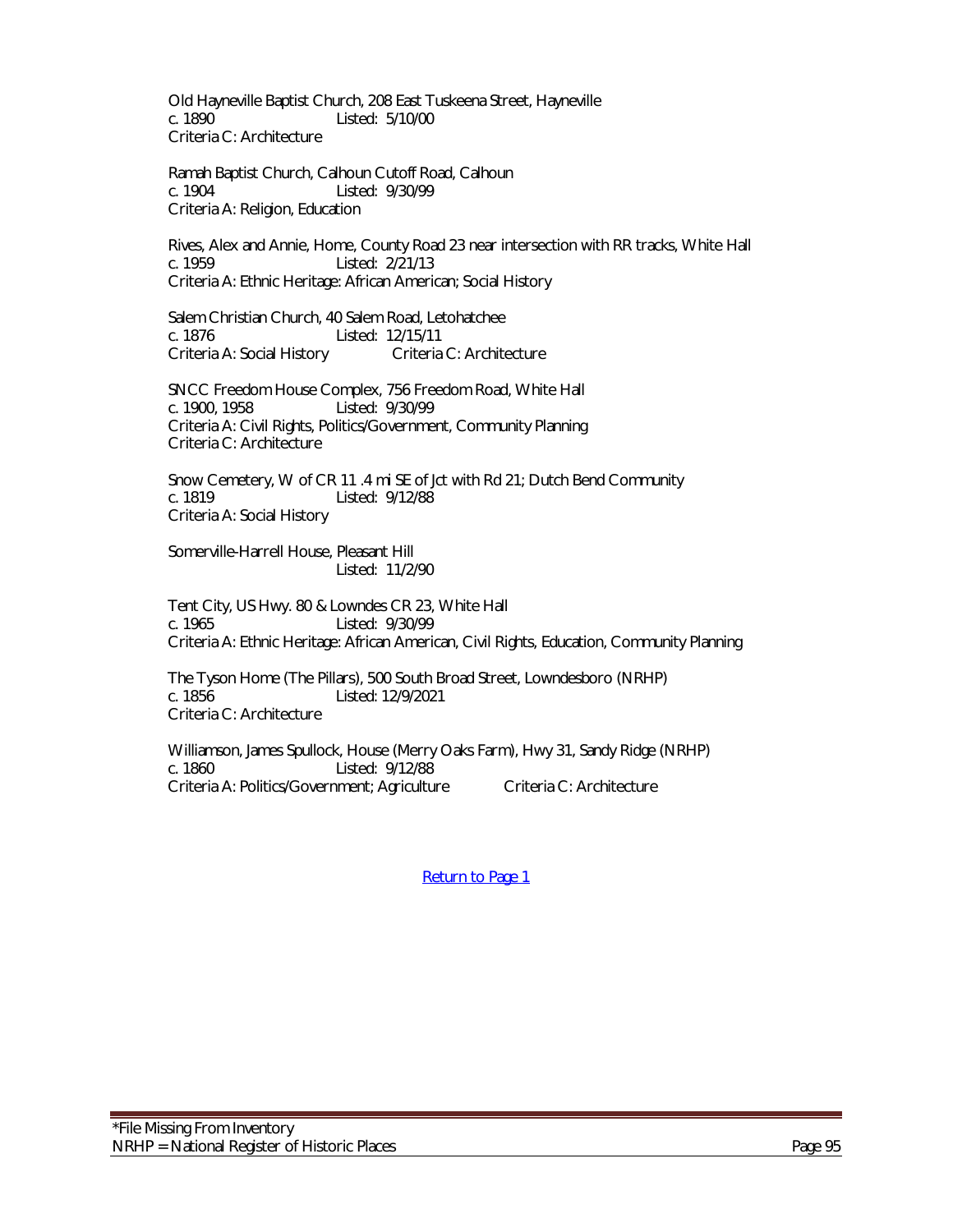Armstrong Church, Junction of CR 53 and 54; 4 mi S of Notasulga c. 1856 Listed: 3/11/76 Criteria A: Religion Criteria C: Architecture Bartram Trail, Tuskegee National Forest c. 1775-1776 Listed: No info. Criteria A: Social History Criteria B: William Bartram Butler Chapel A.M.E. Zion Church, 105 N Church Street, Tuskegee (NRHP) c. 1887 Listed: 4/16/85 Criteria A: Ethnic Heritage: African American, Education, Religion Criteria C: Architecture Camp Watts, Notasulga vic c. 1862-64 Listed: 7/29/92 Criteria A: Military Criteria D: Archaeology-Historic Creekwood, CR 79, 1/4 mi of junction of CR 10, Creek Stand (NRHP) c. 1840 Listed: 2/15/77 Criteria C: Architecture Ebenezer Baptist Church (Hardaway Baptist Church), CR 2, Hardaway Listed: 10/19/79 Criteria A: Religion, Social History Fort Davis Depot, Fort Davis c. 1904 Listed: 08/10/17 Criteria A: Commerce; Transportation Criteria C: Architecture Harris Barrett School, 3051 County Road 27, Tuskegee vic. c. 1903 Listed: 9/20/06 Criteria A: Ethnic Heritage: African American, Community Planning, Education Criteria C: Architecture Macon County Training School and Community Historic District, 6230 County Road 47, Tuskegee 12 C; 0 NC c. 1927-1977 Listed: 11/19/2015 Criteria A: Community Planning, Education, Ethnic Heritage: African American Notasulga High School, 500 E. Main Street 1935, 1965, 1993 Listed: 02/21/19 Criteria A: Education; Ethnic Heritage: African American Criteria C: Architecture Shiloh Missionary Baptist Church, Rosenwald School, and Cemetery, Shiloh Road, Notasulga (NRHP) c. 1902, 1914, 1922 Listed: 9/20/06 Criteria A: Ethnic Heritage: African American, Education, Religion, Social history Thompson, G.C., House, 304 N Main Street, Tuskegee (Moved to Montgomery - now Montgomery Visitor Center) c. 1855 Listed: 1/14/80 Tuskegee Public School Gymnasium, 101 East Price Street, Tuskegee c. 1939 Listed: 2/20/14 Criteria A: Education, Social History, Law, Politics/Government Criteria C: Architecture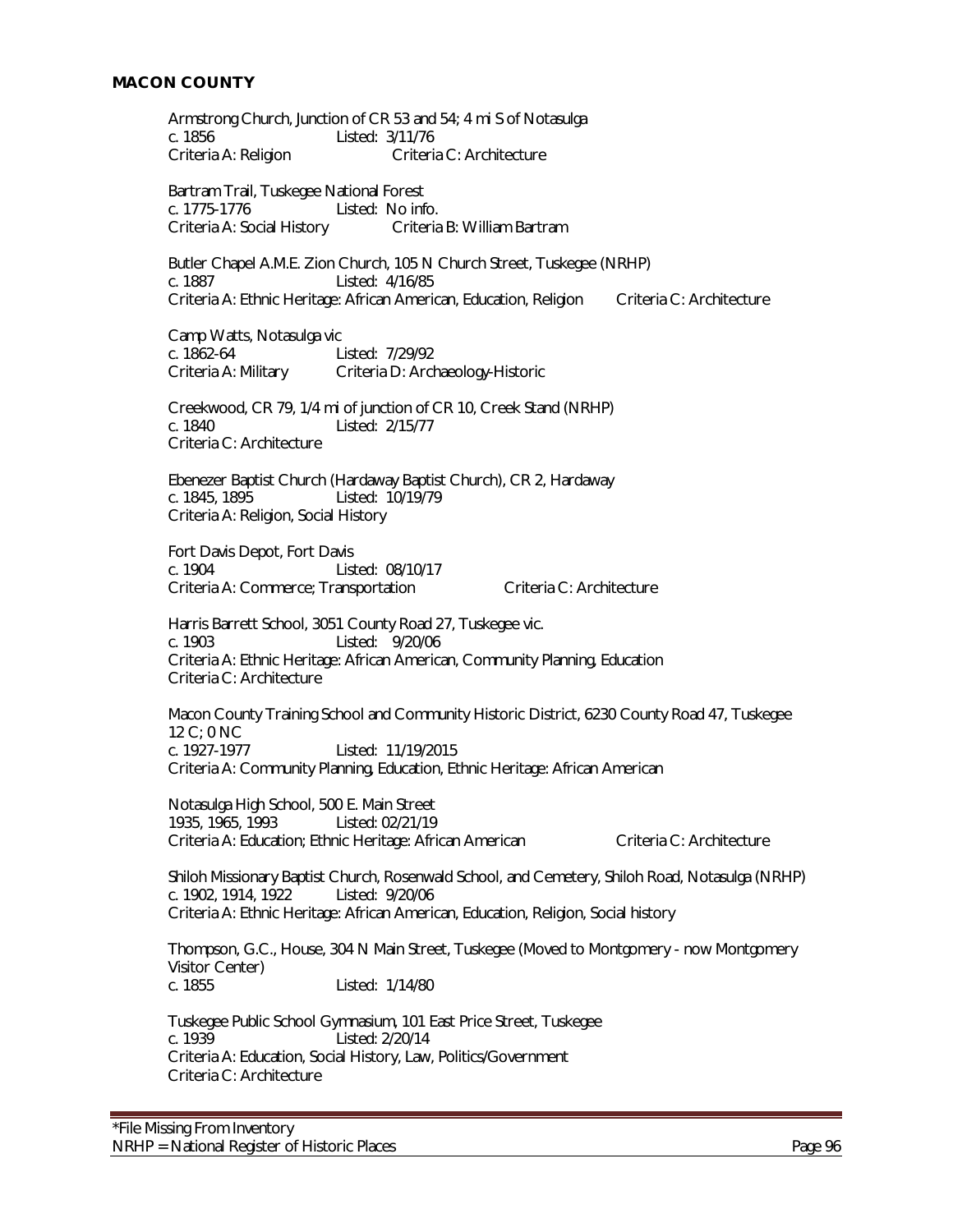Tuskegee Veterans Administration Medical Center, Tuskegee Listed: 4/14/92 Criteria A: Ethnic Heritage: African American, Military, Medical

Woodward-Bledsoe (The Annex), 500 S Elm Street, Tuskegee **(DEMOLISHED)** c. 1835 Listed: 8/31/82<br>Criteria A: Education Criteria Criteria C: Architecture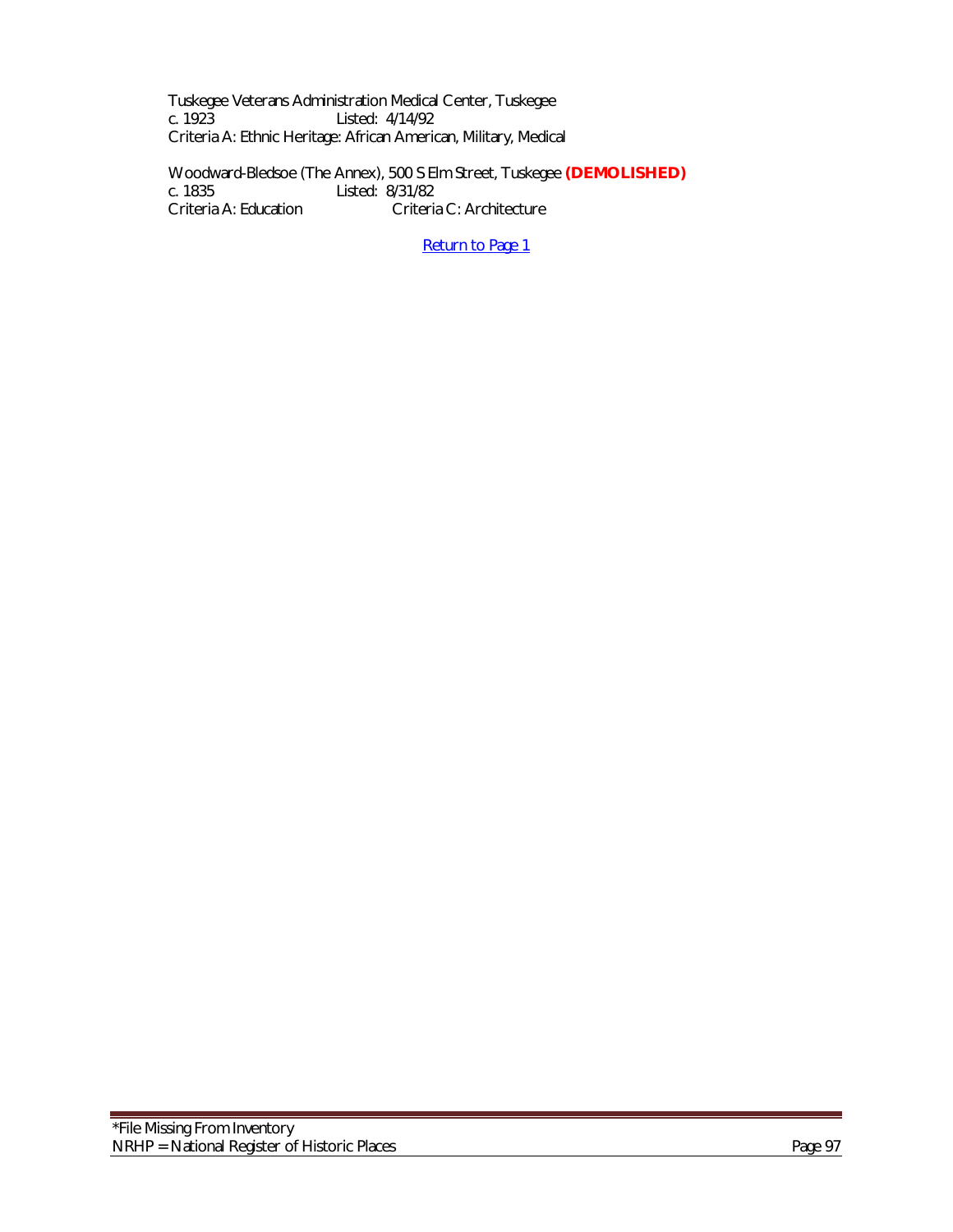Alabama A & M University Historic District, Normal c. 1911 Listed: 8/3/90 NRHP Listed: 12/31/01 Criteria A: Ethnic Heritage: African American, Education Criteria C: Architecture Allison-Hewlett House and Cemetery, 1829 Winchester Road, Huntsville c. 1823 Listed: 8/25/94 Criteria A: Exploration/Settlement, Agriculture Criteria C: Architecture Camp Monte Sano Archaeological Site, 4904 Panorama Drive, Monte Sano, Huntsville c. 1888-1898 Listed: 5/21/01 Criteria A: Military Criteria D: Archaeology- Historic Carpenter, Dr. James L., Home, 2354 Old Gurley Pike, New Hope Listed: 4/19/06 Criteria C: Architecture Cherokee Indian School House Land, 4024 Old Highway 431 South, Owens Cross Roads c. 1800s Listed: 7/11/06 Criteria A: Exploration/Settlement, Ethnic Heritage: Native American Criteria D: Archaeology Constitution Hall Park, Franklin Street and Gates Avenue, Huntsville<br>c. 1819 – Listed: 10/31/75 Listed: 10/31/75 Criteria C: Architecture Ditto's Landing, 301 W. Eugene Morgan Rd, Huntsville c. 1807 Listed: 9/30/99 Criteria A: Ethnic Heritage: Native American Criteria D: Archaeology East Hall (Oakwood Sanitarium), Oakwood Road, Huntsville c. 1909 Listed: 8/13/87 Criteria A: Social History "Fairview," 515 Randolph Avenue, Huntsville\* c. 1868 Listed: 10/20/77 Ford-Countess House, 920 Countess Road, Huntsville c. 1820s Listed: 10/31/13 Criteria C: Architecture Gurley Cumberland Presbyterian Church, College & Section Line Sts, Gurley c. 1912 Listed: 11/4/87 Criteria A: Religion Criteria C: Architecture Gurley Historic District, Gurley (NRHP) c. 1874-1972 Listed: 11/17/95 Criteria A: Commerce Criteria C: Architecture Harris Home for Children, 9906 North Memorial Parkway, Huntsville 1961 Listed: 4/30/20 House/Hinds Cemetery, east of Huntsville c. 1809-11 Listed: 3/22/91 Criteria A: Social History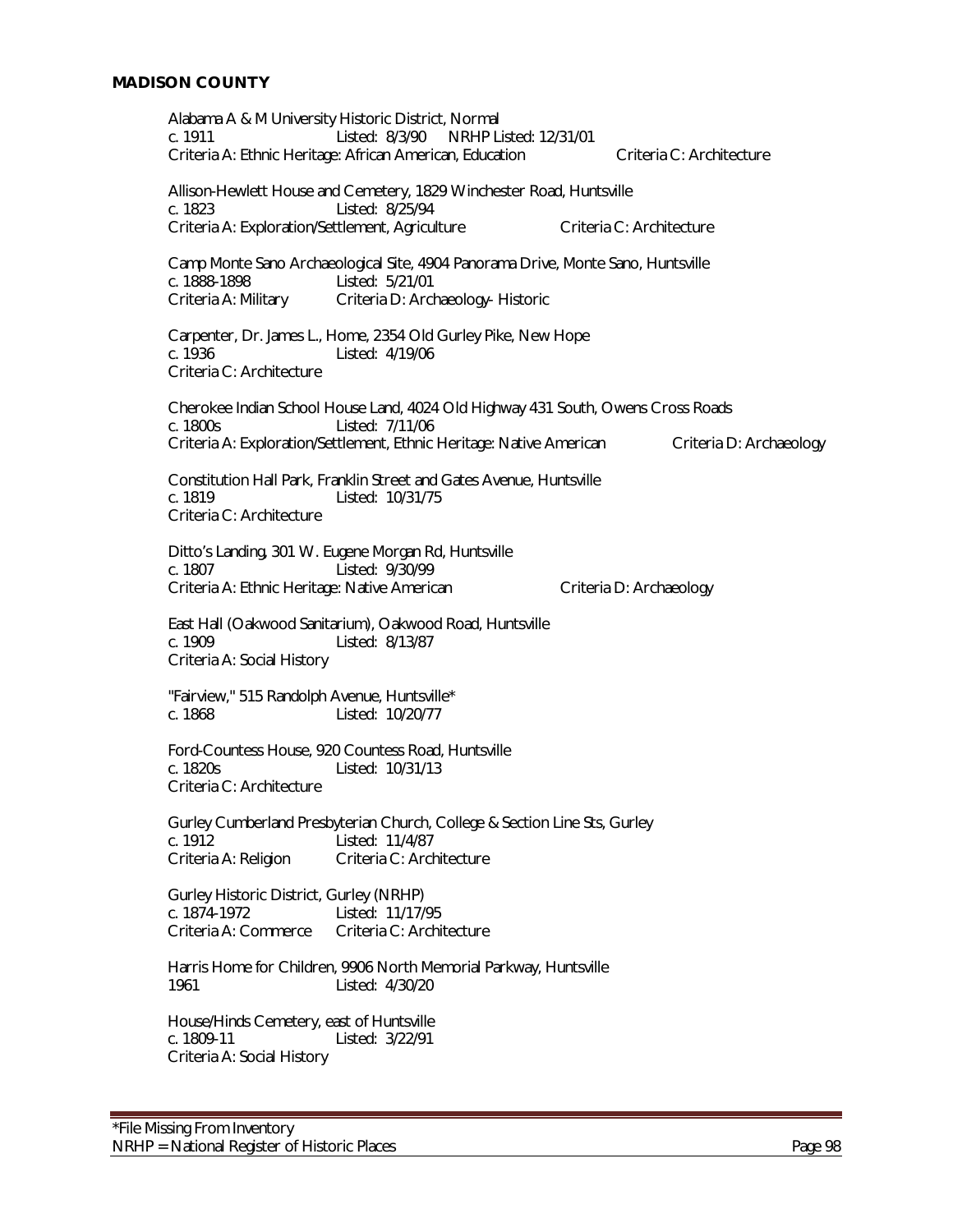Jordan-Moore-Kelly House and Cemetery c. 1828 Listed: 2/12/2015 Criteria A: Early Settlement/Exploration Jude-Crutcher, Huntsville (NRHP - George Jude House) c. 1812 Listed: 5/19/99 Criteria A: Ethnic Heritage: African American, Settlement Criteria C: Architecture Kranz-Dreger House, 610 Holmes Avenue NE, Huntsville (NRHP) 1917 Listed 3/24/2022 Criteria A: Social History Criteria C: Architecture Laura's View Train Station Archaeological Site, 4107 Shelby Avenue, Monte Sano, Huntsville c. 1889 Listed: 5/21/01 Criteria A: Transportation, Social History Criteria D: Archaeology Lee Mansion, 104 Metaire Lane, Madison c. 1818, 1840 moved to the current location in 1975 Listed: 3/24/05 Criteria A: Social History Criteria C: Architecture Leech-Hauer House, 502 Governor's Drive, Huntsville (NRHP) **\*** c. 1830 Listed: 7/28/78 Criteria C: Architecture Lewis-Powell House, 302 Church Street, Madison c. 1873 Listed: 11/15/12 Crietria B: A.H. Lewis Criteria C: Architecture Madison County Poorhouse Cemetery, New Market c. 1870-1935 Listed: 11/2/90 Criteria A: Social History Madison County Rosenwald School, 124 Kalea Lane NE, Meridianville c. 1923 Listed: 10/25/18 Criteria A: Education; Social History Criteria C: Architecture McCrary House, Riverton Road, NE of Huntsville (NRHP) **\*** c. Prior to 1830; 1870 Listed: 1/31/79 Criteria A: Agriculture Criteria C: Architecture Memphis and Charleston Railroad Freight Depot, 330 Church Street NW, Huntsville c. 1856<br>Criteria A: Transportation Criteria C: Architecture Criteria A: Transportation Monte Sano Elementary School, 1107 Monte Sano Blvd., Huntsville c. 1958-59, c 1976, 1998 Listed: 1/19/99 Criteria A: Community Planning, Education Monte Sano State Park, 5105 Nolen Avenue, Huntsville c. 1930s Listed: 6/19/96 Moore-Jordan-Busbin Mansion, 1997 Jordan Road, Huntsville (NRHP) c. Late 1840s Listed: 10/1/81 Criteria C: Architecture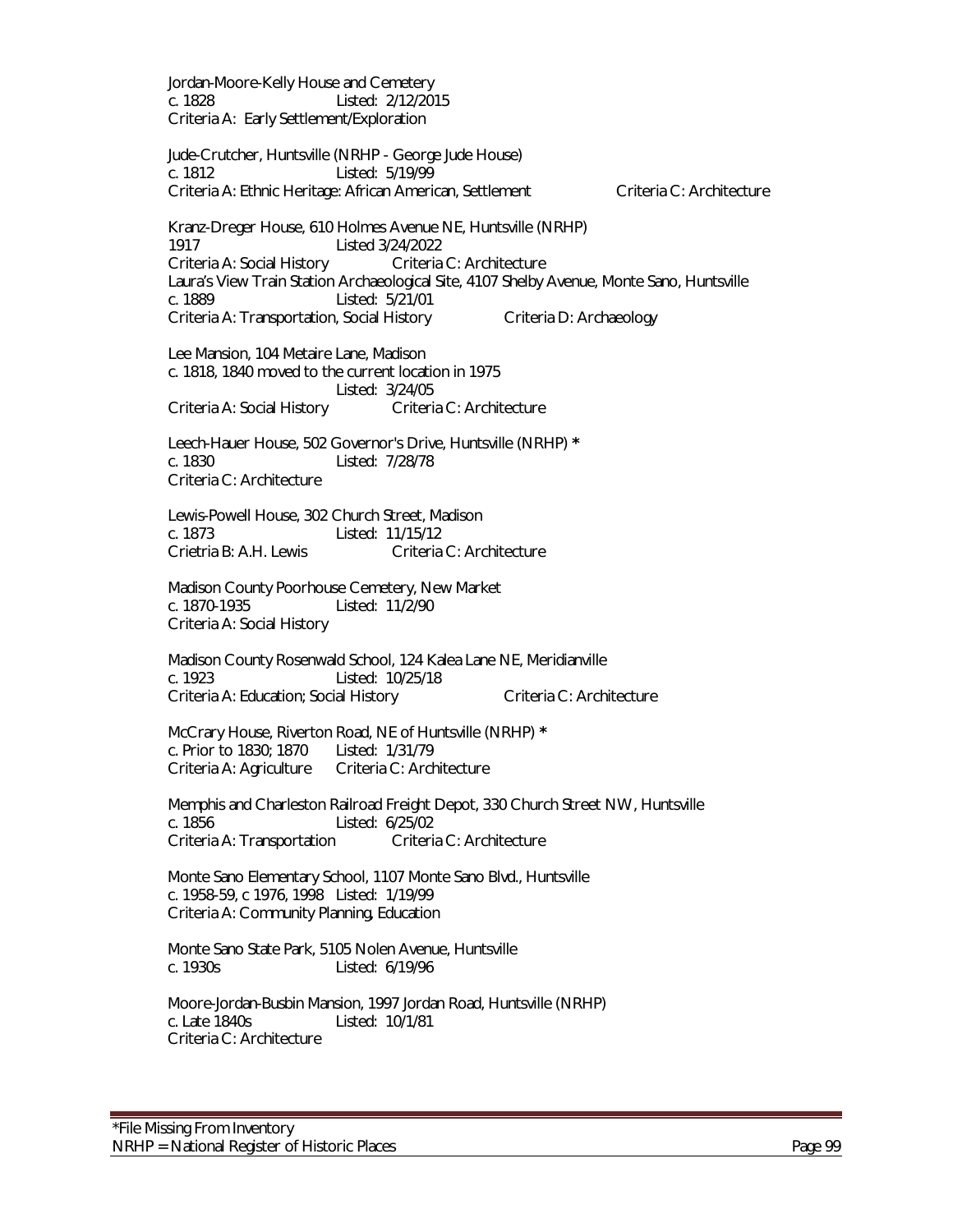New Hope High School, Main Street, New Hope (demolished) c. 1920; 1936 Listed: 6/14/77 Criteria A: Education Criteria C: Architecture

New Market Historic District, New Market (NRHP)<br>c. 1850-1940 Listed: 7/22/91 Listed: 7/22/91 Criteria A: Commerce Criteria C: Architecture

Otey House, North of Bob Wade Road, vicinity of Merdiannville (NRHP) **\*** c. 1850 Listed: 1/31/79<br>Criteria A: Agriculture Criteria C: Architecture Criteria A: Agriculture

Owens Cross Roads Church of Christ, 116 Wilson Mann Road, Owens Cross Roads **(demolished)** Listed: 2/4/00 Criteria C: Architecture

Phelps-Jones House, 6112 Pulaski Pike, Huntsville (NRHP) **\*** c. Early 1820s Listed: 1/31/79 Criteria A: Exploration/Settlement Criteria C: Architecture

Pioneer Log Cabin, 4024 Old Highway 431 South, Owens Cross Roads vicinity c. Early 19th century Listed: 9/20/06 Criteria A: Exploration/Settlement Criteria C: Architecture

Poplar Ridge School, 790 Poplar Ridge Road, New Hope c. 1858 Listed: 8/3/90 Criteria A: Education

 Quick, William LaFayette, House, 4 mi E Hwy 431N, 1877 Walker Ln, New Market c. Early 1900s Listed: 5/23/88 Criteria A: Transportation

Robert P. Cain Mercantile, 110 Main Street, Madison Listed: 06/20/13 Criteria A: Community Planning, Commerce, Social History Criteria C: Architecture

Schrimsher Farm/Sunrise Terrace Subdivision, 3518-4321 Panorama Dr & 3605, 3609, 3611 Skyview Dr, Huntsville<br>c.1950 Listed: 5/19/98 Criteria A: Community Planning, Social History

Simmons House, 795 Hughes Road, Madison\* c. 1850 Listed: 5/26/75

St. John AME Church, 229 Church Street NW, Huntsville 1970 Listed: 06/27/19 Criteria A: Religion, Ethnic Heritage: African American Criteria C: Architecture

Steamboat Gothic House, Lowe Avenue and South Green Street, Huntsville c. 1890 Listed: 10/27/75 Criteria C: Architecture

Steger-Nance House (Dr. Howard Place), 3141 Maysville Rd, Huntsville (NRHP) c. 1854 Listed: 9/24/81 Criteria C: Architecture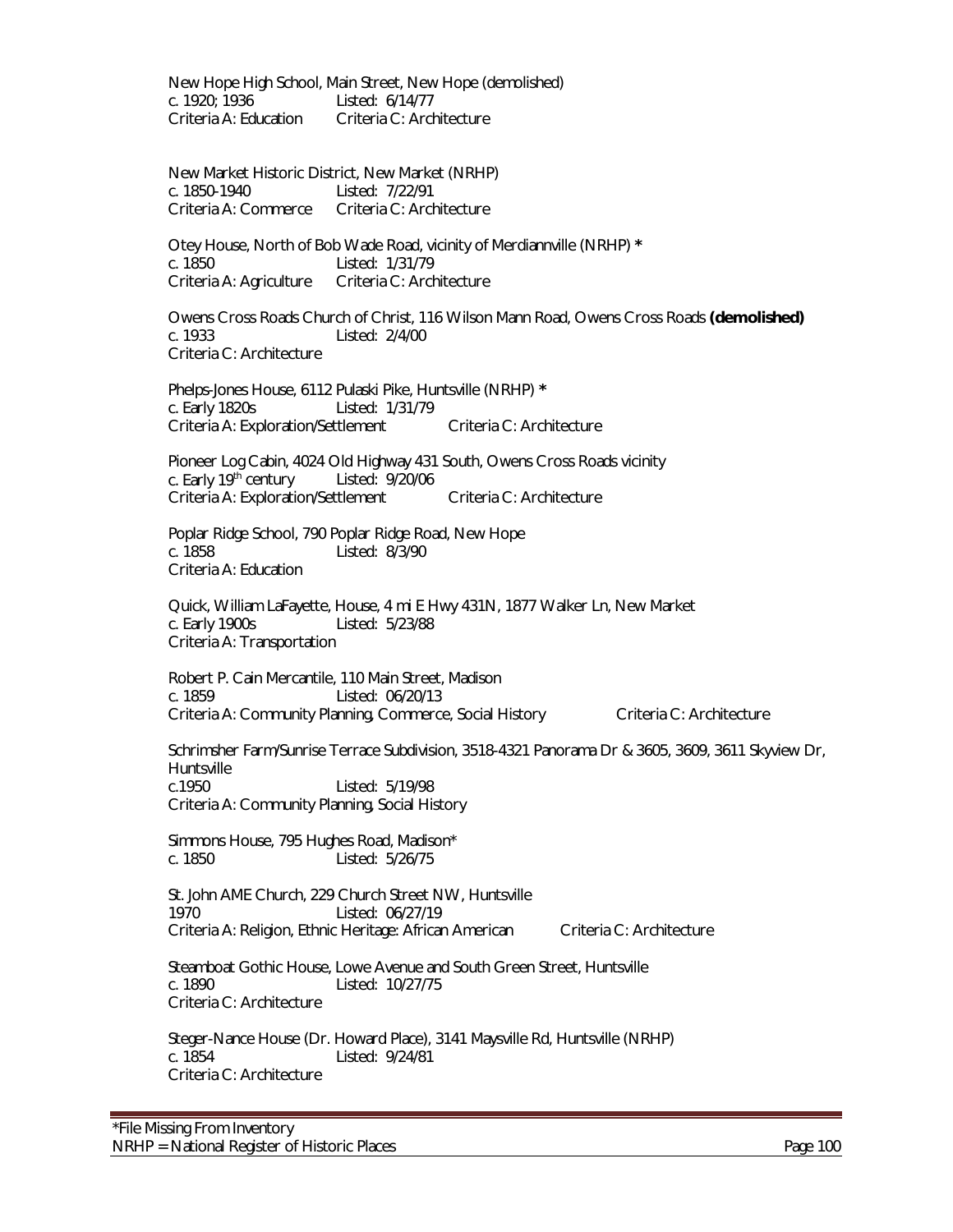Temple B'Nai Shalom, 103 Lincoln Street SE, Huntsville c. 1898 Listed: 7/29/77 Criteria A: Religion

The Cross on Round Top Mountain, Huntsville 1963 Listed: 12/10/20 Criteria A: Religion

Union Chapel (UAH), Campus of University of Alabama at Huntsville c. 1835 Listed: 9/9/75 Criteria A: Religion Criteria C: Architecture

Viduta Historic District, Monte Sano Mountain, Huntsville c. 1830-1930 Listed: 3/8/94 Criteria A: Community Planning

Warden's Residence, Wheeler National Wildlife Refuge/Triana Medical Clinic, 295-A Stone Street, Triana c. 1941 Listed: 2/2/01 Criteria A: Government Criteria C: Architecture

William Hooper Councill High School, 620 St. Clair Avenue, Huntsville c. 1927-1953 Listed: 2/2/01 Criteria A: Education, Ethnic Heritage: African American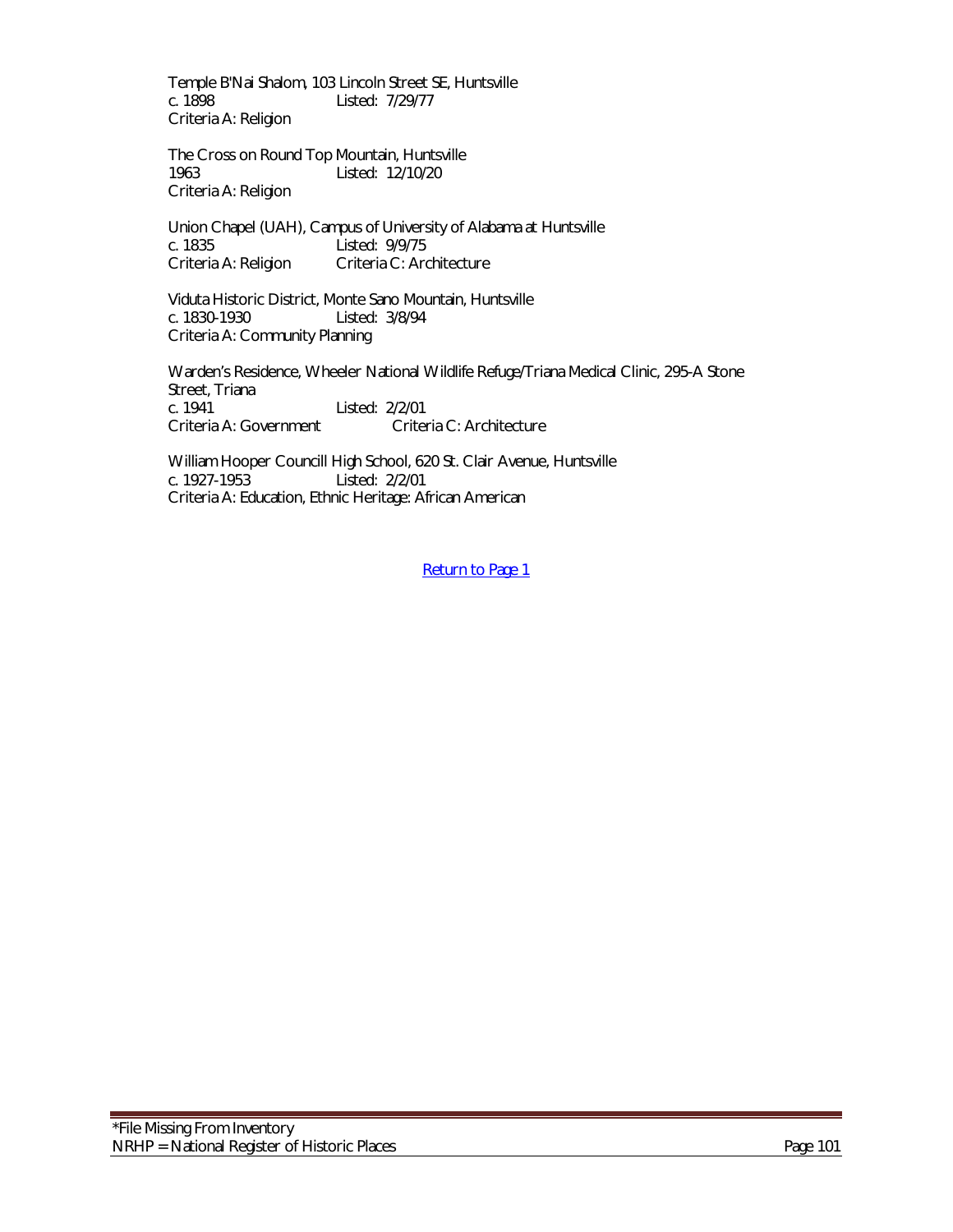#### **MARENGO COUNTY**

Altwood, Faunsdale, in 1988 moved to Cedar Crest Farms near Faunsdale (NRHP) c. 1836 Listed: 2/19/88 Criteria C: Architecture

Ashe Cottage (Ely House), 307 North Commissioners Ave, Demopolis (NRHP) **\*** c. 1832 Listed: 8/22/75 Criteria C: Architecture

Askew House (Beechwood), Hwy 43, Linden vic. c. 1847-48; Moved 1983 Listed: 7/29/92 Criteria C: Architecture

Bert & Mary Rosenbush House, 1669 Bert Rosenbush Road, Demopolis c. 1952-54 Listed: 8/5/10 Criteria C: Architecture

Bethel Baptist Church, McKinley c. 1840 Listed: 4/11/84 Criteria A: Religion Criteria C: Architecture

Bolton-Agee House, 704 North Main, Demopolis<br>c. Mid 1840s Listed: 10/4/78 Listed: 10/4/78 Criteria C: Architecture

Dayton "Town Hall," (Boddie Law Office) Dayton c. 1858 Listed: 9/9/77 Criteria A: Politics/Government Criteria C: Architecture

First United Methodist Church, 200 E Decatur Street, Demopolis c. 1895-1897 Listed: 10/4/78 Criteria A: Religion Criteria C: Architecture

Frank Lankster House, Linden c. 1954 Listed 12/9/2021 Criteria A: Ethnic Heritage: African American, Social History

Marengo County High School, 501 Range Street, Thomaston<br>C. 1909 - Listed: 3/24/95 c. 1909<br>Criteria A: Education Criteria C: Arch Criteria C: Architecture

Morning Star Baptist Church, 614 E Jackson Street, Demopolis c. 1914-1920 Listed: 5/13/88 Criteria C: Architecture

Putnam School, 3254 County Road 4, Putnam c. 1926 Listed: 8/5/10 Criteria A: Ethnic Heritage: African American, Education Criteria C: Architecture

Robertson Banking Company, 100 E Washington, Demopolis c. Early 1900s Listed: 10/12/76 Criteria A: Commerce Criteria C: Architecture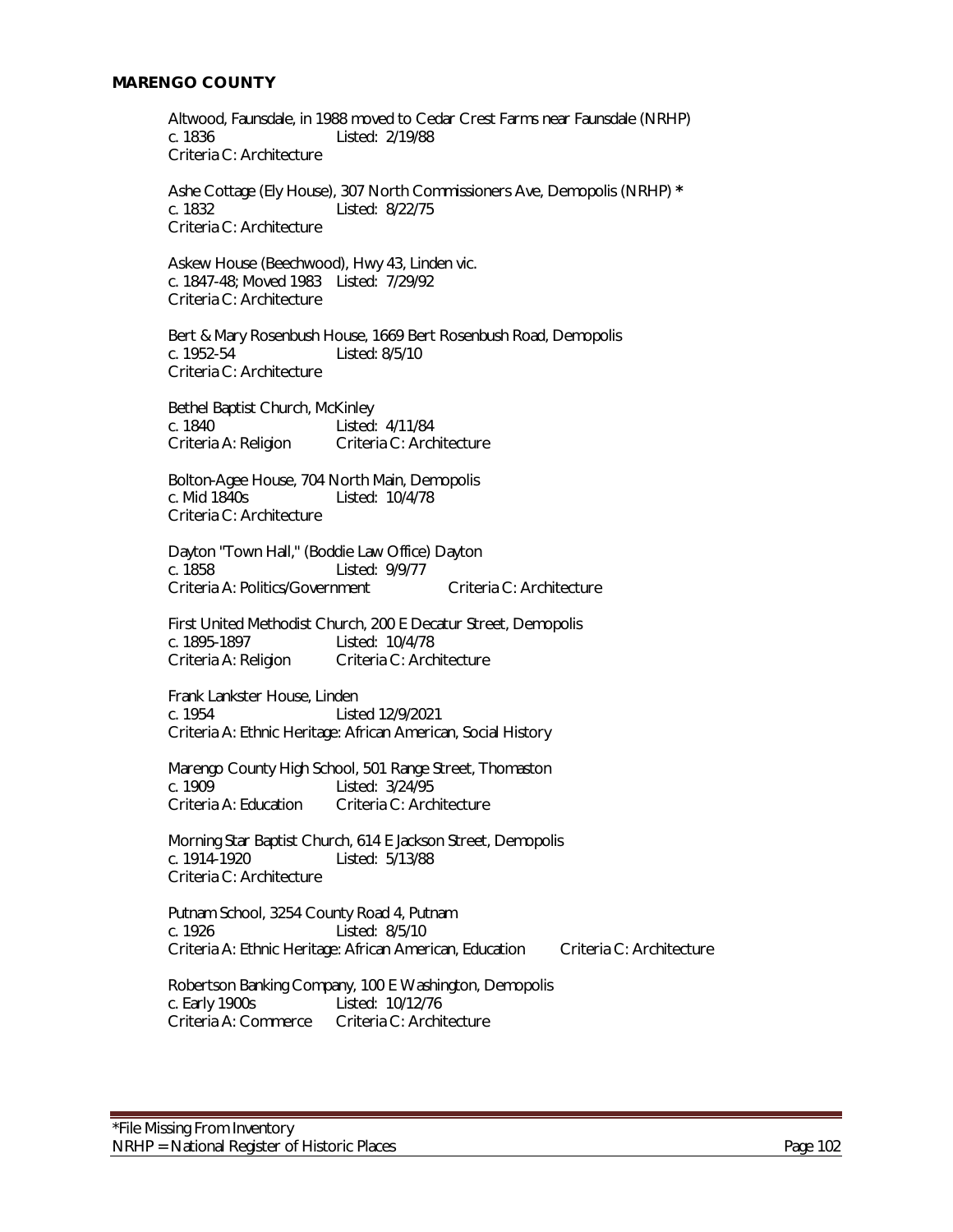Rosenbush Furniture Company, 101 North Walnut Street, Demopolis**\*** Listed: 6/20/78 Criteria A: Commerce

 Spight-Davis House, 201 S Strawberry Street, Demopolis c. 1854 Listed: 10/4/78 Criteria A: Social History Criteria C: Architecture

 St. Leo's Catholic Church, 309 S Main Street, Demopolis c. 1905 Listed: 1/31/79 Criteria A: Religion

Victorian House (Dr. Cock's Office), 209 South Strawberry Street, Demopolis c. 1890 Listed: 6/19/97 Criteria C: Architecture

Victorian House (Shelby's Boarding House), 400 East Washington Street, Demopolis c. 1890 Listed: 6/19/97 Criteria C: Architecture

Victorian House (Parr House), 401 East Washington Street, Demopolis **HISTORIC BUILDING DEMOLISHED/MODERN HOUSE ON SITE** c. 1890 Listed: 6/19/97 Criteria C: Architecture

Welch-George House, 400 S Strawberry Street, Demopolis c. 1882 Listed: 9/20/78 Criteria A: Social History Criteria C: Architecture

St. Luke Missionary Baptist Church, 2605 County Road 5, Gallion c. 1913 Listed: 12/01/16 Criteria A: Ethnic Heritage: African American; Religion, Social History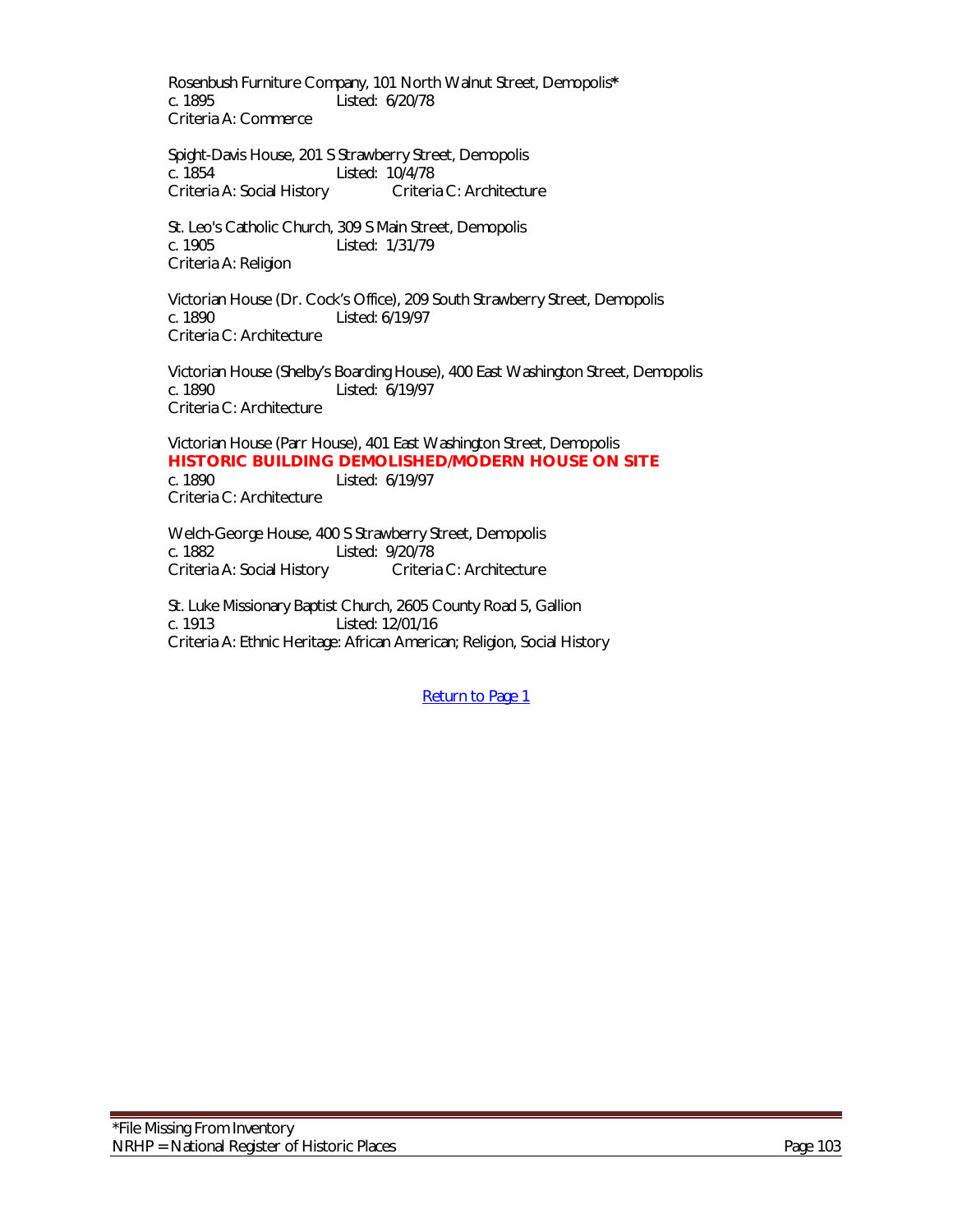Ada Hannah School c. 1965 Listed: 11/09/17 Criteria A: Ethnic Heritage: African America, Education

Dickinson's Store, Main Street, Brilliant c. 1907 Listed: 7/18/89 Criteria A: Commerce Criteria C: Architecture

Fite, Ernest, House and Fite Law Office, Military Rd, Hamilton (NRHP)<br>c. 1927-28 Listed: 12/4/92 Listed: 12/4/92 Criteria C: Architecture

Hamilton House, US 73, Hamilton c. 1875 Listed: 7/15/76 Criteria A: Exploration/Settlement, Military, Politics/Government

Henson Service Station, 7595 Highway 43 1942 Listed: 02/21/19 Criteria A: Social History, Transportation

"Hillcrest," Trull Drive, Winfield<br>c. 1921-22 Listed Listed: 9/6/84 Criteria C: Architecture

Johnson Rural Medical Museum, 16th Avenue Southwest, Hamilton c. 1902 Listed: 10/19/79 Criteria A: Social History

Judge Terrell House, 291 General Jackson Road, Pikeville c. 1820s Listed: 8/5/10 Criteria A: Exploration/Settlement, Politics/Government Criteria C: Architecture

Pastime Theatre, 1052 US Highway 43, Winfield c. 1937 Listed: 2/12/2015 Criteria A: Theatre, Social History

R.W. Harris & Son General Merchandise Store and Warehouse, Winfield c. 1911 (date of construction) – 1957 (cotton gin closed) Listed: 4/18/07 Criteria A: Commerce, Industry, Social History

Winfield Bank, 194 Bankhead Highway, Winfield c. 1961 Listed: 10/1/97 Criteria A: Commerce

Winfield High School Gymnasium, 481 Apple Ave, Winfield c. 1941 Listed: 7/15/2021 Criteria A: Education

Winfield WPA/NYA Building, 233 State Highway 253, Winfield 1940 Listed: 5/6/20<br>Criteria A: Social History Criteria C: Architecture Criteria A: Social History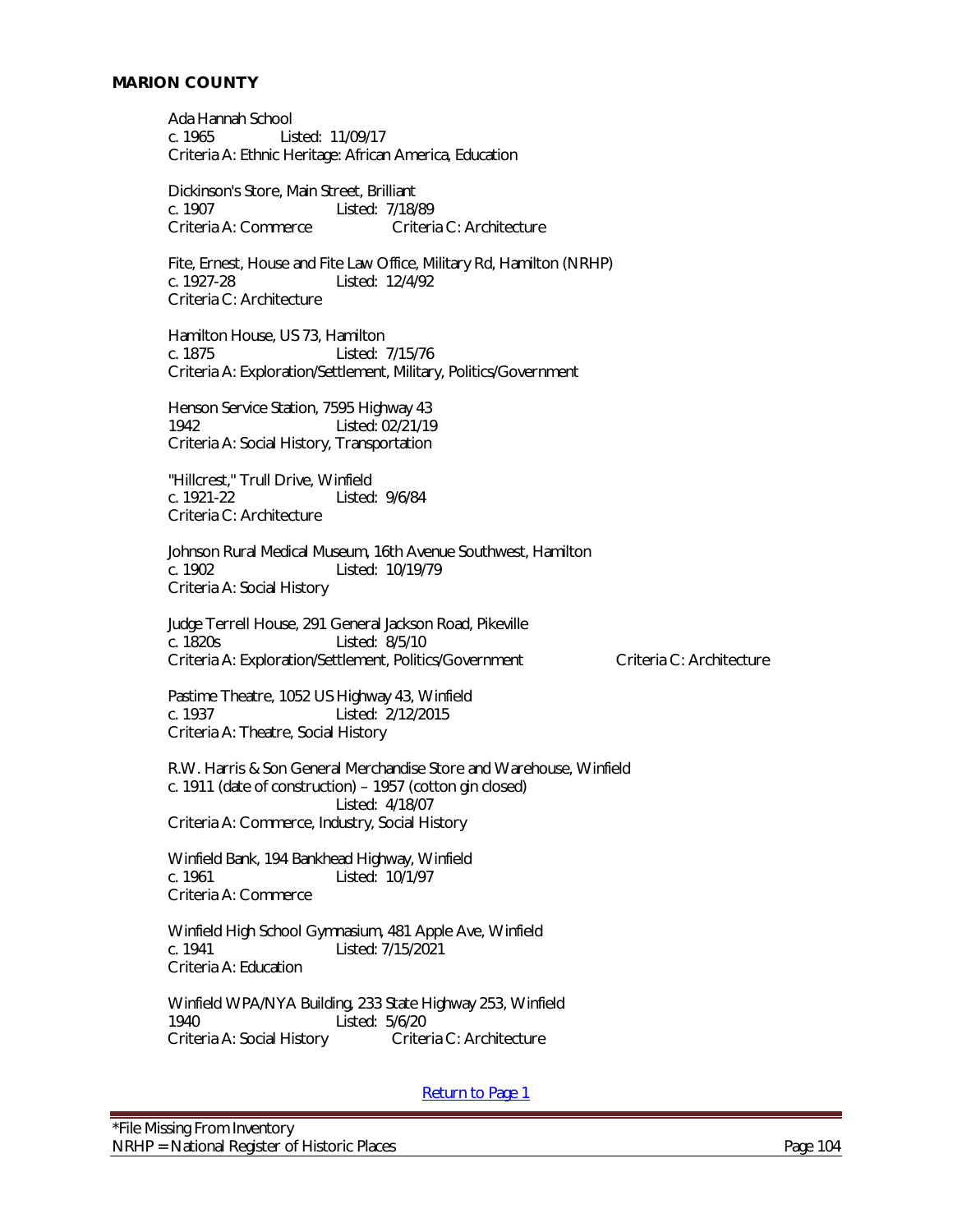Albertville High School, 402 East McCord Avenue, Albertville c. 1912 Listed: 3/24/95<br>Criteria A: Education Criteria C: Arch Criteria C: Architecture Boaz Elementary School, 500 Sparks Avenue, Boaz c. 1924 Listed: 6/26/03 Criteria A: Education Criteria C: Architecture Christ Episcopal Church, 607 E Main Street, Albertville c. 1882 Listed: 10/19/79 Criteria A: Religion Claysville School, 140 Claysville School Road, Guntersville c. 1928 Listed: 6/24/04<br>Criteria A: Education Criteria C: Arch Criteria C: Architecture Colonel Montgomery Gilbreath House, 353 Blount Avenue, Guntersville c. 1843 Listed: 6/26/03 Criteria A: Military, Politics/Government Criteria C: Architecture East Main Street Historic District, 400-623 East Main Street, Albertville<br>c. 1880-1974 Listed: 5/19/98 Listed: 5/19/98 Criteria C: Architecture Episcopal Church of the Epiphany, 2132 Debow Street, Guntersville **MOVED TO BOAZ** c. 1917 Listed: 6/19/96 Criteria A: Religion First Baptist Church and Cemetery, 225 South Main Street, Boaz c. 1922-23 Listed: 2/6/98 Criteria A: Religion Criteria C: Architecture/Funerary Art First National Bank, 400 Gunter Avenue, Guntersville c. 1926 Listed: 1/22/09<br>Criteria A: Commerce Criteri Criteria C: Architecture First Presbyterian Church, Corner of Gunter and Greenwood, Guntersville c. 1911 Listed: 10/19/79 Criteria A: Religion Guntersville Depot, 905 Railroad Avenue, Guntersville c. 1892 Listed: 3/7/02 Criteria A: Transportation Harbor Master Building at City Boat Docks, Guntersville **NO LONGER EXTANT** c. Mid 1950s Listed: 5/19/98 Criteria A: Recreation Criteria C: Architecture Hooper, A. R., House (aka Lake Guntersville Bed & Breakfast), 2204 Scott Street, Guntersville c. 1910 Listed: 1/22/09 Criteria A: Commerce Criteria C: Architecture Hotel Thompson, 108 1st Avenue, NE, Arab (NRHP) (Burned 1989) c. 1890; 1936 Listed: 8/22/85 Criteria A: Commerce Criteria C: Architecture

\*File Missing From Inventory NRHP = National Register of Historic Places Page 105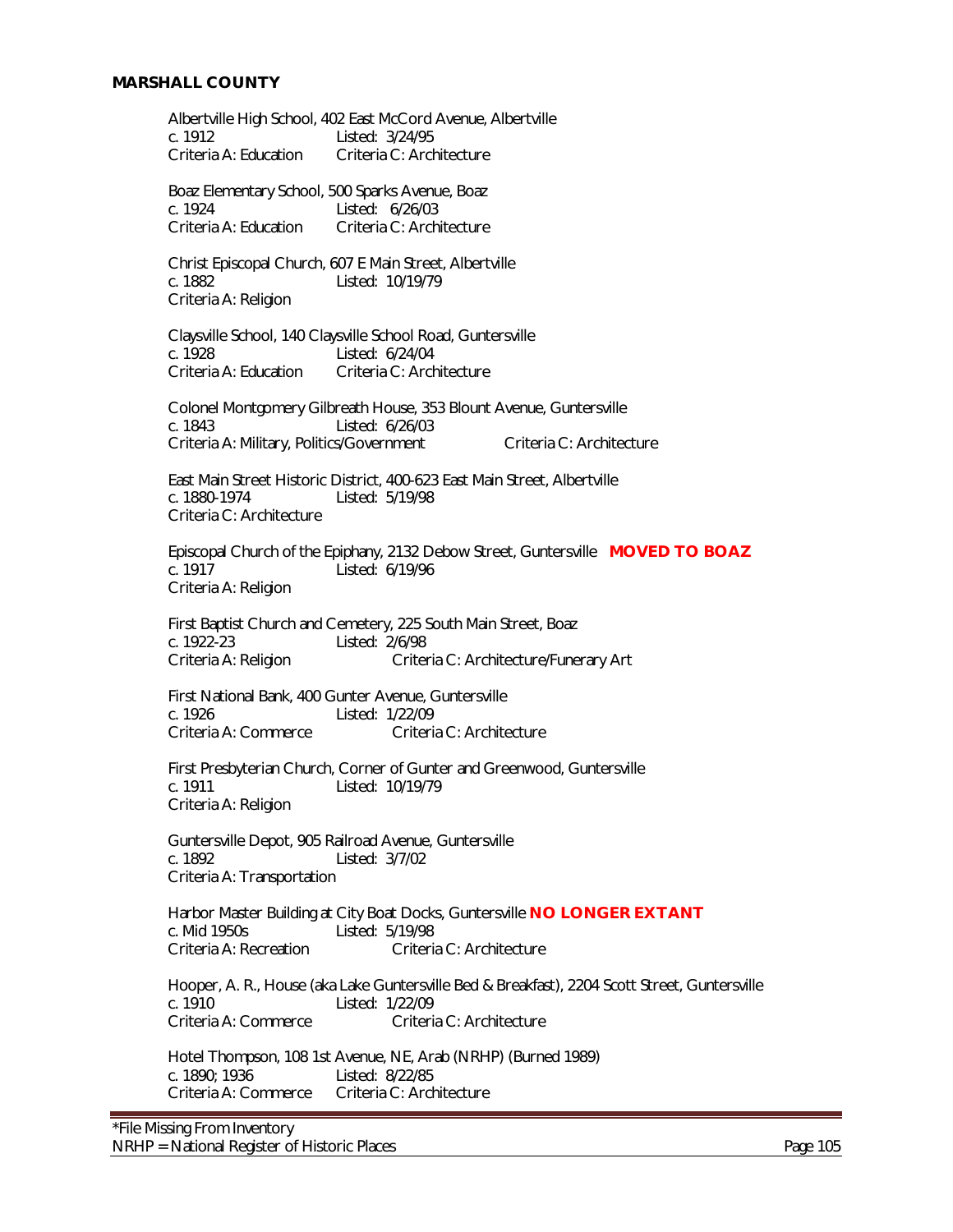Methodist Episcopal Church, South, Thomas and Darnell Streets, Boaz c. 1917 Listed: 6/30/95 Criteria C: Architecture

Powell, Howard Estate, 300 Gunter Avenue, Guntersville c. 1890 Listed: 8/25/11 Criteria A: Community History

Snead Junior College, 220 N Walnut St, 308 W Mann Ave, 201 College Ave, 300 Elder St, Boaz (NRHP) c. 1920-1942 Listed: 4/6/98<br>Criteria A: Education Criteria C: Arc Criteria C: Architecture

Snellgrove Homestead, 515 East Mann Avenue, Boaz (NRHP) Listed: 6/30/95 Criteria A: Exploration/Settlement Criteria C: Architecture

Spanish House (Carter House), 280 Gunter Avenue, Guntersville c. 1928 Listed: 9/15/75 Criteria A: Social History Criteria C: Architecture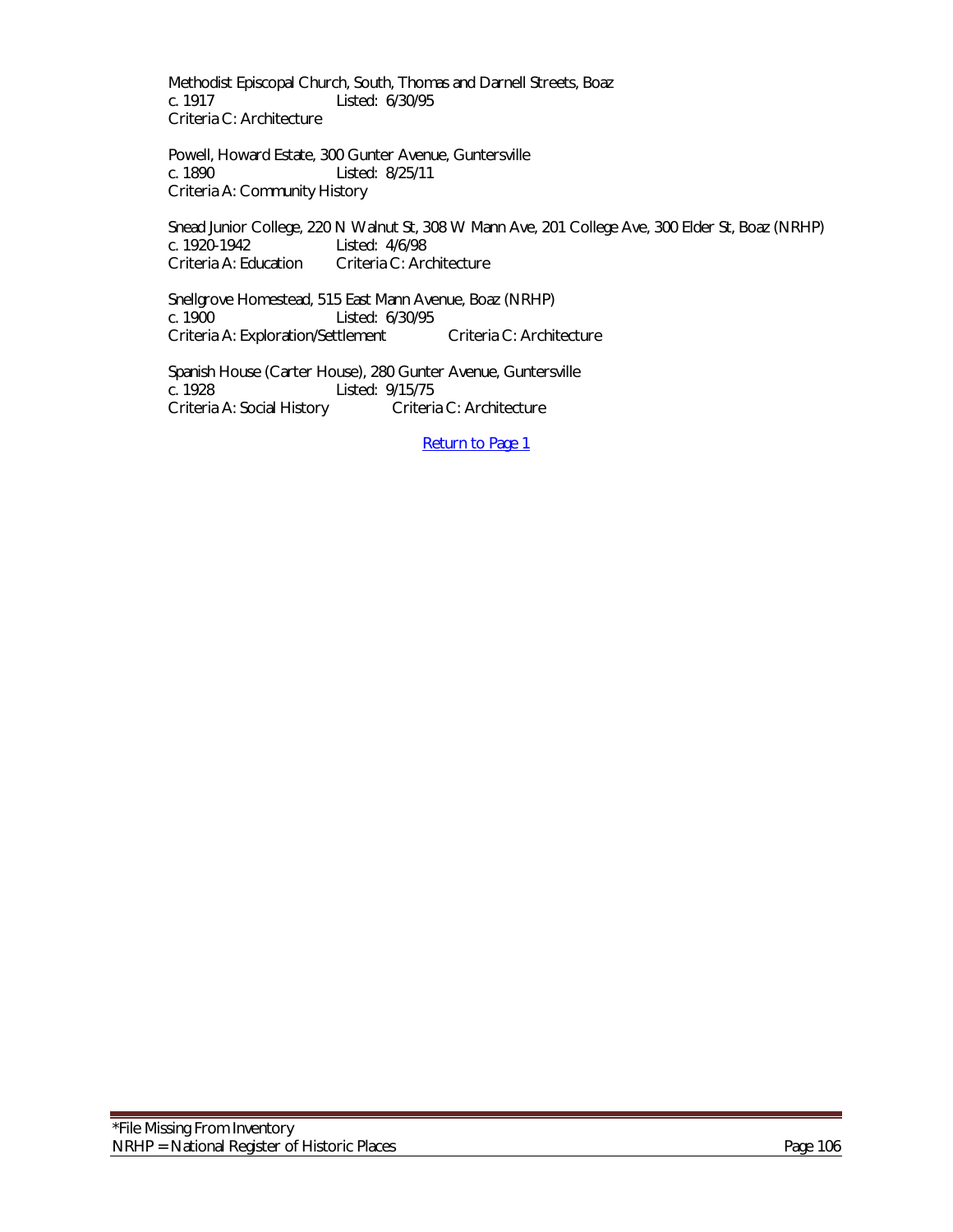Ace Theater, 501 Congress Street, Mobile c. 1940 Listed: 4/30/20 Criteria A: Ethnic Heritage: African American, Recreation/Entertainment

Alexander House, 217 Edington Place, Mobile c. 1853 Listed: 7/6/78 Criteria C: Architecture

Bankhead Tunnel, US 90, Mobile c. 1938 Listed: 1/25/77 Criteria A: Transportation Criteria C: Architecture

 Battleship Alabama Memorial Park, Battleship Parkway, Mobile Bay c. Launched 1942 Listed: 10/28/77 Criteria A: Military

Bellingrath Gardens and Home, 20 mi S of Mobile, near Theodore (NRHP) **\*** c. 1927; 1935 Listed: 9/14/77 Criteria C: Landscape Architecture

Blackwell House, 9635 Moffett Road, Semmes<br>c. 1951 Listed: 7/15/2021 Listed: 7/15/2021<br>Criteria C: Architecture Criteria A: Social History

Chunchula School c. 1909 Listed: 6/27/07 Criteria A: Education Criteria C: Architecture

Citronelle Depot, adjacent to Mobile & Ohio RR, Citronelle c. 1902; 1917 Listed: 2/20/86 Criteria A: Transportation, Social History Criteria C: Architecture

Coden Post Office, 14871-B Coden Belt Road, Coden c. 1906 Listed: 5/22/08 Criteria A: Social History, Art

Creola Station, 1584 Dead Lake Marina Road, Creola c. 1905<br>Criteria A: Religion Criteria C: Archi Criteria C: Architecture

Dawes-Theodore School, 5761 Theodore Dawes Road, Theodore c. 1911 Listed: 7/18/89 Criteria A: Education

Ebenezer Baptist Church of Cottage Hill, 5051 Ebenezer Drive, Mobile 1969 Listed: 9/12/19 Criteria A: Ethnic Heritage: African American, Religion Criteria C: Architecture Criteria D: Archaeology

Faith-Brown House, 65 South Ann Street, Mobile c. 1878 Listed: 9/9/77 Criteria C: Architecture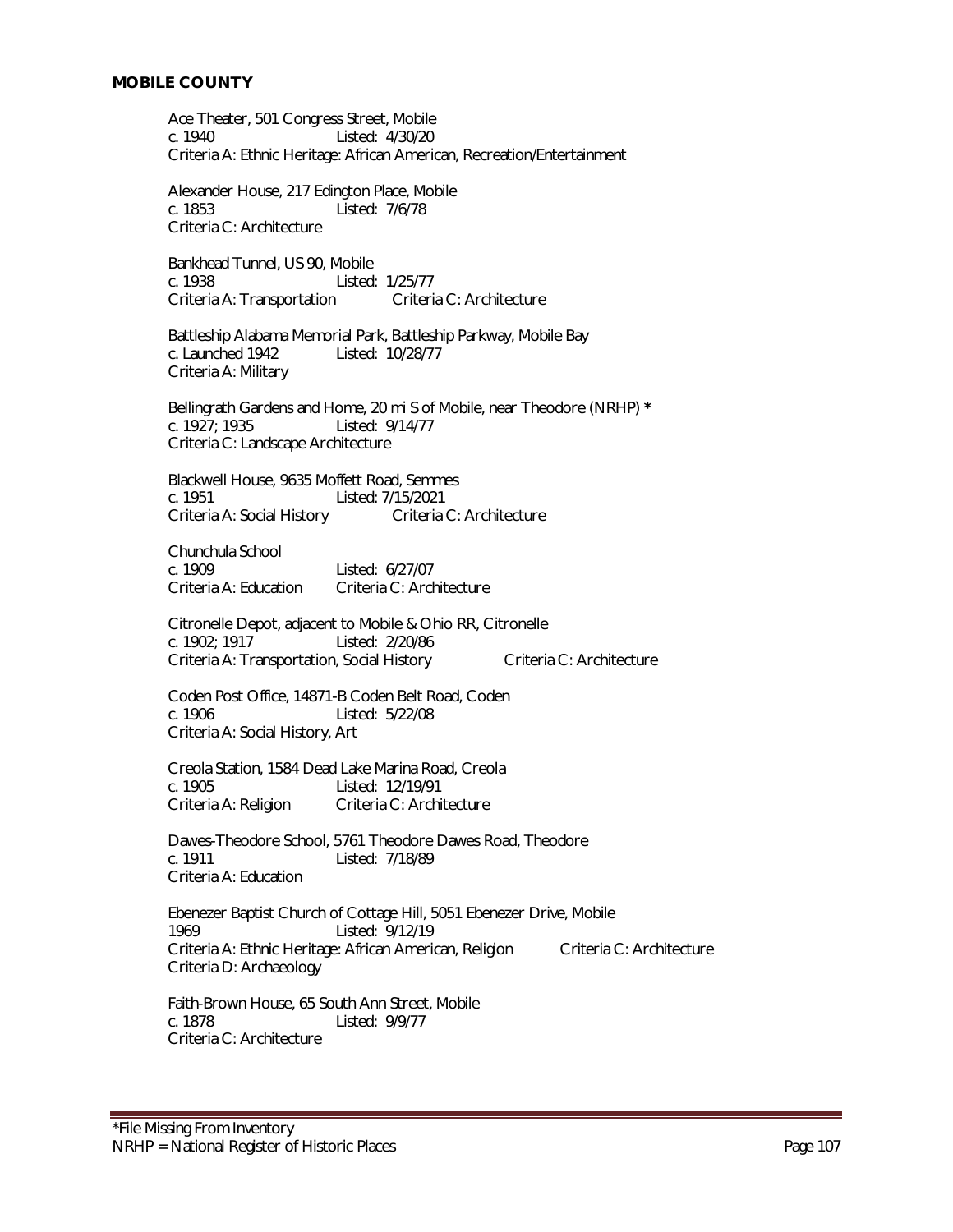Fowl River Community House, 5401 Fowl River Road, Theodore c. 1939 Listed: 3/24/95 Criteria C: Architecture Grant, Ella, School (House of Hope Inc), 740 W. Clark St, Prichard c. 1923 Listed: 3/8/94 Criteria A: Ethnic Heritage: African American, Education Criteria C: Architecture Gulf City Paper Company Site, 30 miles N of Mobile on US Hwy 45 c. 1867-1878 Listed: 7/17/81 Criteria A: Commerce Howell House, 8950 Moffett Road, Semmes c. 1897,1920 Listed: 9/16/2021<br>Criteria A: Social History Criteria C: Architecture Criteria A: Social History Kimball-McMillan-Yarborough, 1150 Dauphin Street, Mobile c. 1855 Listed: 7/29/77 Criteria C: Architecture Kirk House, 11525 Highway 43 North, Axis c. 1914 Listed: 5/28/09 Criteria C: Architecture Loper-Young House, 207 6<sup>th</sup> Street, Chickasaw c. 1919 Listed: 2/4/00 Criteria A: Industry, Social History Criteria C: Architecture Manley-Ruther House, 204 Lee Street, Chickasaw c. 1919 Listed: 2/4/00 Criteria A: Industry, Social History Criteria C: Architecture McDonald, Alfred Sidney, House, 222 Court Street, Chickasaw Listed: 2/4/00 Criteria C: Architecture Mose Hudson Tapia Library, 13885 S. Wintzell Ave., Bayou La Batre 1933; 1963<br>Criteria A: Social History Crite Criteria B: Dr. Mose Hudson Tapia Criteria C: Architecture Nan Grey Davis House, 5820 Katherine Hawkins Drive, Theodore c. 1921 Listed: 12/16/10 Criteria A: Social History Criteria C: Architecture Rabby House, 14871 Coden Belt Road, Coden c. 1840 Listed: 5/22/08 Criteria C: Architecture Rosa A. Lott School (Citronelle Consolidated School), 17740 Celeste Road, Citronelle c. 1948 Listed: 5/19/11 Criteria A: Ethnic Heritage: African American, Education Royal Oaks, 15360 Clark Road, Coden c. 1896 Listed: 7/15/2021 Criteria A: Social History Criteria C: Architecture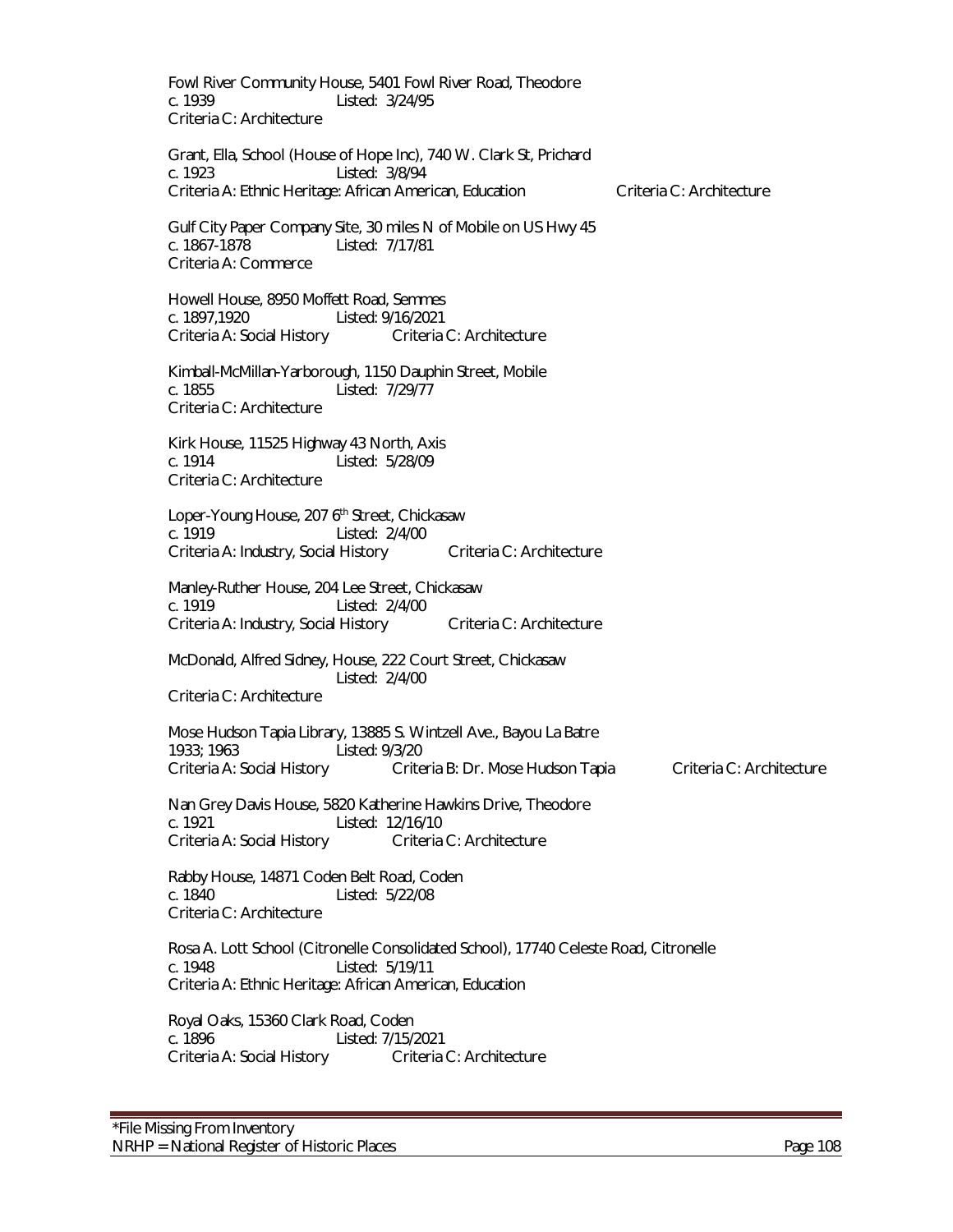St. Thomas Episcopal Church, 19030 Center Street, Citronelle c. 1895 Listed: 9/26/07 Criteria A: Religion Criteria C: Architecture Satsuma School, E side of Railroad S of Maple Ave, Satsuma c. 1936 Listed: 5/23/88 Criteria A: Education Semmes High School/Semmes Middle School, 3810 Wulff Road East, Semmes c. 1949; 1950 Listed: 12/9/2021 Criteria A: Education Semmes School, Wulff Road, Mobile c. 1902 Listed: 8/25/94 Criteria A: Education Shiloh Missionary Baptist Church, 2756 Old Shell Road, Mobile 1960 Listed: 12/19/19 Criteria A: Ethnic Heritage: African American, Religion Criteria C: Architecture Smith-Goolsby House, 209 Third Street, Chickasaw c. 1919 Listed: 9/30/99 Criteria A: Industry Criteria C: Architecture Stack, Jay W., House, 3054 Riverside Drive, Mobile Listed: 7/22/91 Criteria C: Architecture State Street A.M.E. Zion Church, 502 State St, Mobile (NRHP) **\*** Listed: 10/20/77 Criteria A: Ethnic Heritage: African American, Religion Criteria C: Architecture Steam Locomotive 1527, Municipal Park, Mobile c. 1926<br>Criteria A: Transportation Criteria C: Architecture Criteria A: Transportation Stone Street Baptist Church, 311 Tunstall Street, Mobile (NRHP) **\*** c. 1931 (1909) Listed: 4/11/84 Criteria C: Architecture Whistler Historic District (125), Prichard c. Turn-of-the-century Listed: 11/26/75

[Return to Page 1](#page-0-0)

Criteria C: Architecture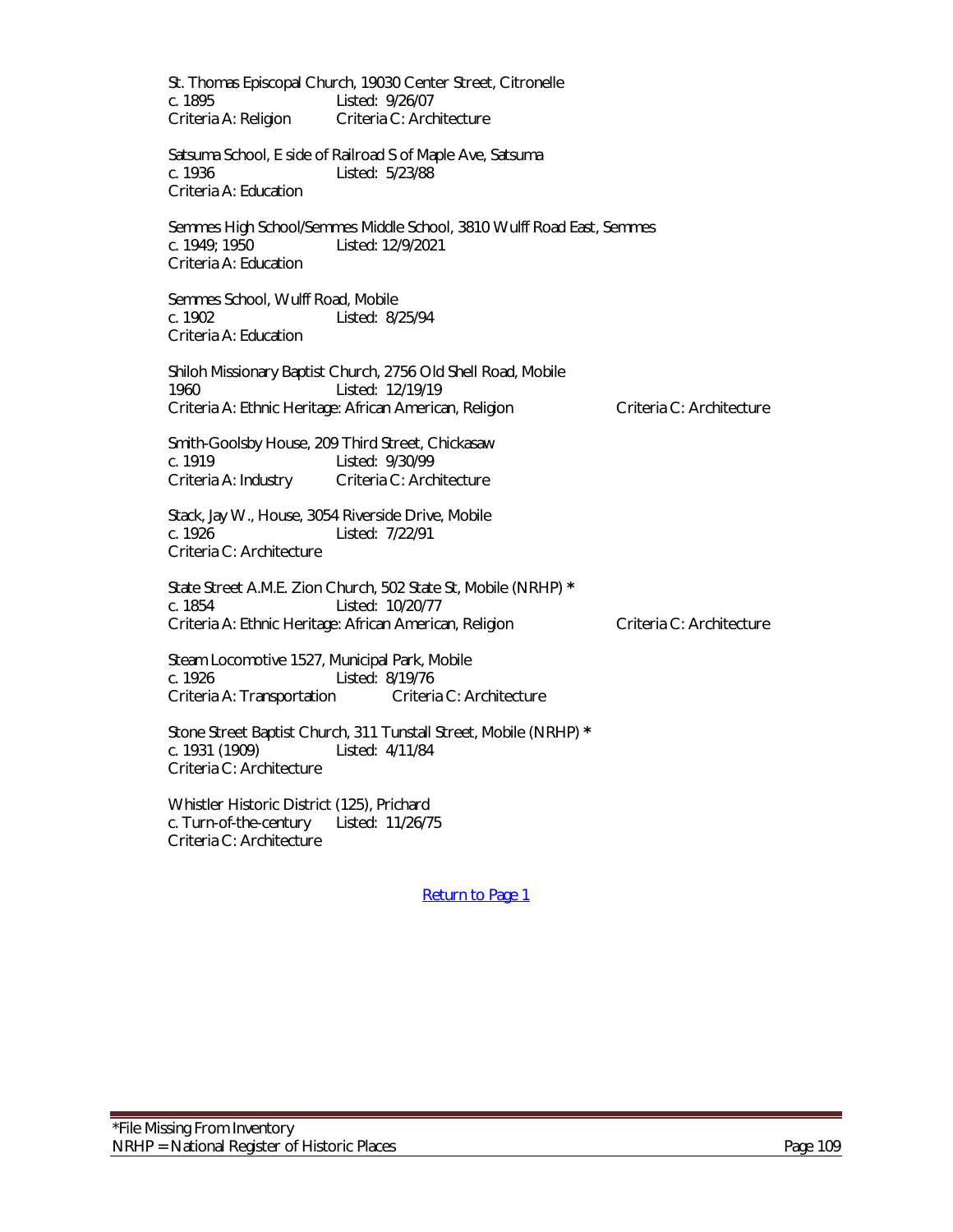Bethany Baptist Church and Cemetery, County Road #5, Burnt Corn c. 1874 (church) Listed: 5/3/01 c. 1874 (church)<br>Criteria A: Religion Criteria C: Architecture Concord Baptist Church, CR 56, Buena Vista c. 1904-1905 Listed: 1/31/78 Criteria A: Religion Criteria C: Architecture Dennis House, 621 N Mt. Pleasant Avenue, Monroeville c. 1905 Listed: 8/19/83 Criteria A: Social History Criteria C: Architecture First National Bank of Monroeville-Elbrecht Building, Monroeville c. 1925 Listed: 11/13/96 Criteria A: Commerce Criteria C: Architecture Hendrix-Morgan Home, Mexia Community c. 1904 Listed: 5/19/11 Criteria A: Social History, Agriculture Hybart, C. L., House, Monroeville<br>c. 1926 Listed: Listed: 5/22/08 Criteria C: Architecture Indian Springs Baptist Church and Cemetery, Indian Springs Road, 1.5 mi. w of Hwy 21, McWilliams vic. c. 1825 Listed: 6/26/03 Criteria A: Exploration/Settlement, Religion Criteria C: Architecture McDuffie Place, Franklin Vicinity c. 1860-1890 Listed: 5/22/08 Criteria A: Agriculture, Exploration/Settlement Criteria C: Architecture Monroe County Public Library, Monroeville c. 1938 Listed: 5/22/08 Criteria A: Community Planning Monroeville Rosenwald School Site and Industrial Jr. High School, Monroeville 1927; 1960 Listed: 12/10/20 Criteria A: Ethnic Heritage: African American, Education Mt. Pleasant Methodist Church and Cemetery, 471 County Road 8, Uriah c. 1820; 1895; c.1940; 2020 Listed: 3/24/2022 Criteria A: Religion, Education Criteria C: Architecture New Hope Baptist Church & Cemetery, Natchez, c. 1855 Listed: 2/4/00 NR Listed 7/7/05 Criteria A: Religion Criteria C: Architecture Old Salem Baptist Church, Frisco City 1950; 1952; 1978 Listed: 02/21/19 Criteria A: Religion Criteria C: Architecture/Funerary Art Old Scotland Presbyterian Church, 2 1/2 mi W of Tunnel Springs c. 1837 Listed: 5/23/88 Criteria A: Religion Criteria C: Architecture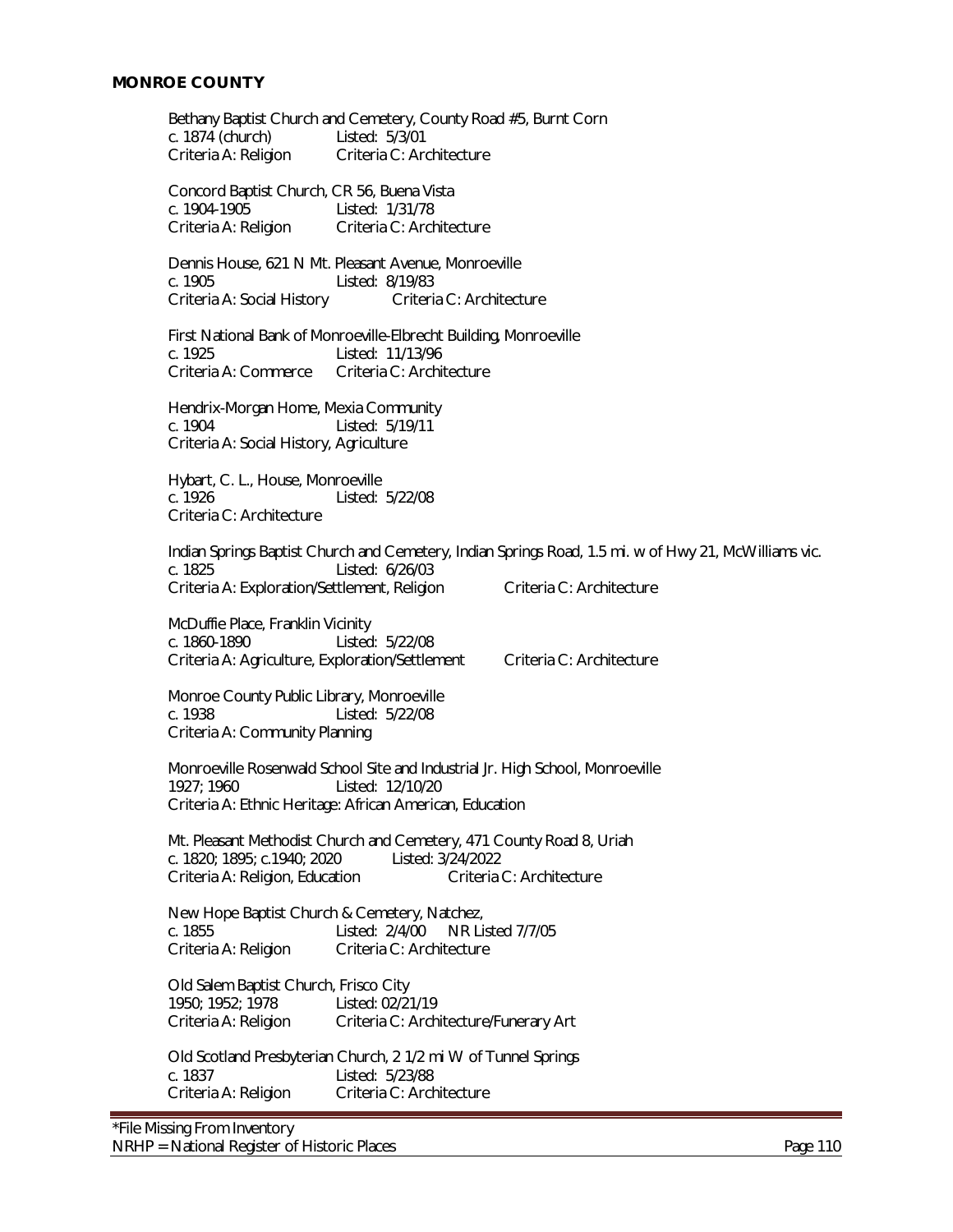Perdue Hill Masonic Lodge, US 84, Perdue Hill c. 1819 Listed: 11/1/76 Criteria A: Social History Rhodes, Calvin J., House, Excel-Frisco City Highway, Excel vic. c. 1890 Listed: 9/28/04 Criteria A: Agriculture

Rikard's Mill, AL Hwy 265, 3 mi N of Beatrice c. 1935, reconstructed 1993-94) Listed: 10/7/98 Criteria A: Industry Criteria C: Architecture

Turnbull House, Beatrice Listed: 06/14/18 Criteria A: Agriculture, Settlement

Village of Buena Vista (25), CR 56 betw Beatrice & Vredenburgh, Buena Vista c. Early 1800s Listed: 4/14/78 Criteria A: Exploration/Settlement Criteria C: Architecture

Watkins House, CR 5, Burnt Corn vcn<br>c. 1830 Listed: 10/4/ Listed: 10/4/93 Criteria C: Architecture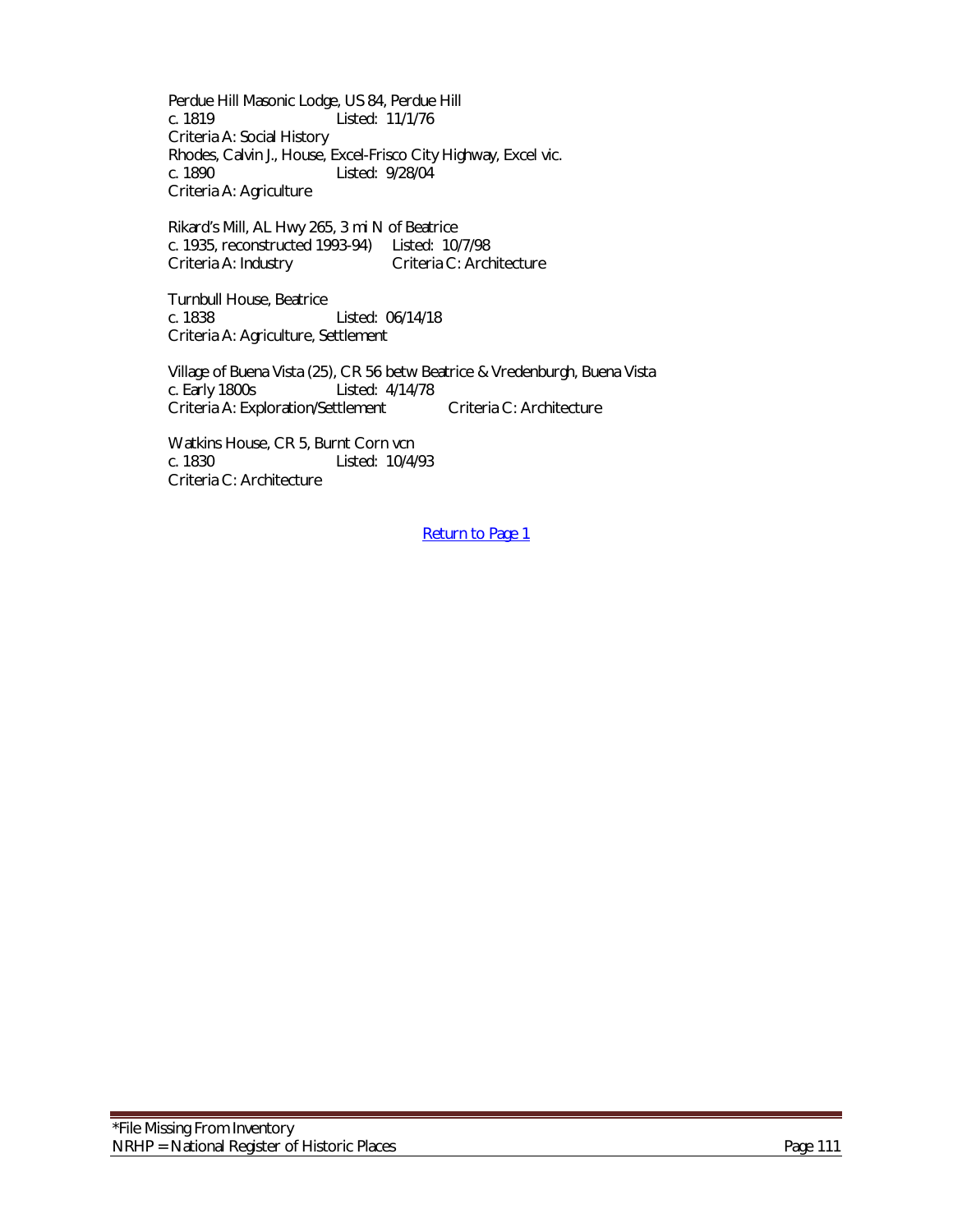#### **MONTGOMERY COUNTY**

Abner McGehee Burying Gound, Hope Hull c. 1827-1935 Listed: 11/13/96 Criteria B: Abner McGehee

Alabama War Memorial, 120 North Jackson, Montgomery c. 1968 Listed: 10/28/77 Criteria A: Social History

Alabama State University Historic District, Montgomery (NRHP) c. 1916-1945 Listed: 8/25/94 Criteria A: Education Criteria C: Architecture

Barnes, J.M., House, Highway 331, Montgomery c. 1898 Listed: 12/19/91 Criteria C: Architecture

Belser-Marshall House, Old Pike Road, Mt. Meigs **(Demolished c. 2006)** c. 1840 Listed: 3/12/97 Criteria A: Agriculture Criteria C: Architecture

Bethel Cemetery, Pintlala<br>c. 1843-1962 Listed: 9/30/99 Criteria C: Funerary Art

Bethlehem Primitive Baptist Church & Cemetery, Lapine c. 1932 Listed: 5/19/11 Criteria A: Religion Criteria C: Architecture

Bertha P. Williams Library, Montgomery 1960 Listed: 10/25/18 Criteria A: Civil Rights, Ethnic Heritage: African American Criteria C: Architecture

Black Bricklayers Hall, 530 S. Union Street, Montgomery 1912 Listed: 02/21/19 Criteria A: Civil Rights, Ethnic Heritage: African American

 Booth, Margaret, School for Girls (Montgomery Fellowship House for Men) 529 Sayre Street, Montgomery Listed: 4/11/84 Criteria A: Education Criteria C: Architecture

Brame-Cody-Neal House, 402-404 South Hull Street, Montgomery (NRHP) **\* (Demolished)**  Listed: 1/29/80

Brantwood Children's Home, Montgomery c. 1928 Listed: 11/09/17 Criteria A: Social History Criteria C: Architecture

Browder, Aurelia Eliscera Shines House, 1012 Highland Avenue, Montgomery\* c. 1920 Listed: 8/5/10 Criteria A: Civil Rights, Ethnic Heritage: African American Criteria C: Architecture

Cecil Rosenwald School, Cecil vicinity c. 1923 Listed: 4/1/10 Criteria A: Ethnic Heritage: African American, Education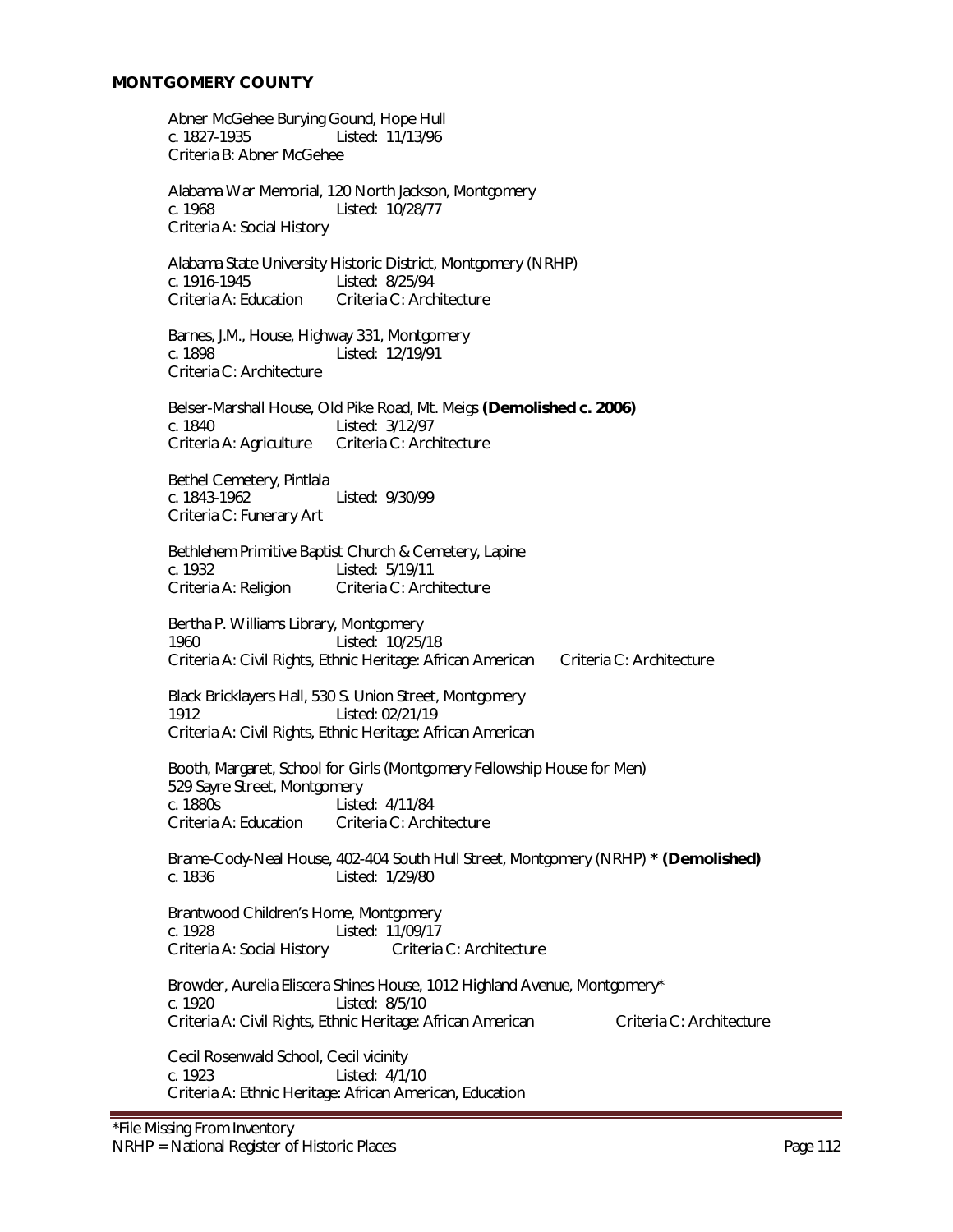Centennial Hill Historic District, Montgomery (encompasses 300-500 blocks of S. Jackson St.) Listed: 4/14/92 Criteria A: Ethnic Heritage: African American Criteria C: Architecture Church of the Good Shepherd, 439 South Jackson Street, Montgomery c. 1900-1901 Listed: 1/29/80 Criteria A: Ethnic Heritage: African American Criteria C: Architecture Claudette Colvin House, Montgomery c. 1940 Listed: 8/5/10 Criteria A: Civil Rights, Ethnic Heritage: African American Criteria B: Claudette Colvin Clay Street Baptist Church, 830 Clay Street, Montgomery\* c. 1956 Listed: 9/20/06 Criteria A: Civil Rights, Ethnic Heritage: African American Criteria C: Architecture Cleveland Court Apartments (620-638), 620-638 Rosa Parks Avenue, Montgomery c. 1943 Listed: 3/30/89 (NRHP 10/29/2001) Criteria A: Civil Rights Cole (Nat King)-Samford House, 1524 St. John Street, Montgomery **(moved to 917 South Jackson Street c. 2007)** c. 1915 Listed: 2/15/77 Criteria B: Nat King Cole Community House (Jackson Community House) 409 S Union St, Montgomery (NRHP) c. 1853 Listed: 7/21/78 Criteria C: Architecture Cottage Hills Historic District, bounded by Goldthwaite, Bell, Holt, Clayton, Montgomery (NRHP)**\*** c. Late 19th-Early 20th century Listed: 4/16/75 Criteria C: Architecture Cradle of the Confederacy RR Museum of Montgomery, Alabama, Inc. (Louisville & Nashville Baggage Car No. 1456) Union Station, 318 Water St, Montgomery **(This museum was made up of railroad cars; some cars were moved to other museums; caboose moved to Montgomery Urban Garden. It was originally housed in the Montgomery Train Shed, which still exists).** c. 1926-1974 Listed: 1/29/80 Criteria A: Social History Davis Theater for the Performing Arts, 247 Montgomery Street, Montgomery c. 1929 Listed: 4/11/84 Criteria A: Entertainment/Recreation Criteria C: Architecture Davis, Tony Jr., House, 20 Davis Road, Hope Hull\* c. 1871 Listed: 12/4/92 Criteria A: Exploration/Settlement Criteria C: Architecture

Day Street Baptist Church, 861 Day Street, Montgomery c. 1882 Listed: 6/20/78<br>Criteria A: Civil Rights Criteria C: Architecture Criteria A: Civil Rights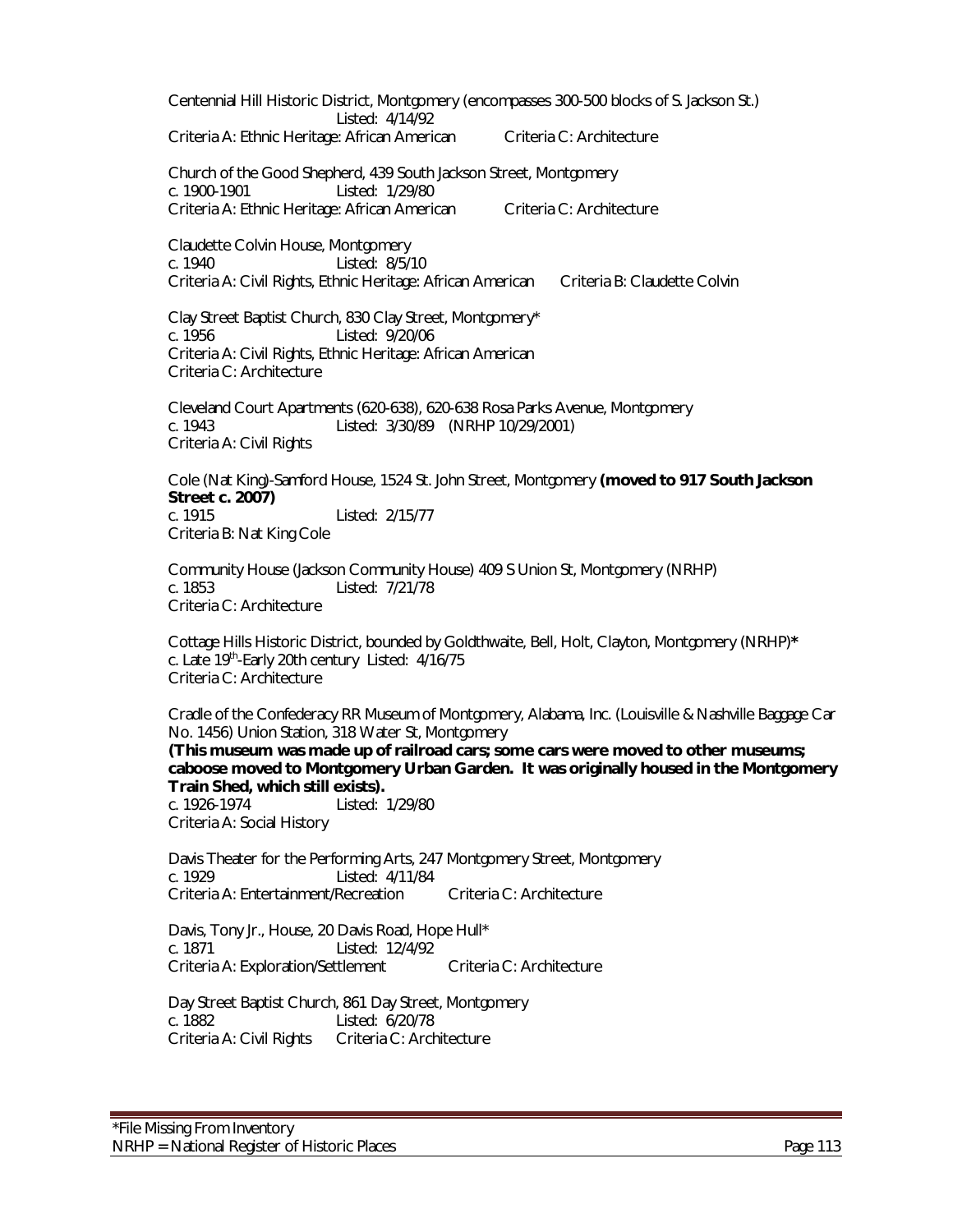Dept. of Public Safety Headquarters and Museum Building (now Alabama Medicaid), 500 Dexter Ave, Montgomery c. 1937 Listed: 4/14/78 Criteria A: Social History Criteria C: Architecture

Ebenezer Primitive Baptist Church & Cemetery, Ramer c. 1836 Listed: 1/24/08 Criteria A: Religion

Electric Street Car, Union Station, Riverfront Park, Montgomery **(moved; current location unknown)** c. 1886 Listed: 5/9/78 Criteria A: Transportation

Executive House (Law office of Charles S. Conley), 311 S. Bainbridge Street, Montgomery c. 1945 Listed: 10/31/13 Criteria A: Civil Rights Criteria C: Architecture

First Baptist Church, 347 North Ripley Street, Montgomery c. 1910-15 Listed: 5/10/00 Criteria A: Civil Rights, Ethnic Heritage: African American, Religion, Social History

First White House of the Confederacy, 644 Washington Avenue, Montgomery (NRHP)\* c. 1832-1835 Listed: 08/14/12 Criteria A: Social History Criteria C: Architecture

Frazier Hill, 6716 Old Selma Road, Montgomery c. 1830 Listed: 6/25/02 Criteria C: Architecture

Fourth Aviation Squadron Historic District, Maxwell Airforce Base, Montgomery<br>1942 – Listed: 9/27/07 Listed: 9/27/07 Criteria A: Military, Ethnic Heritage: African American

General Richard Montgomery Riverboat, Montgomery c. 1974-1976 Listed: 7/21/76 Criteria C: Architecture

Georgia Washington School, Mt. Meigs c. 1950's Listed: 11/10/17 Criteria A: Ethnic Heritage: African American, Education

Grace Episcopal Church, Mt. Meigs (NRHP) **\*** c. 1892-1893 Listed: 1/29/80 Criteria A: Religion Criteria C: Architecture

Grady School (South Montgomery County Academy), 147 Old School House Road c. 1927 Listed: 11/15/12 Criteria A: Education Criteria C: Architecture

Gunter House, Rt 2, Box 195-B, Mt. Zion Road, Ramer **(Demolished)** c. 1830s Listed: 6/2/81 Criteria A: Education Criteria C: Architecture

Highland Avenue School, 2024 Highland Avenue, Montgomery c. 1903 Listed: 10/22/93 Criteria A: Education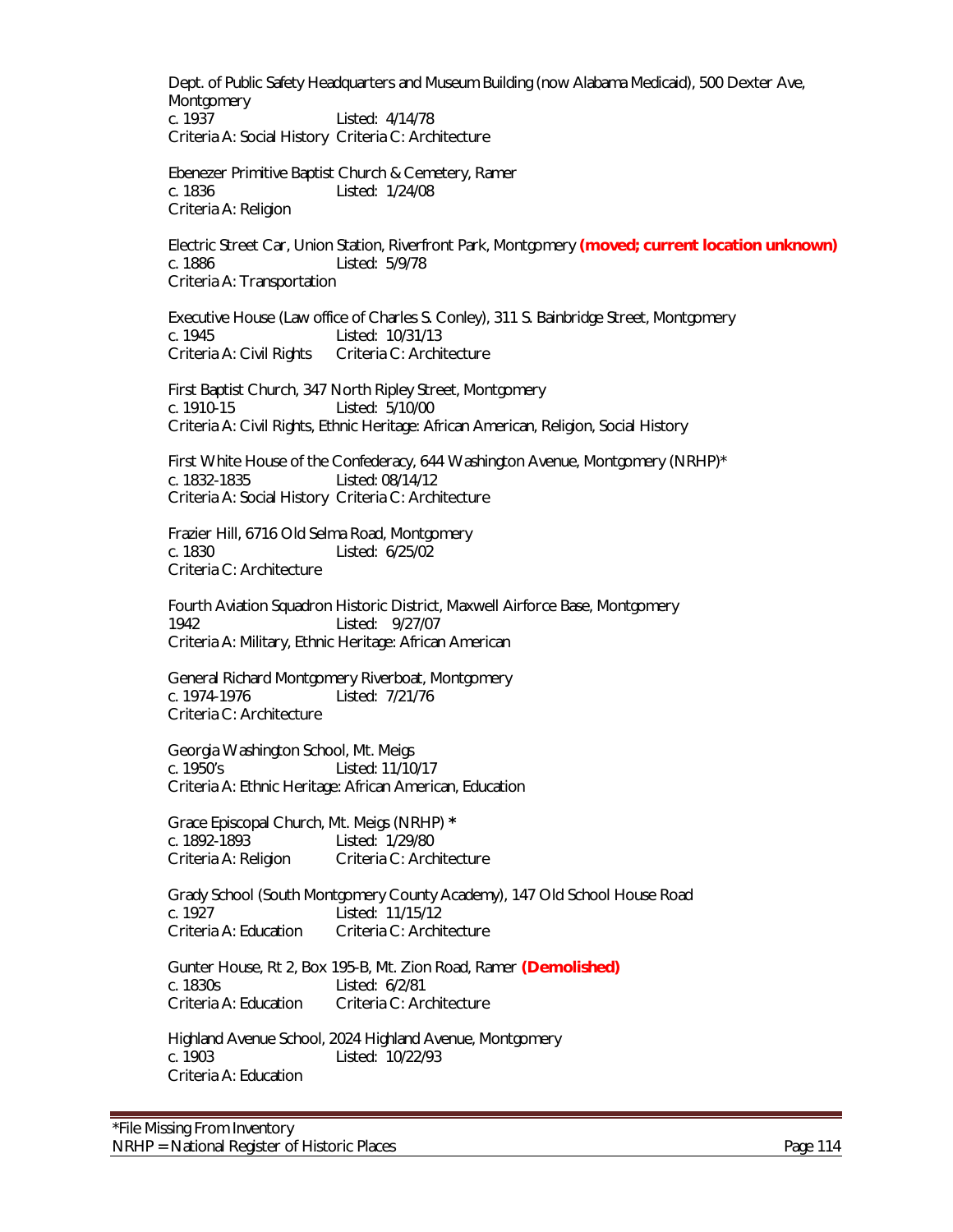Holt Street Baptist Church, 903 S Holt Street, Montgomery c Listed: 5/26/86 Criteria A: Civil Rights, Religion, Social History

Kilby Hall, 1115 North University Drive, Alabama State Univ., Montgomery c. 1922 Listed: 8/25/94 Criteria A: Education Criteria C: Architecture

Lincoln Cemetery, Lincoln & Harrison Roads, Montgomery c. 1907 Listed: 9/30/99 Criteria A: Ethnic Heritage: African American

Lucas, Brake and Edna, House, 313 Pike Rd, Mt. Meigs vic. c. 1900 Listed: 9/27/07 Criteria A: Social History, Education Criteria C: Architecture

Little House, 514 Morgan Avenue, Montgomery **(Moved/Demolished; location unknown)** c. 1890 Listed: 1/31/79

Lucas House, Mt. Meigs, E side Old Pike Rd .1 mi S of inters. Old US 80 c. 1826 Listed: 2/20/86 Criteria C: Architecture

Madison Park School, Montgomery\* c. 1955 Listed: 3/29/12 Criteria A: Ethnic Heritage: African American

Marks House, Old Pike Road, 1 mi S of Pike Road Community, Pike Road c. 1825-1830 Listed: 11/23/76 Criteria C: Architecture

McIntyre-Napier House, Mt. Zion Road, Ramer c. 1941-56 Listed: 3/13/96 Criteria A: Agriculture Criteria C: Architecture

Metcalf-Crommelin-Wood House (World Heritage Museum), 119 W Jeff Davis, Montgomery<br>c 1890s Listed: 10/14/81 Criteria C: Architecture

Marshall J. Moore House, 754 South Jackson Street, Montgomery c. 1900 Listed: 2/25/99 Criteria A: Ethnic Heritage: African American, Education Criteria A: Architecture

Mt. Olive Baptist Church, 3465 Old Selma Road, Montgomery 1959 Listed: 9/12/2019 Criteria A: Civil Rights, Religion

Mount Zion AME Zion Church, 467 Holt Street, Montgomery (NRHP) c. 1899 Listed: 6/30/95 Criteria A: Civil Rights, Politics/Governments

Nixon, Edgar D., House, 647 Clinton Street, Montgomery c. 1946-1948 Listed: 5/26/86 Criteria A: Civil Rights Criteria B: Dr. Edgar D Nixon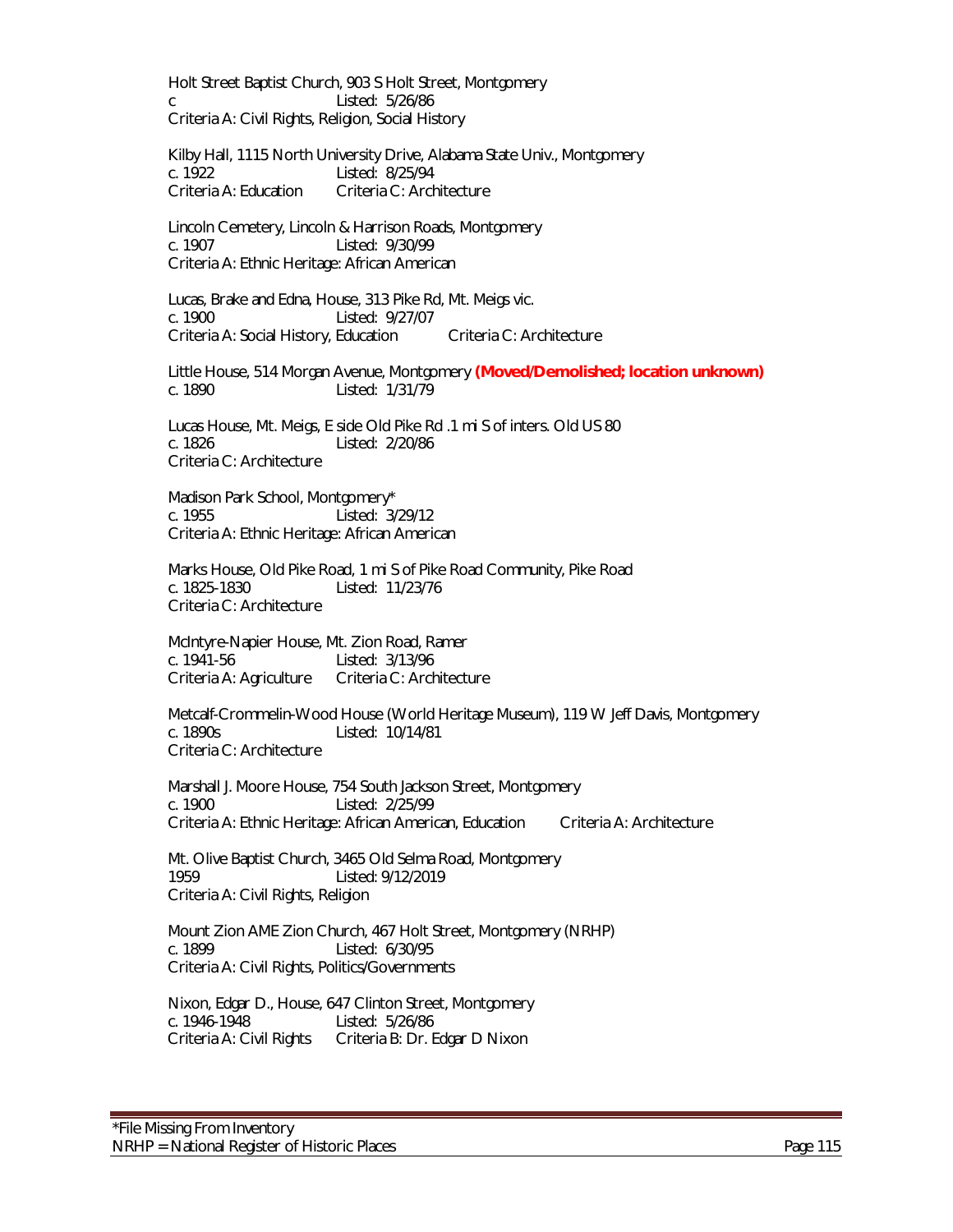Noble-Adair-Roper House (Noble Hill), 216 Noble Avenue, Montgomery c. 1881 Listed: 1/31/79 Criteria C: Architecture

Old Selma Farm, 3145 Old Selma Road, Montgomery c. 1942 Listed: 4/1/10 Criteria A: Agriculture Criteria C: Architecture

Old Ship A.M.E. Zion Church, 483 Holcombe Street, Montgomery (NRHP) c. 1834 Listed: 3/3/76 Criteria A: Ethnic Heritage: African American, Religion

Paul, M.K., Store, (Shaver Store), NW corner of Moore Road & Pine Level Lane, Pine Level c. 1860 Listed: 08/25/11 Criteria A: Commerce Criteria C: Architecture

Pintlala School, 175 Federal Road, Pintlala Listed: 4/14/92 Criteria A: Education

Providence Presbyterian Church, Hwy 331, LeGrand c. 1854, 1895 Listed: 3/25/83 Criteria A: Religion Criteria C: Architecture

Ramer Baptist Church, Ramer (Old Ramer Baptist Church/Ramer Masonic Lodge #243) c. 1858 Listed: 11/13/96 Criteria A: Religion Criteria C: Architecture

Red's Little School House, intersection AL 94 & Gardner Rd., Rt 2 Box 200, Grady c. 1910, 1985 Listed: 10/7/98 Criteria A: Education, Ethnic Heritage: African American Criteria C: Architecture

Riverview (Tyson Baber Plantation), end of "Old" Washington Ferry Road, Montgomery vcn c. 1870s-1880s Listed: 12/19/91 Criteria A: Social History, Exploration/Settlement Criteria D: Archeology - Historic

Rose Hill, 11250 Hwy 80 East, Mt. Meigs c. 1918 Listed: 7/18/89 Criteria A: Social History Criteria C: Architecture

Shaver Store (M.K. Paul Store), Corner of Moore Rd and Pine Level Ln., Pine Level c. 1860 Listed: 2011 Criteria A: Commerce Criteria C: Architecture

Sidney Lanier High School, 1756 South Court Street, Montgomery (NRHP, Garden District) c. 1928-29 Listed: 10/31/13 Criteria A: Education Criteria C: Architecture

Stone-Young Plantation (Magnolia), 5001 Old Selma Road, Montgomery NRHP c. 1856 Listed: 9/28/00 Criteria A: Agriculture Criteria C: Architecture

Tabernacle Methodist Church, Tabernacle Rd off Hwy 31 S, Pintlala Community c. 1893 Listed: 7/6/78 Criteria A: Religion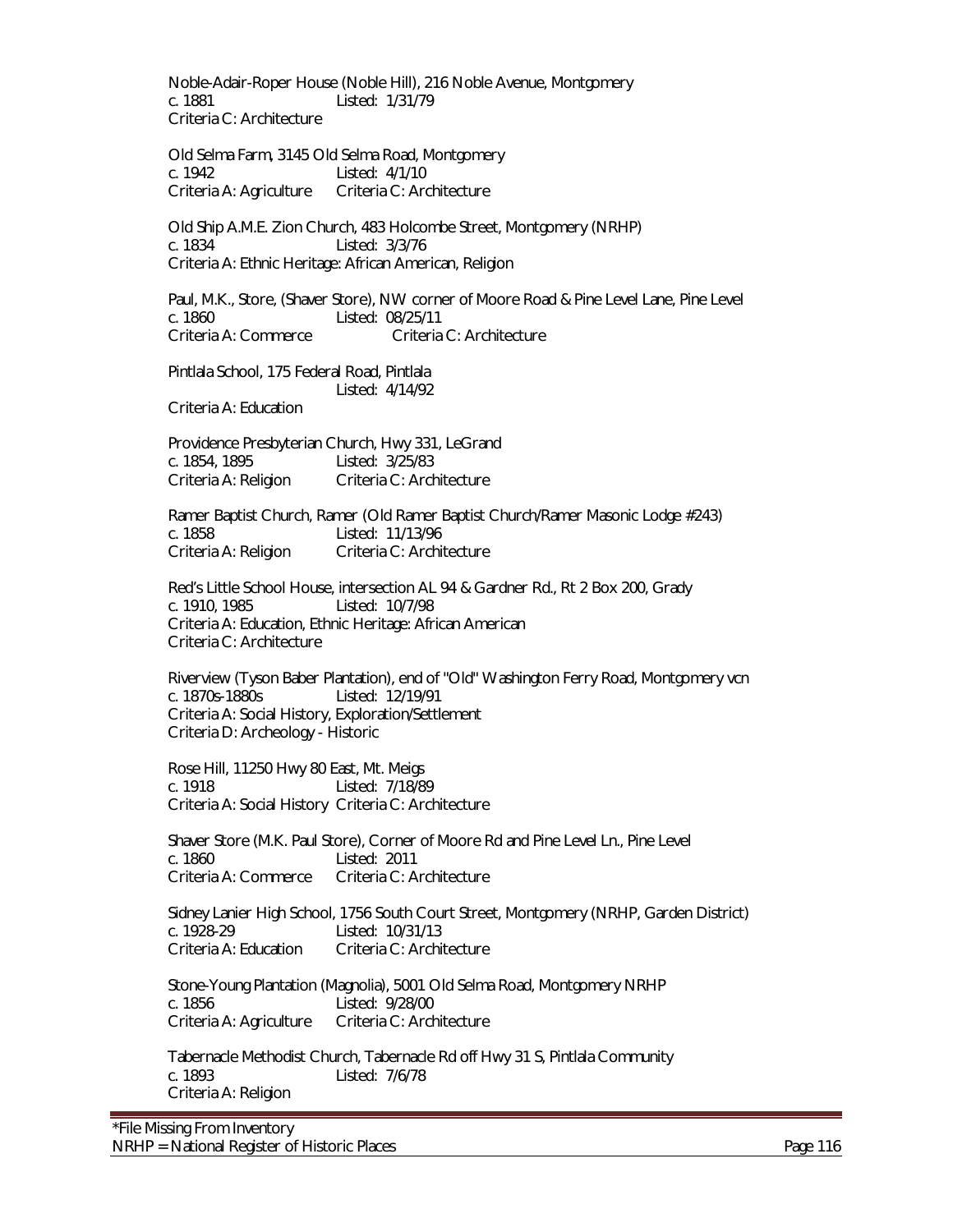Tankersley Rosenwald School, 3 mi. S of Pintlala near Hwy 31 S., Hope Hull (NRHP) c. 1922 Listed: 10/31/02; revised 6/13/03 Criteria A: Ethnic Heritage: African American, Education Criteria C: Architecture

Tharin Hall, Pleasant Grove Road, Snowdoun c. 1880 Listed: 10/7/98 Criteria A: Agriculture Criteria C: Architecture

Thorington-Arrington-Campbell House, 1846 South Hull Street, Montgomery c. 1914 Listed: 2/2/83 Criteria C: Architecture

Tillison, F.J., House (The Teacher's Home), Rt 2, Ramer 1900 Listed: 12/4/92 Criteria A: Social History, Education Criteria C: Architecture

Times, Charlie and Lucille, House, 1265 South Holt Street, Montgomery\* c. 1939 Listed: 9/27/07 Criteria A: Civil Rights, Social History, Ethnic Heritage: African American Criteria D: Charlie and Lucille Times

Trinity Lutheran Church and Parsonage, 1104 Rosa Parks Avenue, Montgomery<br>c. 1948 <br>etisted: 06/27/19 Listed: 06/27/19 Criteria A: Civil Rights, Religion Criteria C: Architecture

Tulane-Simmons House, 470 South Union Street, Montgomery c. 1921 Listed: 4/19/06 Criteria A: Ethnic Heritage: African American Criteria C: Architecture

Union Chapel African Methodist Episcopal Zion Church, Montgomery c. 1962 Listed: 08/10/17 Criteria A: Civil Rights, Ethnic Heritage: African American

West Boylston Manufacturing Company Textile Mill and Mill Village c. 1927-1928 Listed: 9/24/2002 Criteria A: Industry, Commerce

Western Railway of Alabama Car Shops and Engine Terminal Historic District, Montgomery<br>c. 1898 - c. 1920s Listed: 5/19/98 c. 1898 - c. 1920s Criteria A: Transportation

 Williams, Hank, Grave, Oakwood Cemetery (Annex), Montgomery c. 1954 Listed: 1/25/77 Criteria B: Hank Williams

Willow Glen, 1/2 mi S of Hwy 94 on Smilie Road, Rt 2, Box 104, Grady c. 1872 Listed: 4/11/84 Criteria A: Exploration/Settlement Criteria C: Architecture

Winter Place, 454 South Goldthwaite Street, Montgomery (NRHP) c. 1850, c.1870 Listed: 9/29/05 Criteria C: Architecture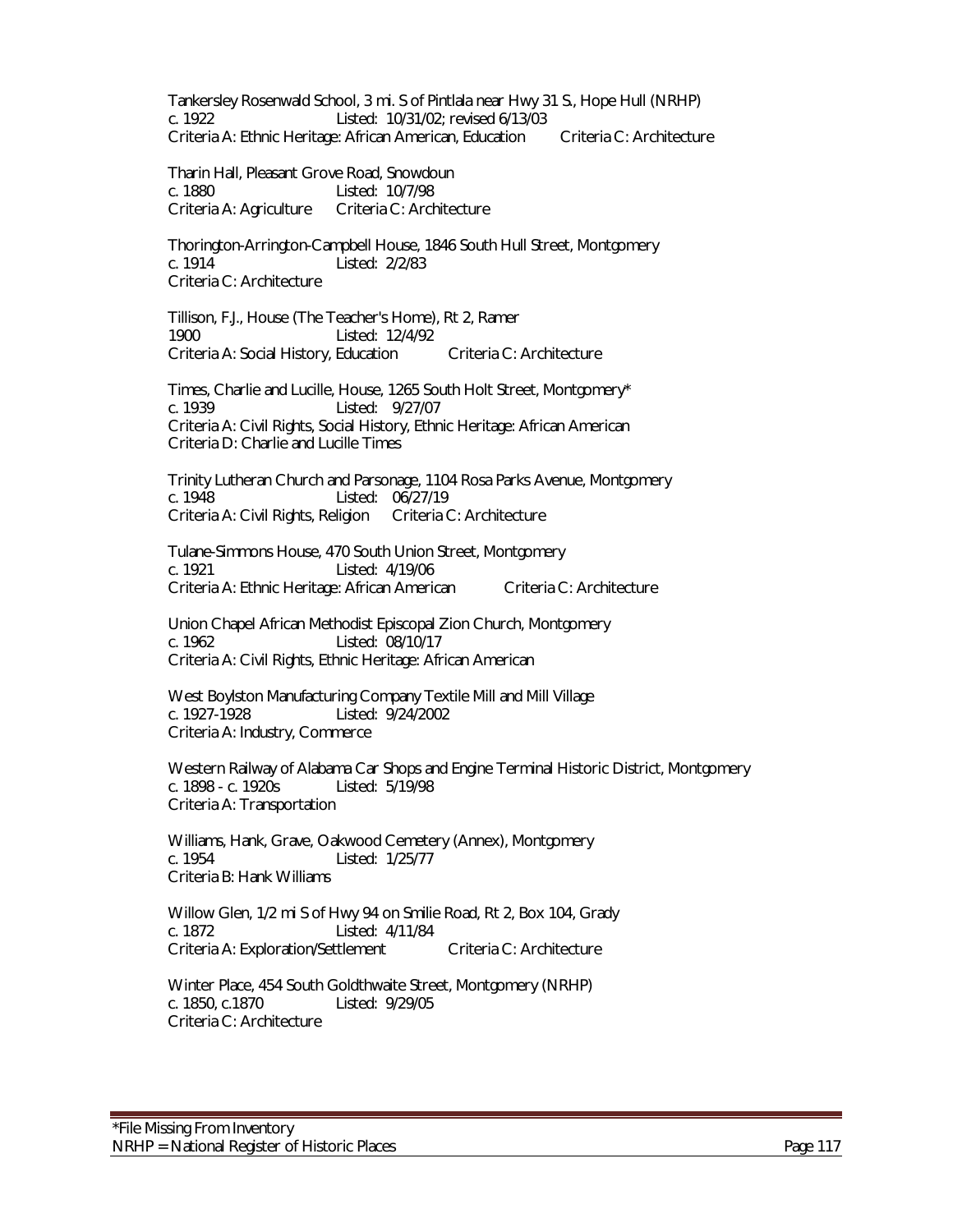Wright Brothers Flying School Site (Wright Bro's Hanger), Chennault Cir, MAFB **(Replica built and dismantled 1976)** Listed: 11/5/76 Criteria A: Transportation, Social History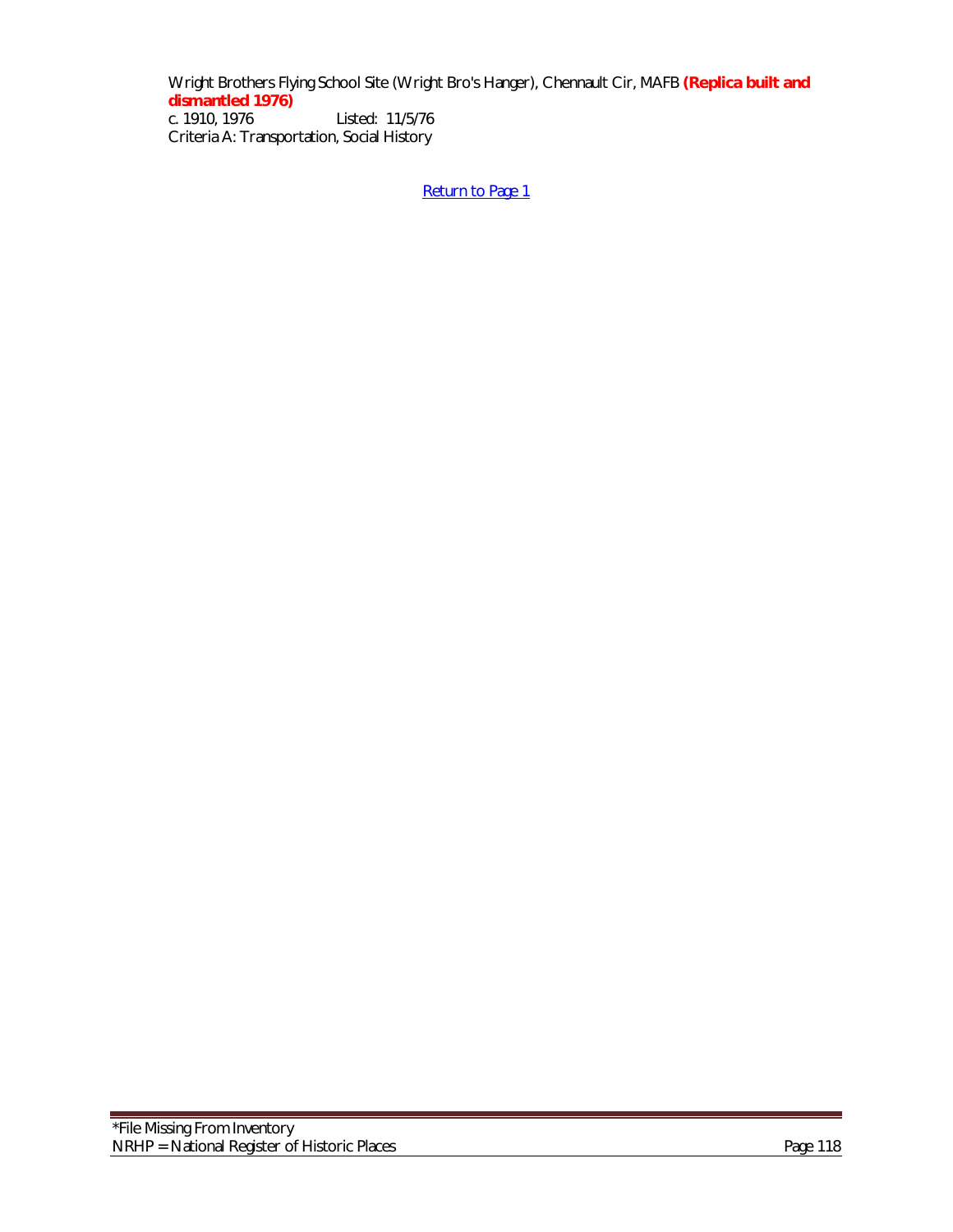#### **MORGAN COUNTY**

Barta Log Cabin aka Ferguson, John Y., Log Dwelling, Hartselle Vicinity c. 1850-1860 Listed: 1/24/08 Criteria A: Exploration/Settlement Criteria C: Architecture

Bethel Road Historic District (51), Bethel Road, Hartselle c. Early 1900 Listed: 12/21/77 Criteria A: Social History Criteria C: Architecture

Crabb-Key House, Hartselle c. 1830 Listed: 06/14/18 Criteria A: Agriculture, Exploration/Settlement Criteria C: Architecture

Carver School, 809 Church Street NE, Decatur c. 1928 Listed: 3/29/12 Criteria A: Ethnic Heritage: African American, Education

Confederate Memorial Monument, Morgan County Courthouse Lawn, Decatur c. 1922 Listed: 3/24/05 Criteria A: Social History

Cotaco Opera House (Masonic Lodge), Johnson Street, Decatur (NRHP)<br>c. 1890 – Listed: 11/5/76 Listed: 11/5/76 Criteria C: Architecture

Dancy-Polk House, Church Street, Decatur (NRHP) c. 1829 Listed: 10/11/78 Criteria C: Architecture

East Main Street (48), Hartselle c. Turn-of-the-century Listed: 7/21/75 Criteria A: Ethnic Heritage: African American Criteria C: Architecture Criteria D: Archaeology-Historic

First Missionary Baptist Church, Corner Vine and Grove Sts, NW, Decatur<br>c. 1919 Listed: 11/2/90 Listed: 11/2/90 Criteria A: Religion Criteria C: Architecture

First Presbyterian Church, Decatur<br>1953; 1978 Listed: 12 Listed: 12/9/2021 Criteria A: Religion Criteria C: Architecture

Forest Home, S of US 72, E of Trinity, Decatur vcn (NRHP) c. 1857-59 Listed: 10/19/79 Criteria C: Architecture

Garner Memorial CME Church, 401 NW Cherry Street, Decatur c. 1945 Listed: 12/16/10 Criteria A: Ethnic Heritage: African American, Religion

Hartselle Depot, Hartselle c. 1915 Listed: 5/12/76 Criteria A: Religion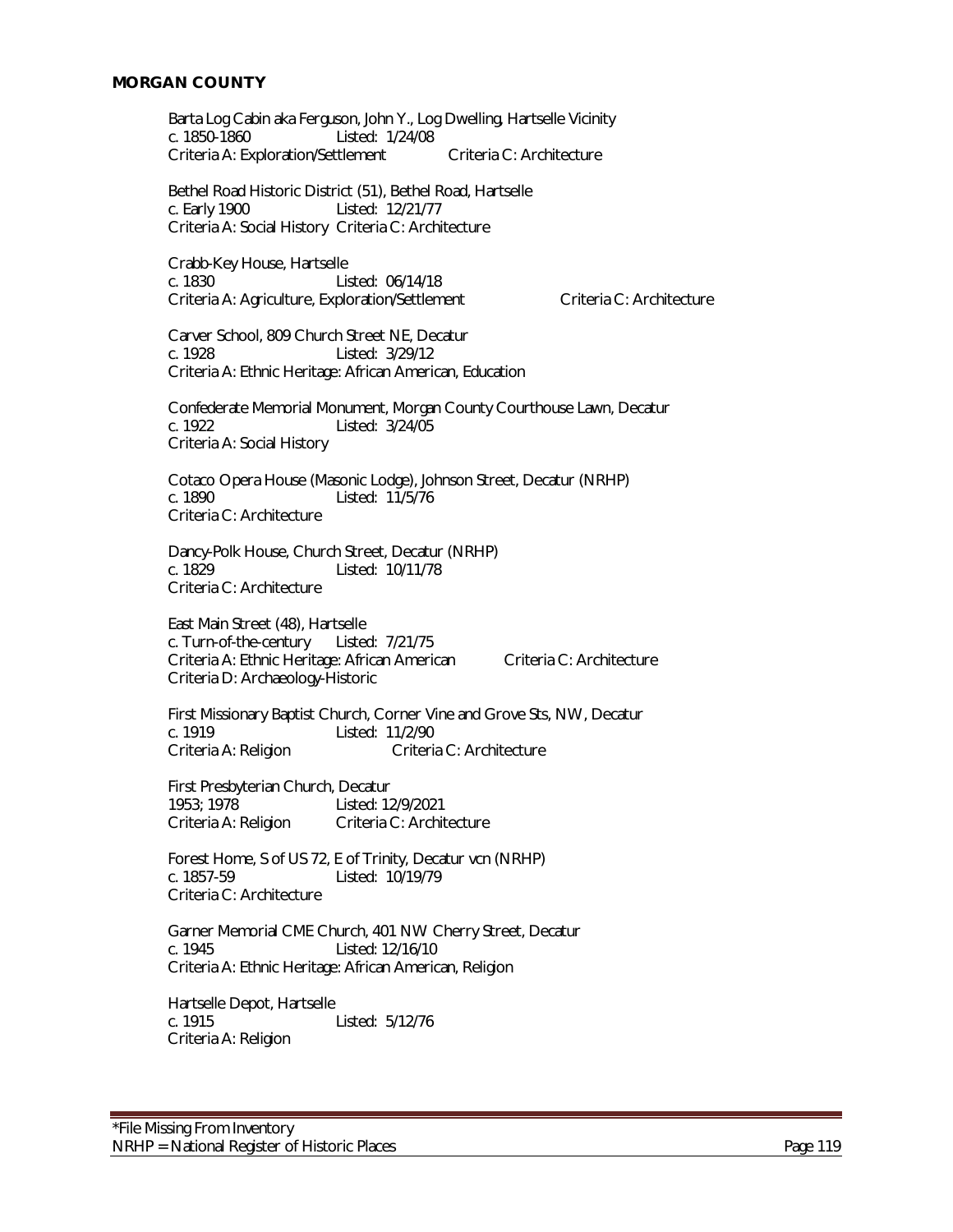Hartselle Elementary School/F. E. Burleson Elementary School, 305 East College Street, Hartselle c. 1916 Listed: 5/3/01<br>Criteria A: Education Criteria C: Ard Criteria C: Architecture

Hartselle Tabernacle, Tabernacle Road, SW, Hartselle c. 1897 Listed: 12/15/89 Criteria A: Religion

L & N Freight Depot, 200 Railroad Street, Hartselle c. 1915 Listed: 3/13/96 Criteria A: Commerce Criteria C: Architecture

Morrow Cemetery, Six Mile Community, 6 mi S of Somerville c. Revolutionary War Listed: 11/13/78 Criteria A: Social History

 Murphy, William, House, Trinity Vicinity (NRHP) c. 1830 Listed: 4/16/85 Criteria C: Architecture

Old Cotaco White House, Rt 3 Box 402, Somerville c. 1818 Listed: 3/8/94 Criteria A: Exploration/Settlement Criteria C: Architecture

Old Decatur Courthouse Site, Corner of Ferry and Cain streets, Decatur c. 1926 Listed: 4/23/76 Criteria A: Politics/Government, Social History Criteria C: Architecture

Old Morgan County High School, 604 Sparkman Street, Hartselle c. 1909 Listed: 1/31/79 Criteria A: Education, Social History

Price-Wooten Home (Springwood), Hwy 67, 1 1/2 mi E of I-65, Priceville c. 1856 Listed: 10/17/80 Criteria C: Architecture

Princess Theater, 112 2nd Ave NE, Decatur (in NRHP New Decatur-Albany Historic District) 1885 Listed: 10/23/81 Criteria A: Recreation/Entertainment, Social History Criteria C: Architecture

Puckett, R.W., House, 607 Barkley Street, Hartselle c. 1896 Listed: 3/25/04 Criteria C: Architecture

Ratliff-Lyle House, 509 Cave Spring Road, Decatur c. 1847-1850; 1870 Listed: 1/22/09 Criteria C: Architecture

Roberts Duplex, 803 East Main Street, Hartselle c. 1935 Listed: 5/10/00 Criteria C: Architecture

Robinson Farmhouse, 104 Robinson Street, Priceville c. 1924 Listed: 11/15/12 Criteria C: Architecture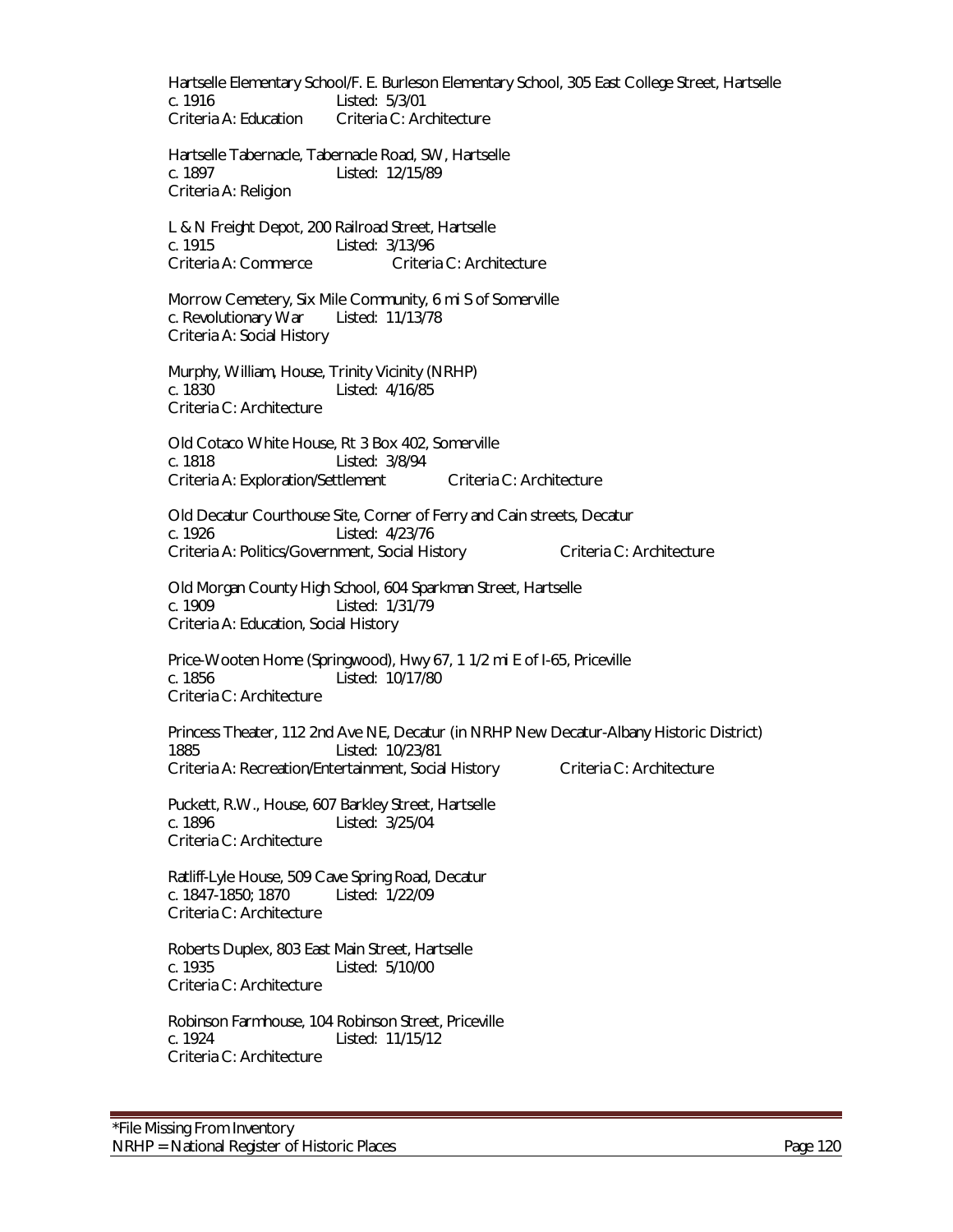Saint John Elementary School, 40 Terry Lane, Somerville 1901 Listed: 3/24/2022 Criteria A: Ethnic Heritage: African American, Education Criteria C: Architecture

Southern L & N Railroad Merchant Shops, 927 1/2 - 933 4<sup>th</sup> Avenue SE Decatur c. Late 19th century Listed: 5/19/99 Demolished 12/28/00 Criteria A: Commerce, Social History Criteria C: Architecture

U.S. Post Office (Hartselle Utilities Bldg.), 113 N Sparkman St, Hartselle c. 1939 Listed: 5/26/86

Wayman Chapel AME Church, 414 NW Church Street, Decatur c. 1907 Listed: 12/16/10 Criteria A: Ethnic Heritage: African American, Religion

Westview Plantation, Indian Hill Road, 3 mi N of Hartselle, Decatur (NRHP) c. 1841 Listed: 10/19/79 Criteria A: Agriculture, Exploration/Settlement Criteria C: Architecture

Woodall, Rev. John Paul Mose, House, 601 Barkley Street, Hartselle c. 1896<br>Criteria A: Social History Criteria C: Architecture Criteria A: Social History

Wyatt-Malone Building, Decatur<br>c. 1920: c. 1968 Listed: c. 1920; c. 1968 Listed: 12/9/2021 Criteria C: Architecture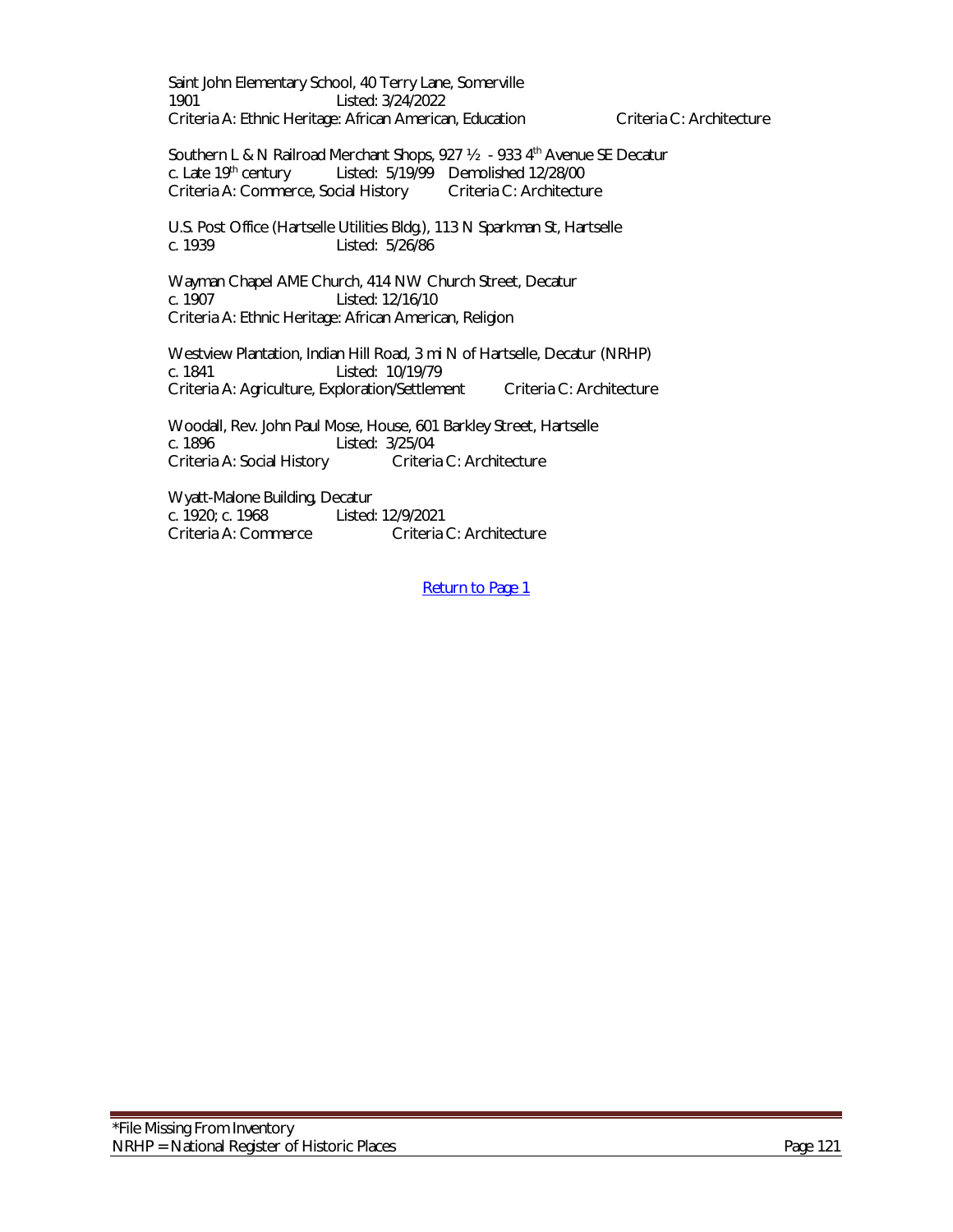# **PERRY COUNTY**

Brand-Moore-Holmes House (Homestead), 6.2 miles west of the Perry County Courthouse on Alabama Highway 14<br>c. 1830 Listed: 9/20/06 Criteria C: Architecture

Carlisle Hall (Kenworthy), AL 14, W of Marion (NRHP) (HABS) c. 1958-61 Listed: 12/15/89 Criteria C: Architecture

Cocke House, on Hamburg Road near city limits of Marion c. Early 1830s Listed: 5/80 Criteria C: Architecture

Fairhope, US Highway 80, Uniontown vcn (NRHP) c. 1857-1861 Listed: 12/19/91 Criteria C: Architecture

Fikes Ferry Bridge, E of Marion c. 1904 Listed: 7/15/76<br>Criteria A: Transportation Criteria C: Architecture Criteria A: Transportation

Fiquet-Perkins-Sturdivant-Moore House, 213 Polk Street, Marion<br>c. 1850s<br>
Listed: 2/6/78 Listed: 2/6/78 Criteria C: Architecture

Gus Mitchell Store Site, 6810 Albert Turner Memorial Hwy 45, Marion c. 1920 Listed: 8/27/20 Criteria A: Commerce, Social History

Lincoln High School Gymnasium and Classroom Addition, 110 Lee Street, Marion\* c. 1963 Listed: 9/29/05; amended 01/24/08 Criteria A: Ethnic Heritage: African American, Education

Lockett-Martin House (Napolen Locket House), 211 W LaFayette St, Marion<br>c. Early 1840s<br> Listed: 7/7/80 Criteria C: Architecture

Ocmulgee Baptist Church, 1 mi off Hwy 219 N, on Perry County 6, Selma c. 1834 Listed: 3/10/78 Criteria A: Religion

Phillips Memorial Auditorium, 200 Lincoln Street, Marion (NRHP) **\*** c. 1938-1939 Listed: 2/19/88 Criteria A: Ethnic Heritage: African American, Education Criteria C: Architecture

Uniontown Post Office, Main Street and US 80, Uniontown c. Before 1861 Listed: 11/23/76 Criteria C: Architecture

Zion United Methodist Church, CR 29, Marion c. 1819-1822; 1880 Listed: 10/17/80 Criteria A: Religion Criteria C: Architecture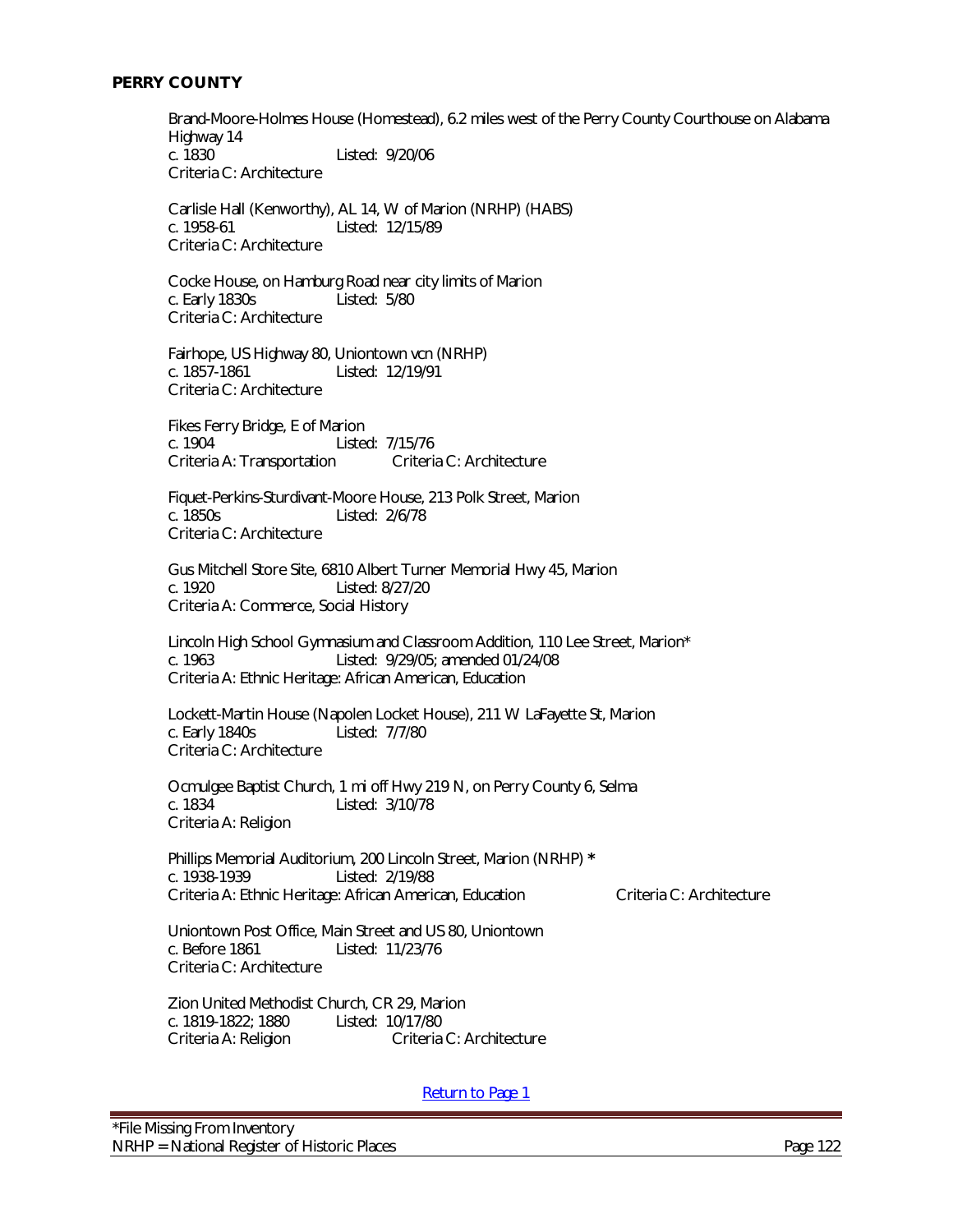Ball, Parks E., Plantation, .5 mi off Hwy 14, Garden Cem, Aliceville (NRHP) **\*** Listed: 10/19/79 Criteria C: Architecture

Beard-McShan House, US Hwy 82, McShawn c. 1840 Listed: 10/19/79 Criteria C: Architecture

First Presbyterian Church of Aliceville<br>C. 1908 Listed: 9/25 Listed: 9/25/08 Criteria C: Architecture

Going-Craft House, Benevola Community, Rt 2, Gordo, AL 35466 c. 1829 Listed: 10/17/91 Criteria C: Architecture

Ingleside Plantation, 811 3rd Street SE, Aliceville 1848-1853 Listed: 1/24/08 Criteria A: Exploration/ Settlement Criteria C: Architecture

Mancel-Gentry House (The White House), 401 3rd Avenue NE, Aliceville<br>c. 1913 [15ted: 2/20/86] Listed: 2/20/86 Criteria A: Exploration/ Settlement Criteria C: Architecture

Merchants and Farmers Bank Building, 202 Broad Street NE, Aliceville c. 1911 Listed: 4/14/82 Criteria A: Commerce, Social History

 Milner, John Turner, Bridge, Tombigbee River at Cochrane c. 1927 Listed: 11/5/76 Criteria A: Transportation Criteria C: Architecture

Pickens County Courthouse, Courthouse Square, Carrollton (NRHP) c. 1877 Listed: 7/23/76 Criteria C: Architecture

Pickensville Methodist Church, Pickensville c. 1842 Listed: 6/9/77 Criteria A: Religion Criteria C: Architecture

Pickensville Rosenwald School, 120 Jim Locke Road, Pickensville c. 1925-26 Listed: 12/16/10 Criteria A: Ethnic Heritage: African American, Education Criteria C: Architecture

Pilgrim's Rest Primitive Baptist Church, Rt 1, Carrollton c. 1882 Listed: 10/1/82 Criteria A: Religion Criteria C: Architecture

Summerville, James M., House (Plantation House), Hwy. 14, Aliceville<br>c. 1903-05<br>Listed: 8/22/85 Listed: 8/22/85 Criteria C: Architecture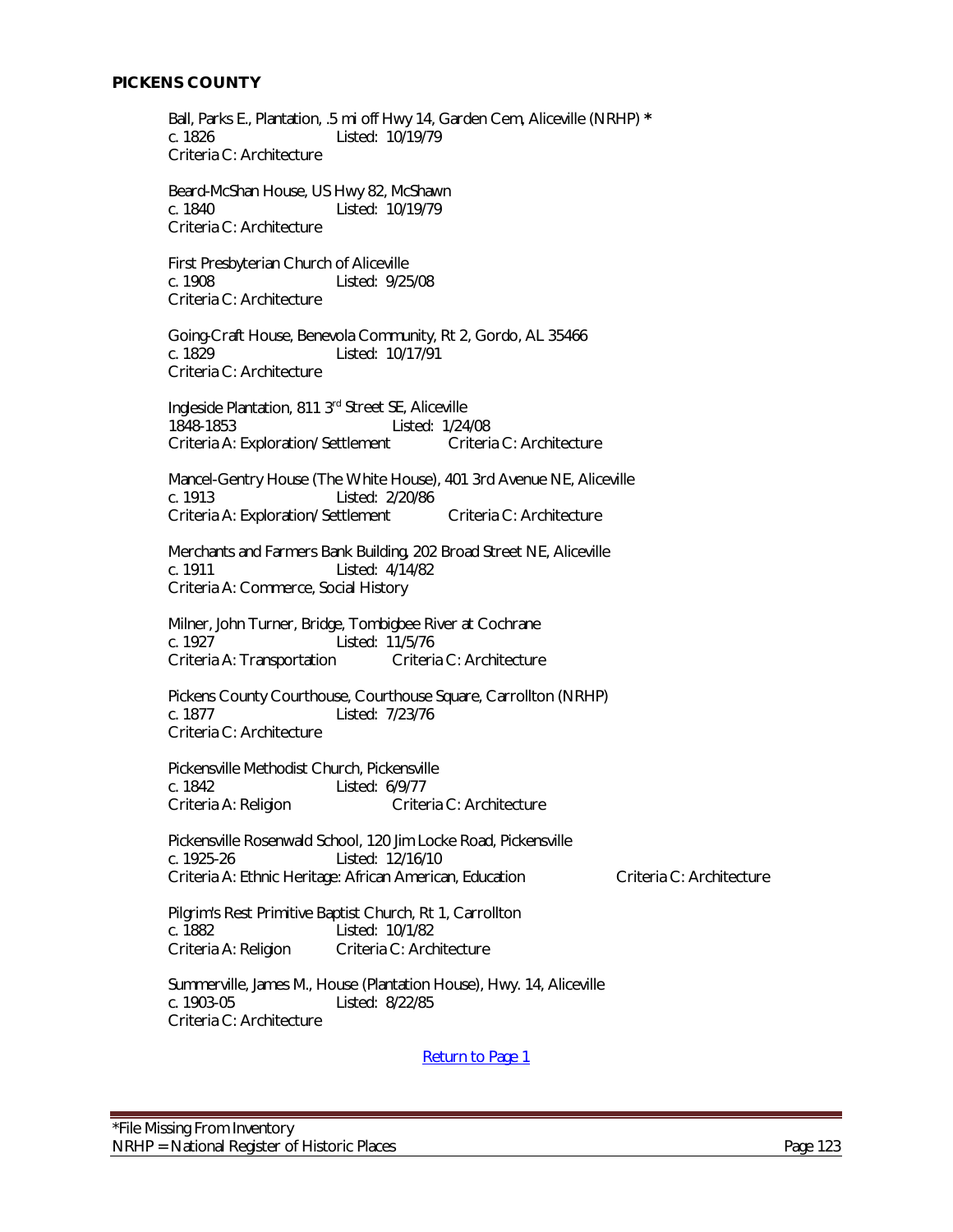Academy Street High School, 708 East Academy Street, Troy c. 1948 Listed: 03/29/12 Criteria A: Ethnic Heritage: African American, Education

Allred House, 4201 County Road 2290, Troy c. 1840s Listed: 08/25/11 Criteria C: Architecture

Bashinsky-Crow-Poole House (The Crow House), 212 Pine Street, Troy c. 1919-1920 Listed: 4/11/84 Criteria C: Architecture

Brundidge Historic District (194), Brundidge POS: c. 1880-1970 Listed: 9/16/2021 Criteria C: Architecture

Brundidge United Methodist Church, 140 Main Street, Brundidge 1921, 1967 Listed: 9/12/19 Criteria A: Religion Criteria C: Architecture

Carroll Street Memorial Cemetery, Inc., Intersection Vine & Pine Sts, Troy Listed: 9/28/00

Criteria A: Ethnic Heritage: African American, Funerary Art

Clay Hill Methodist Church and Cemetery, 129 County Road 4407, Brundidge 1875 Listed: 9/12/19 Criteria A: Religion Criteria C: Architecture, Funerary Art

Conner-Chapman House, 116 W. Walnut Street, Troy c. 1878 Listed: 08/25/11 Criteria A: Religion Criteria C: Architecture

First United Methodist Church, 213 North 3 Notch Street, Troy c. 1904<br>Criteria A: Religion Criteria C: Arch Criteria C: Architecture

Good Hope Baptist Church and Cemetery, Rt 1, Troy, 1 mi N of US 29 c. 1940s Listed: 8/4/78 Criteria A: Religion

Johnston Mill, 201 Church Street, Brundidge c. 1928-30 Listed: 08/25/11 Criteria A: Commerce, Agriculture, Industry

Lightfoot House, South Main Street, Brundidge c. 1897 Listed: 8/6/93 Criteria C: Architecture

Little Oak United Methodist Church, 3 1/2 mi SW of Troy, CR 21 then CR 18 c. 1908 Listed: 8/18/83 Criteria A: Religion Criteria C: Architecture

Pike Pioneer Museum (10), US 231, Troy c. 1970s Listed: 11/6/75 Criteria A: Social History Criteria C: Architecture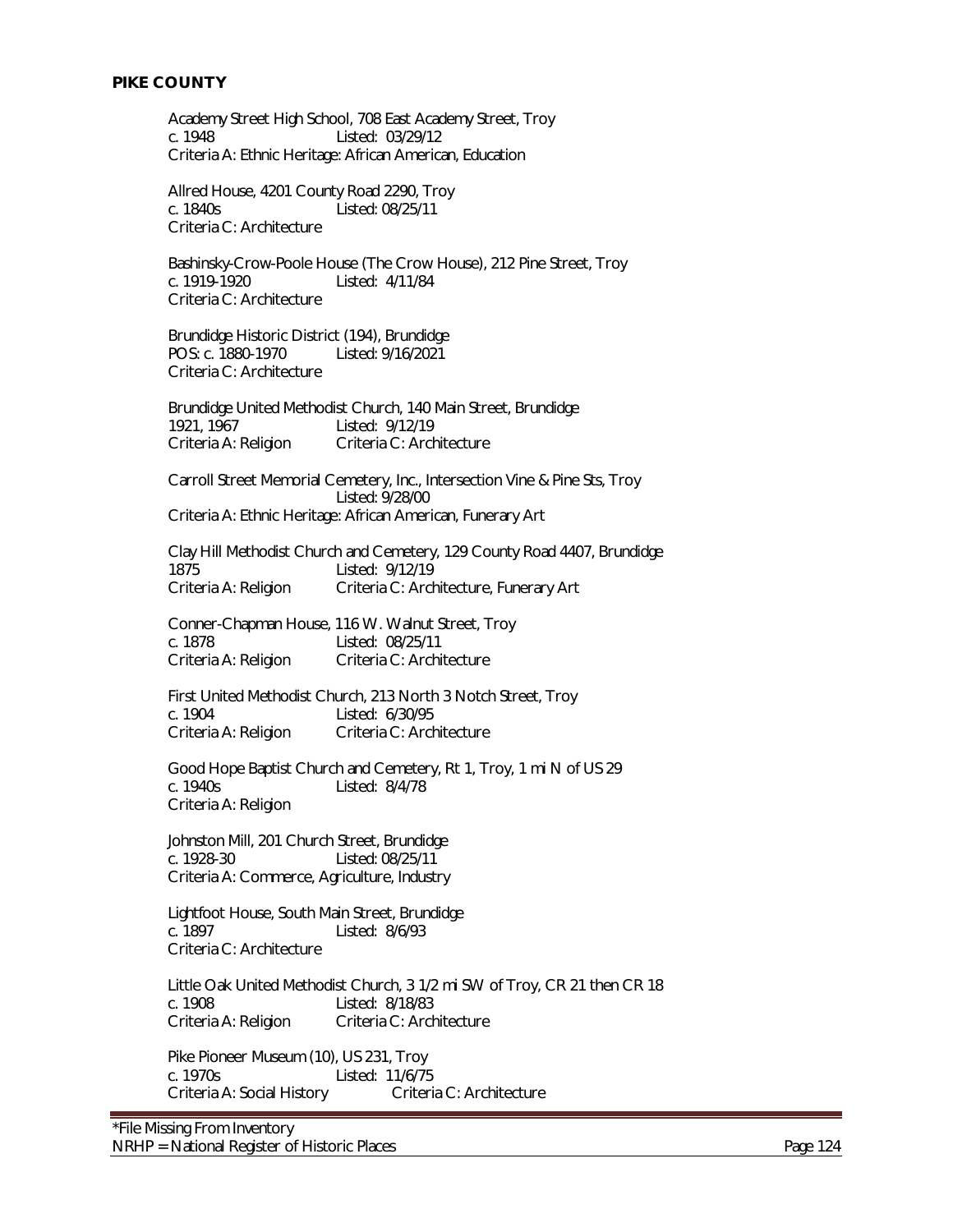St. Martin's Catholic Church, W. Walnut Street, Troy c. 1915 Listed: 08/25/11 Criteria A: Religion Criteria C: Architecture

Saint Paul AME Church and Cemetery, Brundidge c. 1900, 1956; c. 1970s, 2017 Listed: 129/2021 Criteria A: Ethnic Heritage: African American, Religion Criteria C: Architecture

Troy Downtown Commercial Historic District c. mid-19th C. – 1950s Listed: 2/21/13

Troy High School, 436 Elm Street, Troy (NRHP) **\* (DEMOLISHED 2010)** c. 1919 Listed: 11/30/77 Criteria A: Education

Trotter House, 11054 County Road 1101, Goshen c. 1892; 1995 Listed: 12/9/2021 Criteria A: Agriculture, Social History Criteria C: Architecture

Tuskegee Army Air Field Hangar at Troy Municipal Airport c. 1942 Listed: 08/10/17 Criteria A: Ethnic Heritage: African American; Transportation

Union Springs Primitive Baptist Church and 2 Cemeteries, Hilliard's Crossroads vcn. c. 1880s Listed: 10/1/97 Criteria A: Religion Criteria C: Architecture

We Piddle Around Theatre (Old City Hall), Brundidge 1940 Listed: 9/12/2019 Criteria A: Social History Criteria C: Architecture

Williams Chapel United Methodist Church & Cemetery, 2262 County Road 4421, Brundidge c. 1928-1929 Listed: 4/11/84 Criteria A: Religion Criteria C: Architecture, Funerary Art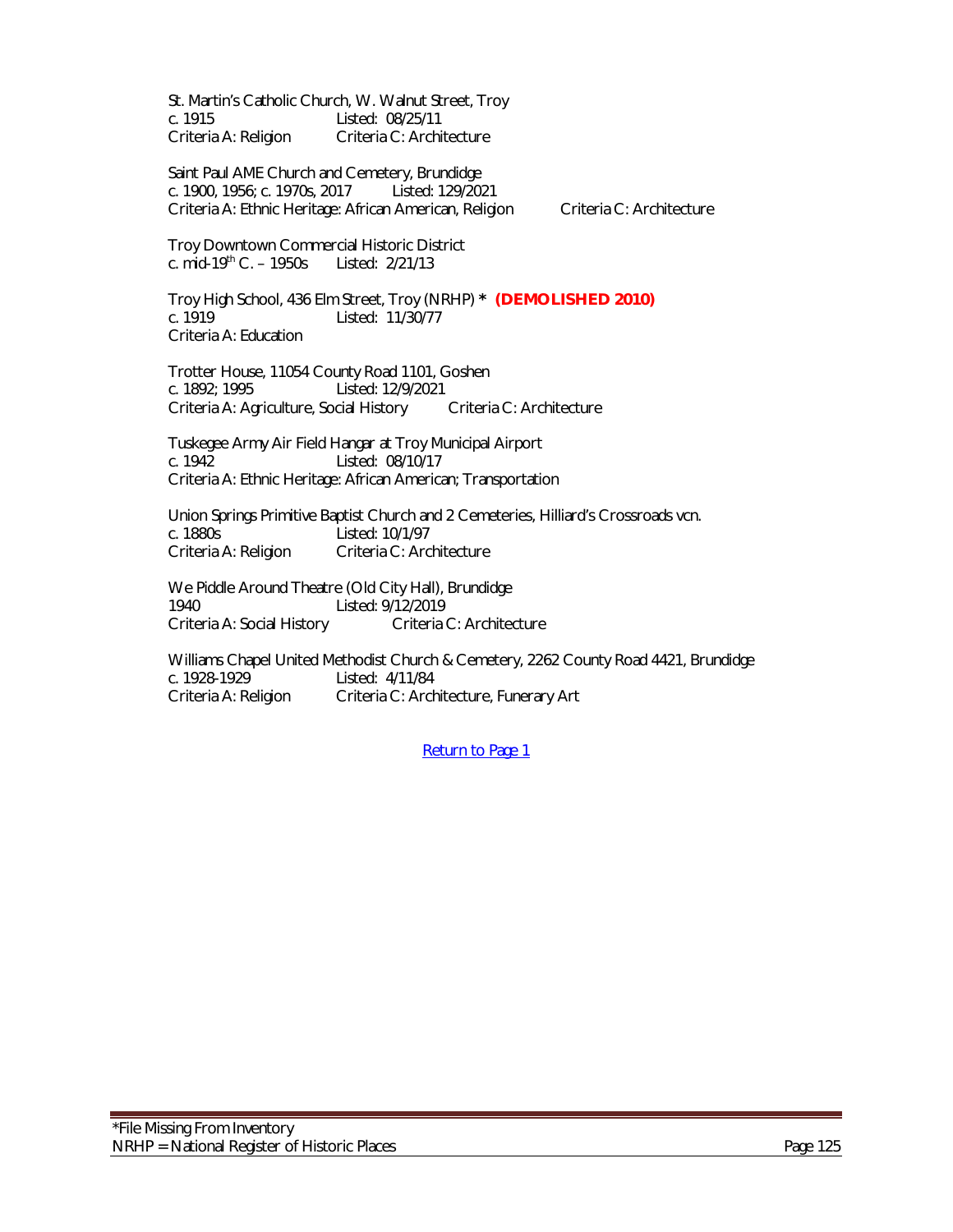#### **RANDOLPH COUNTY**

Bassett Homestead, 117 County Road 817, Roanoke<br>c.1914 Listed: 7/15/2021 c.1914 Listed: 7/15/2021<br>Criteria A: Agriculture Criteria C: Archit Criteria C: Architecture

Clark Funeral Home, 252 LayFayette Highway, Ronaoke 1969 Listed: 4/30/20 Criteria A: Ethnic Heritage: African American

Craft, Gay, House, Hwy 77, Wadley<br>c. 1840 c. 1840 Listed: 11 Listed: 11/13/78 Criteria A: Exploration/Settlement Criteria C: Architecture

Lebanon Christian Church and Cemetery, Old Franklin Road E of Roanoke c. 1880 Listed: 3/30/89 Criteria A:

Old Riley Family Homestead (Esters Family Home), 211 Riley Street, Roanoke c. 1907 Listed: 6/18/2015 Criteria A: Ethnic Heritage: African American Criteria C: Architecture

Perry House, Wedowee<br>c. 1837 Listed: 9/4/75 Criteria C: Architecture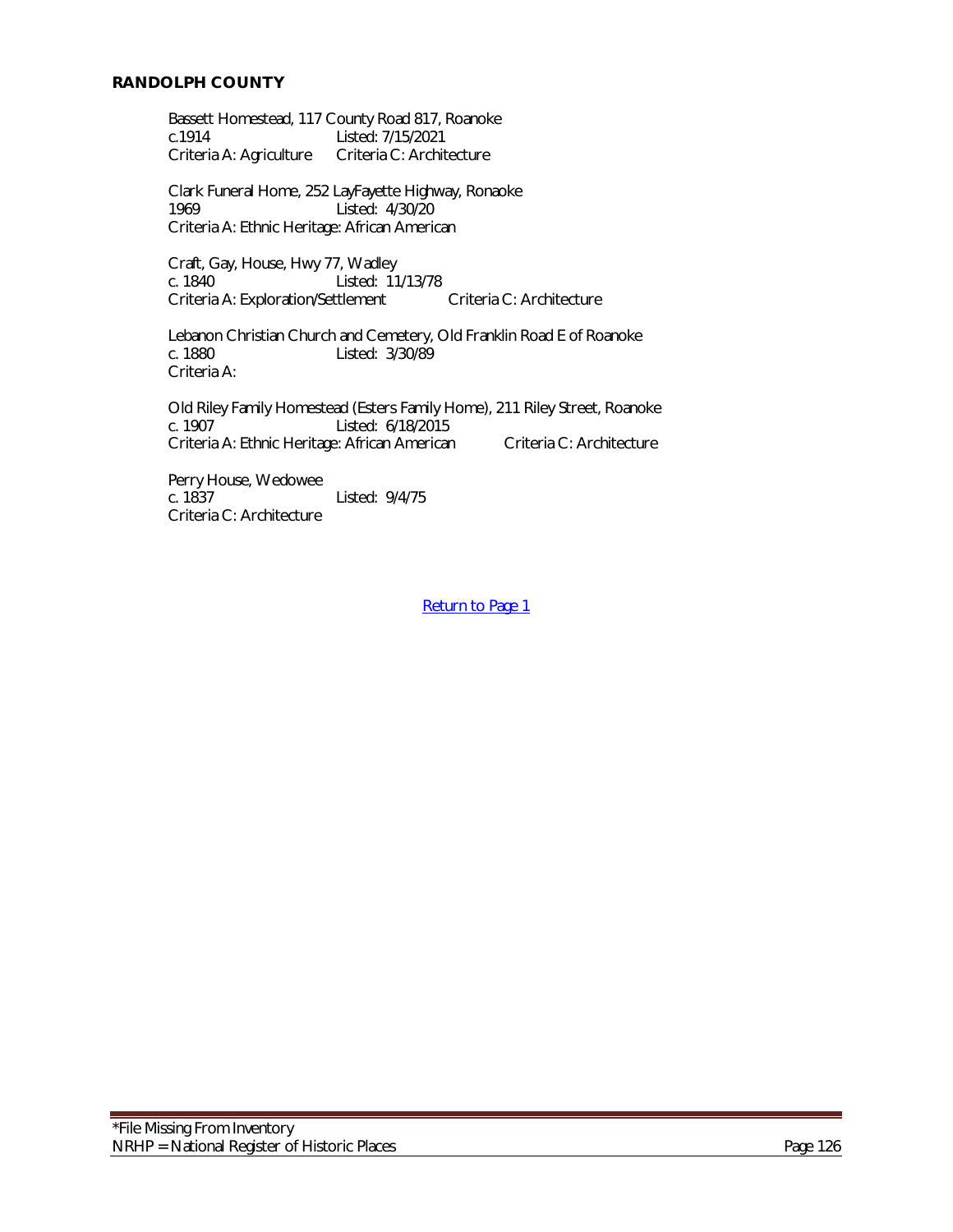Blessed Trinity Shrine, Hwy 165, Holy Trinity c. 1895 Listed: 2/19/76 Criteria A: Religion

Cedar Heights Plantation, 3 mi S of Pittsview on US 431 (NRHP) **\*** c. 1837 Listed: 10/19/79 Criteria C: Architecture

Cliatt Plantation, AL Hwy 165, 2 mi S of Jernigan c. 1865 Listed: 6/16/76 Criteria A: Social History

Confederate Breastworks (Ft No. 5) Opelika Hwy US 80, 431 Phenix Cty (NRHP) **\*** c. 1863-1864 Listed: 8/20/75 Criteria A: Military

Crowell-Whitaker-Howard Log Cabin, Hwy 165, 3/4 mi S of Ft. Mitchell c. 1838 Listed: 1/31/78 Criteria A: Exploration/Settlement Criteria C: Architecture

Davis House, 401 21st Street, Phenix City<br>c. 1880-1890 Listed: 2/3/83 Listed: 2/3/83 Criteria C: Architecture

Greenwood Plantation, (Samuel R. Pitts House) US Hwy 431, Pittsview (NRHP) c. 1846 Listed: 8/16/91 Criteria C: Architecture

Kearney House, 1323 Broad Street, Phenix City c. 1890 Listed: 2/3/83 Criteria C: Architecture

McCrory House, 1619 Broad Street, Phenix City c. 1898 Listed: 11/15/2012 Criteria C: Architecture

Morgan-Curtis House (Morgan Sanitorium),1815 Abbot Dr, Phenix City (NRHP) **\*** c. 1904, 1914 Listed: 10/19/79 Criteria A: Social History

Mother Mary Mission, 318 Seale Road, Phenix City 1951-1979 Listed: 06/27/19 Criteria A: Education Criteria C: Architecture

Parkman House, 17 Parkmanville Drive, Seale c. 1850, 1930 Listed: 3/18/21 Criteria A: Agriculture Criteria C: Architecture

Phenix City Elementary School, 901 South Railroad Street, Phenix City c. 1906 (alt. 2009) Listed: 2/20/14 Criteria A: Education

South Girard High School, 7<sup>th</sup> Avenue South & Fontaine Road, Phenix City c. 1961 Listed: 2/21/13 Criteria A: Ethnic Heritage: African American, Education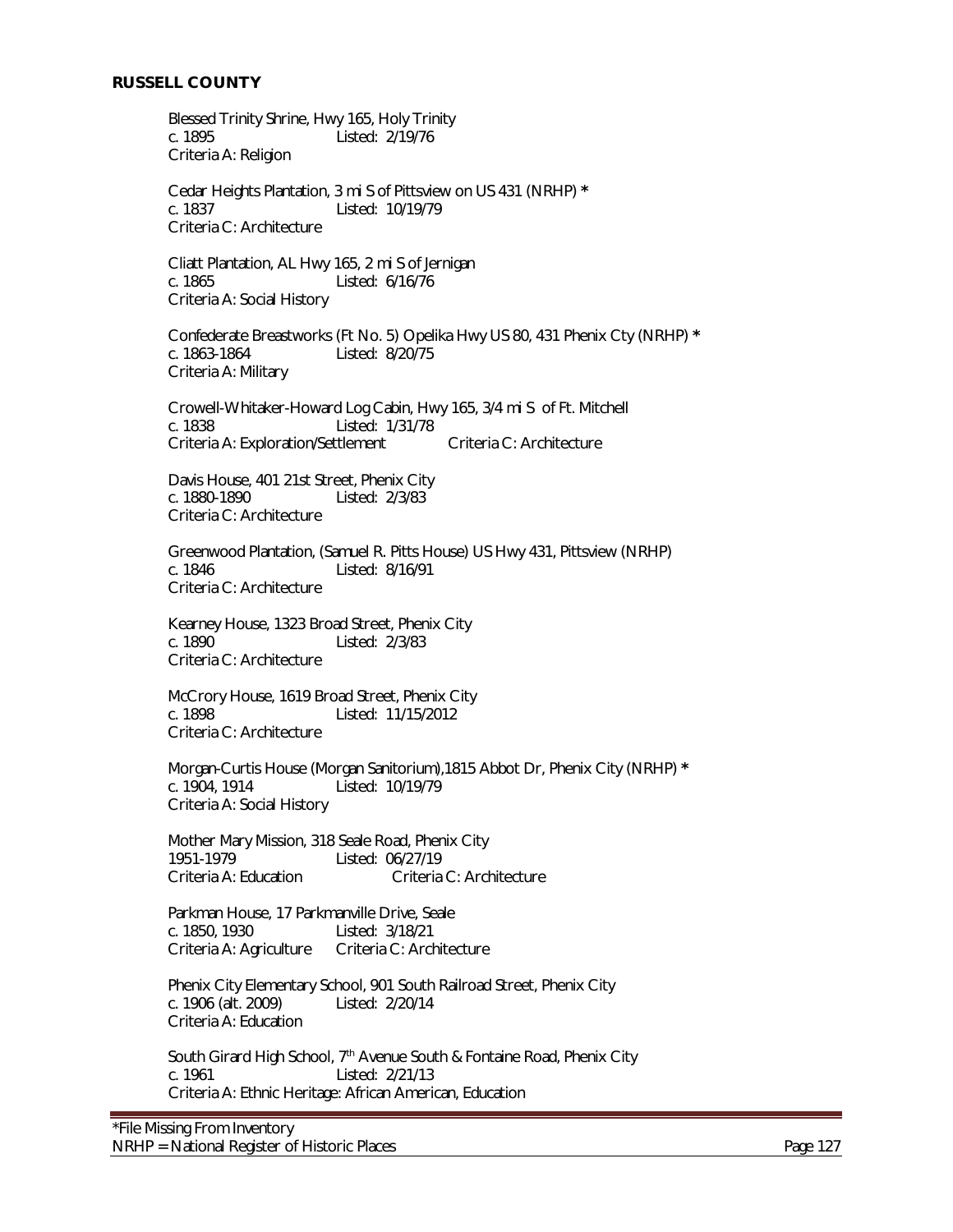Southern Railway Depot Building, Depot Street, Hurtsboro c. 1884 Listed: 2/4/81 Criteria A: Commerce, Transportation

Trinity United Methodist Church, 1600 5th Avenue, Phenix City c. 1872 Listed: 2/3/83 Criteria A: Religion Criteria C: Architecture

Tuckabatchie Masonic Lodge No. 96 F&AM, US Hwy 80, Crawford c. 1948 Listed: 7/6/78

Walker, Augustus Benning, House, 596 Uchee Road (CR 65), Hatchechubbee c. 1892 Listed: 7/22/91 Criteria C: Architecture

Williams-Holland House, 2000 9th Avenue, Phenix City c. 1884 Listed: 1/14/80 Criteria C: Architecture

Young, Zadie, Cottage, 707 S. Railroad Street, Phenix City (NRHP, Brownville-Summerville HD) Listed: 10/31/13 Criteria C: Architecture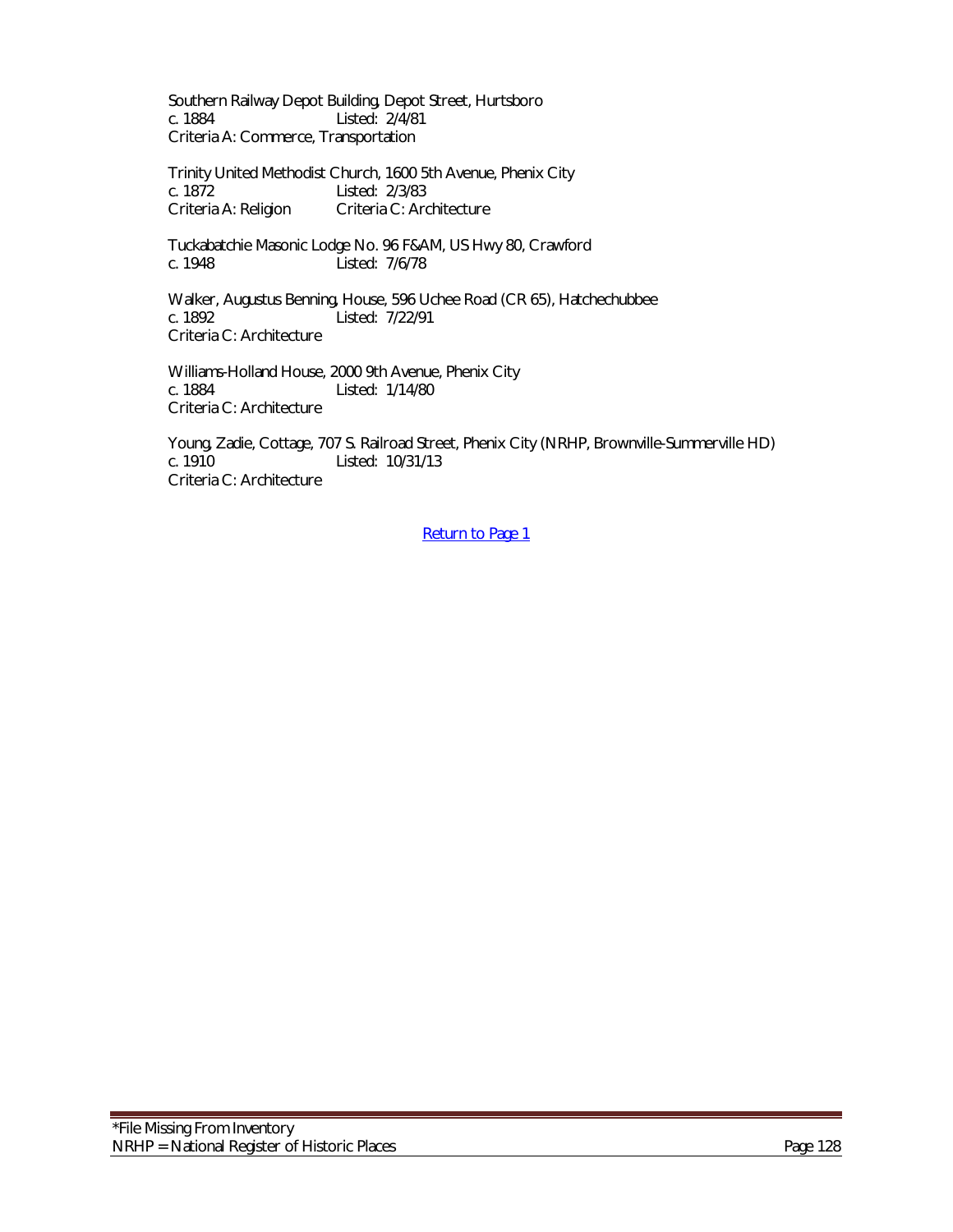# **ST. CLAIR COUNTY**

Acmar Civic Center, Acmar c. 1905 Listed: 11/09/17 Criteria A: Ethnic Heritage: African American, Education Criteria C: Architecture Adams House, 15 Annie Lee Road, Whites Chapel, Moody vic. c. 1926 Listed: 06/25/02 Criteria C: Architecture Ash, John, House, Rt. 2 Hwy 411, Ashville (NRHP) Listed: 11/2/90 Criteria C: Architecture Ashville Masonic Lodge, Ashville c. 1853-58 Listed: 8/3/90 Criteria A: Religion, Social History Ashville Historic District, County Courthouse, Court Street East/West, 5<sup>th</sup> Avenue, 6<sup>th</sup> Avenue c. 1824-1830; 19th cen. Listed: 1973 Criteria A: Commerce, Politics/Government Criteria C: Architecture Bothwell-Embry House, Hartford Avenue, Ashville (NRHP) **\*** Listed: 10/19/79 Criteria C: Architecture Box, Leroy, House, 5th Street and Hwy 231, Ashville c. 1896 Listed: 6/30/95 Criteria C: Architecture Cason-Tipton House, 601 5th Avenue, Ashville c. 1873 Listed: 10/1/97 Criteria C: Architecture Forman, James, House, 2 1/2 mi N of Odenville c. 1850 Listed: 8/3/90 Criteria C: Architecture Harkey's Chapel Methodist Church, AL 144, 2 mi E Hwy 231, 8.3 mi W Ragland c. 1903-1904<br>c. 1903-1904 Listed: 7/21/78 Listed: 7/21/78 Criteria A: Religion Criteria C: Architecture Mays Bend Family Cemetery, Cove Drive, Pell City vcn. c. 1837 Listed: 6/30/95 Criteria A: Social History Merry Oakes Inn (Dr. J.T. Brown Home), River Street, Riverside c. 1872 Listed: 5/21/81 Criteria C: Architecture Montgomery-Ritchie House (Judge Elisha Robinson), US 231 S & AL 23, Ashville (NRHP) Listed: 11/4/87 Criteria C: Architecture Newton Homestead, Rt 2, Hwy 411, Ashville (NRHP) c. 1817 Listed: 11/2/90 Criteria C: Architecture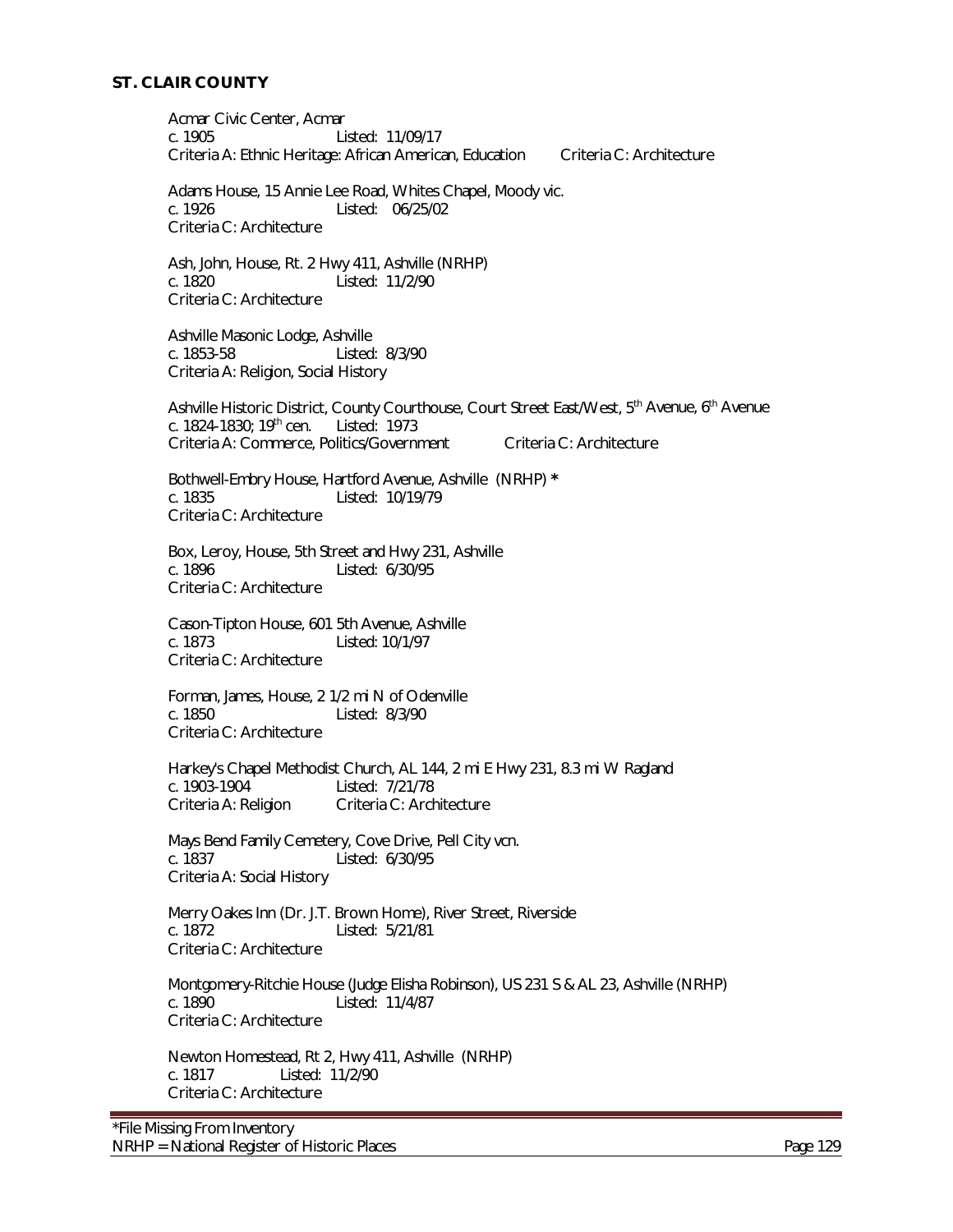O'Donnell's Mill (Gibson's Mill), US 231 S from Ashville toward Pell City (DEMOLISHED BY FLOOD) c. 1840 Listed: 11/13/78 Criteria A: Agriculture, Social History

Riser House (Evans-Eatman House), 116 North 21st Street, Pell City c. 1890 Listed: 3/5/76 Criteria C: Architecture

Reeves Grove Baptist Church & Cemetery, Steele c. 1872 Listed: 03/29/18 Criteria A: Religion Criteria C: Architecture, Funerary Art

Shanks House, 40898 Highway 411, Ashville c. 1930 Listed: 12/16/10 Criteria A: Agriculture Criteria C: Architecture

Springville Historic District, Springville (NRHP) c. 1873-1980s Listed: 3/8/94 Criteria A: Commerce Criteria C: Architecture

Steele Cemetery, on Chandler Mt. Road, off Hwy 11, S of Steele c. 1880 Listed: 7/21/78 Criteria A: Social History

St. Clair County Training School, 813 16<sup>th</sup> Street South, Pell City c. 1921 Listed: 4/7/2021 Criteria A: Ethnic Heritage: African American, Education Criteria C: Architecture

Union United Methodist Church, 240 Beason Cove Road, Steele c. 1921 Listed: 7/21/78 Criteria A: Religion Criteria C: Architecture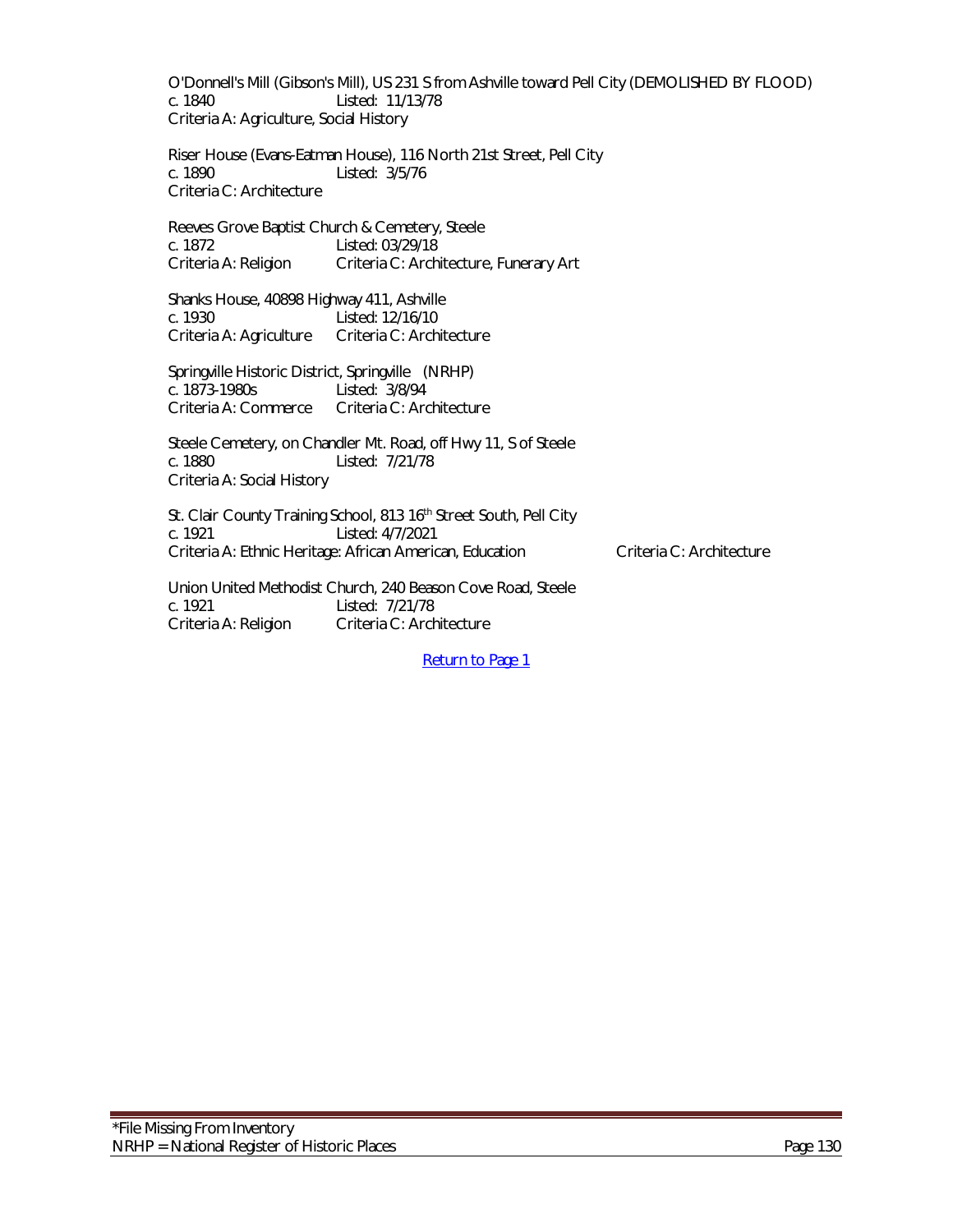1854 Shelby County Courthouse, Columbiana (NRHP) c. 1854 Listed: 1/25/11 Criteria A: Politics/Government

Archer House, intersection of New Hwy 280 and CR 55, 9481 Hwy 55, Westover 35185 c. 1880s, 1910 Listed: 7/21/78 Criteria C: Architecture

Arkwright Baptist Church, 4040 Highway 85, Vincent c. 1917, 1957, 1966 Criteria A: Religion Criteria C: Architecture

Arkwright Heritage Area, Arkwright c. Prehistory—1940s Listed: 08/25/11 Criteria A: Transportation, Social History Criteria C: Architecture, Engineering, Funerary Criteria D: Archaeology

Bel May Farm, Hwy 16, off Hwy 22, 5 mi SE, Route 5 Box 314, Montevallo c. 1869 Listed: 4/11/84 Criteria C: Architecture

 The Brick House, Shelby Co. Hwy. 42, 1 mi. W of Co. Hwy. 47, Shelby c.1940-50 Listed: 2/19/88 Criteria A: Social History

Buck Creek District (6), 1 mi NW Helena, Cahaba River and Buck Creek c. 1865 Listed: 7/5/78 Criteria A: Industry Criteria C: Architecture Criteria D: Archaeology

Buck Creek Jail & Water Tower, Alabaster c. 1886 & 1916 Listed: 03/29/18 Criteria A: Industry Criteria C: Architecture

Calera Downtown Historic District, Intersection of U.S. Hwy 31 and AL Hwy 25, Calera (NRHP)<br>c 1884-1964 (1884-1964) listed: 6/24/04 Listed: 6/24/04 Criteria A: Commerce, Industry Criteria C: Architecture

Calera Presbyterian Church, 1987 14th Street, Calera c. 1885 Listed: 3/12/97 Criteria A: Religion Criteria C: Architecture

Carter Residence (The Bowden Home), 19th Avenue, Calera c. 1915 Listed: 3/29/77 Criteria C: Architecture

Chancellor House, intersection CRs 76 & 79, 4 1/2 mi from Harpersville c. 1935 Listed: 11/26/78 Criteria C: Architecture

Cowart Drug Store, SW Corner of 17th Avenue and Hwy 31, Calera c. 1885 Listed: 2/15/77<br>Criteria A: Commerce Criteria C: Arch Criteria C: Architecture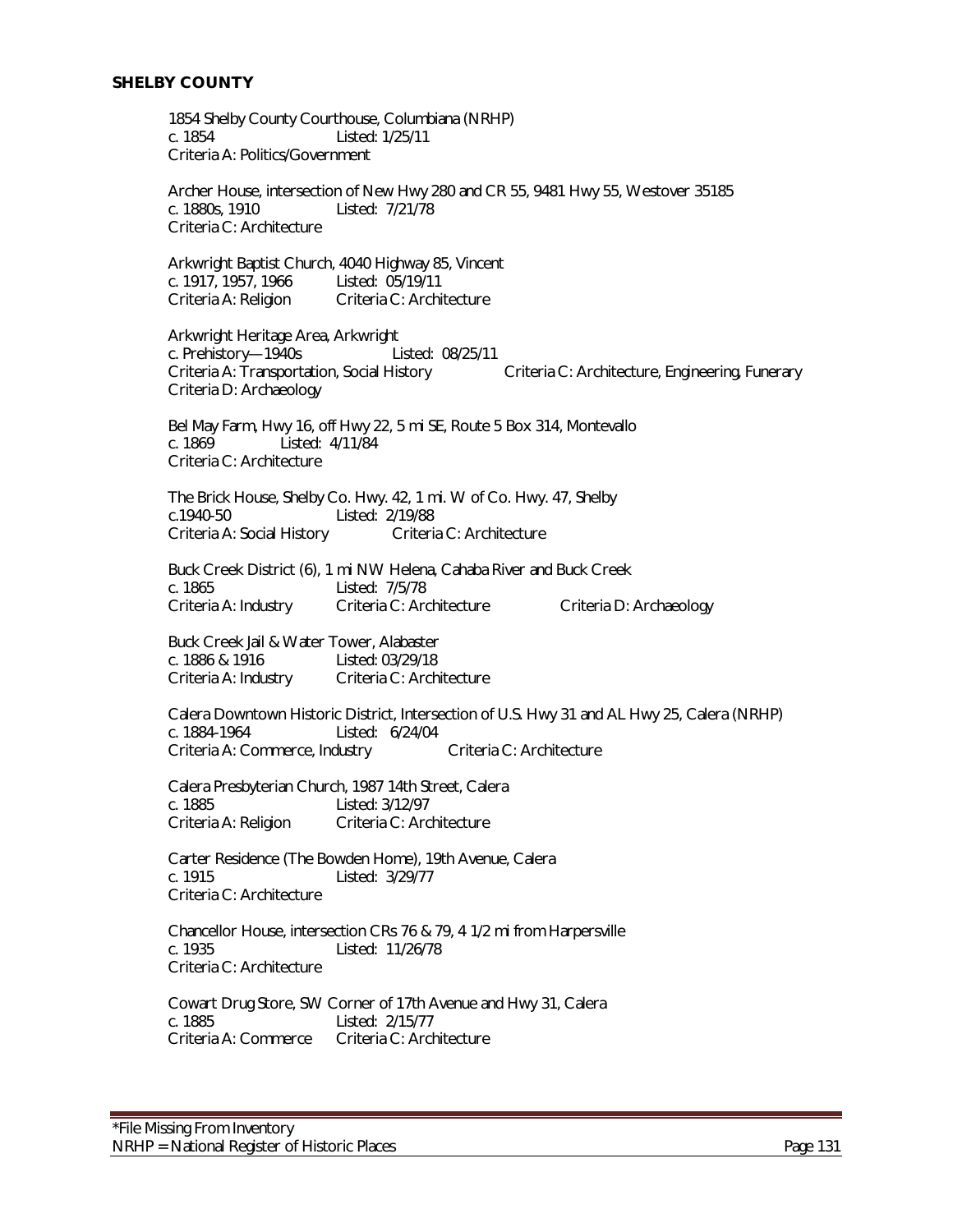Cunningham-Stamps House, N on Hwy 119 from Montevallo, CR 22 at Moore's c. 1828 Listed: 1/31/79 Criteria A: Social History Criteria C: Architecture Crane Home, 41 Weldon Drive c. 1897 Listed: 02/21/19 Criteria A: Ethnic Heritage: African American, Education Criteria C: Architecture Densler, John E., House, 50535 Alabama Highway 25, Wilsonville c. 1879 Listed: 9/28/00 Criteria C: Architecture Don H. Lovelady Memorial Bridge, Intersection of AL Hwy 155 and AL Hwy 25, Montevallo c. 1932-36 Listed: 8/5/10 Criteria A: Transportation Criteria C: Architecture Ebenezer Church, AL 119 N to CR 24, 1 mi left on unpaved Rd, Ebenezer Com. c. 1891 Listed: 7/21/78 Criteria A: Religion Criteria C: Architecture Falkner School, CR 43, 4 mi E of Vandiver c. 1850 Listed: 3/21/78 Criteria A: Education Criteria C: Architecture Farrington Hall, Highway 203, Montevallo c. 1908 Listed: 1/24/08 Criteria A: Industry Criteria C: Architecture Frost-Sorrell Log House/Crowson-Ward House, N of Montevallo c. 1820 Listed: 3/29/77 Criteria C: Architecture Harpersville Heritage Area Listed: 1/22/09 Criteria A: Exploration/Settlement, Social History Harrison House, intersection CRs 17 and 22, Dogwood (N. of Montevallo) c. 1887<br>Criteria A: Social History Criteria C: Architecture Criteria A: Social History Jackson's Four Mile Farm, 1151 Highway 40, Wilsonville c. 1850 Listed: 4/1/10<br>Criteria A: Agriculture Criteria C: Architecture Criteria A: Agriculture Jones-Bailey Cemetery, W of Old Hwy 31, N of Dargin Crossroad, Dargin c. 1860 Listed: 11/13/78 Criteria A: Social History Lesters Chapel United Methodist Church, 7800 Chelsea Road, Columbiana c. 1950 Listed: 12/16/10 Criteria A: Social History Criteria C: Architecture Klein-Wallace Home, junction Hwys 25 and 76, Route 1, Harpersville c. 1841 Listed: 1/18/78 Criteria A: Social History Criteria C: Architecture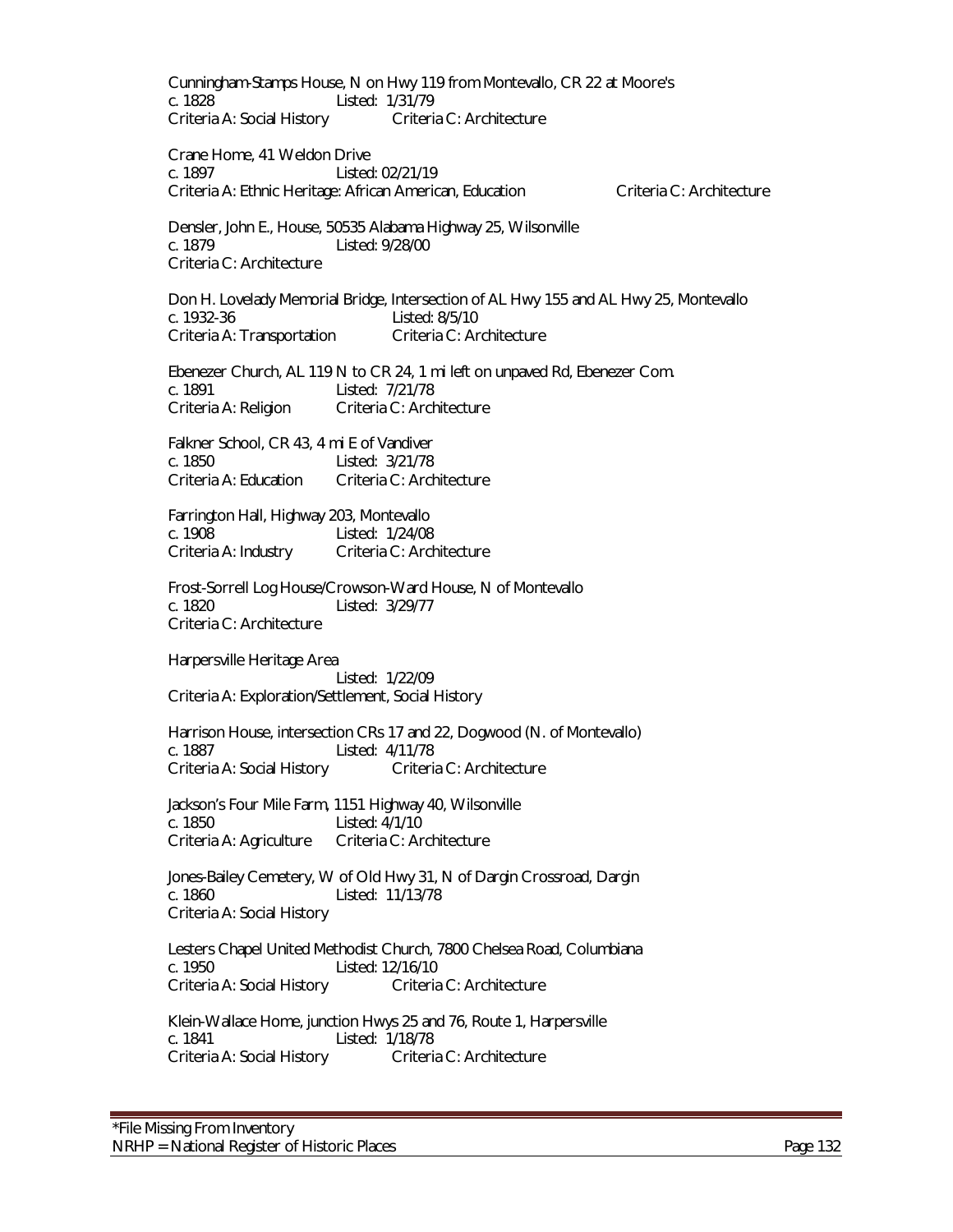McClellan House (Indian Springs Village Town Hall), 2635 Cahaba Valley Road c. 1920s Listed: 10/31/13 Criteria A: Exploration/Settlement, Government Criteria C: Architecture

McGaughy Farms, Rt 2, Box 41-C, Montevallo c. 1840-1845 Listed: 2/15/77 Criteria A: Social History

McKibbon House, 611 E Boundary Street, Montevallo**\*** c. 1884 Listed: 7/21/78 NRHP Listed: 12/31/01 Criteria C: Architecture

 Meredith-McLaughlin House (McLaughlin Farm), Route, Box 129, Maylene c. 1820 Listed: 10/4/78 Criteria A: Exploration/Settlement

Mt. Calvary Baptist Church, AL Hwy 74 at Chelsea c. 1905 Listed: 4/16/85 Criteria A: Religion Criteria C: Architecture

Montevallo Coal Mine Company Store, 137 Highway 203, Montevallo c. 1928 Listed: 8/5/10 Criteria A: Industry

Old Shelby Hotel, Broadway and Church streets, Shelby c. 1900 Listed: 9/14/77 Criteria A: Commerce, Social History Criteria C: Architecture

O'Neal Lime Works Kilns, Oak Tree Lane, Calera 1880 & 1895 Listed: 06/27/19 Criteria A: Industry

People's Hotel, 16th Avenue, Calera (demolished) c. 1909 Listed: 3/25/76 Criteria A: Commerce Criteria C: Architecture

Perry Hall (Shoal Creek Farm, Inc.), Hwy 119, Rt 2, Box 11, Montevallo c. 1834<br>Criteria A: Social History Criteria C: Architecture Criteria A: Social History

Railey House, Hwy 231, Vincent c.1890 Listed: 11/26/78 Criteria C: Architecture

Rock House (Eastis House), off US Hwy 230 East, Harpersville (NRHP) c. 1835 Listed: 12/4/92 Criteria C: Architecture

Scott-Bradford Home, Rt 1, Harpersville, Hwy 25 to Wilsonville on Hwy 76 c. 1824; 1830s Listed: 1/18/78 (4/93 - to be moved) Criteria C: Architecture Criteria D: Archaeology

Shoal Creek Mill Dam Site, 70311 N. Main Street, Montevallo c. 1939 Listed: 5/22/08 Criteria D: Archaeology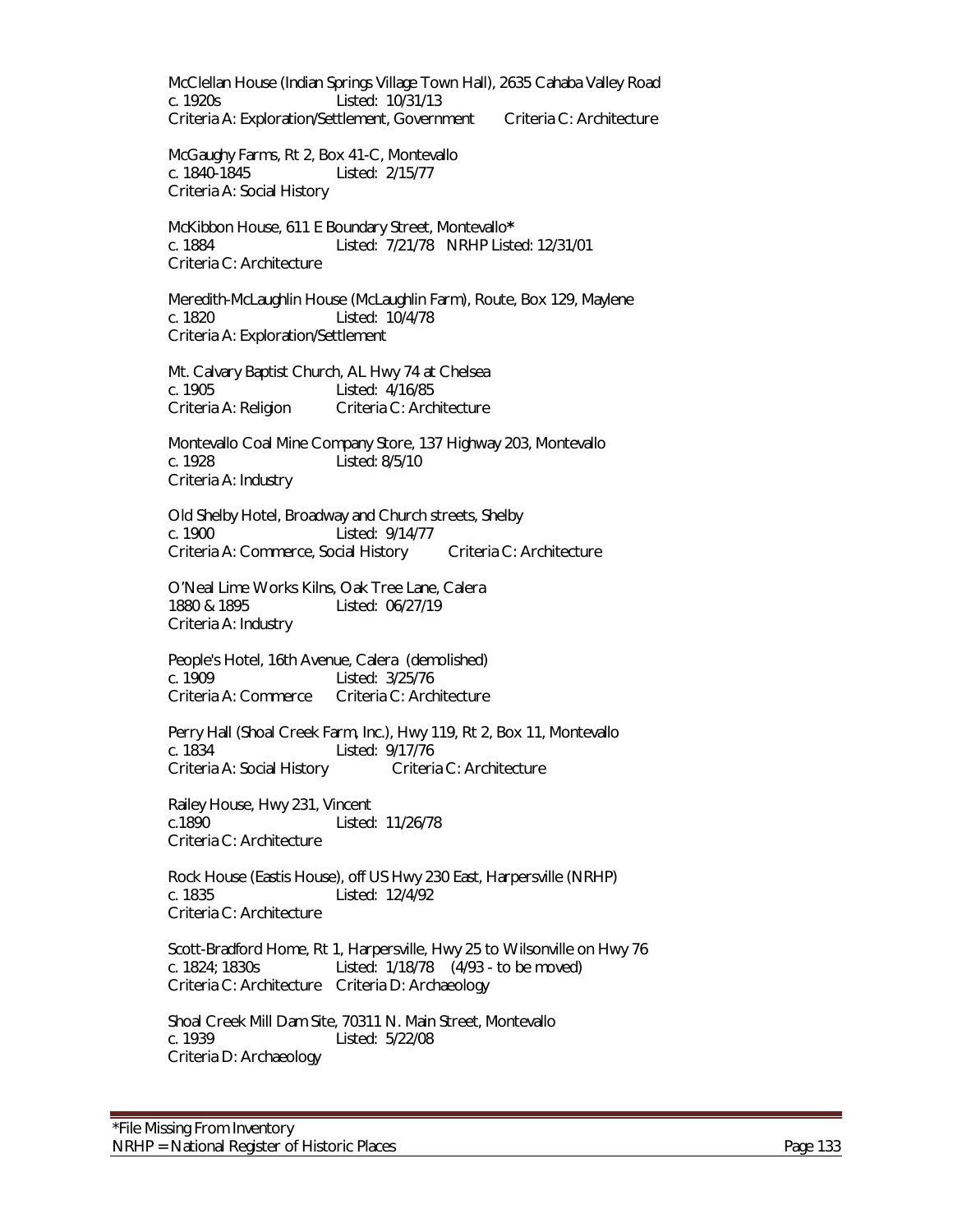Florey (aka Vincent) Gin, 231 County Road 85, Vincent c. Listed: 1/22/09

Wilson-Albright Log Cabin,1/4 mi N CRs 22 & 107, Montevallo vicinity c. 1820 Listed: 2/6/78 Criteria A: Exploration/Settlement

Wilson-Lathem-Taff House,131 Shelby Street, Montevallo c. 1880 Listed: 2/28/79 Criteria C: Architecture

Woods-Cleveland Cooling House, off AL Hwy 25, 1 mi S of Wilton c. 1845 Listed: 11/16/78 Criteria C: Architecture

Weldon General Store, 11611 Chelsea Road, Chelsea (NO LONGER EXTANT)<br>c. 1921 Listed: 12/01/16 Listed: 12/01/16 Criteria A: Commerce, Social History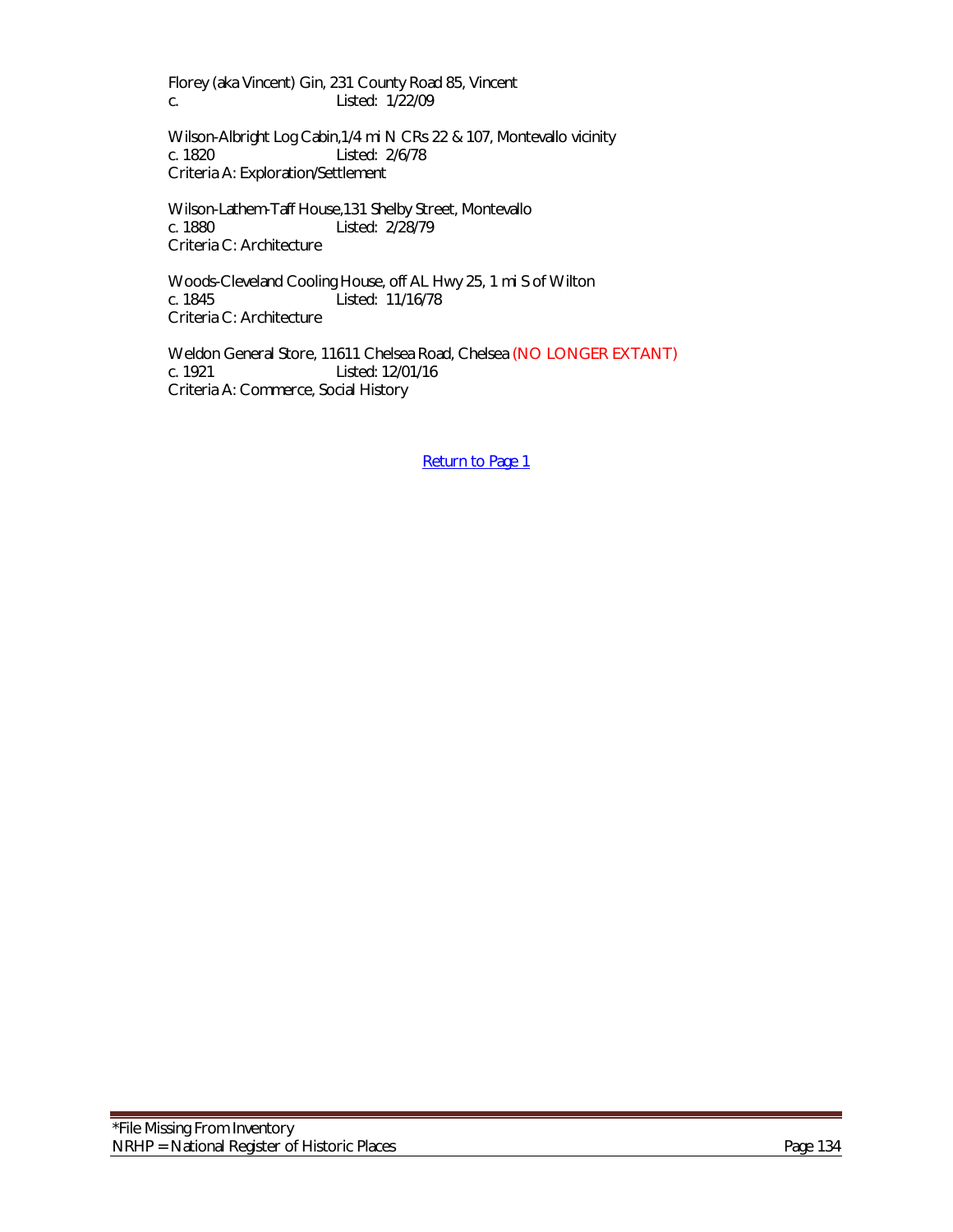#### **SUMTER COUNTY**

Bethel Chapel and Cemetery, Sumter County Road 24, Sumterville vic. Chapel 1908, cemetery c. 1839 Listed: 3/24/05 Criteria C: Architecture

Branch-Stuart Home, 183 Jefferson Street, Livingston 1903 Listed: 3/29/77 Criteria C: Architecture

Farview, 6700 Sumter County Road 24, Sumterville vic. c. 1837 Listed: 3/25/04 Criteria A: Exploration/Settlement Criteria C: Architecture

Gainesville Historic District (17), Gainesville (NRHP) c. Early 1800s Listed: 3/25/76 Criteria C: Architecture

Geiger School, Broadway Street, Geiger c. 1911-12 Listed: 5/10/00 Criteria A: Education

Hawkins House, 4 mi S on CR 21, Epes<br>c. 1848 Listed: 6/25/8 Listed: 6/25/81 Criteria C: Architecture

Inge-Moon House, US Hwy 11, Washington Street, Livingston c. 1834 Listed: 2/19/88 Criteria A: Exploration/Settlement Criteria C: Architecture

Lakewood, 214 North Washington Street, Livingston c.1840-1930s Listed: 2/12/2015 Criteria C: Architecture

Oakhurst, 2 1/2 mi W AL 17, N Dan Mitchell Rd, Rt 1 Bx 204, Emelle (NRHP) c. Early 1850s Listed: 1/14/80 Criteria A: Social History

Rural Training and Research Center, 575 Federation Road, Epes c. 1963; c.1970 Listed: 12/9/2021 Criteria A: Ethnic Heritage: African American, Agriculture, Social History Criteria C: Architecture

Sumter County High School, 902 4<sup>th</sup> Ave, York c. 1912 Listed: 9/16/2021 Criteria A: Ethnic Heritage: African American, Education Criteria C: Architecture

St. James Episcopal Church, SW corner Spring and Monroe Sts, Livingston c. 1840 Listed: 4/11/84<br>Criteria A: Religion Criteria Criteria C: Architecture

Twin Magnolias, Rt. 2 Hwy 28, Coatopa c. 1860 Listed: 3/12/97 Criteria C: Architecture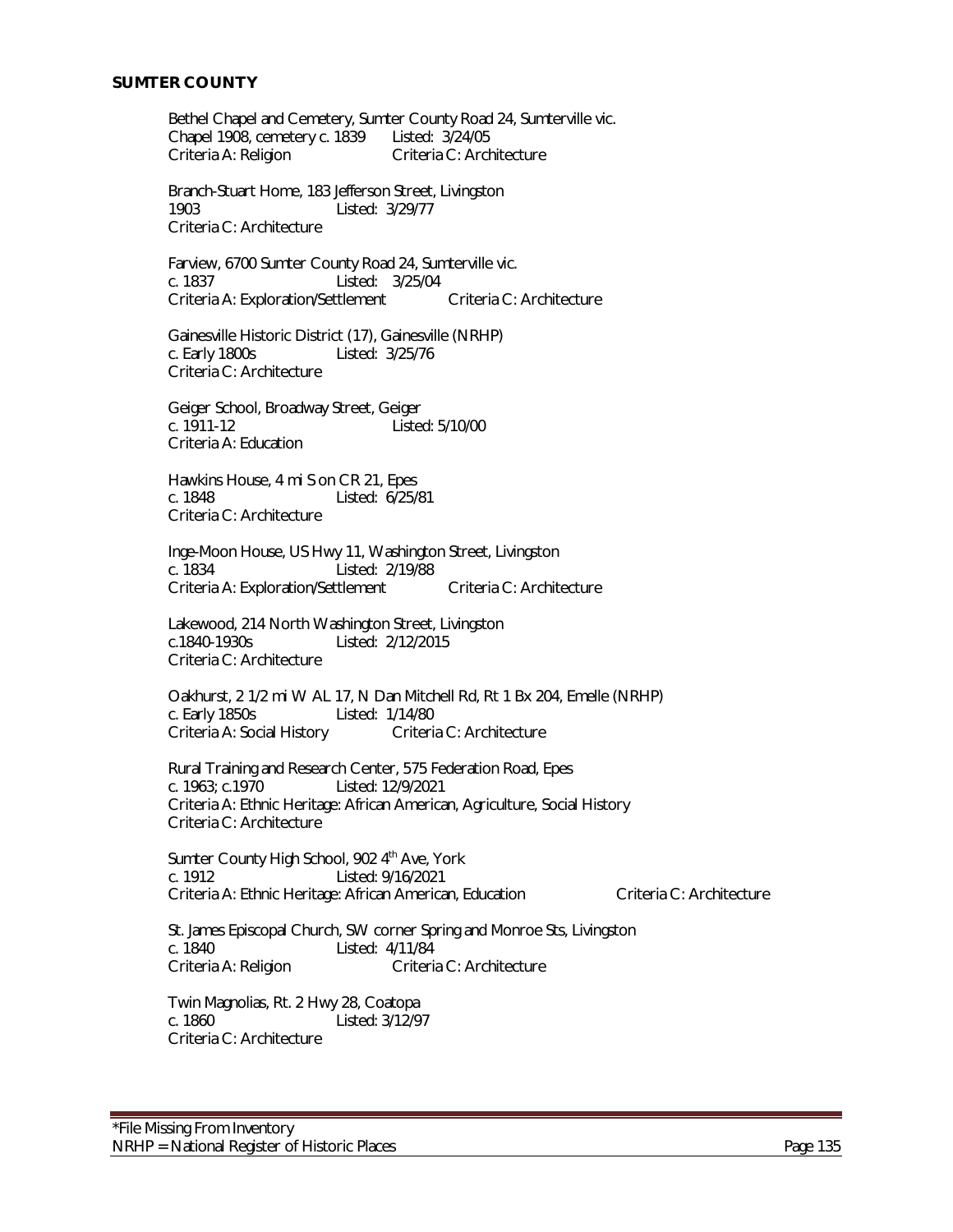Voss-Pate House, Westside Spring St inters. with Madison St, Livingston c. 1850 Listed: 4/11/84 Criteria C: Architecture

Ward-Ganguet-Gray House, 202 Fourth Avenue, Cuba (NRHP) c. Between 1860-1870 Listed: 11/17/95 Criteria A: Education Criteria C: Architectre

Zion Hill Methodist Church Site & Cemetery, Highway 22 near Zion Hill Circle, Coatopa<br>c. 1870 <br>C. 1870 c. 1870 Listed: 5/6/20<br>Criteria A: Religion Criteria C: Ard Criteria C: Architecture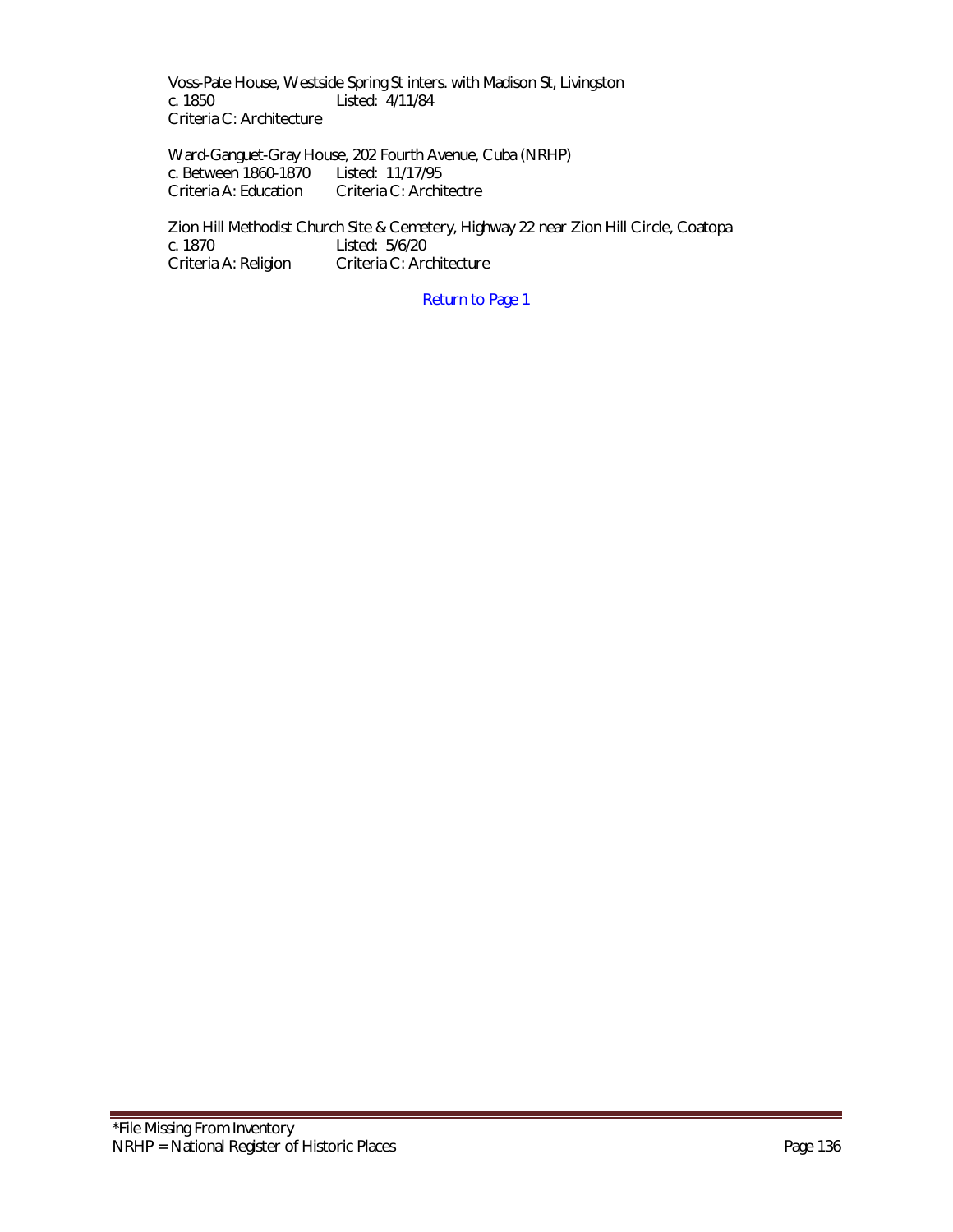# **TALLADEGA COUNTY**

Alpine Baptist Church, 2981 Alpine Winterboro Road, Alpine c. 1871 Listed: 03/29/18 Criteria A: Religion Criteria C: Architecture

Alpine Plantation, Talladega 1858 Listed: 10/25/18 Criteria A: Agriculture, Funerary Art Criteria C: Architecture

Bemiston Historic District, Talladega c. 1927 Listed: 6/27/2007 Criteria A: Community Planning Criteria C: Architecture

Brown House, 900 West Battle Street, Talladega c. 1924 Listed: 3/24/05 Criteria A: Ethnic Heritage: African American, Education Criteria C: Architecture

Butler-Harris-Rainwater House, Corner First St and Tenth Ave, Childersburg (NRHP) c. 1890s Listed: 6/23/94 Criteria C: Architecture

DeForest Chapel, West Battle Street, Talladega Listed: 6/9/77 Criteria A: Ethnic Heritage: African American, Religion

DeSoto Caverns, AL Hwy 76, 5 mi E of Childersburg Prehistoric Listed: 7/19/76 Criteria D: Architecture

Dowdell, W.C., House (Boxwood), 406 North Street East, Talladega (NRHP) **\*** Listed: 10/22/82 Criteria C: Architecture

East Highland High School, 898 Hubbard Ave, Sylacauga c. 1952 Listed: 9/27/07 Criteria A: Ethnic Heritage: African American, Education

Fairfax Station, 22901 AL Hwy 21, Winterboro, Alpine vcn c. 1850 Listed: 11/17/95 Criteria C: Architecture

Fort Williams Cemetery, Coosa River, SW of Fayetteville c. 1813 Listed: 5/12/76 Criteria A: Military, Social History

Guy, Birdie, House, Rt 6, Sylacauga c. Late 1800s Listed: 1/14/80 Criteria A: Social History Criteria C: Architecture

Hendrick House, Rt 5, NE corner inters. CR 42 & 43, 7 mi from Talladega c. Between 1835-1840 Listed: 2/28/79 Criteria C: Architecture

Hightower Brothers Livery Stable, 4l3 Norton Avenue, Sylacauga (NRHP) c. 1914-1946 Listed: 11/13/96 Criteria A: Transportation Criteria C: Architecture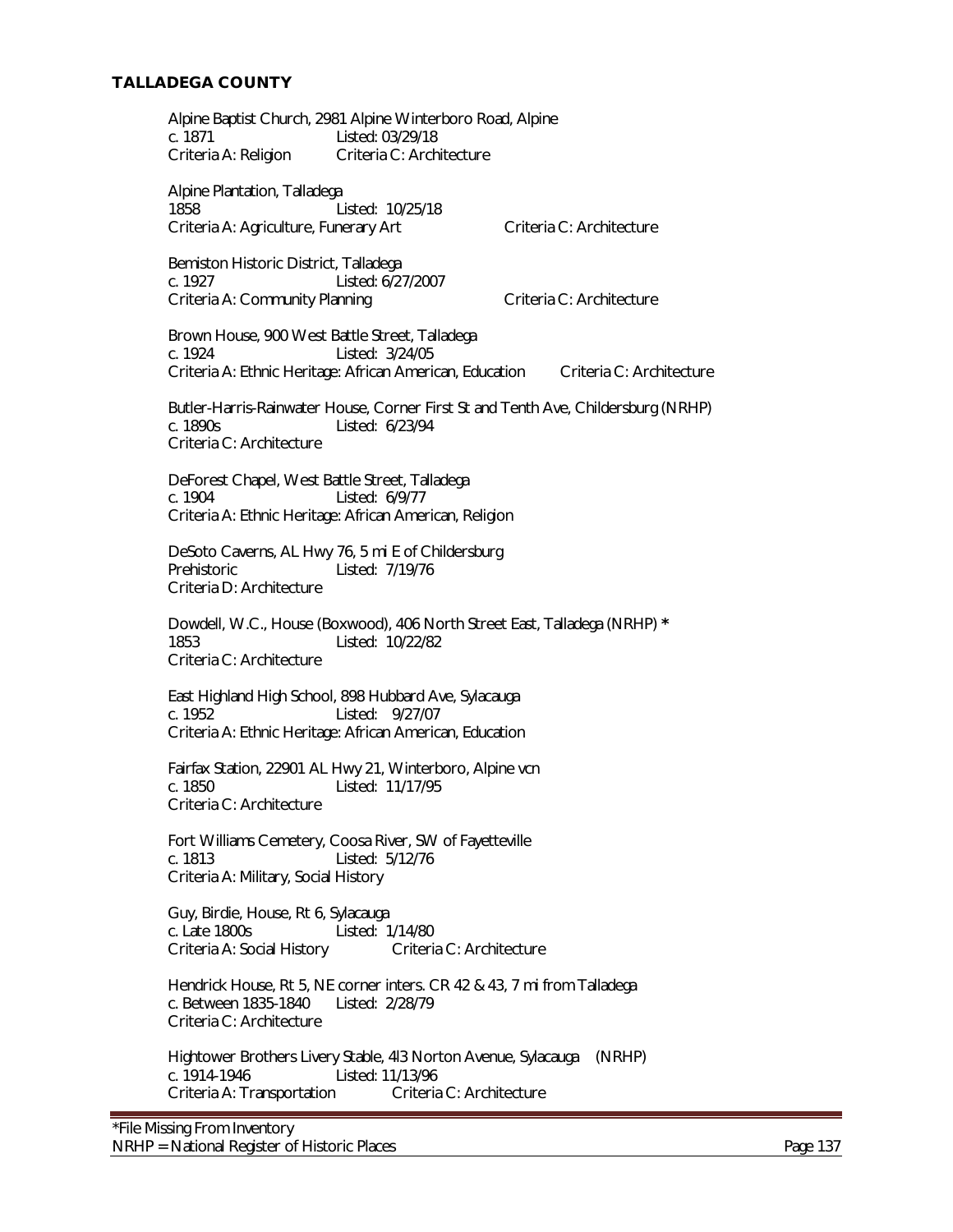Idlewild, Hwy 21, Talladega vcn (NRHP) c. 1843 Listed: 3/19/93 Criteria C: Architecture

Jemison-Turner House, CR 21 L 93, 6 mi L Turners Mill, 3 mi N of Talladega (NRHP) c. 1836-1837 Listed: 12/15/89 Criteria A: Settlement, Agriculture Criteria C: Architecture

Lanning-Livingston Home, 112 S Broadway, Sylacauga c. 1901 Listed: 1/14/80 Criteria C: Architecture

Lawler-Whiting House (Orangevale), 5.6 mi S of Talladega on AL 21 (NRHP) **\*** Listed: 10/8/81 Criteria A: Politics/Government Criteria C: Architecture

Marble City Cemetery, 606 West Fourth St, Sylacauga c. 1898 Listed: 11/17/95 Criteria A: Social History Criteria D: Archaeology

Merkl House, 550 Merkl Lane, Lincoln c. 1889-1940 Listed: 6/24/04 Criteria A: Agriculture

Mt. Canaan Baptist Church, 438 West Battle Street, Talladega Listed: 4/11/84 Criteria A: Religion Criteria C: Architecture

Munford High School, Lions Road, Munford c. 1910 Listed: 9/26/07<br>Criteria A: Education Criteria C: Arch Criteria C: Architecture

Ogletree House, Eastaboga vcn<br>c. 1845 Listed Listed: 3/22/91 Criteria C: Architecture

Old Town Lincoln Commercial Historic District, (12 buildings) Railroad Avenue, Lincoln c.1883-1959 Listed: 3/7/02 Criteria A: Commerce, Agriculture

Ophelia S. Hill School, 204 Hill School Circle, Munford Listed: 9/29/05 Criteria A: Education

Porch-Drake House, 1 South Main Avenue, Sylacauga c. 1914-1915 Listed: 2/6/78 Criteria C: Architecture

Robinson House (Baker House), E on 46, 4 mi from Childersburg Circa 1885 Listed: 8/6/76 Criteria C: Architecture

Sugar Hill House, 2205 Talladega Highway 1870 Listed: 02/21/19 Criteria C: Architecture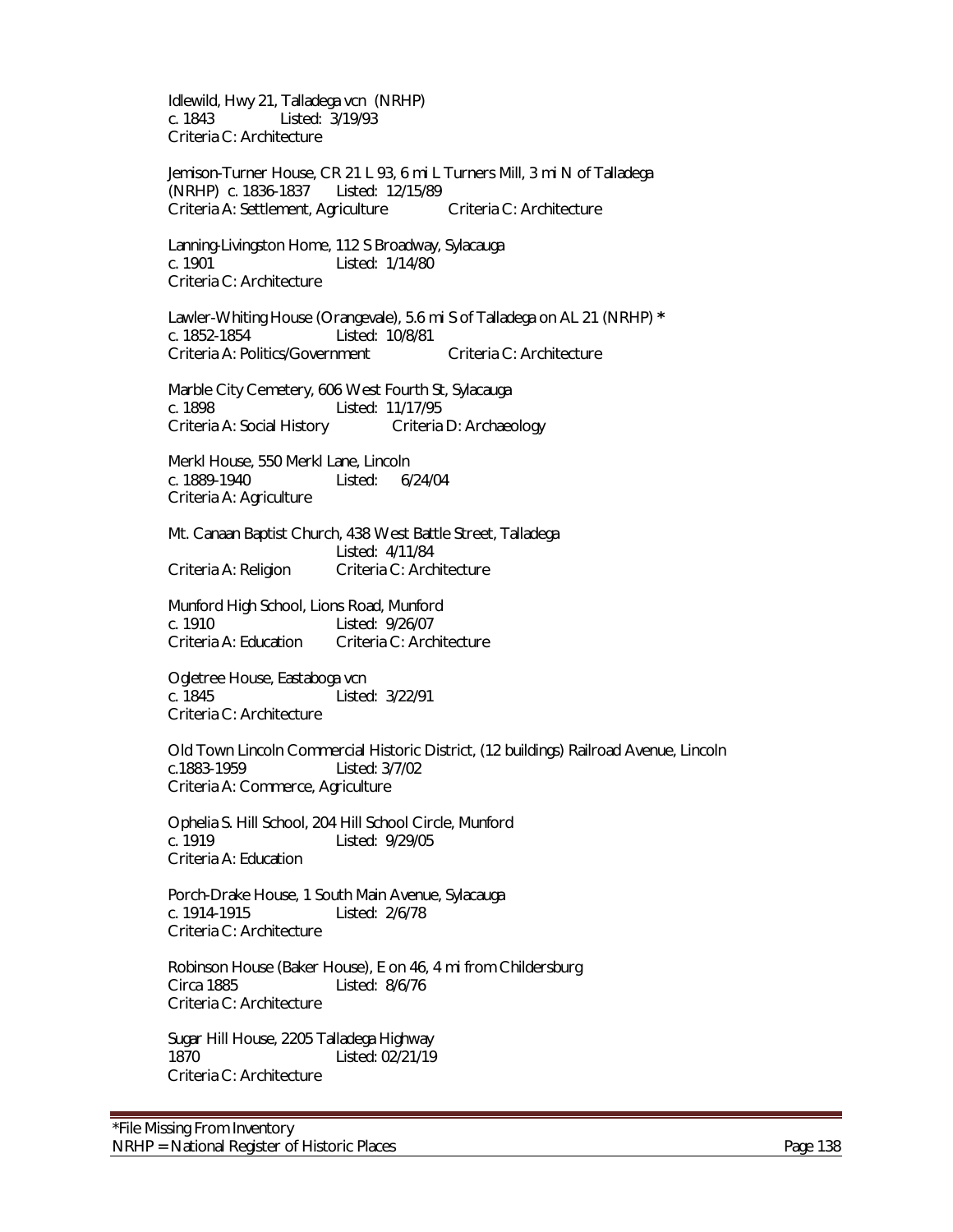St. Peter's Episcopal Church, 208 North Street E, Talladega c. 1927 Listed: 7/7/80 Criteria A: Religion Criteria C: Architecture

Smith House (Towassa), 301 South Broadway Avenue, Sylacauga c. 1909 Listed: 2/6/98 Criteria A: Social History Criteria C: Architecture

Strozier Building, 107 8<sup>th</sup> Avenue S.W., Childersburg c. 1890 Listed: 9/20/06 Criteria C: Architecture

Sylacauga Cemetery, E Fort Williams Street, Sylacauga c. 1832-1900 Listed: 9/15/75 Criteria A: Social History

Talladega Public Library, 202 South East Street, Talladega c. 1908 Listed: 6/10/76 Criteria A: Social History Criteria C: Architecture

Tallasahatchie First Baptist Church and Cemetery, 3343 Tallasahatchee Road, Alpine c. 1838 Listed: 10/09/14 Criteria A: Religion

The Cedars Plantation, 590 Cheaha Road, Munford c. 1838 Listed: 8/5/10 Criteria A: Exploration/Settlement Criteria C: Architecture

The Community House, 202 North Martin Luther King, Jr. Drive, Talladega c. 1926 Listed: 8/5/10 Criteria A: Ethnic Heritage: African American, Religion

The Oaks/Burns Home, 581 Magnolia Street, Lincoln c. 1898, 1906 Listed: 10/1/97 Criteria C: Architecture

Truss-Law-Watson House, 243 Russell Road, Lincoln c. 1853 Listed: 9/26/03 Criteria A: Exploration/Settlement Criteria C: Architecture

Wallis House, Howell's Cove, 4 mi N on Stemley Bridge Rd, Rt 1, Talladega c. 1832 Listed: 1/31/78 Criteria A: Exploration/Settlement Criteria C: Architecture

Westview Cemetery (Needmore Cemetery), Long Street, Talladega c. 1890 Listed: 8/19/81 Criteria A: Social History

Wren Manor, 64955 Highway 77, Talladega c. 1934 Listed: 2/21/13 Criteria C: Architecture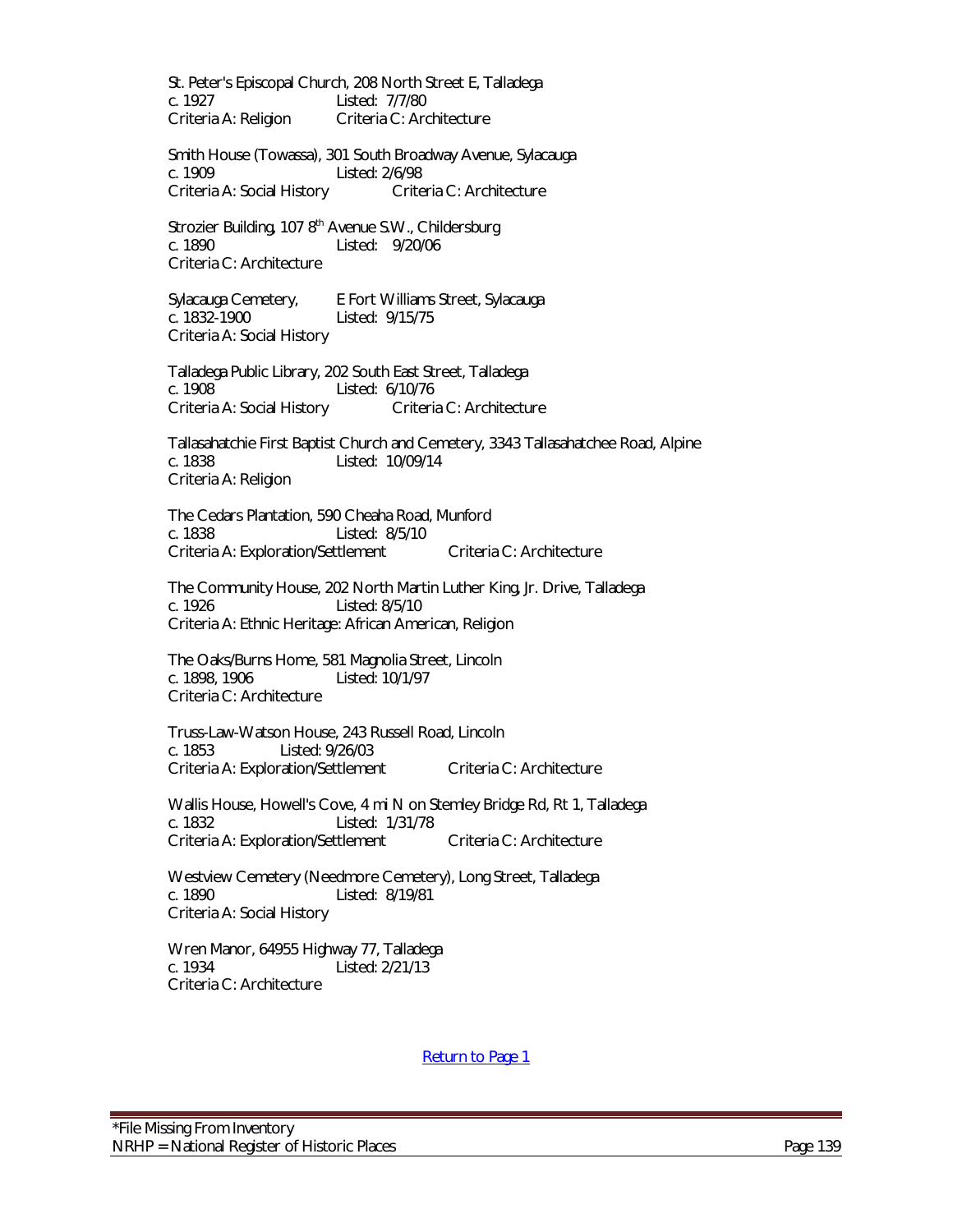# **TALLAPOOSA COUNTY**

Browning House, 1 mi S Pleasant Ridge Church Hwy 49, Rt 1 Box 99, Dadeville c. 1850s Listed: 2/27/78 Criteria C: Architecture

Camp Hill Historic District, Main Street, Camp Hill POS: 1895-1965 Listed: 7/15/2021 Criteria A: Commerce Criteria C: Architecture

Coley-Joiner House, 416 Hillabee Street, Alexander City (NRHP) Listed: 3/30/89 Criteria C: Architecture

Dadeville Historic District c. 1850-1972 Listed: 06/21/12 Criteria A: Community Planning Criteria C: Architecture

Dillard's Cemetery, AL 63, Hackneyville 1860 Listed: 3/13/96 Criteria A: Social History

First Universalist Church of Camp Hill, 48 Oak Street, Camp Hill<br>c. 1907 Listed: 3/13/96 Listed: 3/13/96 Criteria A: Religion Criteria C: Architecture

Martin Dam, Tallapoosa River, N of Tallassee (a portion is in Elmore County) **\*** Listed: 1/5/76 Criteria A: Engineering Criteira C: Architecture

McClendon-Mayfield House, 4 1/2 mi N of Alex City on Rt 63 N, Kellyton c. 1851 Listed: 7/29/77 Criteria C: Architecture

New Adka Church and School, Dadeville c. 1950 Listed: 12/10/20 Criteria A: Religion, Education Criteria C: Architecture

Old Elkahatchee Creek Bridge, State Road 63 over Elkahatchee Creek, Alexander City vic. c. 1931 Listed: 9/26/03<br>Criteria A: Engineering Criteria C: Architecture Criteria A: Engineering

Pleasant Ridge Baptist Church, Route 1, on AL 49, 3 mi S of Dadeville c. 1882 Listed: 6/20/78 Criteria A: Religion Criteria C: Architecture

Smith Mountain Fire Tower, Lookout Point, Dadeville Listed: 11/15/12 Criteria A: Conservation Criteria C: Engineering

Tallapoosa Hall at Lyman Ward Military Academy, Camp Hill c. Early 1900s<br>Criteria A: Education Criteria C: Arch Criteria C: Architecture

Young, Fred Walker, House, 803 Cherokee Road, Alexander City c. 1900 Listed: 3/8/94 Criteria D: Archaeology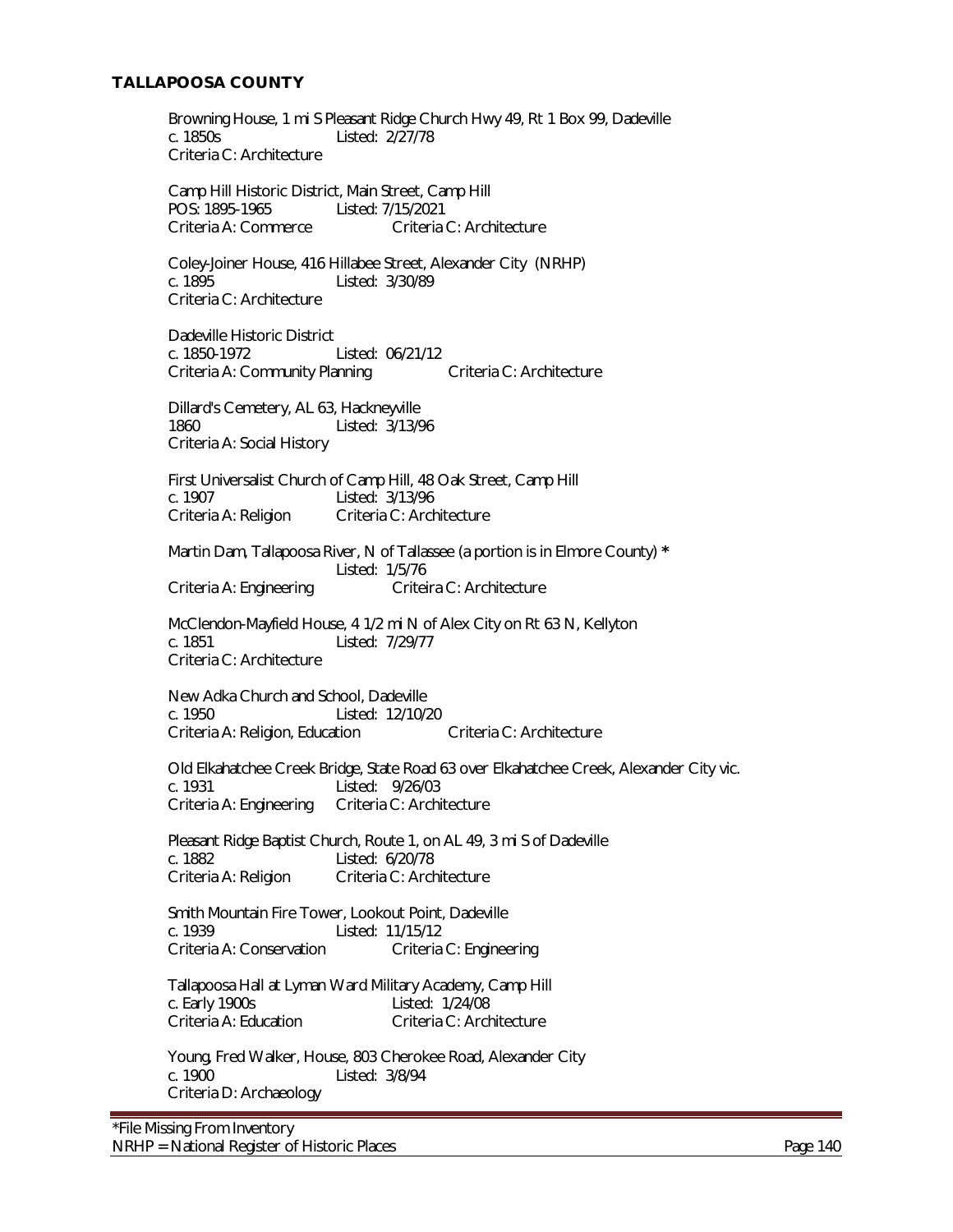[Return to Page 1](#page-0-0)

an an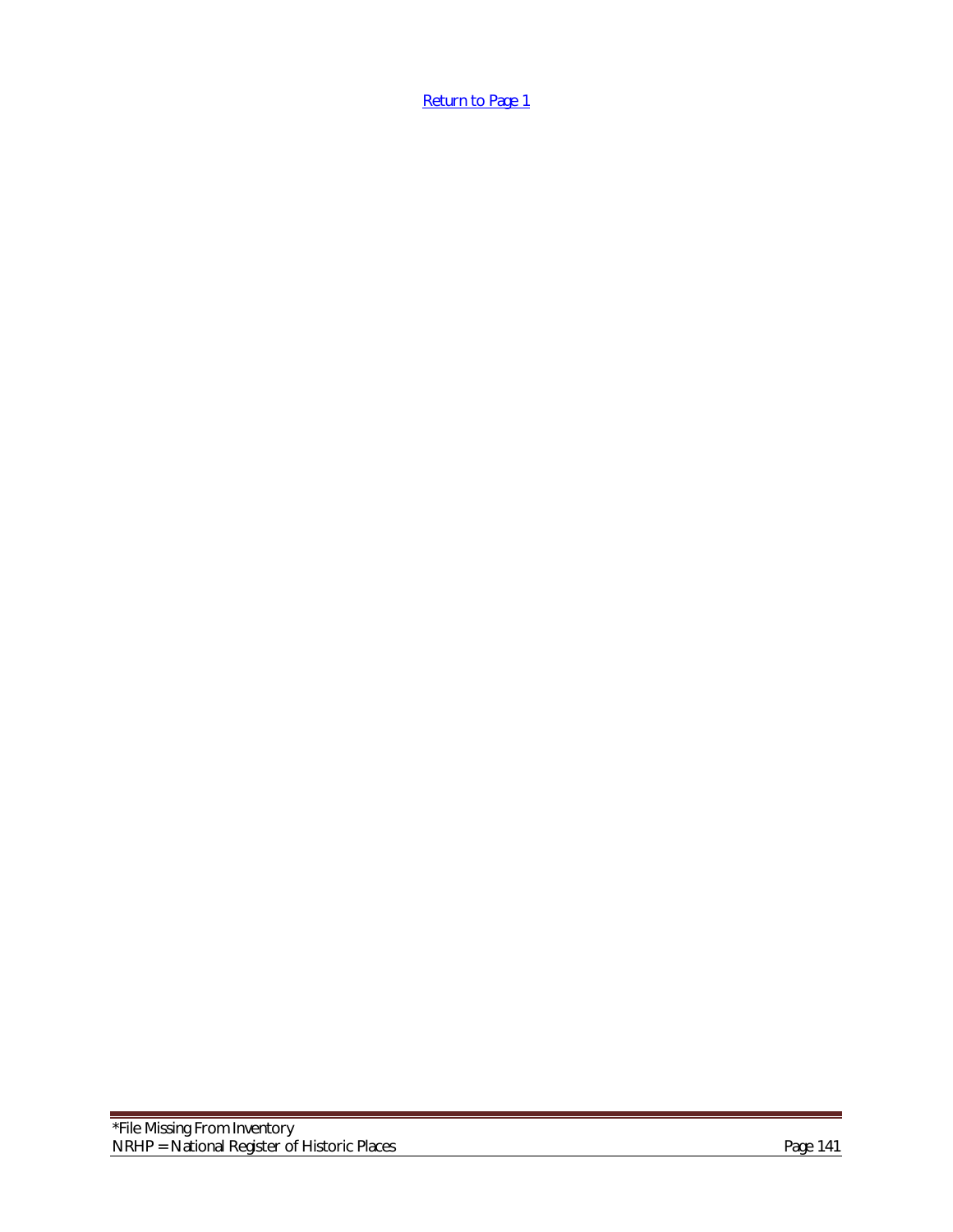# **TUSCALOOSA COUNTY**

2600 Block of Old Broad Street (University Boulevard) c. 1890s-1940s Listed: 06/20/13 Criteria A: Social History, Religion Criteria C: Architecture Criteria D: Historic Archaeology Criteria B: Association with Marvin Copeland

Alabama Book Store, 1015 University Blvd., Tuscaloosa c. 1939 Listed: 9/25/08 Criteria A: Commerce Criteria C: Architecture

Alabama Great Southern Railroad Station, 2105 Greensboro Avenue, Tuscaloosa c. 1911 Listed: 10/19/79 Criteria A: Transportation Criteria C: Architecture

Audubon Place Historic District (28), University Blvd between 17th Ave and 15th Ave, Tuscaloosa (NRHP) c. 1912 Listed: 11/24/82 Criteria A: Community Planning Criteria C: Architecture

Bama Theater (City Hall), 600 Greensboro Avenue, Tuscaloosa (NRHP) c. 1938 Listed: 6/30/83 Criteria A: Recreation Criteria C: Architecture

Big Creek Cemetery & Church Site, Coker vcn c. 1833 Listed: 11/17/95 Criteria A: Religion

Brown House, 903 Greensboro Avenue, Tuscaloosa c. 1870 Listed: 7/31/75 Criteria C: Architecture

Bucksville Cemetery, Bucksville community, McCalla c. 1832 Listed: 9/30/99 Criteria A: Exploration/Settlement Criteria C: Funerary Art

Caplewood Drive, Caplewood Drive, Tuscaloosa (NRHP) Listed: 4/11/84

Criteria C: Architecture

Christ Episcopal Church, 605 25th Avenue, Tuscaloosa c. 1830 Listed: 7/28/75<br>Criteria A: Religion Criteria C: Arch Criteria C: Architecture

Clements House (Isaac Lee Home-Old Buckhouse Place-J. Wash Deason Home) 1802 20th Avenue, Northport c. 1850s Listed: 7/28/75 Criteria C: Architecture

College Park Historic District, Tuscaloosa Listed: 4/14/92

Criteria C: Architecture

Dearing Place Historic District, Tuscaloosa Listed: 4/14/92 Criteria C: Architecture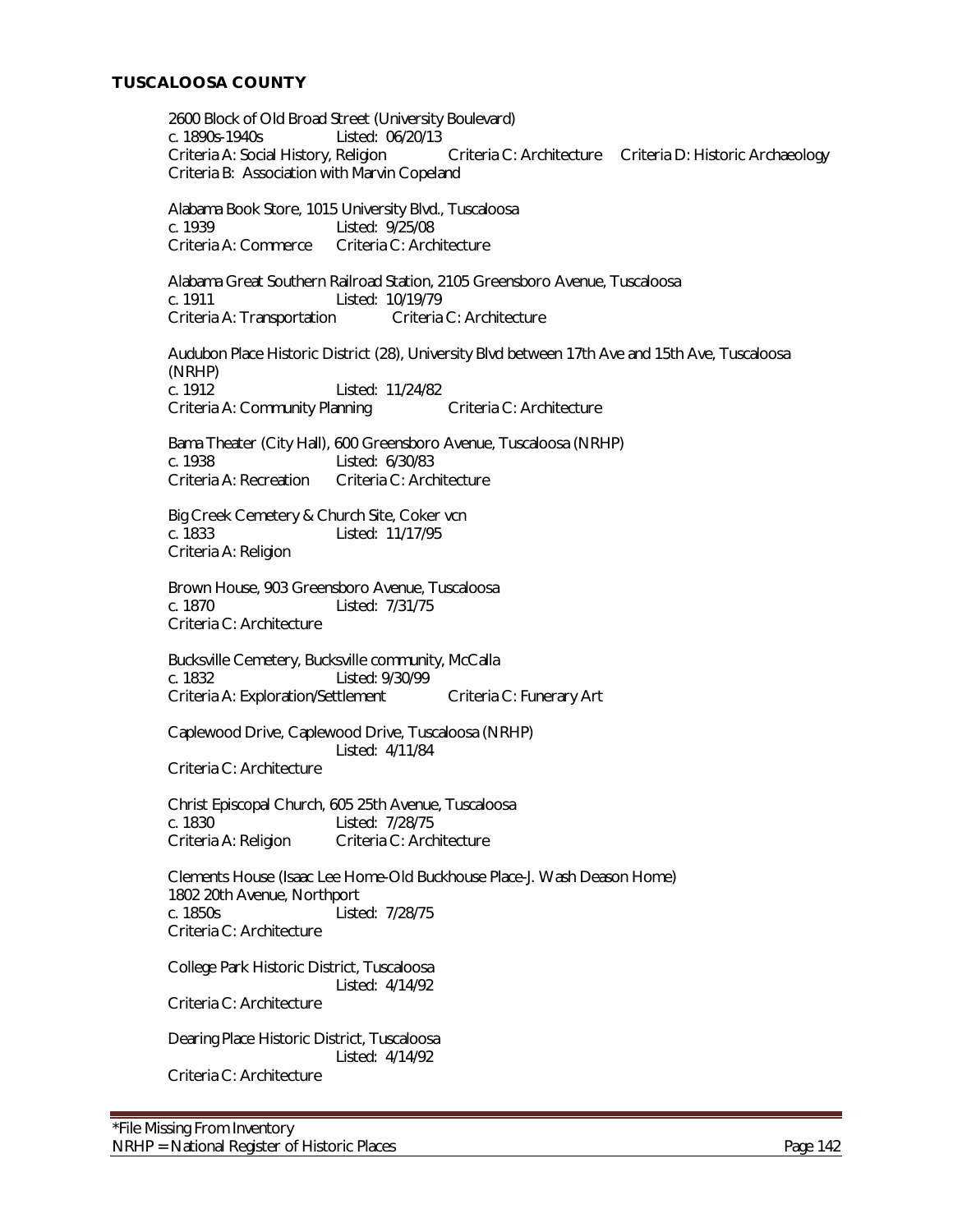Dorroh House (Jim Winn Place), Hwy 2, approx. 2 mi E of Romulus c. 1830 Listed: 7/28/75 Criteria C: Architecture

Drish House, 2300 17th Street, Tuscaloosa c. 1830 Listed: 7/31/75 Criteria C: Architecture

Eighth Street Historic District, Tuscaloosa (21 buildings) c. 1910-1937 Listed: 7/22/91 Criteria C: Architecture

Espy Bridge (North River Bridge), Tuscaloosa **(DISMANTELED; CURRENT LOCATION UNKNOWN)**<br>C. 1896 Listed: 9/28/04

Criteria A: Engineering

First Baptist Church, 1403 12th Street, Northport c. 1913 Listed: 8/6/93 Criteria A: Religion Criteria C: Architecture

Fitts, Alston, House, 1506 University Boulevard, Tuscaloosa Listed: 4/14/92

Criteria C: Architecture

Gilgal Baptist Church, 3000 Bear Creek East, Duncanville c. 1856-1965 Listed: 9/16/2021 Criteria A: Religion Criteria C: Architecture

Greenwood Cemetery, 9th Street and 27th Avenue SW, Tuscaloosa c. 1821-1983 Listed: 7/26/83 Criteria A: Religion

Hughes, Anthony, House/Hughes, James, Farm – House and Barn, 13995 Shelley Hughes Road, Buhl Listed: 4/18/07

Criteria C: Architecture

Hunter Chapel A.M.E. Zion Church, 1105 Twenty-Second Avenue, Tuscaloosa c. 1910 Listed: 8/5/10 Criteria A: Ethnic Heritage: African American, Religion Criteria C: Architecture

Jemison-Borghese House, 2303 13th Street, Tuscaloosa (NRHP)<br>c. 1860-1862 – Listed: 7/31/75 Listed: 7/31/75 Criteria C: Architecture

Kennedy-Foster House, 1842 25th Avenue, Tuscaloosa c. 1870 Listed: 7/31/75 Criteria C: Architecture

Kilgore House 24 Bryce Lawn/24 Margaret Drive, Tuscaloosa **(DEMOLISHED c. 2013)** Listed: 02/19/88 Criteria A: Social History Criteria C: Architecture

Martin-Gulliver House, #3 Forest Lake, Tuscaloosa **(DESTROYED BY 4/27/11 TORNADO)** c. 1940 Listed: 6/19/96 Criteria C: Architecture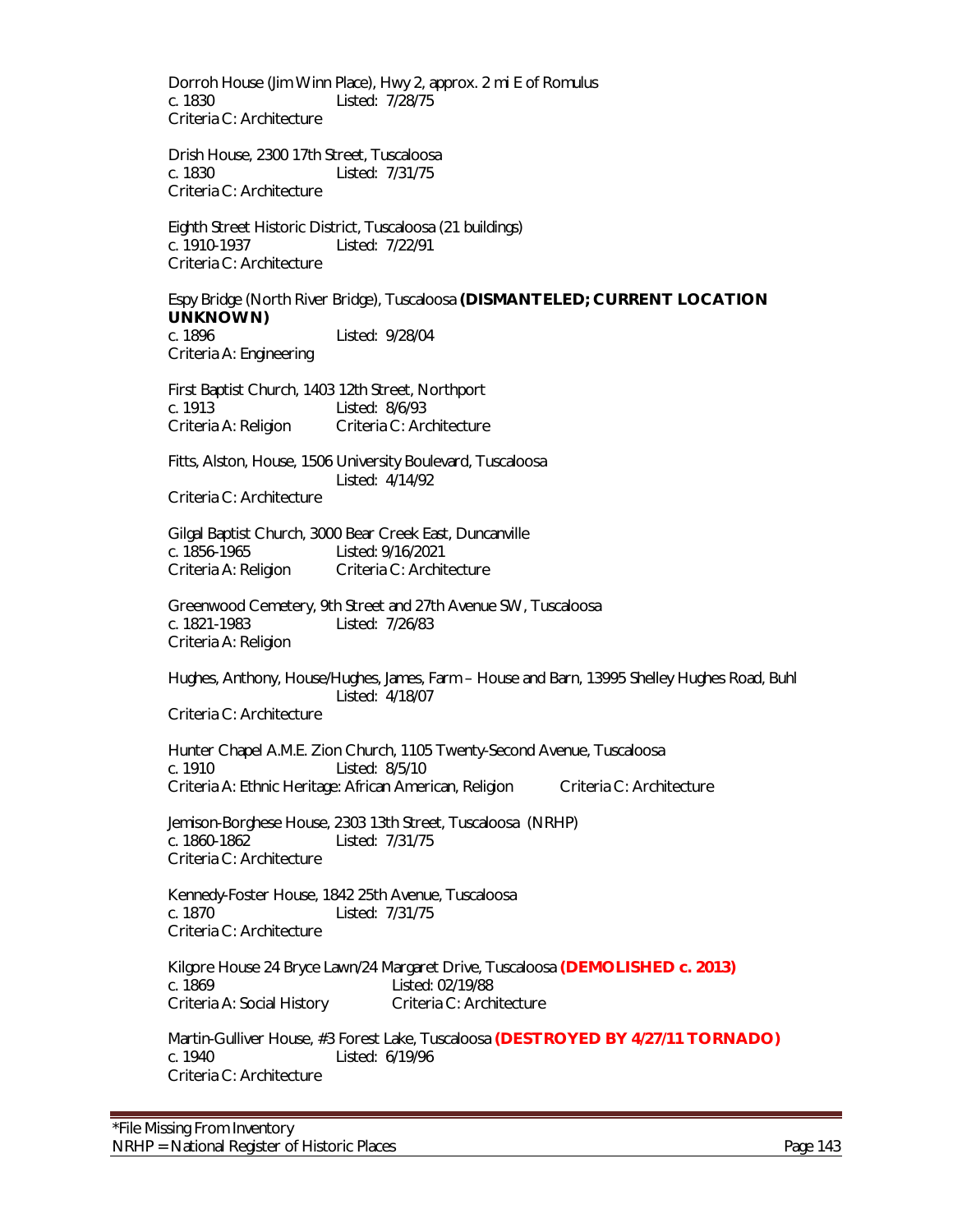Maxwell-Peters House, 302 Main Street, Northport c. 1865-1870 Listed: 7/31/75 Criteria C: Architecture

Maxwell-Richardson-Hellums House, 2703 6th Street, Tuscaloosa c. 1906 Listed: 7/28/75 Criteria C: Architecture

Murphy, Will, House (Murphy/Collins Hse), 2601 Paul Bryant Dr, Tusc (NRHP) c. 1923 Listed: 4/14/92 Criteria C: Architecture

North River Hunt Club (4), N of Tuscaloosa **(ALL BUILDINGS MOVED TO DIFFERENT LOCATIONS)**<br>**c.** 1970s Listed: 10/12/76

Criteria C: Architecture

Oakwood Court Historic District, Tuscaloosa c. 1910-1945 Listed: 9/29/05 Criteria C: Architecture

Old Tuscaloosa County Jail (V.F.W. Club), 2803 6th Street, Tuscaloosa\* (NRHP) c. 1835 Listed: 7/31/75 Criteria A: Politics/Government Criteria C: Architecture

Phi Kappa Psi Fraternity House, University Blvd, Tuscaloosa c. 1931, 1936 Listed: 6/1/82 Criteria A: Education Criteria C: Architecture

Pinehurst Historic District, 215-305 17th Ave, 1-28 Pinehurst Dr, Tuscaloosa\* (NRHP) c. 1908-1935 Listed: 4/11/84 Criteria A: Community Planning, Education, Commerce Criteria C: Architecture

Saint John The Baptist Catholic Church, 800 25th Avenue, Tuscaloosa c. 1846 Listed: 6/12/75 Criteria A: Religion Criteria C: Architecture

Searcy House (Old Library), 815 Greensboro Ave, Tuscaloosa (NRHP)<br>c. 1904 – Listed: 7/28/75 Listed: 7/28/75 Criteria C: Architecture

Seventh Street District, 7th St between 14th & Queen City Aves, Tuscaloosa c. Early 20th century Listed: 10/28/85 Criteria A: Community Planning Criteria C: Architecture

Shirley Bridge, Spans Sipsey River, CR 21 (Upper Columbus Road), Echola **(DESTROYED IN TRAFFIC ACCIDENT, 1998)** c. 1882, 1922 Listed: 2/15/77 Criteria A: Transportation

Smelson House, Sanders Ferry Road, Tuscaloosa c. 1830 Listed: 7/31/75 Criteria C: Architecture

Stillman College Campus Historic District, 3601 Stillman Boulevard, Tuscaloosa c. 1922-1976 Listed: 6/23/16 Criteria A: Ethnic Heritage: African American, Education Criteria C: Architecture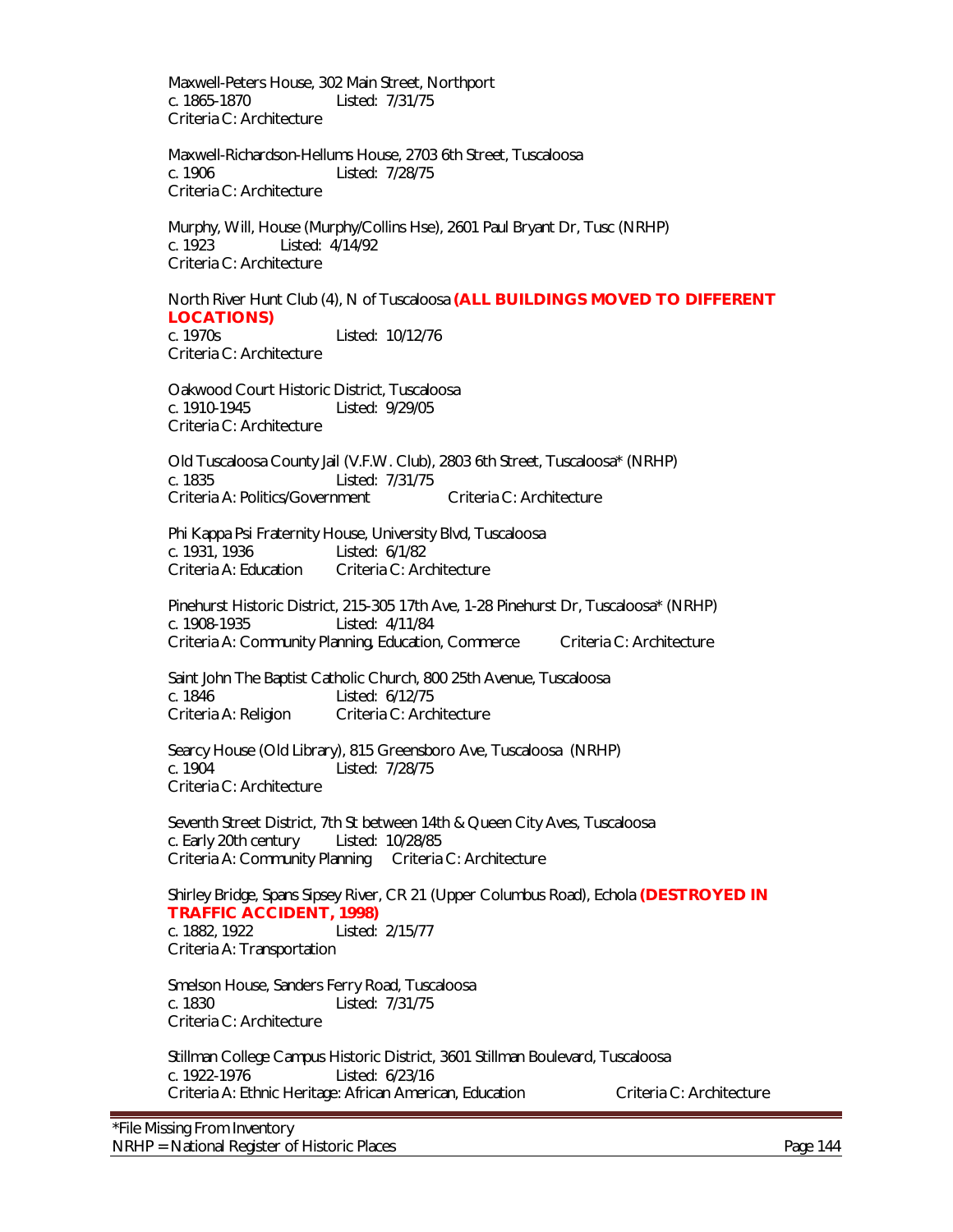Thirteenth Street Residential Historic District, Tuscaloosa Listed: 5/19/99

Criteria C: Architecture

Tuscaloosa City Hall (Old Post Office), 2201 University Blvd, Tuscaloosa c. 1910 Listed: 9/15/75 Criteria C: Architecture

Union Chapel United Methodist Church & Cemetery c. 1962 Listed: 08/25/11 Criteria A: Religion, Funerary

University Circle, 20-42 University Circle, Tuscaloosa Listed: 6/24/04 Criteria C: Architecture

Warren House, Rt 1, Samantha c. 1820 Listed: 7/6/76 Criteria A: Social History Criteria C: Architecture

Watson-Jones House (The "Salt House"), Watermelon Road, N of Northport c. 1831-1845 Listed: 7/31/75 Listed: 7/31/75 Criteria C: Architecture

White-Sullivan Log Cabin, Star Route, Elrod<br>c. Mid 1840s Listed: 8/3/90 Listed: 8/3/90 Criteria A: Exploration/Settlement Criteria C: Architecture

Winn-Rice House, 10 Oak Bluff Lane, Northport c. 1840, 1985 Listed: 8/13/87 Criteria C: Architecture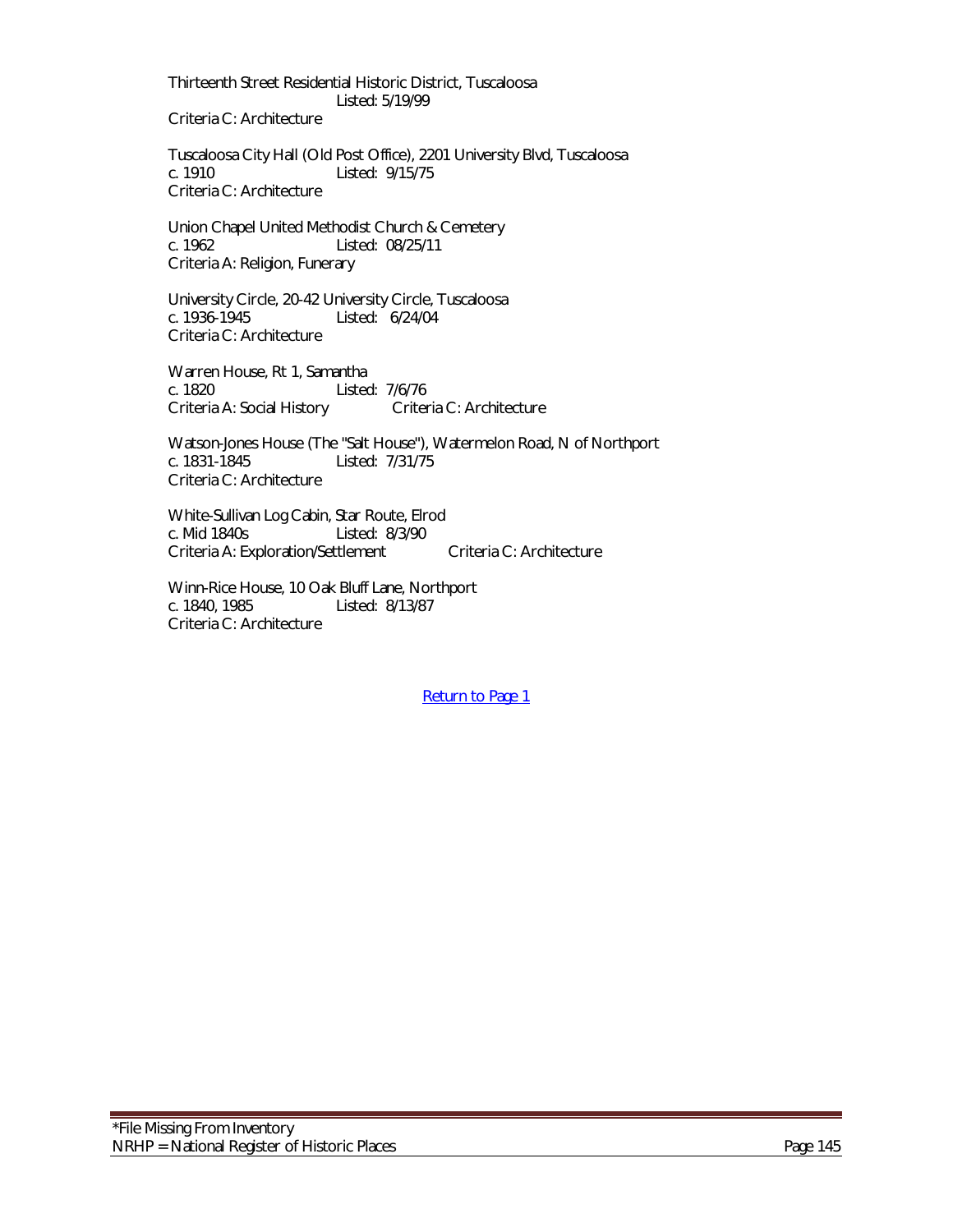## **WALKER COUNTY**

Alabama Mining Museum, Allbritton Street and Cemetery Street, Dora c. 1930 Listed: 8/18/83<br>Criteria A: Social History Criteria C: Architecture Criteria A: Social History Bankhead, William C., Home, 800 7<sup>th</sup> Street West, Jasper c. 1924 Listed: 2/21/13 Criteria A: Politics/Government Criterion B: William B. Bankhead Family Criterion C: Architecture Confederate Monument, 1900 3rd Avenue, Jasper Listed: 5/19/99 Criteria A: Social History, Military Cook, William, House, Carbon Hill Rd, CR 11, 7.1 mi frm Carbon Hill, Nauvoo c. 1900 Listed: 3/23/90 Criteria A: Industry, Social History Davis Cemetery, Horse Creek Blvd., Dora c. 1840 Listed: 11/13/96 Criteria A: Exploration/Settlement Davis, William C., House, 1300  $7<sup>th</sup>$  Avenue, Jasper c. 1902 Listed: 9/29/05 Criteria A: Social History Elliott, Carl, House, Jasper c. 1913, 1941, 1964 Listed: 1/24/08 Criteria A: Politics/Government First Presbyterian Church, Jasper\* Listed: 12/19/83 Criteria A: Religion Criteria C: Architecture First United Methodist Church, 1800 3rd Avenue, Jasper (NRHP) c. 1914<br>Criteria A: Religion Criteria C: Arch Criteria C: Architecture Fite-Taylor House, 501 East 21st Street, Jasper<br>C. 1912 - Listed: 6/22/81 Listed: 6/22/81 Criteria A: Politics/Government Harbin Hotel, 3rd Street, Nauvoo c. 1923 Listed: 8/3/90 Criteria A: Industry Jackson, Dr. C.B., House, 80 Sutton Avenue, Dora c. 1902 Listed: 8/6/93 Criteria A: Social/Humanitarian Jasper Community Hospital (Walker Co Hospital) 1100 7th Ave, Jasper (NRHP)<br>c. 1923 [15ted: 9/6/84] Listed: 9/6/84 Criteria A: Medicine Stephenson, Dr., House, Oakman**\*** c. 1890 Listed: 1/27/76 Criteria C: Architecture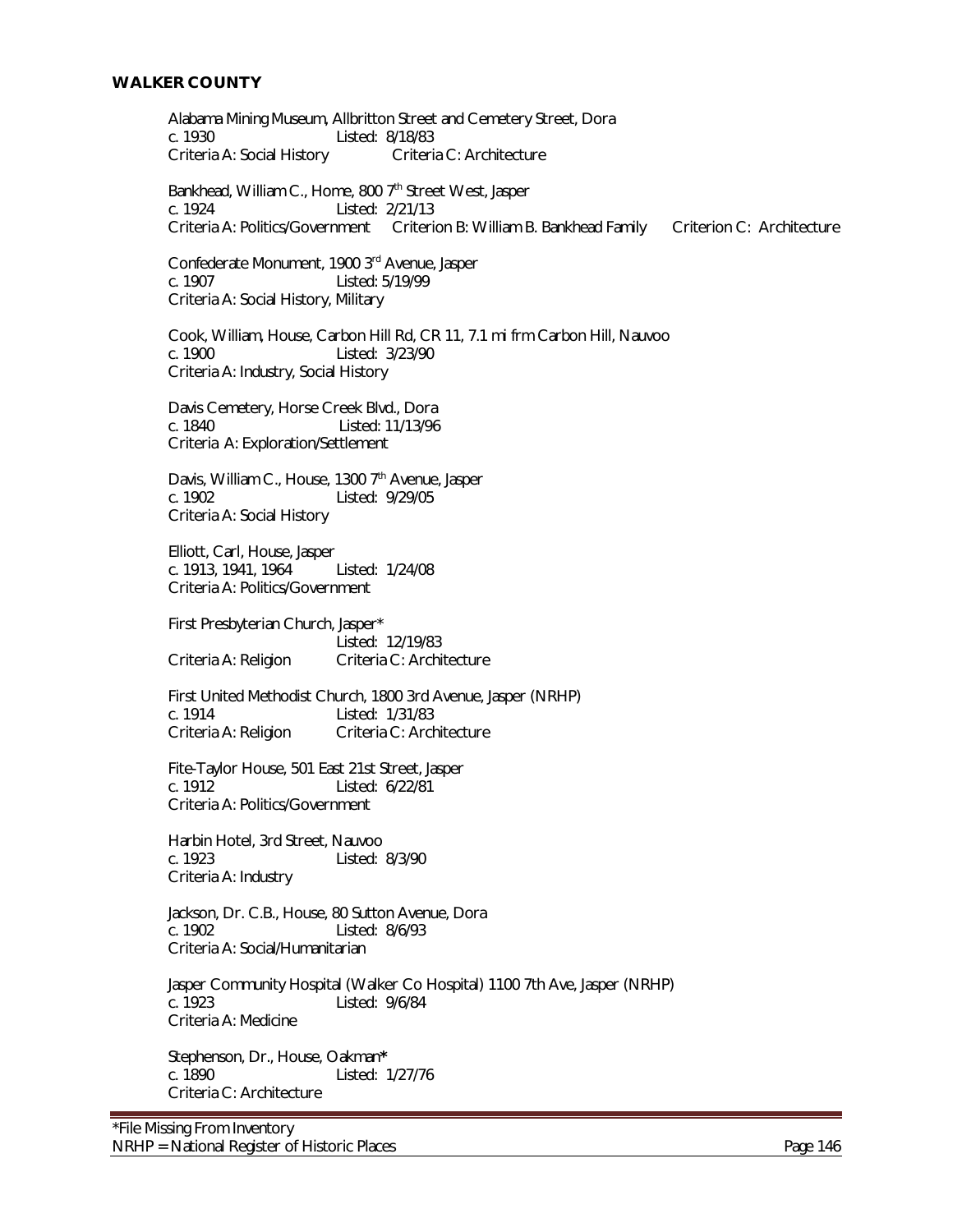Tubbs Cemetery, Oakman vicinity<br>c. 1840 Listed: Listed: 12/4/92 Criteria A: Exploration/Settlement

Wyatt School at the Alabama Mining Museum, Rosenwald School, Dora<br>c. 1926 Listed 6/12/14 Listed  $6/12/14$ Criteria A: Industry, Education Criteria C: Architecture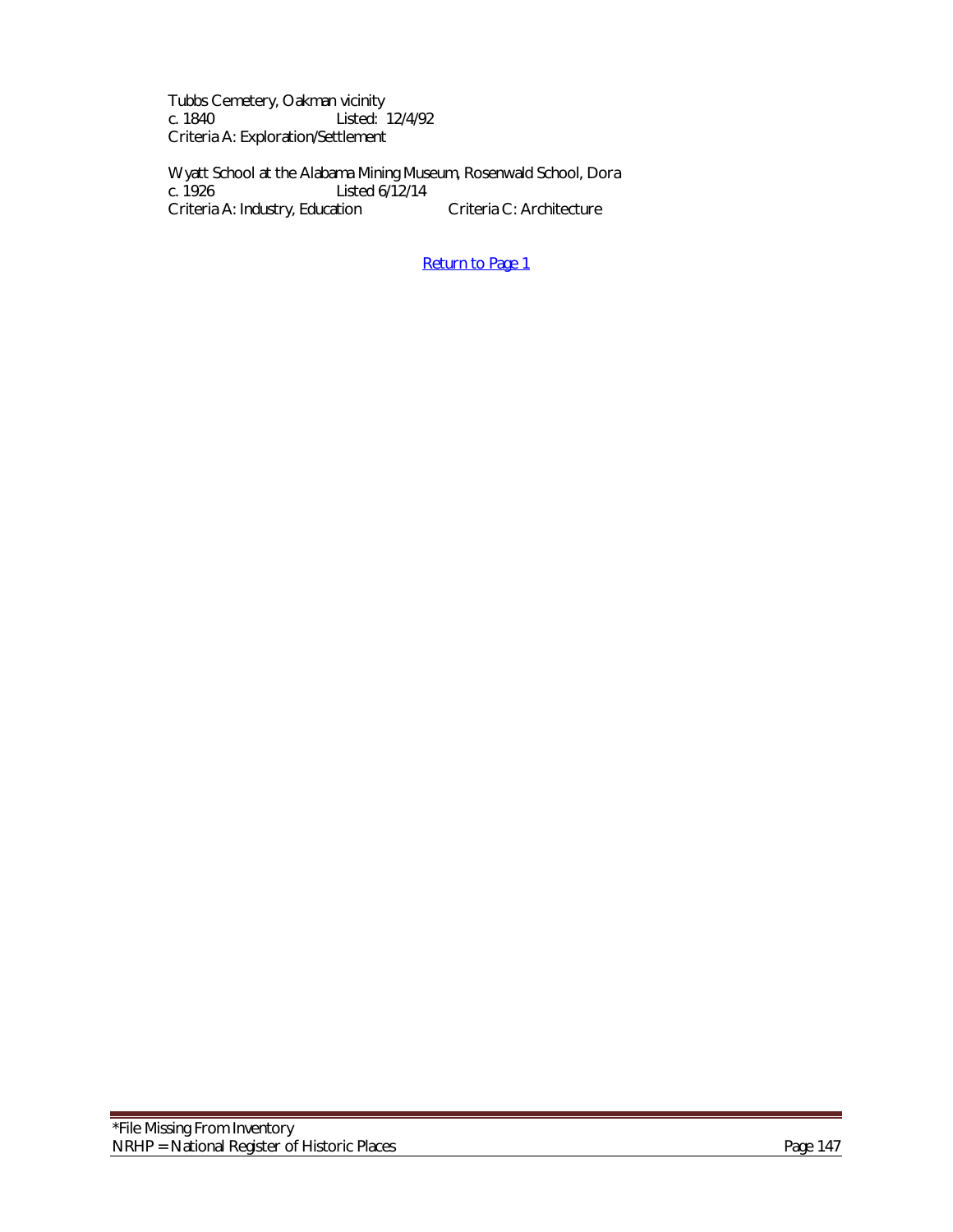## **WASHINGTON COUNTY**

Calvert United Methodist Church & Cemetery, Highway 43, Calvert c. 1889<br>Criteria A: Religion Criteria C: Archi Criteria C: Architecture Fruitdale Church of the Brethren, Fruitdale 1904 Listed: 12/10/20 Criteria A: Religion Garris Hill, US Hwy. 43, HC 63, Box 318, Leroy Listed: 5/19/98 Criteria C: Architecture Gibeon Jefferson Sullivan Cabin, Sullivan Lane, Wagerville vicinity c. 1874 Listed: 8/5/10 Criteria C: Architecture Johnson House, 1036 Prestwick Rd., Leroy 1927 Listed: 3/18/21 Criteria A: Ethnic Heritage: African American, Social History Criteria C: Architecture St. Stephens Methodist Church, St. Stephens<br>c. 1857 Listed: 3/25/76 c. 1857 Listed: 3/25/76<br>Criteria A: Religion Criteria C: Arch Criteria C: Architecture St. Stephens Masonic Lodge, CR 34, St Stephens (NRHP) c. 1853 Listed: 10/11/78 Criteria A: Social History Criteria C: Architecture Taylor House (Washington County State Bank), US Hwy 43, Leroy c. 1843 Listed: 4/16/85 Criteria C: Architecture Tibbie Store (Tibbie Post Office), Alabama Highway 17, Tibbie c. 1920s Listed: 05/19/99<br>Criteria A: Commerce Criteria C: Archi Criteria C: Architecture Washington Baptist Church & Cemetery, County Road 22, Wagarville c. 1916<br>Criteria A: Religion Criteria C: Arch Criteria C: Architecture Williams-Turner House, Eastern side of US Hwy 43, Sunflower c. 1871 Listed: 7/7/80 Criteria C: Architecture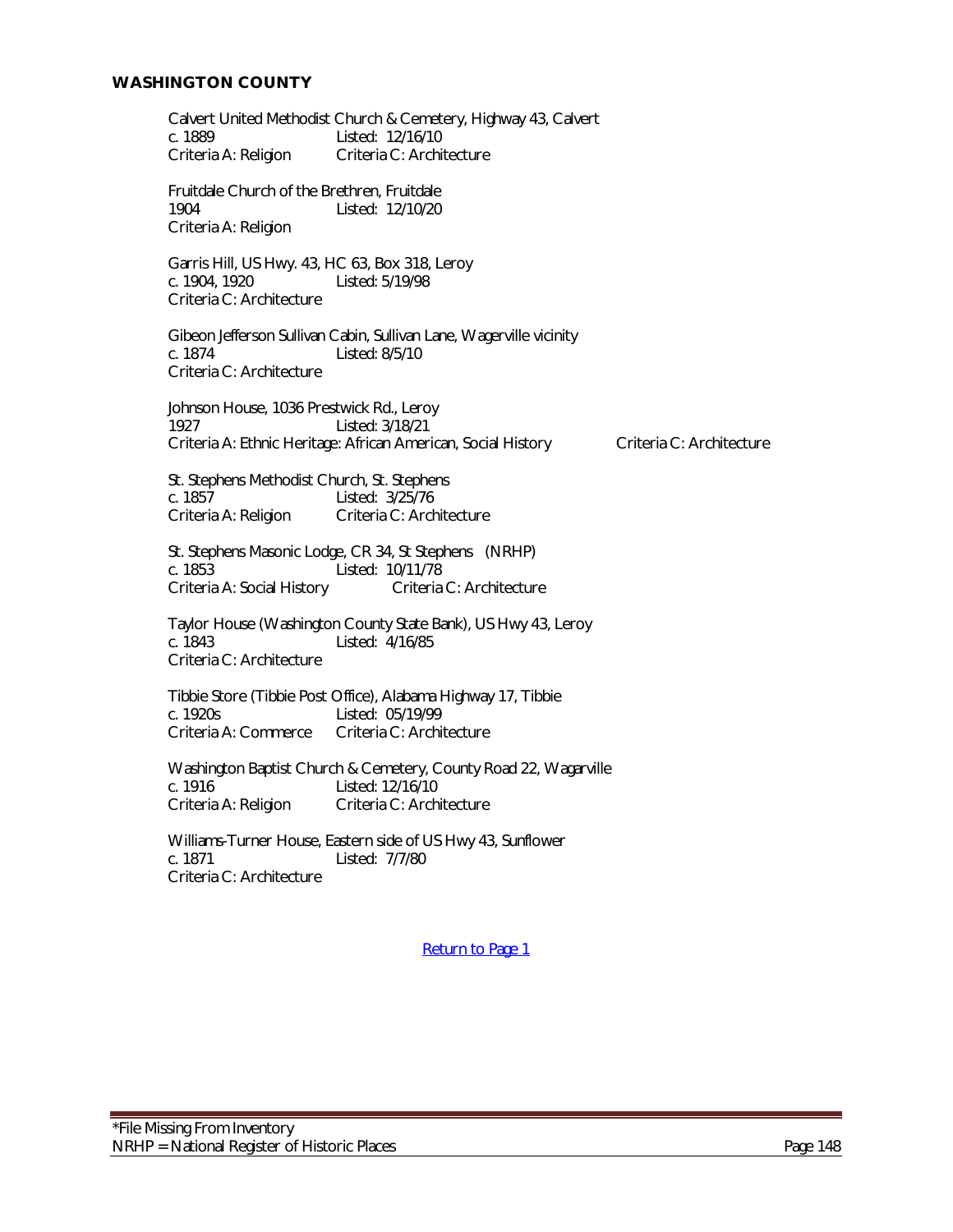Ackerville Baptist Church, Ackerville c. 1850 Listed: 7/22/91 Criteria A: Religion Criteria C: Architecture

Antioch Baptist Church, Camden c. 1870, 1924 Listed: 11/13/96 Criteria A: Social History Criteria C: Architecture

Beck-Creswell House, 500 Broad St, Camden c. 1855 Listed: 11/13/96 Criteria A: Agriculture Criteria C: Architecture

Beck-Darwin House, Clifton Road, Camden c. 1840 Listed: 10/19/79 Criteria C: Architecture

Cathcart House, Alberta c. 1840s Listed: 3/23/90 Criteria C: Architecture

Camden African American Historic District, Camden<br>c. 1900-1971 Listed: 06/14/18 Listed: 06/14/18 Criteria A: Ethnic Heritage: African American

Camden Academy, 30 Claiborne Street, Camden c.1873-1974 Listed: 06/27/19 Criteria A: Education; Ethnic Heritage: African American Criteria C: Architecture Criteria D: Archeology

Cedarcrest, Hwy 10, Oak Hill Between c. 1840-1846 Listed: 4/21/81 Criteria C: Architecture

Cook Hill, Canton Bend, Camden Vicinity Listed: 10/19/79 Criteria C: Architecture

Creagh-Glover Family Cemetery, Catherine Vicinity<br>1826 - Listed: 3/22/91 1826 Listed: 3/22/91<br>Criteria A: Settlement Criteria C: Arch Criteria C: Architecture

Dulaney AME Church and Cemetery, Camden vicinity\* c. 1914 Listed: April 18, 2007 Criteria A: Ethnic Heritage: African American, Religion

First Baptist Church "Colored," 331 County Road 61, Pine Apple 1969 Listed: 12/19/19 Criteria A: Ethnic Heritage: African American, Religion

Gee's Bend Farms Community School, Boykin c. 1937 Listed: 3/30/89 Criteria A: Ethnic Heritage: African American, Settlement, Education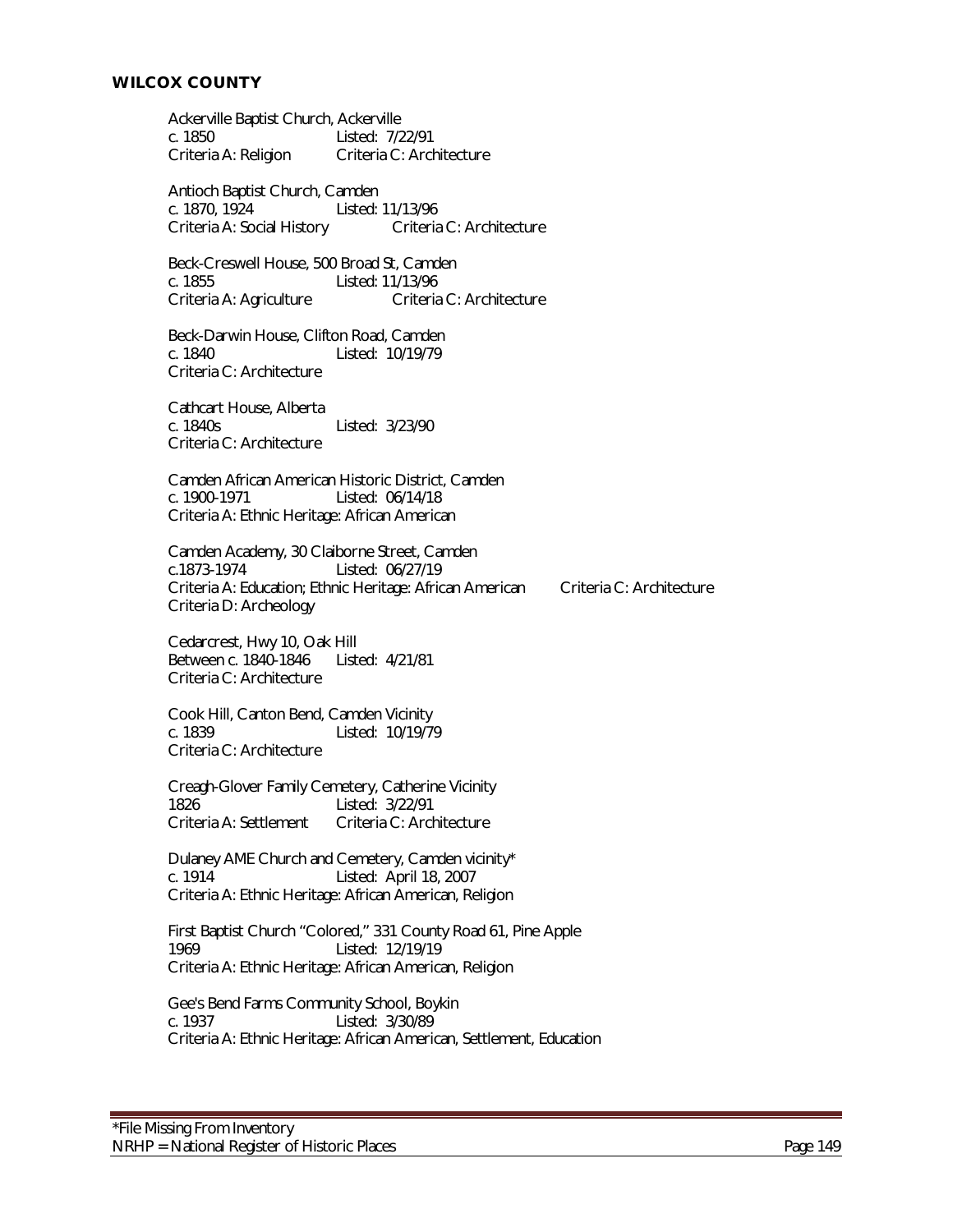Griffin House, CR 32, Arlington c. 1838 Listed: 7/21/78 Criteria C: Architecture

G.W. Watts High School, 2544 County Road 59, Pine Apple 1962 Listed: 12/19/19 Criteria A: Education; Ethnic Heritage: African American Criteria C: Architecture

Hawthorne House, North Main St/9 North Broad St, Pine Apple (NRHP) c. 1854 Listed: 11/9/82 Criteria C: Architecture

Hope Well Church, 17481 Hwy 21, Furman c. 1864 Listed: 5/19/99 Criteria A: Religion, Ethnic Heritage: African American Criteria C: Architecture

Irby, William S. Sr., House, Lower Peach Tree c. 1900 Listed: 12/4/92 Criteria C: Architecture

Kaster House, Broad Street, Camden **DEMOLISHED** c. 1860 Listed: 11/6/80 Criteria A: Commerce Criteria C: Architecture

Moore Academy School, 1/2 mi S of intersection of Hwys 10 & 59, Pine Apple c. 1920 Listed: 6/30/95 Criteria A: Education Criteria C: Architecture

Munden, Bessie, Park, Camden c. 1949 Listed: 08/25/11 Criteria A: Ethnic Heritage: African American, Recreation/Entertainment

New Virgin Baptist Church, 220 New Virgin Road, Pine Apple 1936 & 1961 Listed: 12/19/19 Criteria A: Religion; Funerary Art Criteria C: Architecture

Prairie Mission School, Catherine vicinityNRHP c. 1894 Listed: 7/22/91 Criteria A: Ethnic Heritage: African American, Education, Religion

Primm-Rouse-Dunnam House, 312 Broad Street, Camden c. 1906 Listed: 10/17/80 Criteria C: Architecture

Reeves Chapel Methodist Church and Cemetery, Rt 2, CR 16, 15 mi SE Camden c. 1900 Listed: 7/7/80 Criteria A: Religion

Snow Hill Institute, CR 26, off AL Hwy 21, S of Snow Hill (NRHP) 1893-1925 Listed: 7/14/81 Criteria A: Education

Stanford House, 2334 County Road 7, Pineapple c. 1870 Listed: 9/28/04 Criteria C: Architecture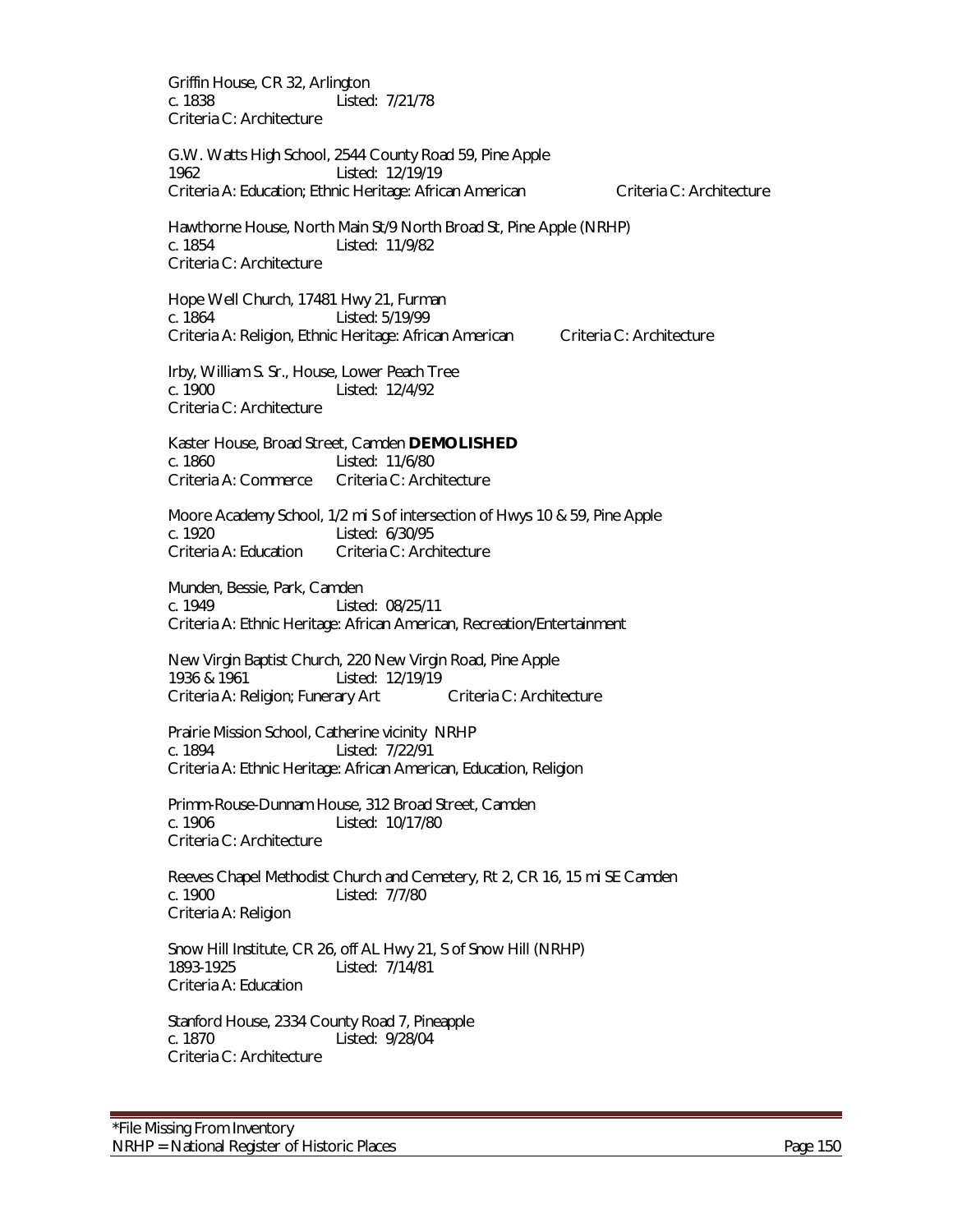Sterrett House, 400 Clifton Street, Camden<br>c. 1851 Listed: 4/14/92 Listed: 4/14/92 Criteria C: Architecture

White Columns (Starr Plantation/Felix Tait Plantation) Clifford Ferry Road, Possum Bend c. 1860 Listed: 3/25/76 Criteria C: Architecture

[Return to Page 1](#page-0-0)